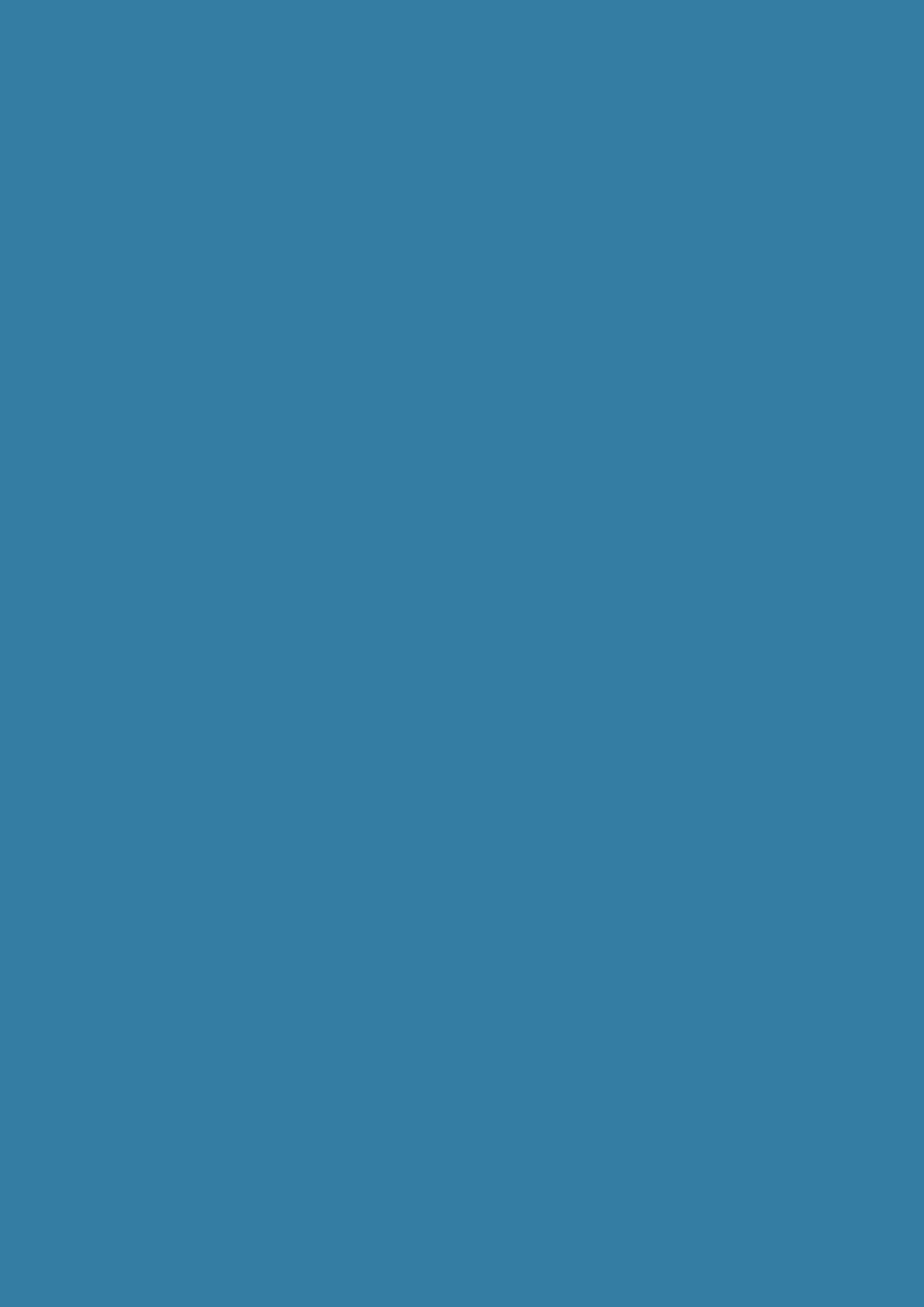## **Consolidated Financial Statements for the year ended 31 July 2021**

## **Contents**

| Strategic Report                                                                              | 3  |
|-----------------------------------------------------------------------------------------------|----|
| Public Benefit                                                                                | 13 |
| Corporate Governance                                                                          | 19 |
| Independent Auditor's report to the Council of University of Southampton                      | 24 |
| Consolidated and University Statement of Comprehensive Income for the year ended 31 July 2021 | 32 |
| Consolidated and University Statement of Financial Position as at 31 July 2021                | 34 |
| Consolidated and University Statement of Changes in Reserves for the year ended 31 July 2021  | 35 |
| Consolidated Statement of Cash Flows for the year ended 31 July 2021                          | 37 |
| Notes to the Financial Statements for the year ended 31 July 2021                             | 39 |
| Supplementary schedule for the U.S. Department of Education                                   | 91 |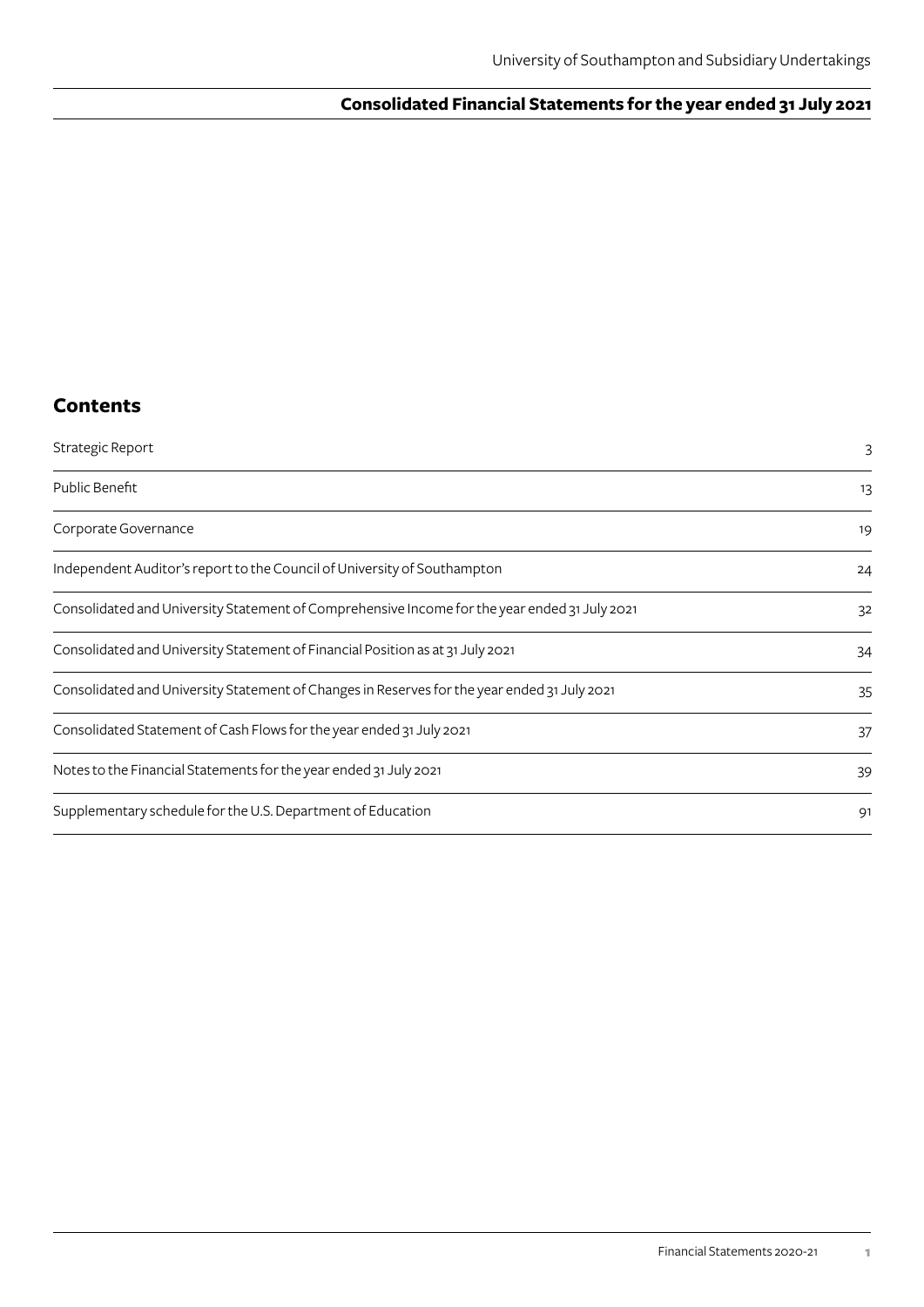#### **Treasurer**

Stephen Young

## **Executive Director, Finance and Planning**

Sarah C Pook, BSc, CPFA

## **Bankers**

Barclays Bank PLC Southampton City 9 Branch Leicester LE87 2BB

## **External Auditor**

Deloitte LLP Abbots House Abbey Street Reading RG1 3BD

## **Internal Auditor**

KPMG LLP 15 Canada Square London E14 5GL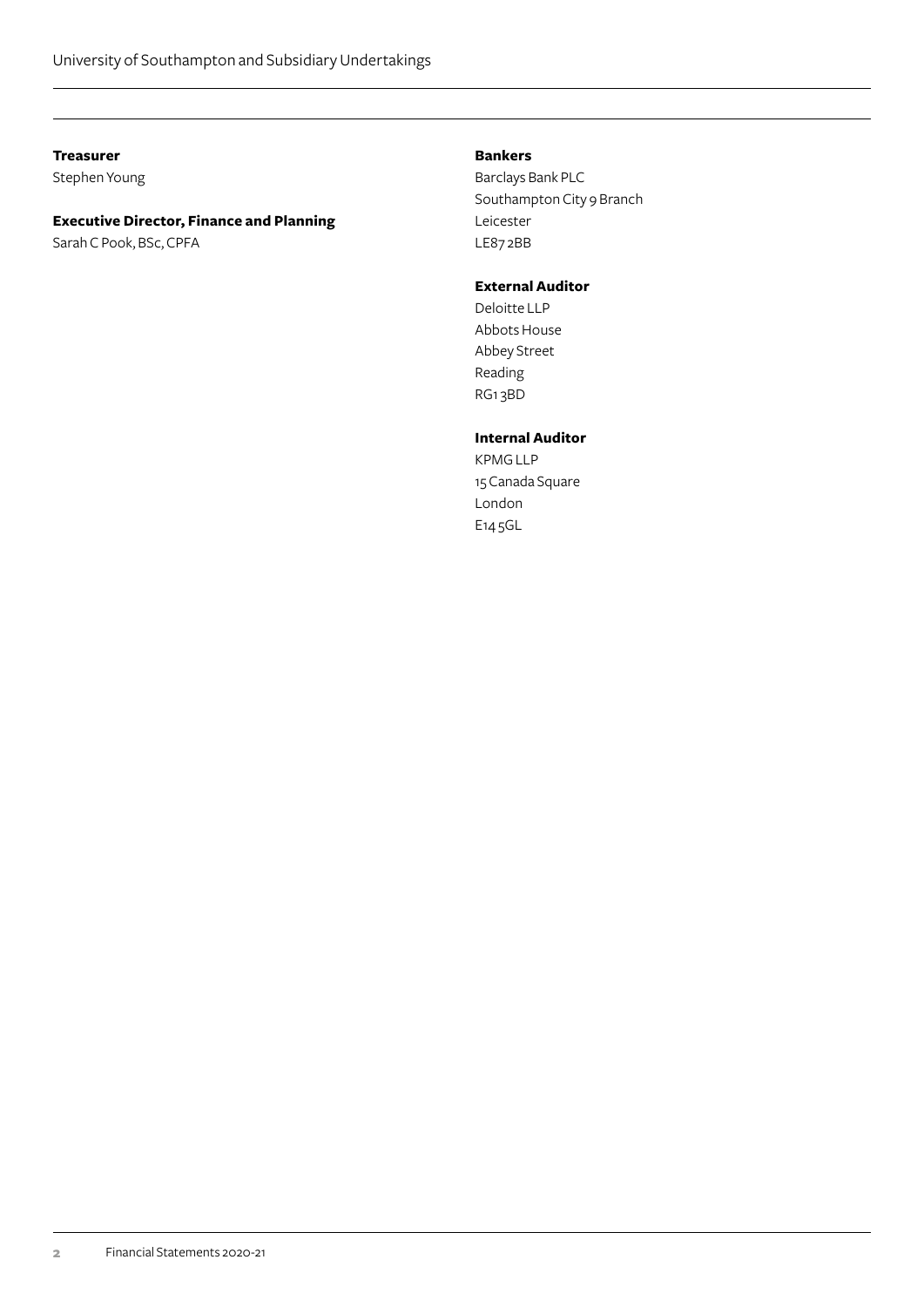**Strategic Report**

# HIGHLIGHTS OF THE YEAR



Research in Health Sciences is providing evidence to stimulate debate about safe nurse staffing levels and transforming the care and lives of people with cancer. Most recently, researchers have highlighted the impact of the COVID-19 pandemic on wellbeing and mental health in nurses.





77th in the world\*\*

\*\*QS World Rankings 2022



Photo: LifeLab

Dr Kath Woods-Townsend and her team at LifeLab developed an education programme – COVID-19 Warriors –to help primary school children across the UK protect themselves from the spread of coronavirus.



Renowned leader in electronics and electrical engineering education,

Dr Basel Halak, was awarded a prestigious National Teaching Fellowship in 2020 for his outstanding contribution to teaching.



We're proud to back Southampton's bid to be UK City of Culture in 2025 and are leading on the research and evaluation of the consultation phase of the bid.



PhD student Chris Barker and his team discovered that bones found on the Isle of Wight belong to species of dinosaur previously unknown to science.

**Find out more:**  www.southampton.ac.uk/ researchhighlights

**3**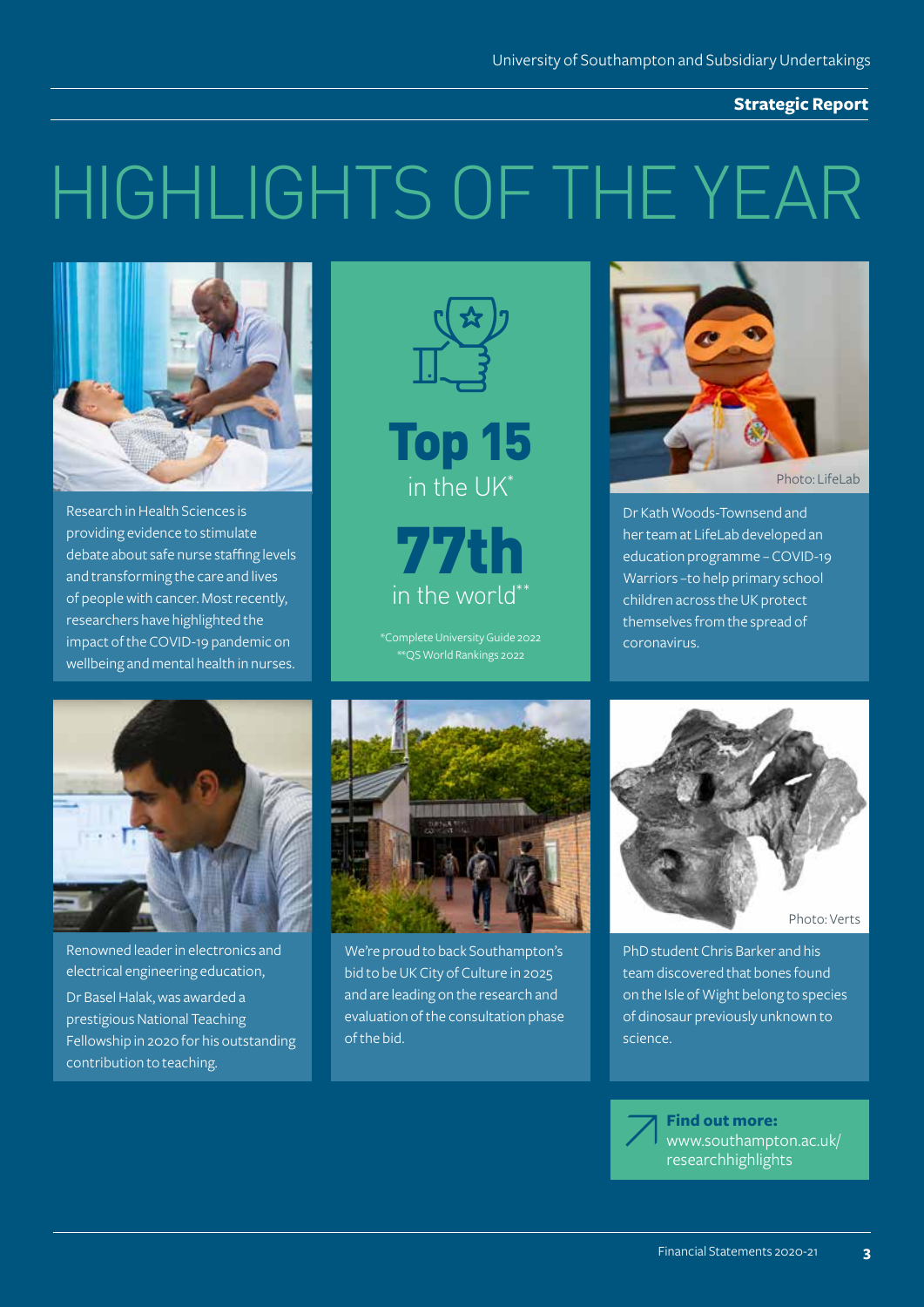## **Strategic Report (continued)**

#### **Summary – strategy overview**

The University of Southampton has maintained its record of delivering high quality teaching, research and enterprise, during another challenging period. Our staff continued to display resilience and agility through the continued global pandemic, and worked hard to keep our whole community safe through support across a range of activities to combat the COVID-19 virus.

Over the course of the year, the focus was on delivery of the 'Bridging Strategy' – a plan that centred on continuing to deliver high quality education, research and enterprise through a period of uncertainty. In 2021, the University consulted with stakeholders on a new, refreshed strategy, due for launch in January 2022. The strategy will focus on leveraging off the University's evident areas of strength and moving forward in our mission as one of the world's foremost centres of knowledge creation and sharing.

"We are now Top 20 across all major UK university guides and we should all be immensely proud of this remarkable achievement."

#### **Professor Mark E. Smith,**

Vice Chancellor

We continue to see the positive impact of our strategic and operational focus on quality, with improvements in all the major league tables, achieving Top 20 across all three major UK university guides and within the Top 100 internationally. The University improved 6 places in the Guardian to a rank of 17th, with 7 subjects in the top 10, placed 15th overall out of 130 universities in the Complete University Guide and 16th in The Times and Sunday Times Good University Guide. Our growing reputation led to a remarkable rise of 13 places in the Quacquarelli Symonds (QS) World University Rankings 2022, placing the University 77th among the 1,300 universities ranked overall – a climb of 25 places since 2018 and our highest QS ranking in nearly a decade. Strong league table performance is a good indicator of future student recruitment, especially internationally, and a testament to the continued hard work within our community to further improve student experience.

The University's particularly strong research partnerships, public engagement and achievements in entrepreneurial activities have also been recognised in the results of the first-ever Knowledge Exchange Framework (KEF). The KEF has been established by UKRI to increase efficiency and effectiveness in the use of public funding for knowledge exchange (KE) and to further a culture of continuous improvement in universities. Our all-round high

performance in knowledge exchange, combined with our global reputation for innovation and collaboration, is recognised through this exercise which places the University in the top 10 per cent of all universities assessed for 'Intellectual Property (IP) and commercialisation', 'Public and community engagement' and 'Working with the public and third sector'. On the basis of the data provided in the KEF, the University has a justifiable claim to be the highest performing university in the exercise.

"I'm delighted to see our knowledge exchange activities recognised so highly amongst England's universities. It's clear from the results that our strategy for engagement through research, enterprise and public engagement is creating genuine and positive societal and economic impact."

#### **Professor Mark Spearing,**

Vice President Research & Enterprise

In July, we received the result of the 2021 National Student Survey (NSS), a key indicator of the experience that our final year students have had with us during their undergraduate studies. Across the Russell Group and whole of the higher education sector, the NSS results were lower this year reflecting the challenges caused by the pandemic and the subsequent need for social-distancing, multiple lockdowns and changes to in-person teaching. Although our overall student satisfaction score was lower this year when compared to last, the University saw a strong performance against the Russell Group and sector. Despite the fall the independent and robust benchmarking by the Office for Students showed not only was our overall performance above our benchmark, it was sufficiently so to earn a positive flag - the first time ever we have achieved this. Against the sector, the University rose 19 places to a rank position of 32, highlighting the tremendous efforts of staff to improve the experience of our students.

We received our second set of data using the new Graduate Outcomes methodology in summer 2021. Our internal analysis of the data shows engagement with our central Careers Services (which remained strong during the pandemic) results in higher positive destinations. We pro-actively engage students in achieving successful graduate outcomes through a comprehensive programme of support, opportunities, advice and guidance and through ensuring employability is a core strategic measure.

The University of Southampton has a strong record of accomplishment in supporting access and participation for students from under-represented groups. The impact of our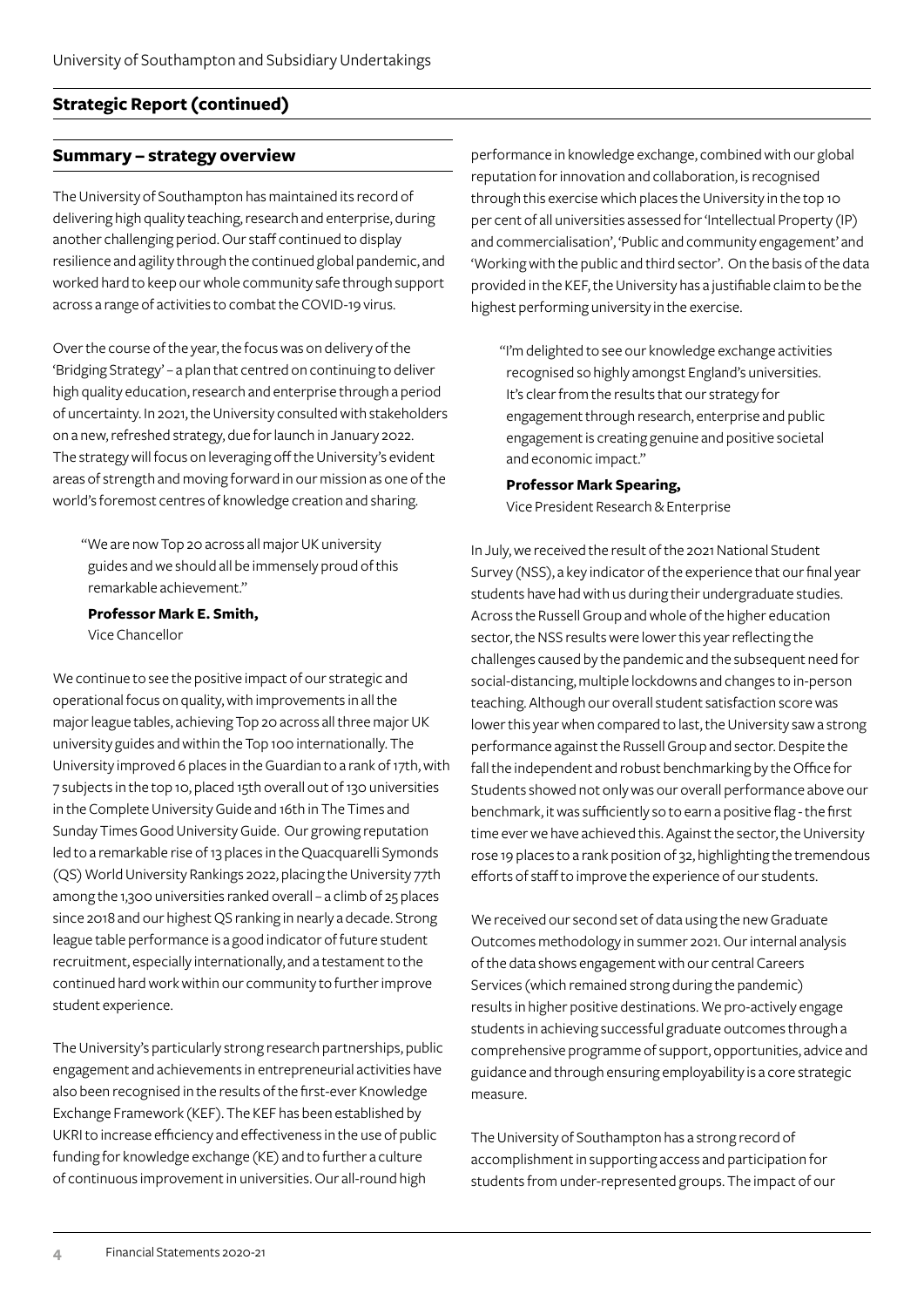## **Strategic Report (continued)**

commitment to widening access and student success was evidenced in our performance indicators for UK students, where we have performed consistently well in recruiting state school students. In the latest published data, from 2019/20, 87.2% of our undergraduates were from a state school, and 7.5% were from low participation neighbourhoods. In the last decade, we have also significantly increased our proportion of first-year undergraduate black and minority ethnic students from 11% in 2009/10 to 26% in 2019/20.

## **Financial Highlights**

| <b>Total</b><br><b>Income</b> | <b>Surplus</b><br><b>After Tax</b> | <b>Total Net</b><br><b>Assets</b> | <b>Cash and Current</b><br><b>Investments</b> | <b>Net Cash</b><br><b>Inflow</b> |
|-------------------------------|------------------------------------|-----------------------------------|-----------------------------------------------|----------------------------------|
| £554 million                  | £18 million                        | £535 million                      | £583 million                                  | £87 million                      |
| (2019/20 f583m)               | $(2019/20 \text{ ft}103m)$         | $(2019/20 \tE499m)$               | (2019/20 f521m)                               | $(2019/20 \text{ E}62m)$         |

## **Review of the financial year**

The University of Southampton and Subsidiary Undertakings achieved a suplus after tax of £18.2 million in the year to 31 July 2021 (compared to a surplus of £102.7 million for 2019/20). The underlying surplus to 31 July 2021, before actuarial losses from pension schemes and without the Universities Superannuation Scheme (USS) accrual, was £11.4 million (2.1% of income) which compares to an underlying surplus of £38.3 million for 2019/20. The decrease year on year in the underlying surplus was primarily due to the deferral of £16.1 million of tuition fee income from the introduction of a new January 2021 start date for international students, lower overall numbers of international students, and residences refunds of £4.4 million.

The net cash inflow from operating activities in 2020/21 was £86.6 million, an increase of £24.7 million on the prior year. This is a strong performance during a challenging period.

It is a testament to the strong financial management of the University that a surplus was delivered despite revenue decreases of around £24.6 million, related to the pandemic. All areas of the University maintained control on expenditure resulting in steady levels of spend. Total expenditure for the University, not including the decrease in the USS deficit accrual, is £552.4 million, an increase of £3.5 million (0.6%) compared to the prior year.

The combined liability in respect of USS and the University's Pension and Assurance Scheme (PASNAS), have both decreased in the year, from a combined total liability of £282.3 million to £269.7 million as at the 31 July 2021. In October 2021, the 2020 USS actuarial valuation was completed, and includes changes that impact on the fund deficit. Using the new 2020 valuation modeller,

the USS deficit accrual as at 31 July 2021 would have increased by £151.2 million, from £72.6 million to £223.8 million.

Employer contributions to the USS scheme are currently 21.10%, which will increase to 21.40% from 1 October 2021. Employer contributions to the PASNAS scheme are 13.85% plus a contribution to the deficit recovery scheme of 5.1%. Affordability and management of all the pension schemes taken up by University staff, is a high priority for the institution.

#### **Income**

Total income decreased by £29.2 million to £554.1 million, with the majority of this movement relating to a decrease in international students and deferral of tuition fee income relating to a January 2021 cohort start date. The national lockdowns in 2020 and 2021 affected negatively on residences income, with refunds totalling £4.4 million given to those students unable to use their allocated accommodation.

Total income from tuition fees and education contracts decreased by £27.5 million (10.3%) from £266.5 million in 2019/20 to £239.0 million in 2020/21. The number of international students decreased on the prior year by 23%, from 7,505 full time equivalent (FTE) to 5,767 FTE. This reflects on-going concerns with global travel, with some students preferring to defer their studies by a year.

In 2020/21, the number of Home/European Union (EU) undergraduate students increased. Overall, the total student population decreased from 21,485 to 20,848 FTE according to our most recent HESA (Higher Education Statistics Agency) student return.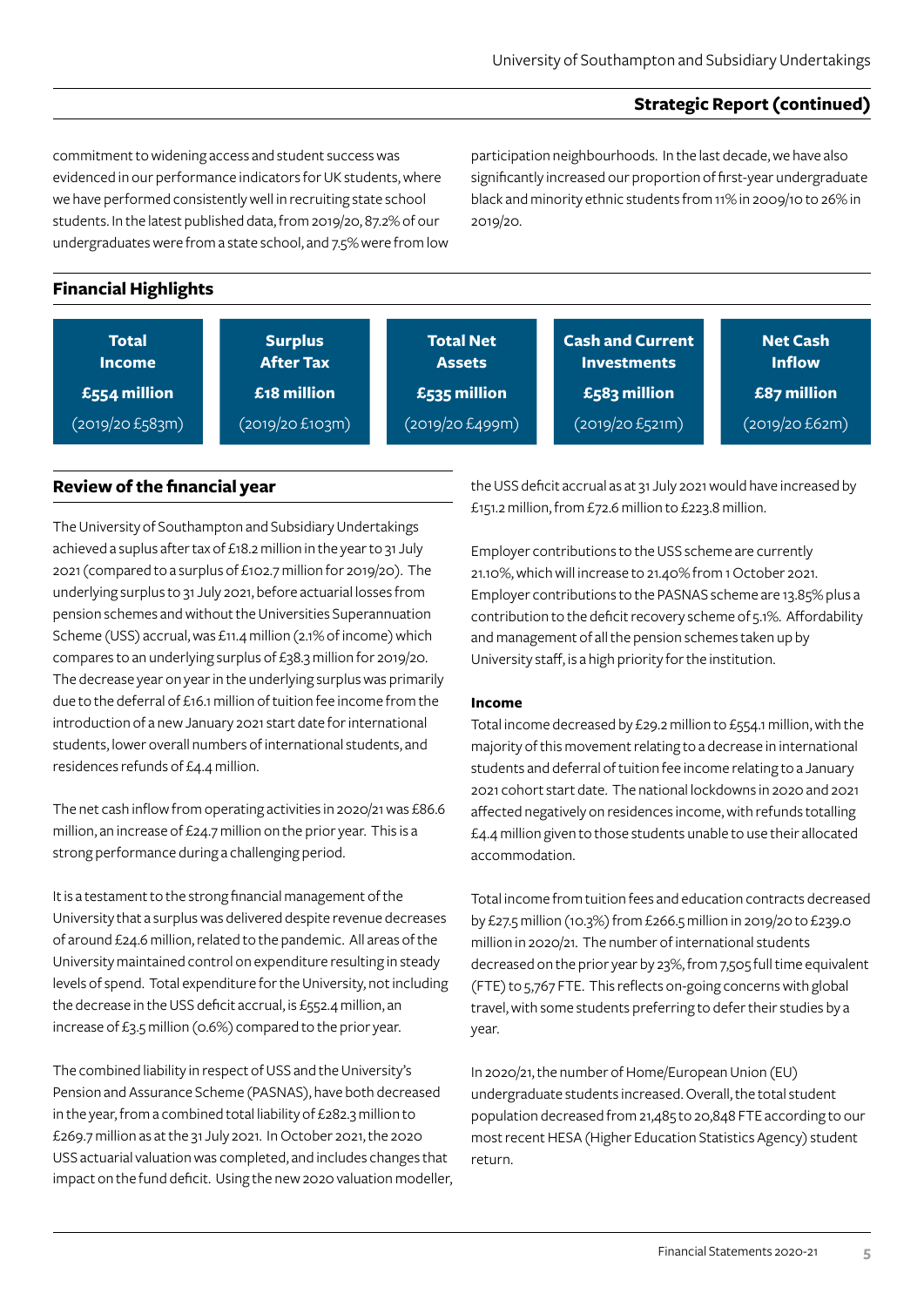## **Strategic Report (c0ntinued)**

Research grants and contracts income remained at prior year level, being £120.1 million for the year. This is a strong result, given the pandemic impacts on research and funding sources. Research income from EU sources decreased by £1.5 million in the year. During the lockdown period, many activities associated with our EU partners were paused and grants suspended because of travel restrictions.

Investment income decreased in the year from £7.8 million to £6.1 million. Income from short-term deposits and investments was negatively impacted by continued low interest rates linked to the reduction in the Bank of England base rate in March 2020 (to 0.10%).

Donations and endowment income decreased from £3.7 million in 2019/20 to £3.0 million. The University has recently invested significantly in a new large-scale donation initiative 'Campaign for Southampton', and increased levels of donations income is anticipated in the future.

#### **Expenditure**

Whilst overall expenditure increased by £59.5 million from £486.7 million in 2019/20 to £546.2 million, the result excluding the movement in the USS pension provision is an increase in expenditure of just £3.5 million from £548.9 million in 2019/20 (not including the decrease in USS accrual of £62.2 million) to £552.4 million (not including the decrease in USS accrual of £6.8 million). In light of the on-going pandemic, the University maintained a controlled approach to expenditure and managed costs whilst maintaining high quality teaching, research and enterprise activities.

Staff expenditure, excluding the movement in the USS pension provision, increased by 2.1% from £322.4 million in 2019/20 to £329.1 million. During the year, the University issued a voluntary severance scheme open to all staff. As a result, severance and early retirement payments increased by £7.2 million. Excluding the impact of severance and early retirement payments, underlying staff expenditure decreased by £0.5 million, from £321.3 million in 2019/20 to £320.8 million in 2020/21.

The average headcount for staff in 2020/21 was 5,468, a decrease from 5,594 in 2019/20 and in line with a strategy to control expenditure and align resources to student numbers. Around 50% of staff are entitled to annual pay scale increments of around 3%. During the year, bonuses totalling £2.8m were paid to all members of staff as a thank you for their hard work during the COVID-19 pandemic. From October 2021, the employers' contribution to the USS pension scheme will increase from 21.1% to 21.4%. This

includes a contribution to the deficit recovery scheme which increases from 2% to 6% at this same point. This is currently at the limits of affordability. After the year-end the 2020 valuation was finalised, further information on the post balance sheet impact can be found in note 32.

Other operating expenditure (£176.6 million) remained broadly at prior year levels (£177.2 million), with increases in non-capitalised equipment and consumables offset by reductions in office expenses and travel costs. The latter decreased by £6.9 million compared to the prior year, due to impact of the pandemic on ability to travel.

The University reported £2.6 million relating to impairment of property value in the year, compared to £0.7 million in 2019/20. This partly relates to our Jubilee Sports Hall, which is currently undergoing a multi-million pound redevelopment to significantly enhance the sports and wellbeing facilities for our students, staff and wider Southampton community. Other impairments were made to the lifts at our Mayflower Halls of residence (£1.2 million) and the waterfront campus building we share with the National Oceanography Centre.

#### **Balance Sheet**

Despite the continuing challenges of our pension deficits, our total net assets remain strong at £535.1 million, an increase of £35.7 million on the prior year (£499.4 million in 2019/20).

The University has significant funds to ensure the highest quality in our teaching and research facilities. In the year to 31 July 2021, we acquired or constructed capital assets with a value of £36.1 million. Construction work continues to be impacted by the global pandemic; however, the University has focused on developing COVID-19 secure strategic developments whilst maintaining appropriate levels of cash to manage future requirements. £12.0 million was spent in the year on a major refurbishment of our Halls of Residence (Montefiore Blocks A & B). This development was completed on time and to budget, a great result given the challenges of carrying out building works during the pandemic, and provides enhanced accommodation for our students, which is more energy efficient and environmentally sustainable.

During the year, £4.7 million of capital asset additions was recognised by Southampton Science Park in respect of the on-going development of the Future Town Innovation Hub. This is a £14 million initiative jointly funded by the M3 Local Enterprise Partnership (LEP), which brings together research and enterprise activities focusing on energy efficient housing, water conservation, sustainable transport, carbon neutral waste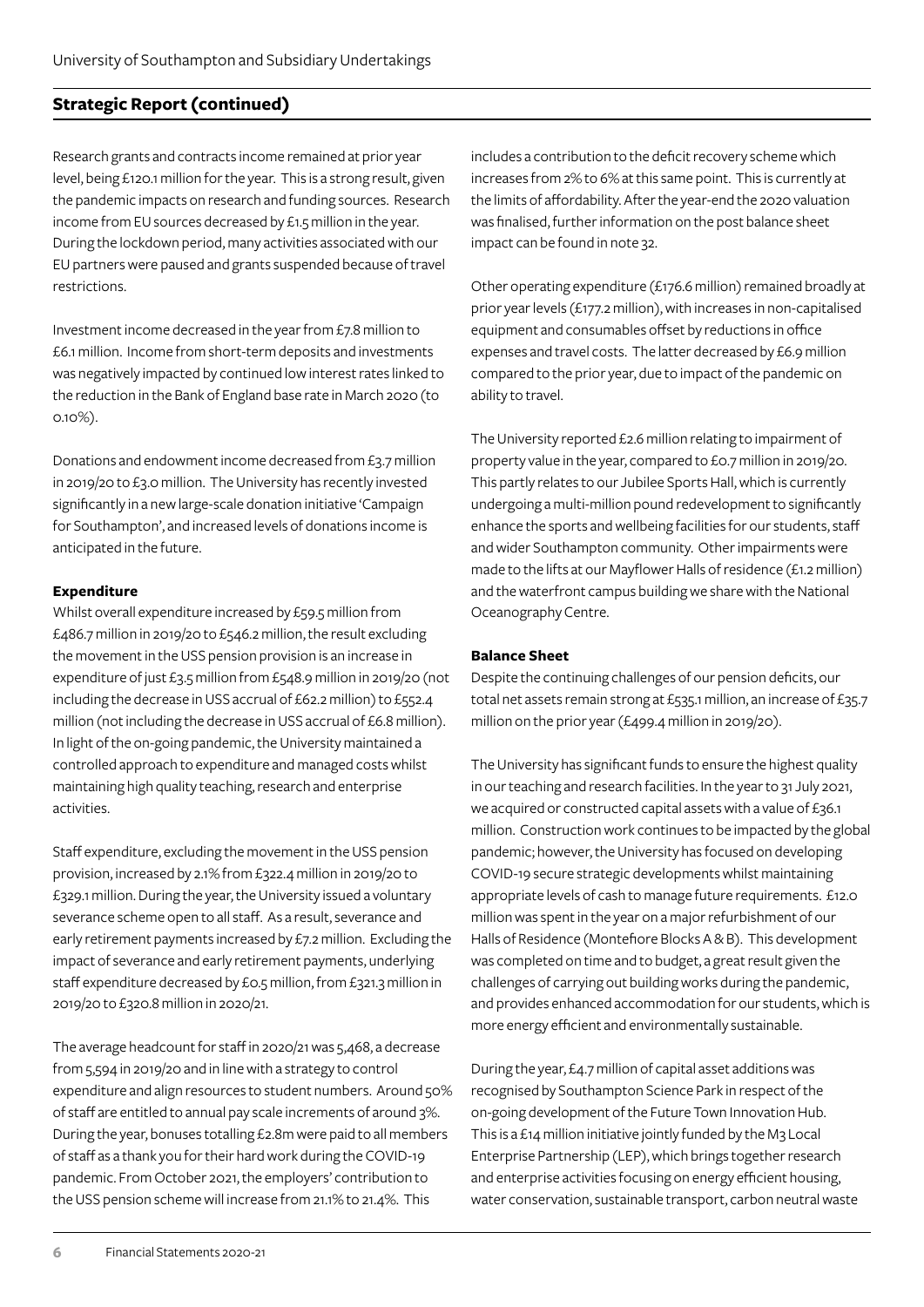## **Strategic Report (continued)**

management and recycling, and improving health outcomes. In April 2017, the University issued an unsecured fixed rate public bond of £300 million, over a 40-year term with a coupon rate of 2.25%. There are no capital repayments to be made over the term of the bond, with full repayment of £298.5 million due in 2057. An investment plan is in place to repay the bond in full at its term. The finance lease commitment relating to Mayflower halls has decreased from £47.2 million to £46.8 million and our bank loans have decreased from £65.2 million to £63.2 million reflecting planned repayments. The financing arrangements are held with two commercial banks with final repayments due from 2026 to 2037. Further information on this and the rates payable are outlined in note 21 to the financial statements.

The University's net debt, as set out in note 25, moved from £345.6 million net debt as at 31 July 2020 to £298.9 million as at 31 July 2021. However, the net debt does not take into account the investment portfolio held as part of University's treasury management strategy of £473.4 million. If this is taken into account, the overall position is adjusted net funds of £174.5 million, compared to £110.1 million at 31 July 2020.

The pension liability of the University's PASNAS fund has decreased to a deficit of £197.1 million (2019/20 £203.4 million). The main reasons for the decrease in the deficit are the increase in discount rate from 1.4% per annum to 1.6%, reflecting the changes in gilt yields over the year and the changes in expectations for future inflation. A reconciliation of the movement in the scheme deficit can be found in note 29.

The obligation to fund the USS pension scheme deficit has decreased in the period from £78.8 million to £72.6 million as at 31 July 2021. The movement was impacted by an increase in the discount rate from 0.74% to 0.89%, as well as reducing because of deficit contributions paid during the year.

The 2020/21 financial statements have been prepared, and the University has adhered to its USS commitments, in accordance with the outcome of the 2018 valuation. On 31 August 2021, the USS Trustees accepted Joint Negotiating Committee (JNC) recommendations to conclude the 2020 valuation process, with an effective date of 1 October 2021. The current expectation is that the valuation process will not conclude until late 2021 or early 2022. The Trustee has confirmed that, from 1 October 2021, contributions into USS will be 9.8% for members and 21.4% for employers. More information can be found in the Subsequent Event note 32.

#### **Subsidiaries**

The University of Southampton Science Park Limited ("The Science Park") supports the long-term strategy of the University by providing opportunities for our research to spin out into enterprise activities, for student work experience during studies and for student employment when they graduate. The Science Park also makes a significant contribution to the economic growth and prosperity of both our city and region. During the year, total occupancy levels decreased to approximately 80%, down from 83% in July 2020, reflecting the general economic downturn and change in working practices resulting from the pandemic. The Science Park turnover was £4.5 million (2019/20 £4.7 million) and there was a profit before taxation of £3.1 million (2019/20 £2.4 million).

The University's campus in Malaysia, The University of Southampton Malaysia ("UoSM"), has used the pandemic to create new opportunities through quickly moving to an online model of teaching and learning. Whilst UoSM is gradually moving back to a face-to-face teaching model, it intends to maintain the positive learnings that came from the period of operating remotely, particularly where there are benefits to student experience. In late 2021, operations moved to a new full-service campus situated in the vibrant EcoWorld community in Iskandar, where students will be welcomed from next year. This represents an investment and commitment to the region, where new programmes in Business and Finance support an ambitious growth plan.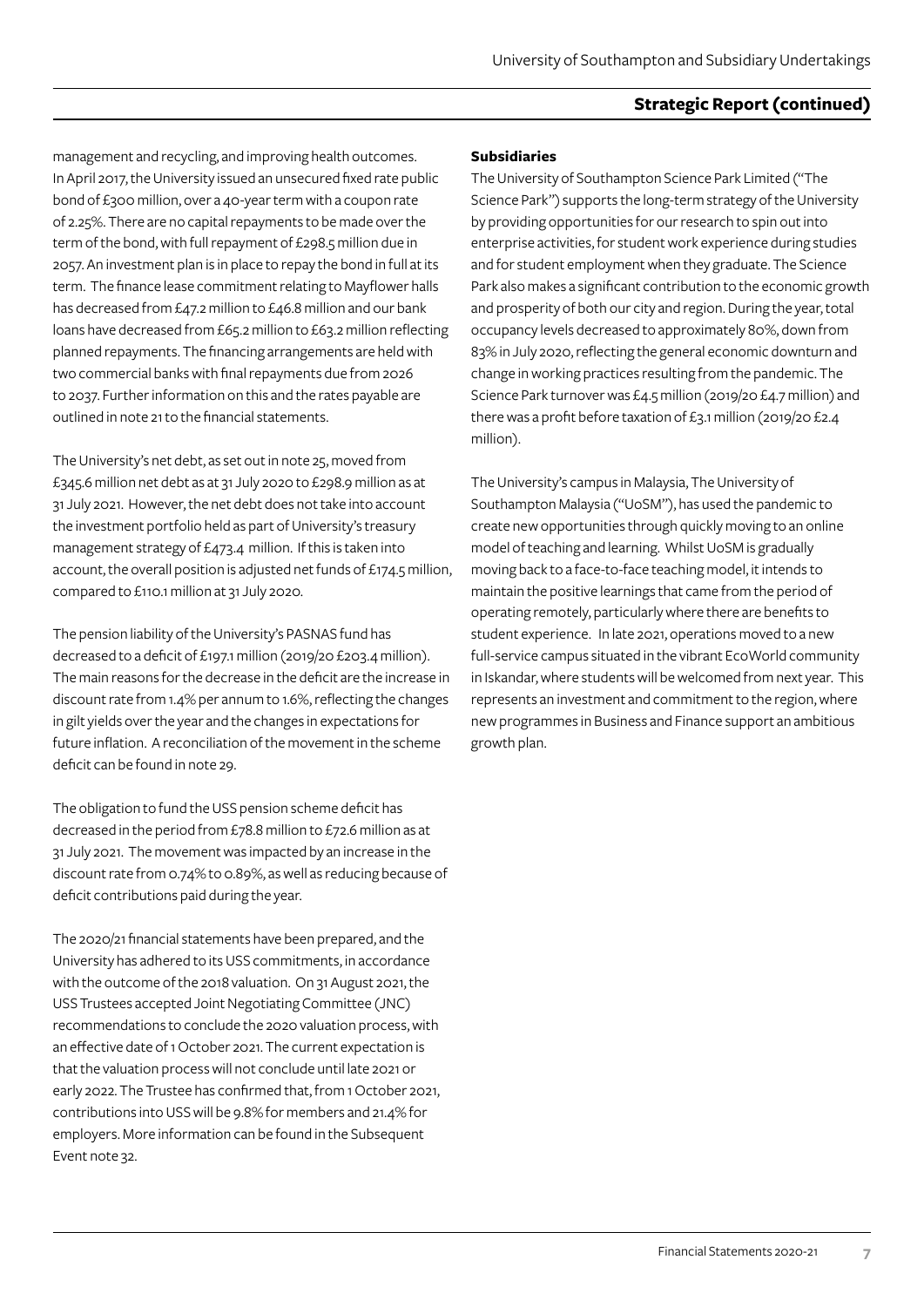## **Strategic Report (c0ntinued)**

## **Key financial trend analysis**

#### **Net Cash Inflow from Operating Activities – 2016/17 – 2020/21**

The net cash inflow from operating activities is the amount of cash generated by the University and Subsidiary Undertakings before external financing costs and investment. The net cash inflow from operating activities in 2020/21 was £86.6 million; this is an increase of £24.7million on the prior year and leads to a higher percentage of net cash inflow from operating activities as a % of income.



#### **Salary as a Proportion of Income 2016/17 – 2020/21**

Salary costs, as a proportion of income, were 59.4% in 2020/21 (excluding the impact of the USS accrual) which compares to 55.3% in 2019/20. Underlying staff costs (excluding the USS accrual) have increased by £6.7 million in 2020/21 (£322.4 million in 2019/20) which is an increase of 2.1%.

Salary costs, as a proportion of income, were 57.9% in 2020/21 (excluding the impact of the USS accrual and voluntary severance and restructuring costs) which compares to 55.1% in 2019/20. Underlying staff costs (excluding the USS accrual and voluntary severance and restructuring costs) have decreased to £320.8 million in 2020/21 (£321.3 million in 2019/20). This is due to the decreases in income in 2020/21 related to lower number of international students, tuition fee deferrals relating to our January 2021 cohort of PGT students and reductions in turnover from catering and residences linked directly to the pandemic.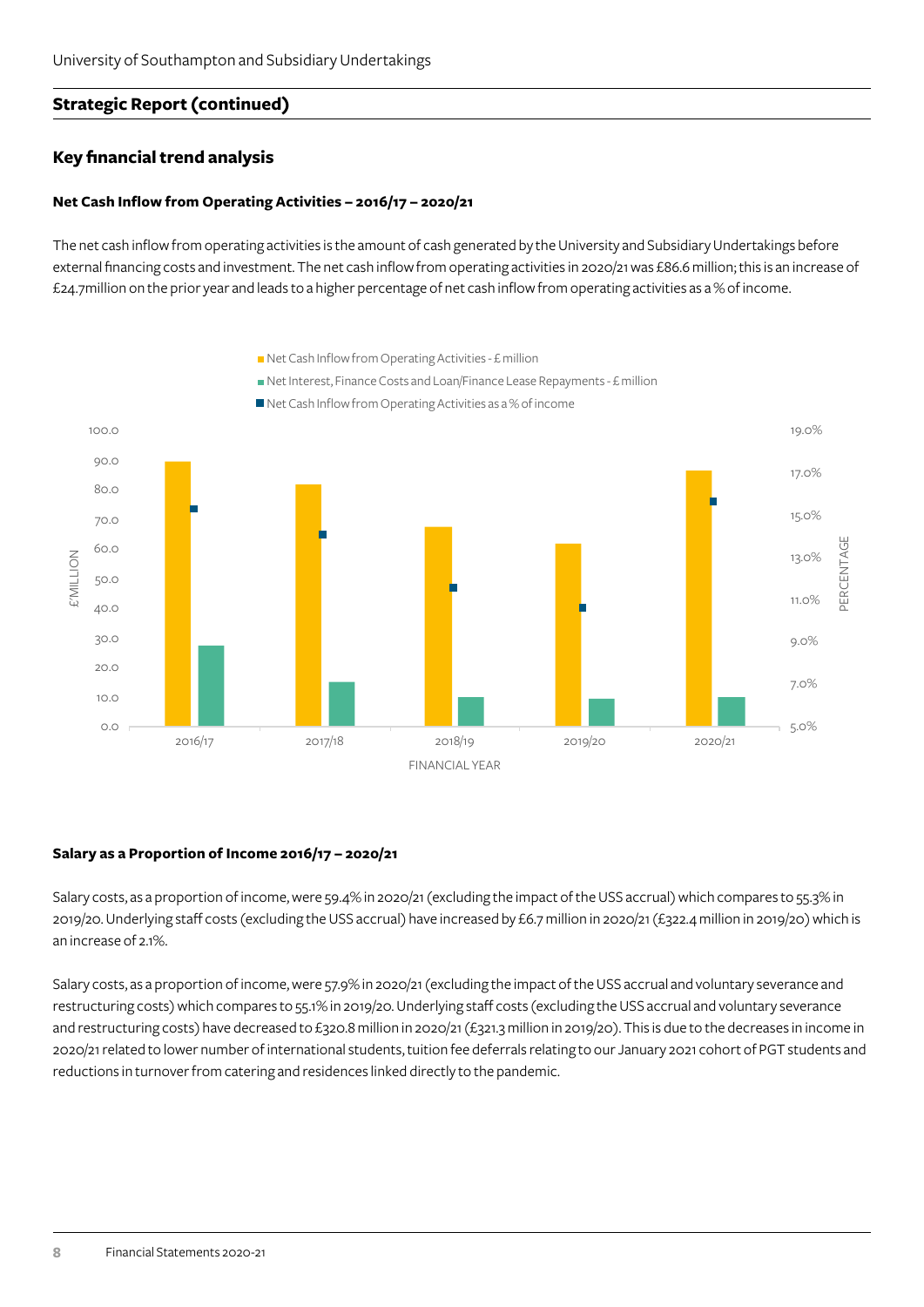## **Strategic Report (continued)**



#### **Major Financial Risks**

During the year, the University focused on recovery, moving through a challenging period of volatility and uncertainty because of the global pandemic. There remained a focus on effective management of costs alongside investment in strategic priorities, in order to deliver long-term sustainability.

The University Executive Board review the risk register as a standing item on its agenda, with the University Council and Audit Committee also reviewing the University risk register at regular intervals. The Council and Audit Committee consider that it is consistent with their knowledge of the University's activities and addresses the key aspects of the University's Strategic Plan.

A comprehensive financial risk assessment was considered by Council in setting the 2021/22 University budget. The major risk areas are summarised below:

| Area:                     | <b>Risk:</b>                                                                                                                                                                                                                                                                                           | <b>Mitigating action:</b>                                                                                                                                                                                                                                                   |
|---------------------------|--------------------------------------------------------------------------------------------------------------------------------------------------------------------------------------------------------------------------------------------------------------------------------------------------------|-----------------------------------------------------------------------------------------------------------------------------------------------------------------------------------------------------------------------------------------------------------------------------|
| <b>Operating</b><br>model | A continuation of COVID-19 will have a long lasting<br>negative impact on the Higher Education sector.<br>The potential impact of long-term social distancing<br>measures, alongside UK and global economy downturns,<br>may see a decrease in student participation and research<br>activity funding. | Plans for 2021/22 include continued strong expenditure<br>management. Mitigation plans are in place to manage<br>significant revenue drops.<br>Longer-term, the University has strong cash balances<br>so is able to invest in alternative proposition delivery<br>methods. |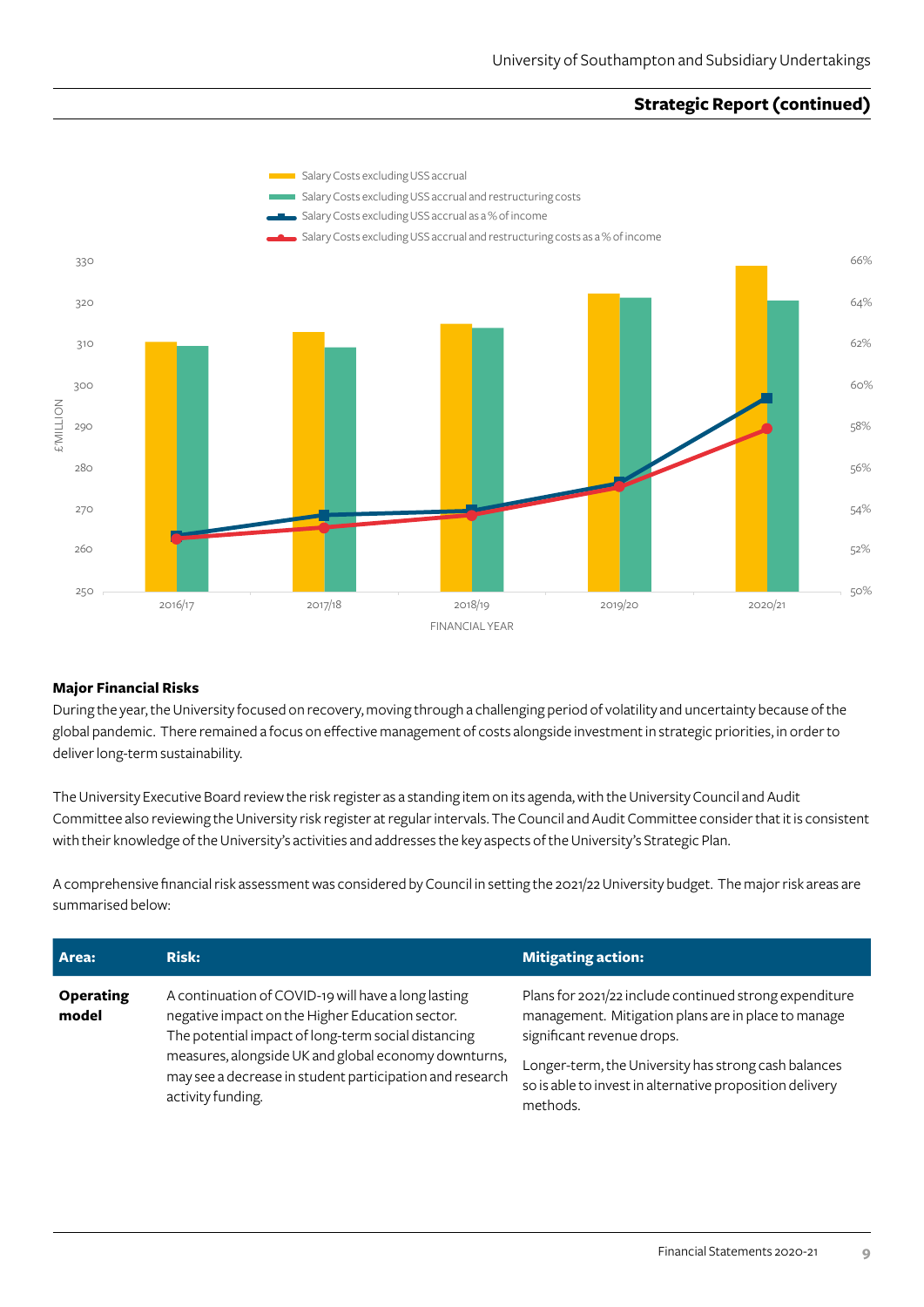## **Strategic Report (continued)**

| Area:                                                | <b>Risk:</b>                                                                                                                                                                                                                                                                                                                                                                                    | <b>Mitigating action:</b>                                                                                                                                                                                                                                                                                                                                                                                                                                    |
|------------------------------------------------------|-------------------------------------------------------------------------------------------------------------------------------------------------------------------------------------------------------------------------------------------------------------------------------------------------------------------------------------------------------------------------------------------------|--------------------------------------------------------------------------------------------------------------------------------------------------------------------------------------------------------------------------------------------------------------------------------------------------------------------------------------------------------------------------------------------------------------------------------------------------------------|
| <b>Student</b><br>income                             | Actual student income for 2021/22 may fall below the<br>business plan target, therefore reducing forecast income<br>streams.                                                                                                                                                                                                                                                                    | 2021/22 recruitment above plan achieved through the<br>Confirmation and Clearing strategy, and international<br>admissions process.                                                                                                                                                                                                                                                                                                                          |
|                                                      | International students may not be able to commence<br>study due to travel restrictions, relating to COVID-19.                                                                                                                                                                                                                                                                                   | Expenditure controls and cost cutting initiatives to<br>mitigate against potential revenue decreases.                                                                                                                                                                                                                                                                                                                                                        |
|                                                      | The maximum fee for Home/EU undergraduate students<br>is currently being held at £9,250. The Augar Review of<br>Post 18 Education & Funding recommended a reduction<br>in Home/EU fees to £7,500 from 21/22 at the earliest, to<br>be compensated for by an increase in the Teaching (T)<br>Grant funding. There is a risk that T Grant funding will<br>not adequately replace lost fee income. | Forecasts assume that the maximum fee will remain at<br>£9,250 throughout; sensitivity testing is done to model<br>impact of fee change on University economy.                                                                                                                                                                                                                                                                                               |
|                                                      | Any future implementation of all or part of Augar's<br>recommendations may lead to a reduction in student fee<br>income that is not fully offset by replacement funding<br>streams.                                                                                                                                                                                                             |                                                                                                                                                                                                                                                                                                                                                                                                                                                              |
| <b>Research</b><br>grants and<br>contracts<br>income | The University may fail to achieve the planned levels of<br>external research funding.<br>Research activity, particularly that involving<br>collaboration with EU partners, may be negatively<br>impacted by on-going effects of the global pandemic.                                                                                                                                           | Maximising research income is a key performance<br>indicator. The Research Strategy and Bridging Strategy<br>KPIs will support delivery.<br>The Government has guaranteed funding for Horizon<br>2020 research projects for the remainder of the<br>programmes.<br>The University will continue to engage with the<br>Government to press for commitment to UK science<br>& research and for clarity regarding participation in<br>Horizon 2020 post Brexit. |
| <b>Staff costs</b>                                   | There is a risk that national pay awards will increase<br>above the assumptions included in the business plan.                                                                                                                                                                                                                                                                                  | Expenditure controls are in place to mitigate against<br>higher than anticipated national pay awards.                                                                                                                                                                                                                                                                                                                                                        |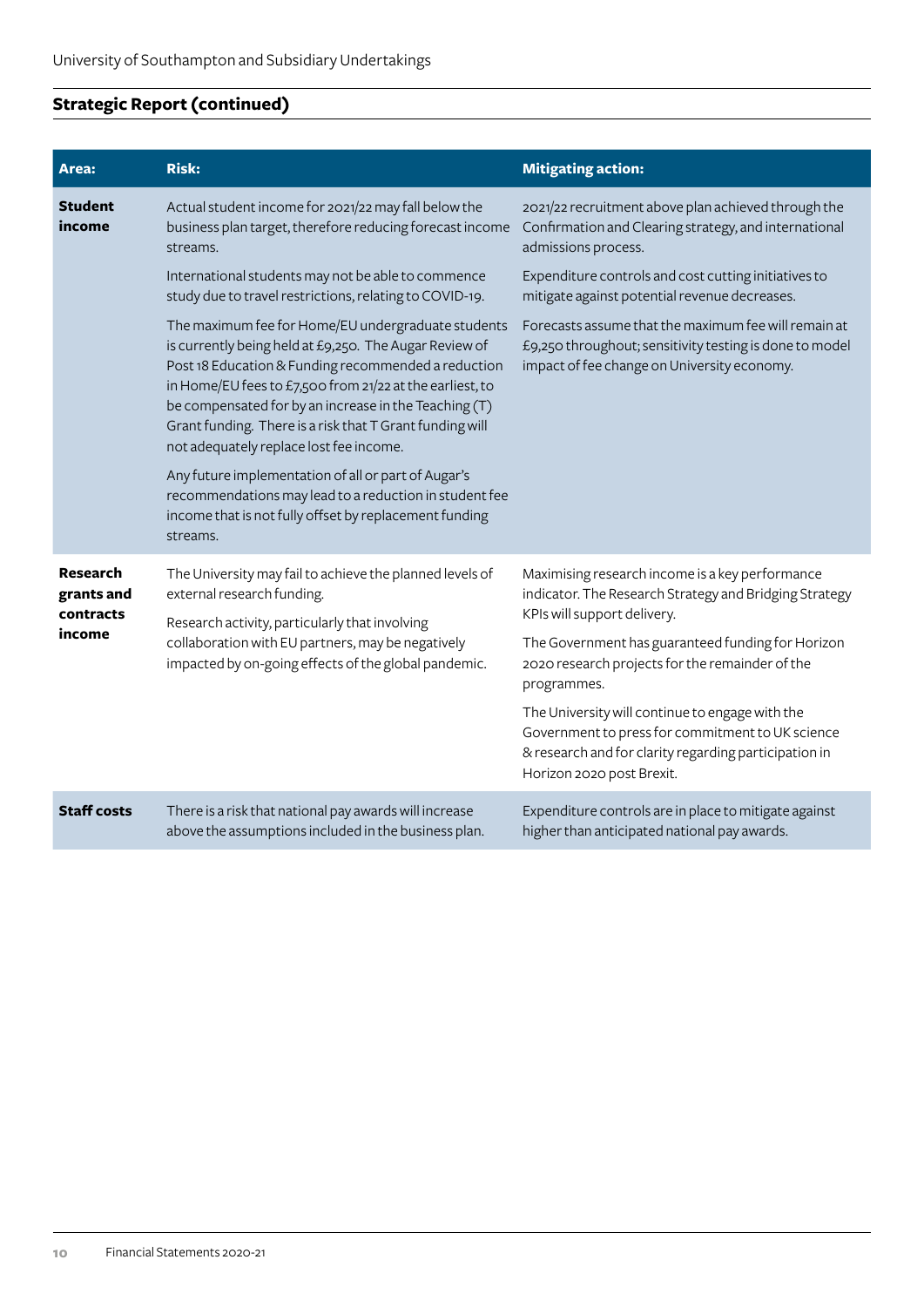## **Strategic Report (c0ntinued)**

| Area:                              | <b>Risk:</b>                                                                                                                                                                                                                                                                                                                                                                                                                                                                                                                                                                                                                                                                                                                                                                                                                                                                                                                                                                                                                                                                                                                                                                                                                             | <b>Mitigating action:</b>                                                                                                                                                                                                                                                                                                                                                                                                                                                                |
|------------------------------------|------------------------------------------------------------------------------------------------------------------------------------------------------------------------------------------------------------------------------------------------------------------------------------------------------------------------------------------------------------------------------------------------------------------------------------------------------------------------------------------------------------------------------------------------------------------------------------------------------------------------------------------------------------------------------------------------------------------------------------------------------------------------------------------------------------------------------------------------------------------------------------------------------------------------------------------------------------------------------------------------------------------------------------------------------------------------------------------------------------------------------------------------------------------------------------------------------------------------------------------|------------------------------------------------------------------------------------------------------------------------------------------------------------------------------------------------------------------------------------------------------------------------------------------------------------------------------------------------------------------------------------------------------------------------------------------------------------------------------------------|
| <b>Pension costs</b>               | The escalating cost and volatility of our pension<br>schemes remains one of our highest risks to long-term<br>sustainability.<br>USS pension costs will rise in October 2021 to 9.8%<br>employee and 21.4% employers contributions, totalling<br>31.2%.<br>Under the 2020 valuation, the deficit contributions<br>increase from 2% to 6.3% in April 2022.<br>If a Benefit Change Deed is not agreed by 28 February<br>2022, the total employee and employer contributions<br>will increase to 34.7% in April 2022 and step up every 6<br>months thereafter reaching 57% of salary by October<br>2025 (we expect that further negotiations or another<br>valuation will have an impact before these increases are<br>rolled out in full). This may lead to increased running<br>costs of the USS scheme for the University and is likely<br>to drive membership down as increasing employee<br>contributions makes the scheme less attractive. It may<br>also lead to increased volatility to the current pension<br>liability on the statement of financial position.<br>Following a 2019 consultation, contributions to the<br>PASNAS scheme increased from 1 January 2020. Further<br>contribution increases are likely in the future. | Pension accounting adjustments are excluded from the<br>Barclays loan covenant calculations.<br>We will closely monitor developments and market<br>conditions. We will model the impact of potential higher<br>contributions through our planning process.<br>The PASNAS scheme was closed to new members from<br>1 January 2020 and a new defined contribution scheme<br>provided for new eligible staff. The increased cost of<br>future service accrual has been shared with members. |
| <b>International</b><br>reputation | Reputational damage results in lower number of<br>international students and an adverse impact to<br>relationships with research and enterprise partners.                                                                                                                                                                                                                                                                                                                                                                                                                                                                                                                                                                                                                                                                                                                                                                                                                                                                                                                                                                                                                                                                                | Development of international strategy with focus on<br>core relationships and student experience.<br>Continued focus on strong international league table<br>results.                                                                                                                                                                                                                                                                                                                    |
| Sustainability                     | Strong cash flow is required to generate sufficient<br>funding for future capital investment.<br>There is a risk of unexpected expenditure, including<br>increased interest rates or costs related to COVID-19 or<br>Brexit.                                                                                                                                                                                                                                                                                                                                                                                                                                                                                                                                                                                                                                                                                                                                                                                                                                                                                                                                                                                                             | The £300 million bond proceeds, existing cash reserves<br>and the level of ongoing operating cash generation<br>should be sufficient to fund the capital investment<br>programme.<br>The University tests business plans against a range of<br>scenarios and manages expenditure through financial<br>controls.                                                                                                                                                                          |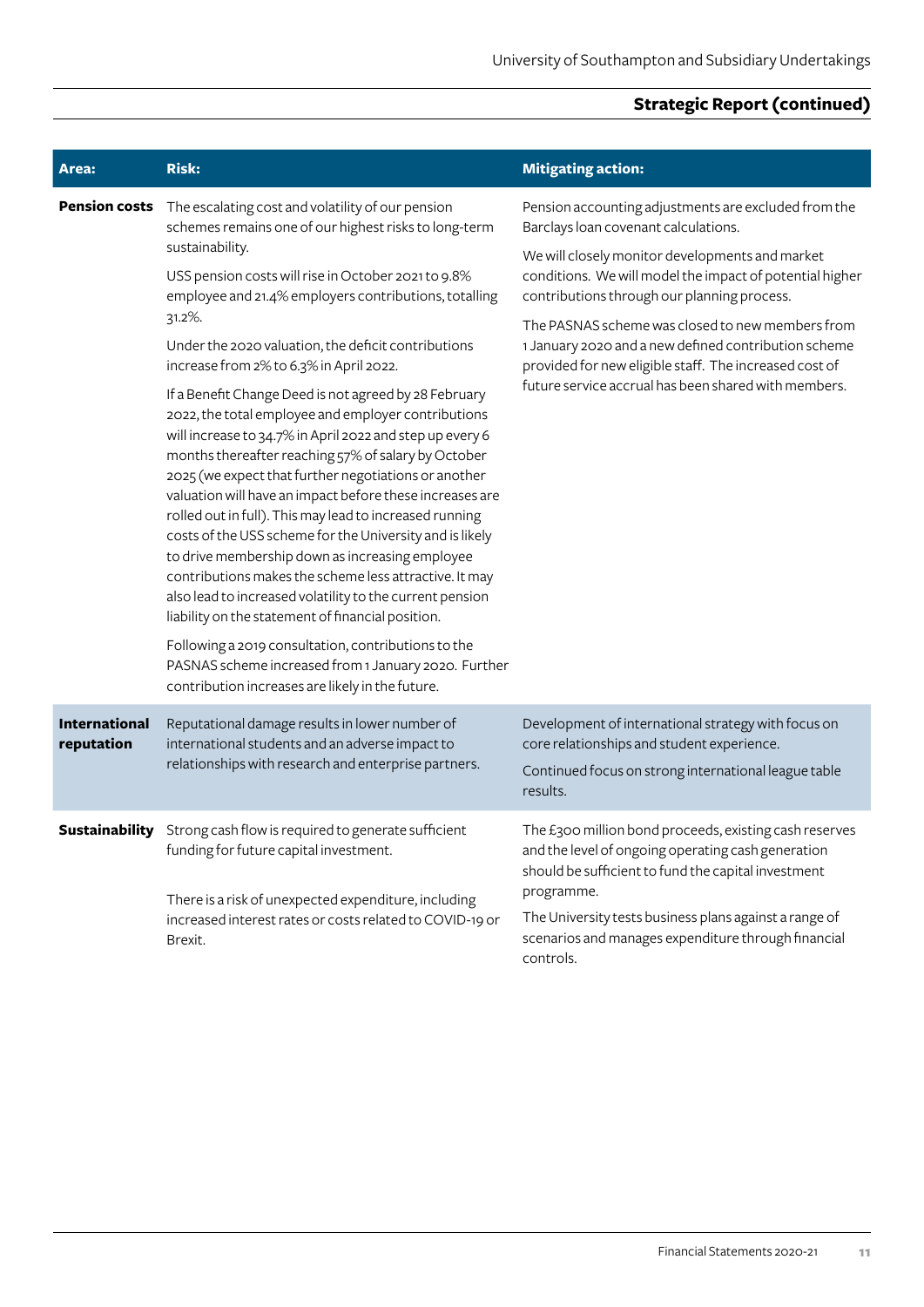## **Strategic Report (c0ntinued)**

#### **Conclusion**

During 2020/21, the University continued to deliver strong financial returns during a period of volatility and uncertainty. At the beginning of the year we identified the financial risks related to COVID-19, and took appropriate mitigating actions. Every member of the University of Southampton community played their part in ensuring all aspects of operations continued with our high standards, focusing on the experience of students and the well-being of staff. I was particularly pleased this contribution was recognised with a one-off COVID bonus payment of £600 to all staff at the end of the financial year.

Alongside managing the short-term demands of operating during a global pandemic, the University focused on its long-term strategy. Stakeholders have been asked for their views on how the University can grow from its position of strength, to deliver even more keenly against its mission to change the world for the better. I look forward to seeing the final strategy document published in early 2022, and for delivery of exciting strategic investments and initiatives aligned to our Vice Chancellor's vision.

Over the year, the University has invested strongly in capital programmes linked to student experience, research and enterprise and teaching. Our high levels of cash and investments mean we are in a great position to continue this investment in our estate and infrastructure, and colleagues throughout the organisation are helping to shape our campus through their involvement in advisory groups to key builds.

Our 'major financial risks' table highlights the areas which threaten our long-term financial sustainability and which impact across most of the Higher Education sector. Uncertainty over the future of UK student fee levels and the increasing costs of the USS pension, are key areas which are monitored closely by the University, whilst being somewhat out of our control.

Finally, I reflect on how well the University has performed through 12 months, managing through national lockdowns, vaccine rollouts and continued testing. We are now seeing our campus locations open back up, with students mainly being taught face-to-face from September 2021, and this reconnection within our community is an important factor in our successful transition out of the extreme measures brought about by the pandemic. This is an exciting time for the University of Southampton, and I would like to thank all staff for their continued contribution towards our financial sustainability in challenging circumstances.

Stephen Young University Treasurer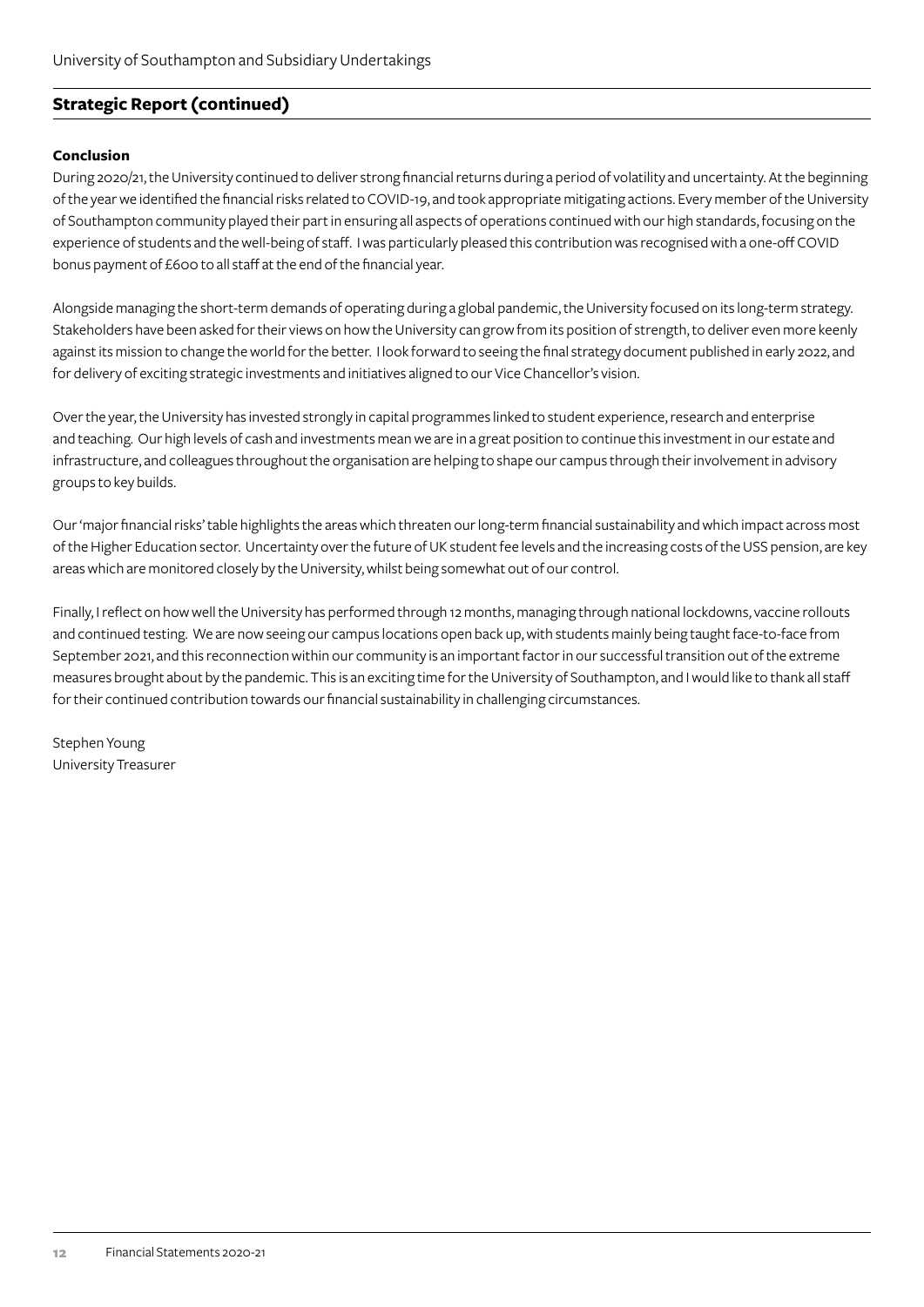#### **Public Benefit**

#### **Introduction**

The University is a corporation formed by Royal Charter and holds charitable status. Our aims, powers and the governance framework within which we operate are set out in our Charter, Statutes and Ordinances. Governance of the University is overseen by the Council and the Senate. The Council is responsible for approving our mission and strategy, monitoring our performance, scrutinising our finances and directing our academic functions, with the latter using the expertise of Senate to provide guidance and assurance. In fulfilling this role, Council has had due regard to the Charity Commission's guidance on public benefit. This section outlines the ways in which the University has delivered its charitable purposes for the benefit of the public.

A founding member of the Russell Group of research-intensive universities, the University of Southampton has a reputation for excellence in research, enterprise and education, which is reflected in our consistently high international league table rankings.

The University is an exceptional place whose people achieve remarkable things, some examples of which are shared below. It makes a strong contribution to public benefit through its education, research and enterprise activities. The health and economic shockwaves of the COVID-19 pandemic continue to bring the University's mission "to change the world for the better" into sharp and very real focus.

#### **Reflecting on our response to the COVID-19 pandemic**

"The way the staff and student community have risen to the challenges of the past year is truly remarkable."

#### **Professor Mark E. Smith,**

Vice Chancellor

Over the past year, the University has continued to support the national crisis in a number of ways, from saliva testing and vaccine training to protecting frontline medical staff and beyond. A pioneering protective respirator, developed in Southampton, is being used by healthcare staff treating COVID-19 patients around the country after receiving approval from the regulators. The respirator, known as PeRSo, covers the wearer's head and has a plastic visor to protect their face. It delivers clean air through a High Efficiency Particulate Air (HEPA) filter with belt-mounted fan pack and can be worn throughout a long shift and reused after appropriate cleaning.

Earlier in the year, the University of Southampton's School of Health Sciences played a part in preparations for the mammoth effort to administer the approved COVID-19 vaccines across England. Staff in the School supported Health Education England to organise trainers and technicians to deliver and manage 'new vaccinator' training.

Over the past year and working with University Hospital Southampton NHS Foundation Trust and Southampton City Council, the University led the way on developing a large-scale saliva testing program for COVID-19. Following a successful pilot, the Hampshire and Isle of Wight Saliva Testing Programme now delivers weekly testing in educational, health care and other settings across the region. The University has also worked with Royal Mail on a trial of fully autonomous scheduled drone flights. The trial will see the delivery of Personal Protective Equipment (PPE), COVID testing kits and other mail to the Isles of Scilly via Uncrewed Aerial Vehicles (UAV).

An education programme developed in Southampton to help primary school children protect themselves from the spread of COVID-19 is available to young people across the UK. It is the first programme of its kind to support and deliver public health messaging around the pandemic to primary school aged children. The COVID-19 Warriors programme is an education package that teaches primary school children about the virus, introducing characters who each have super powers that can limit its spread. Developed by specialist primary educators at LifeLab and using puppet characters inspired by designs from children at Mount Pleasant Junior School and Maytree Infant School, the programme is a package of 12 engaging lessons designed for delivery in schools, while also being accessible for home use.

## **Delivering world class research and enhancing enterprise and knowledge exchange**

#### **Research**

In addition to helping support the pandemic, our research teams have contributed to public benefit through their activities.

A Memorandum of Understanding (MoU) has been signed by the Maritime and Coastguard Agency (MCA) and the University of Southampton, which will link research projects to top-level work with design, manufacturer and operation of autonomous ships and emissions reduction.

New research has identified potential treatment that could improve the human immune system's ability to search out and destroy cancer cells within the body. Scientists have identified a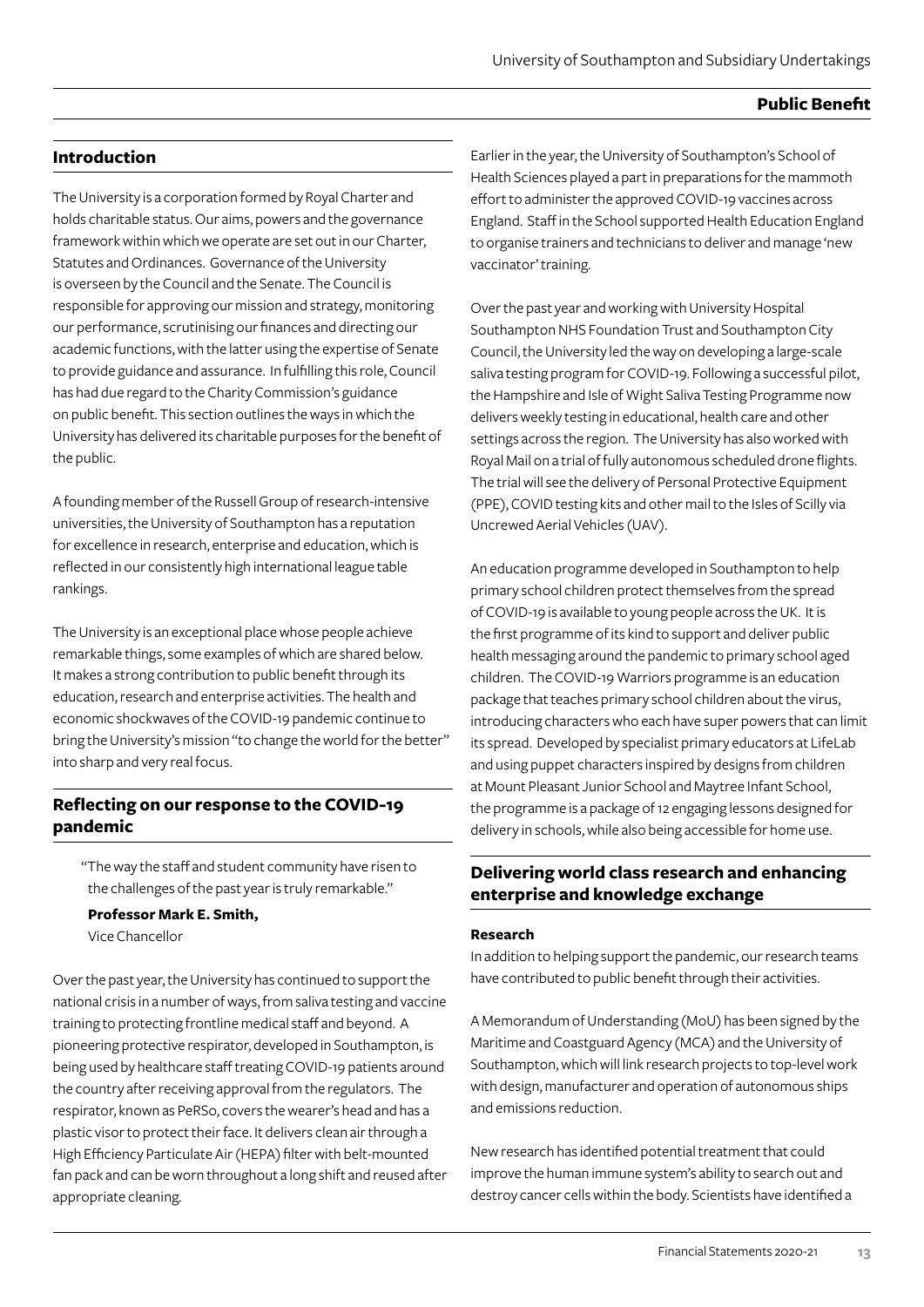way to restrict the activity of a group of cells, which regulate the immune system, which in turn can unleash other immune cells to attack tumours in cancer patients.

The theme for 'Earth Day' in April 2021 was 'Restore our Earth'. Researchers at the University of Southampton, and their collaborators and partners around the world, are amongst those working tirelessly to advance our knowledge of the world around us, from the importance of studying a full range of organisms when measuring the impact of environment change, to discovering an upsurge of matter from deep beneath the Earth's crust, just two of several research studies being undertaken at the University.

The University will play a key role in building a new world-leading, high-impact research and innovation centre that will act as the national focal point and international gateway for UK industrial decarbonisation. The Industrial Decarbonisation Research and Innovation Centre (IDRIC) has received £20m from UK Research and Innovation (UKRI). IDRIC will be led by Heriot-Watt University and will work closely with the UK's major industrial clusters to address the challenges of industrial decarbonisation. IDRIC is a diverse community of more than 140 partners, including the University of Southampton, brought together to create the world's first net-zero emissions industrial cluster by 2040 and four low-carbon clusters by 2030.

#### **Enterprise & Knowledge Exchange**

We are one of the leading entrepreneurial universities in the UK. As at 31 July 2021, we have over thirty active spinouts, with equity in 23 of these. One of the University's spinouts is Synairgen Plc, which is a drug discovery and development company founded by University of Southampton Professors Sir Stephen Holgate, Donna Davies and Ratko Djukanovic. It develops novel therapies for respiratory disease and its primary drug is an inhaled interferon beta, which is being investigated as a treatment for COVID-19.

We also help new enterprises to get off the ground. Our business incubator at the University's Science Park is currently supporting 16 companies. The work we do in business incubation helps earlystage businesses to raise millions of pounds in investment. We attract investment and new businesses to the area: the number of companies at the Science Park is approaching 100, each providing jobs and opportunities in the region.

Southampton Science Park is also home to Southampton SETsquared. SETsquared is an enterprise partnership between the Universities of Bath, Bristol, Exeter, Southampton and Surrey, which helps to maximise the entrepreneurial and commercial potential of these five Universities. Ranked the World's Top Business Incubator – Managed by a University, SETsquared has maintained a leadership position since 2015. It has contributed nearly £9bn to the UK economy and has supported 6,500 companies since inception in 2002.

The University is taking part in Ingenuity, a national programme looking to invest over £400,000 in new business ideas that make a difference to the world we live in. Working with three universities in the region, we are progressing ideas to help us drive the region's recovery from coronavirus and help rebuild a better society, economy and climate post-COVID.

Innovative technology developed at the University launched on the world stage in January 2021 at the Consumer Electronics Show (CES). Tech entrepreneurs leading eight start-ups exhibited at the all-digital expo, showcasing pioneering advances from a range of sectors including Artificial Intelligence, Fitness and Wearables, Quantum Computing, Sports Technology, and Sustainability. Future Worlds, the on-campus start-up accelerator at the University, returned to CES for a sixth consecutive year as the UK's only exhibiting university. Eight start-ups from the University interacted with potential customers, investors and tech leaders across the world during the four-day show.

## **Delivering high quality education and student experience**

#### **Education**

We offer excellent education in a modern learning environment led by excellent research, and we have worked hard to ensure this offering is not compromised by the impact of the global pandemic. We continue to offer choice and flexibility in study options and support our students as they prepare for employment and life after university. Our programmes are designed to challenge our students to develop the critical thinking and independent learning they require in their future careers. We invest significantly to provide a relevant, flexible education for our students. Our overall student satisfaction score in the 2021 National Student Survey of 79.3% contributed to a rise of 19 places in the sector, reflecting the University's strategy to improve the student experience.

The University delivers a proactive and preventative model to support student mental health and wellbeing. This is achieved through the delivery of 24/7 student support services where colleagues from across the University work together to provide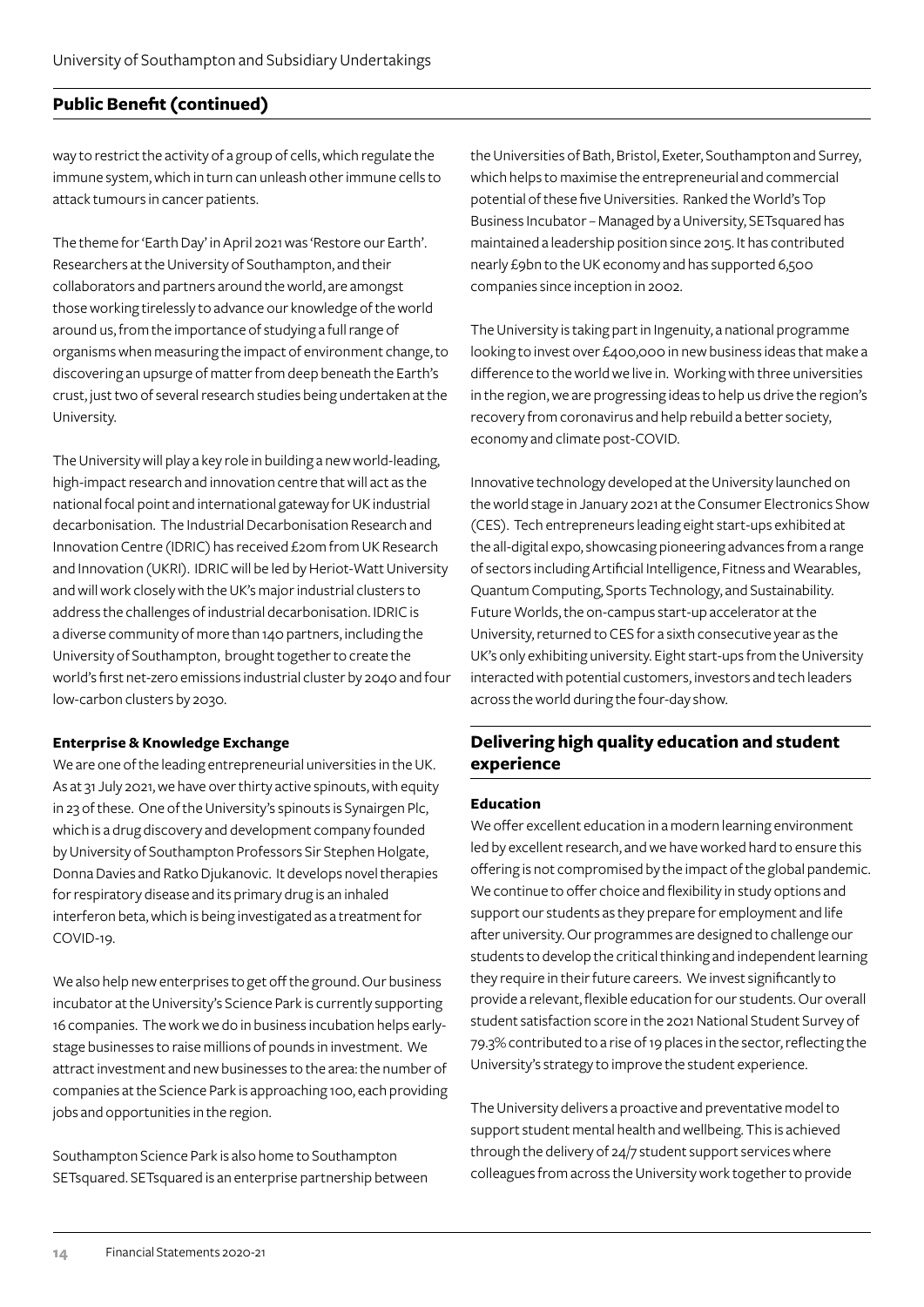proactive and reactive support to our student community. Students can speak to a member of staff at any time of day, as well as access triage and support services such as our daily drop in. Through the period of lockdown, our student support dropin continued to provide virtual assistance through a range of specialities.

The University, alongside 31 other UK Universities have joined the new Student Minds University Mental Health Charter Programme. With the effects of COVID-19, student and staff mental health is more important than ever and the new Charter will help shape a future in which everyone can thrive. The University Mental Health Charter Programme, led by Student Minds, was created by thousands of staff and students. The University is committed to making mental health and wellbeing a university-wide priority, providing an environment and culture that supports good mental health, facilitating staff and students to develop understanding and skills to manage and maintain their own wellbeing.

The University is one of the 120 successful Universities in the first applications for the UK Turing Scheme – a new global mobilityfunding scheme launched by the UK Government to support students studying and working abroad. It is integral to the UK Government's post-Brexit vision of a Global Britain and replaces the UK's participation in the Erasmus+ programme. The scheme's aims are to improve social mobility and increase accessibility of international opportunities to students studying at UK universities.

#### **Widening participation and outreach**

The University has partnered with the Cowrie Scholarship Foundation (CSF), which aims to raise hundreds of thousands of pounds to provide scholarships for disadvantaged Black British students to study at leading UK universities. The Foundation's mission is to fund 100 disadvantaged Black British students through leading UK universities. The University of Southampton is supporting CSF by providing scholarships for three students per year over a ten-year period to study an undergraduate programme of their choice.

In the 2020/21 academic year, the effects of COVID-19 have continued to be particularly difficult for students from underrepresented groups and low-income backgrounds. We implemented a number of measures to support students who were experiencing difficulties in their studies or engaging with outreach. The Online Learning Grant (OLG) was set up and provided financial support to over 1,200 students to help them access online lessons, resources and materials. The University

allocated £399,649 through the OLG in the 2020/21 academic year (£208,000 came from university funds, and £191,649 came from the Office for Students Hardship Fund). We also sent out 15,979 hard copy activity packs to pupils in the local area to support their engagement with outreach activity. We have been developing a range of online provision of outreach and support for students from underrepresented groups, which will support sustainability and form part of a blended approach to outreach as we look to work with areas outside of our traditional recruitment radius.

The University came away from the NEON Awards 2021 with a commendation in the category of Higher Education Institution of the year. NEON is a professional organisation supporting those involved in widening access to higher education.

Examples of achievements over the past year include the 'Ignite' Programme which enables undergraduate students from underrepresented backgrounds to make the most of their studies; a virtual reboot of 'Learn with US' an outreach programme for secondary school pupils; and the provision of activity packs made available to thousands of low-income families in the South, aimed at helping children whose education was impacted during lockdown.

The University has also been shortlisted for a UK Social Mobility Award for University of the Year and a Pearson HE Innovate Award for most innovative way of supporting students for the Learn with US Transition Programme, working with students studying an Extended Project Qualification (EPQ), our pre-entry Academic Skills support.

## **Building sustainable inclusive communities through partnership working**

#### **Creating an inclusive University community**

Our Strategic Plan – Equality, Diversity and Inclusion (EDI) - builds on the ambition articulated in the University Strategy; "It matters that we act continually to ensure the University is supportive and inclusive of everyone". Our EDI mission is to create an inclusive community, and our vision is that this is a community where: students and staff feel welcome; included and supported; intellectually stretched and challenged; and value the diversity of the wider community. As a community we create space and time to engage, listen and learn; actively take steps to understand the impact of our actions and behaviours; value and engage with each other; and lead and influence social change at local and national level.

In January 2021, we re-obtained the Disability Confident Leader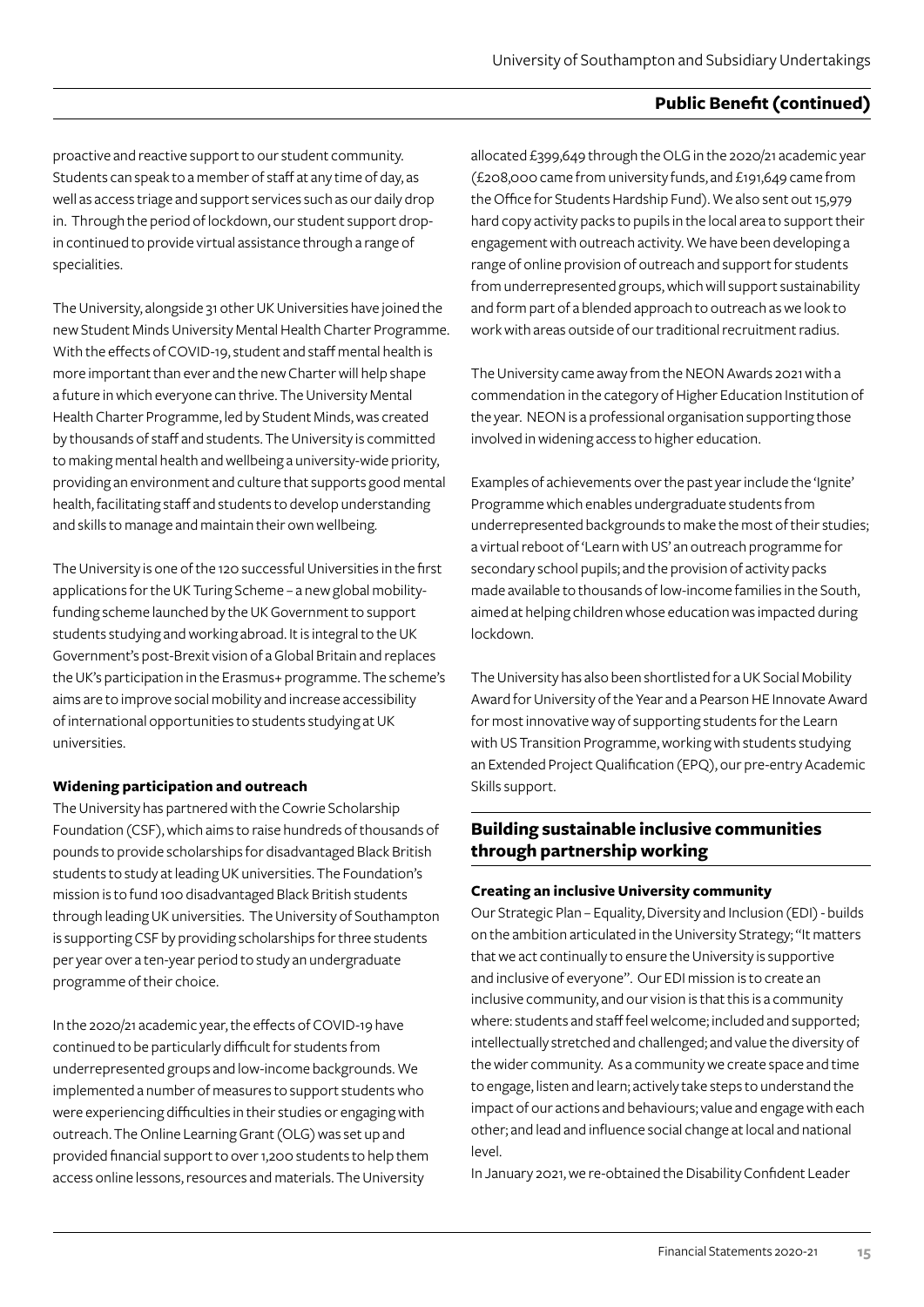(DCL) status – the first University to achieve the DCL status and to show commitment to disability equality. Disability Confident is a Government scheme, developed to help employers make the most of the opportunities provided by employing disabled people. It has three levels of attainment, of which our University has achieved the highest level.

#### **Social impact**

Touching every area of Southampton city's life, the University works with business partners, incubates city entrepreneurs and enriches the city's arts and culture offerings. A core element of the city's public transport infrastructure is funded by the University. As a global powerhouse of knowledge and discovery, the University provides a window to the world, and opportunities for investment, for one of the UK's most famous maritime cities.

We contribute to health and wellbeing in the region and more widely through our research and education programmes and through its links with industry. We train doctors, nurses, midwives and other allied health professionals, serving local hospitals and more recently, contributing to the fight against the COVID-19 pandemic. The University has a 60-year legacy of teaching, training and developing nurses with over 650 nursing students currently enrolled on our pre-registration, undergraduate and postgraduate nursing degrees and diplomas.

#### **Community engagement**

The second largest employer in the region, the University provides employment opportunities to over 6,000 people; and is home to more than 21,000 students from over 130 countries. The vibrant and fast-growing city, of which we are a driving force, provides an attractive proposition for a large number of our students following graduation. Many of our alumni remain in the region providing a skilled workforce, contributing professionally to the city, region and country.

Together with Solent University, we have endorsed Southampton's bid to become UK City of Culture 2025 by signing up to become official partners in an online ceremony. Both universities will work to make bidding to bring UK City of Culture 2025 to Southampton a part of their ambitions in the coming year.

We have confirmed our commitment to help and support communities in Southampton and the surrounding region by signing a national Civic University Agreement – pledging to form closer links with local people and organisations. We will be joining over 60 other UK universities who are committed to producing similar agreements as part of a national initiative in response to a key recommendation by the Civic University Commission - an independent inquiry set up by the University Partnerships Programme Foundation to explore how universities can successfully serve their local areas. Through developing its own Civic University Agreement, the University will encourage collaborative action to combat and overcome the challenges facing local communities.

Our sports facilities are well used by local residents and schools. The Jubilee Sports Centre on the Highfield Campus hosts our main indoor facilities; these were refurbished in 2020, increasing the number of disabled facilities, and providing gender-neutral toilets and large enclosed family changing rooms. The Mayflower Gym is our newest gym, which is located in the city centre and available to all members. Wide Lane Sports Ground hosts all our outdoor activities, Performance Sport and the Team Southampton Sport. The University Watersports Centre is next to the Itchen River and is in a prime position for getting out onto the water.

Our Library is available for use by members of the public for reference, without charge; and we offer borrowing rights to a number of community groups. The Hartley Library houses a large and valuable collection of archives, including the Wellington Papers and the Broadlands Archives, which are much used by scholars. During the pandemic, the University introduced a digital and click and collect service for books available on the shelves at the Hartley Library.

#### **Culture and events**

The John Hansard Gallery (JHG) is one of the UK's leading contemporary art galleries. Despite closure due to the pandemic, the gallery continued to deliver a blended programme of work across online and social media platforms, as well as offsite presentations and in-gallery exhibitions when possible. The gallery engaged 45,900 visitors for 7 online video commissions, around 74,000 members of the public experienced 4 off-site projects and over 6,500 visitors came to see two gallery exhibitions during their short runs. Online engagement activity reached 779 direct participants across all ages and communities, including artists' talks, discussions, family activities and community events.

Since October 2020, John Hansard Gallery has been supporting the community-led development of Southampton Black Archives in partnership with community leaders and Southampton City Council. From February to July 2021 Writer in Residence Ella Frears worked with online participants and ran in-gallery workshops and presentations, culminating in the launch of a poetry pamphlet of her work.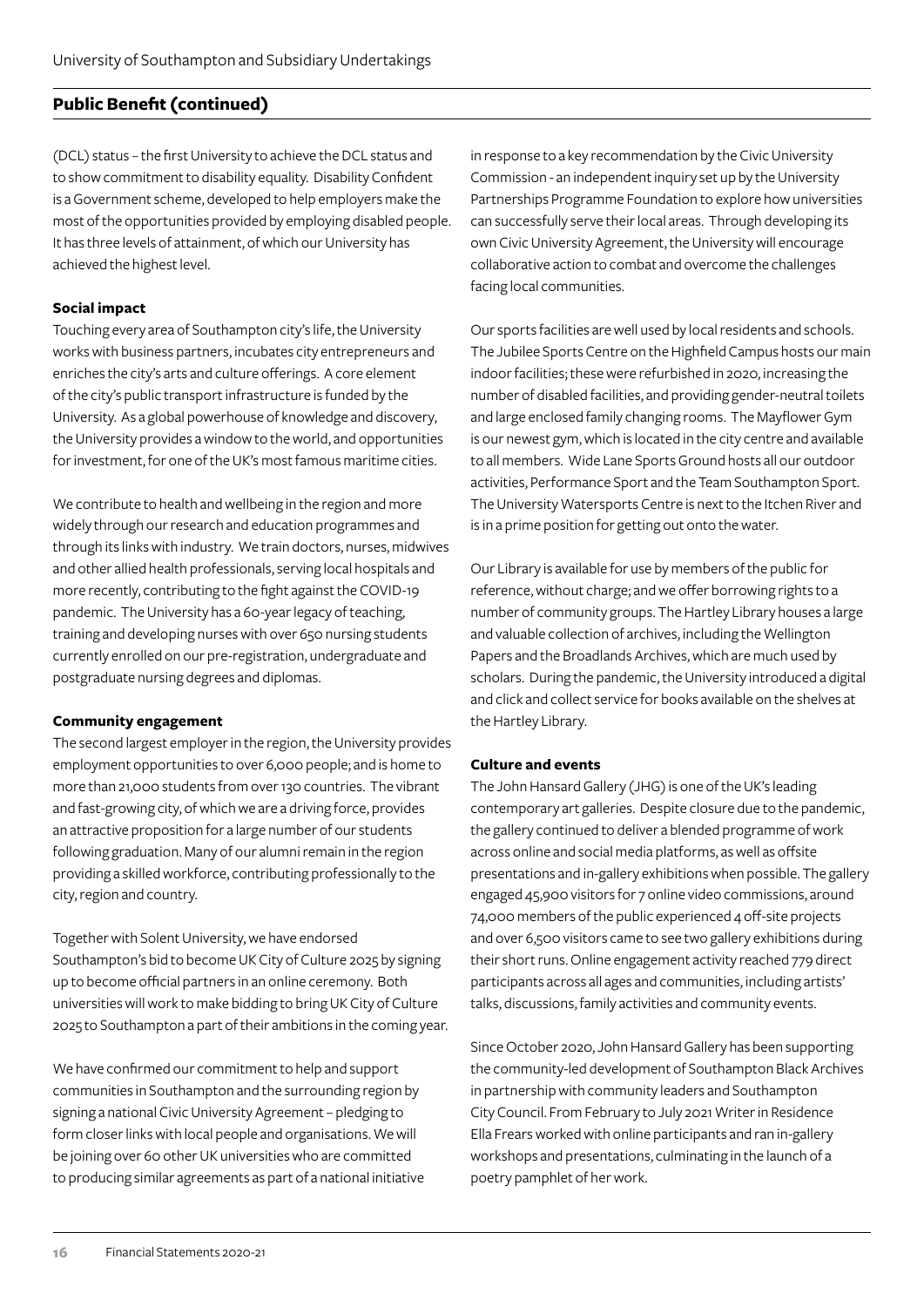Located on our Highfield Campus, Turner Sims Concert Hall (TS) responded to the impact of the pandemic by creating and delivering a programme of bespoke online events and livestreamed performances. These included an exclusive broadcast for International Jazz Day featuring saxophonist Denys Baptiste, and a performance of Schubert's Trout Quintet led by David Owen Norris, Head of Classical Performance and Professor of Music at the University. In March 2021, Turner Sims collaborated with Southampton Music Hub, London Sinfonietta, and national music charity Orchestras Live to present a free online concert for schools. 2,300 pupils registered to see the performance, broadcast live from the stage of the concert hall. In April 2021 Turner Sims presented the film premiere of 'Voyages of the Heart', a major work by composer and instrumentalist Tunde Jegede commissioned by Turner Sims in partnership with Southampton City Council as part of Southampton's Mayflower 400 programme. The work involved 25 musicians from a range of backgrounds and disciplines including gospel singers; an operatic choir, a Gaelic singer, and an Indian classical music vocalist. The piece blended these varied styles together to create a multi-layered musical journey reflective of Southampton's multicultural population. Of the 25 musicians involved 22 were from Southampton (of whom 9 were University alumni).

During 2020/21, several online lectures and events have taken place, all streamed with the ability to subtitle the broadcast making the events much more accessible for the public. Examples are those related to COVID-19; Artificial Intelligence and the future of Cancer; Beating Blindness; and The Science behind Sport. Many events were made public/searchable through the Eventbrite booking system, so reach has been much wider. The majority were advertised on social media.

## **Creating a sustainable organisation**

Environmental sustainability is core to our mission. Our ambition is to achieve net zero carbon emissions by 2030, embedding sustainability into everything it does. We have made a series of commitments related to sustainability, including signing the Green City Charter, which pledges to support the City of Southampton Council to achieve its 2030 net zero target, and signing the UN Sustainable Development Goals (SDGs) Accord.

In the autumn of 2020, we launched our sustainability strategy following consultation with the University community. The strategy sets out the University and Southampton University Student Union's (SUSU) joint ambitions in six clear goals.

These focus on reducing and measuring emissions; ensuring sustainability is part of every University education programme by 2025 and a cornerstone of our research and societal impact; and the implementation of a sustainable and ethnical investment policy.

- Goal 1 Achieve net zero emissions for Scope 1 and Scope 2 by 2030;
- Goal 2 Measure our total emissions footprint and set targets for Scope 3 emissions reductions;
- Goal 3 Adopt a value-based approach to reduce emissions from business travel;
- Goal 4 Ensure that sustainability is a part of every University education programme by 2025;
- Goal 5 Make sustainability a cornerstone of UoS' research and societal impact; and
- Goal 6 Implement a sustainable and ethical investment policy.

We continue to deliver world-leading sustainability-related research, in areas such as sustainable energy, energy efficiency, clean carbon, food and water security, and sustainable cities and towns, among many others. The strategy harnesses these strengths to deliver on our vision for sustainability at the University.

We were audited in July 2021 as part of a surveillance audit to retain our environmental ISO14001 certification. ISO14001 is the international standard for implementing and operating a successful environmental management system. We received extremely positive feedback from the auditor on our approach and the way positive sustainability measures are embedded in our operations.

As part of our awareness-raising and engagement on various aspects of everyday life relating to sustainability, we have held citizen science events on air quality, health and our annual bioblitz event. The event was celebrated as part of the SUSU Summer Festival and included species monitoring tours with academic staff around campus, as well as a litter picking stall to encourage students to collect litter from local waterways. We also had our Hedgehog-Friendly Campus team to talk to students and staff about how they can get involved with helping local hedgehogs.

## **Principles**

The University of Southampton has a clear mission: to change the world for the better. We do that through our remarkable world-class research, education and innovation, and by attracting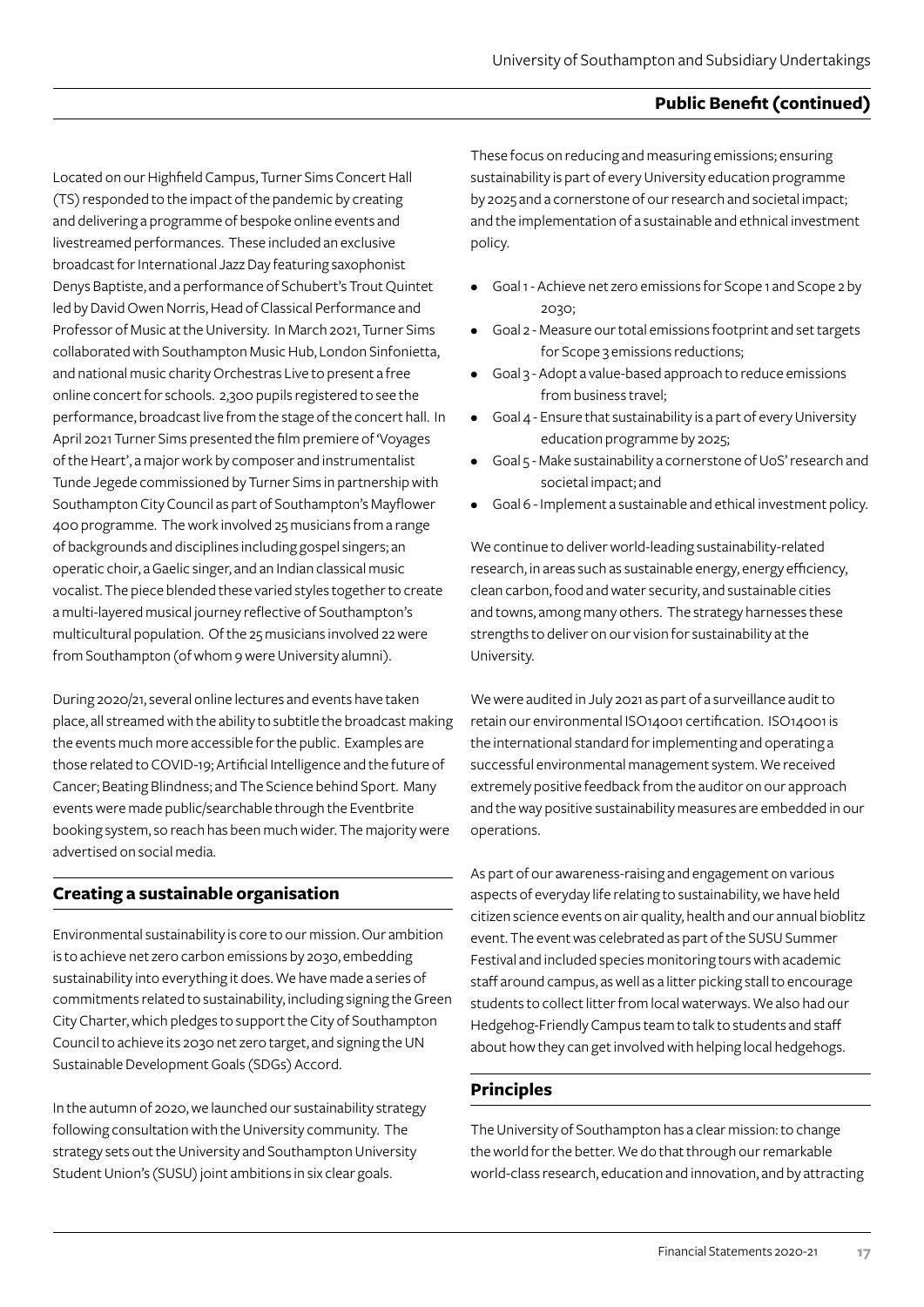exceptional students from across the globe, and empowering and developing them to realise their full potential through their journeys of discovery and learning with us.

The impact of the worldwide pandemic has required us to reaffirm what matters most and, last year, we developed an interim 'Bridging Strategy' to enable it to emerge strongly and safely. The core principles highlight the four areas that are most important to us: People; Excellence of Education and the Student Experience; Excellence of Research and Enterprise; Sustainability (environmental and financial). The University demonstrated its commitment to these principles, evidenced by highlights included in this report.

We are committed to ensuring that there is no modern slavery or human trafficking in our supply chains or in any part of our business. In light of the obligation to report on measures to ensure that all parts of our business and supply chain are slavery free, we continue to review our workplace policies and procedures to assess their effectiveness in identifying and tackling modern slavery issues. Our workplace policies and procedures demonstrate our commitment to acting ethically and with integrity in all our business relationships and to implementing and enforcing effective systems and controls to ensure slavery and human trafficking is not taking place anywhere in our supply chains.

## **Trade Union Facilities Time (Unaudited)**

The Trade Union Act 2016 introduced new annual Trade Union Facilities Time reporting requirements for public sector organisations. Employers with at least one 'relevant union official' are required to publish information on facility time.

The following information has not been audited, and covers the period 1 April 2020 to 31 March 2021:

#### **Trade union representatives and full time equivalents**

| Trade union representatives:     | 56.0 |
|----------------------------------|------|
| FTE trade union representatives: | 46.8 |

#### **Percentage of working hours spent on facility time**

| o% of working hours:        |      |
|-----------------------------|------|
| 1% to 50% of working hours  | 56.0 |
| 51% to 99% of working hours |      |
| 100% of working hours       |      |

#### **Total pay bill and facility time costs**

| Total pay bill                           | £320,355,000 |
|------------------------------------------|--------------|
| Total cost of facility time              | £198,982     |
| Percentage of pay spent on facility time | 0.06%        |

#### **Paid trade union activities**

| Hours spent on paid facility time                                      |          |
|------------------------------------------------------------------------|----------|
| Hours spent on paid trade union activities                             | 100 $\%$ |
| Percentage of total paid facility time hours<br>spent on TU activities |          |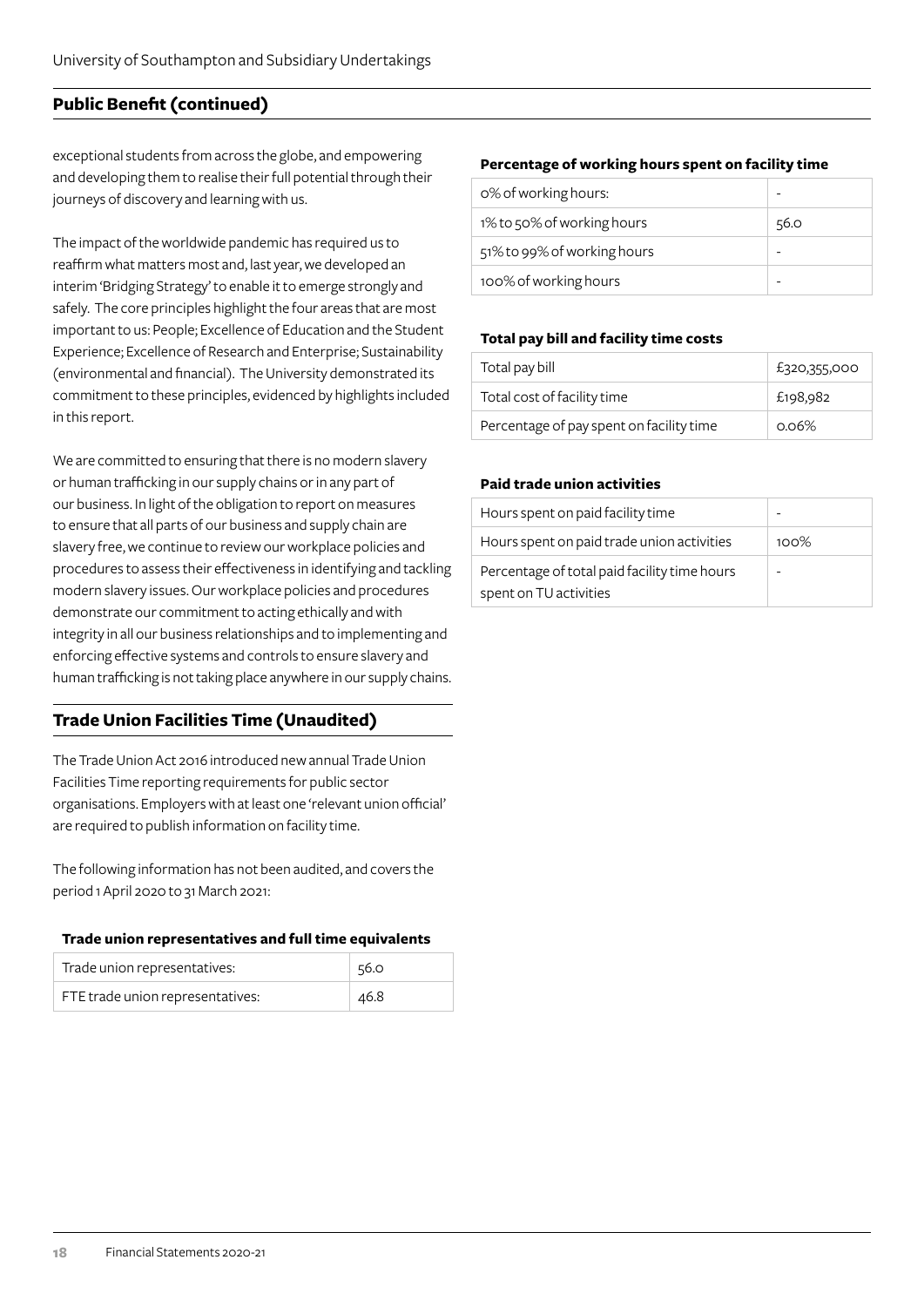#### **Corporate Governance**

The following corporate governance statement provides information about the University's governance, management and legal structure during the year ended 31 July 2021 and up to the date of signing of these Financial Statements.

## **Legal status of the University**

The University of Southampton is a chartered corporation established by Royal Charter in 1952. Its aims, powers and framework of governance are set out in the Charter and supporting Statutes and Ordinances.

The University has charitable status as one of the exempt charities listed in Schedule 3 to the Charities Act 2011. It is therefore exempt from certain requirements of that Act, including the need to register with the Charity Commission. Since 1 April 2018, the Office for Students has been 'principal regulator' for charity law purposes of those English universities which are exempt charities.

#### **Governance**

The University's constitution is set out in the Charter, Statutes and Ordinances. These are the overarching governance documents that outline the University's aims, structure, responsibilities and powers. These require the University to have two separate governing bodies, Council and Senate, each with clearly defined functions and responsibilities to oversee and manage the University's activities, as follows:

*Council* – is the governing body of the University, and is charged by the Charter with responsibility for "…the management and administration of the whole revenue and property of the University and the conduct of all the affairs of the University…" (Article 10 of the Charter). In carrying out its functions, the Council is bound by the terms of the 'Terms and conditions of funding for higher education institutions' between the Office for Students and the University.

Council has a membership consisting of ex officio members, lay members, representatives of both academic staff and other staff, and the President of the Students' Union (see below for Council membership). The Chair and Vice-Chair of Council are appointed from among the lay membership which forms a majority on the Council.

Council normally meets eight times a year and receives reports on the functioning of the University and of its subsidiary companies. These include the critical assessment of agreed Key Performance

Indicators. Matters specifically reserved for Council decision include the Mission and strategic direction of the University, and the approval of budgetary allocations and major new developments.

*Senate* – is the University's main academic authority, and its responsibilities include (subject to Council approval where necessary) the direction and regulation of education and examinations, the award of degrees, and the promotion of research.

Whilst Council is the ultimate authority within the University, it cannot be directly involved in decision making on all matters for which it is formally responsible: the range of business undertaken inevitably means that some delegation of powers to individuals and to committees is necessary.

*Audit Committee* is responsible for reviewing the University's arrangements for matters of governance, internal control, risk management, data assurance, value for money and for reviewing and commenting on the annual financial statements and accounting policies. It meets four times a year with the University's senior officers and the external and internal auditors. The Committee will discuss detailed audit reports and recommendations for the improvement of the University's systems of control, together with management's response and implementation plans. The Committee also considers reports from the Office for Students relating to the conduct of business and monitors adherence to the regulatory requirements. Whilst senior executives are in attendance at meetings, they are not members of the Committee. The Committee members also meet annually separately with external and internal auditors for independent consultations.

*Finance Committee* considers and makes recommendations to Council regarding the University's financial plans and interests and takes into consideration both local constraints and aspirations together with the context of the wider environment of Higher Education funding, public policy and the demand for Higher Education services.

*NominationsCommittee* is responsible for making recommendations for the filling of vacancies in the lay membership of Council, following internal and external advertisement and reference to the alumni of the University. The Committee also appoints the lay members of the Audit Committee, Remuneration Committee, Finance Committee and Health & Safety Audit & Assurance Committee.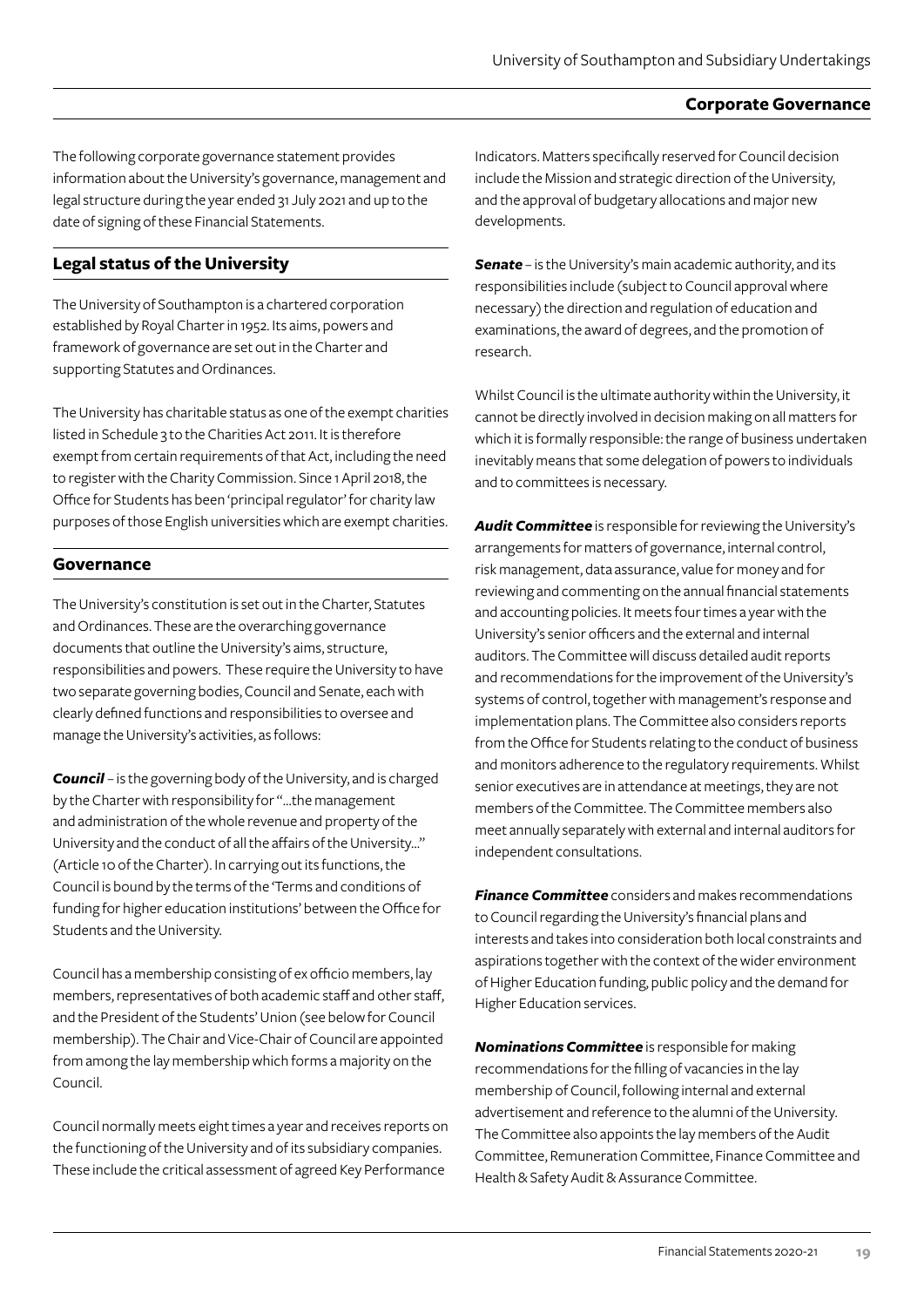*RemunerationCommittee* determines the remuneration of the President and Vice-Chancellor and members of the University Executive Board, and has oversight of the remuneration arrangements for other senior members of staff, including members of our professoriate and senior professional services staff. The members of Remuneration Committee are all lay members of Council; membership comprises the Chair of Council, the Vice-Chair of Council, the Treasurer and two other lay members of Council.

*Pensions Committee* considers and makes recommendations to Council regarding pension matters using expert external advisers.

*Estates & Infrastructure Committee* monitors the University's capital projects and offers advice and support in keeping projects on track for implementation together with input on design and costs.

All of these committees are formally constituted with terms of reference and, with the exception of Remuneration Committee, Pensions Committee and Finance Committee, comprise lay members (one of whom is in the chair) and academic members. All members of Council and of its committees, together with the executive officers, are subject to Standing Orders, which inter alia require the maintenance of a Register of Interests. Members may not be present at any discussion in which they have a direct or indirect financial interest.

Council has other committees tasked with overseeing health and safety.

The University has complied with the key recommendations of the Committee of University Chairs' 'The Higher Education Code of Governance'. The Statement of Primary Responsibilities adopted by the University's governing body can be viewed at:

http://www.southampton.ac.uk/about/governance/council.page

#### **President and Vice-Chancellor**

The President and Vice-Chancellor is the principal academic and administrative officer of the University and has overall responsibility to Council for the executive management of the University. Under the 'Terms and conditions of funding for higher education institutions' between the Office for Students the President and Vice-Chancellor is the designated 'accountable

officer', and in that capacity is required to advise Council on the discharge of all its responsibilities under the terms and conditions of funding.

#### **Statement of Internal Control**

Council is responsible for maintaining a sound system of internal control that supports the achievement of the University's policies, aims and objectives, whilst safeguarding public and other funds and assets for which it is responsible. The system of internal control is designed to understand and manage rather than eliminate the risk of failure to achieve policies, aims and objectives; it can therefore provide only a reasonable, but not absolute, assurance against financial misstatement or loss.

The internal control system has been in place for the year ended 31 July 2021 and up to the date of approval of the financial statements, and accords with Office for Students guidance.

The key elements of the system of internal financial control, which is designed to discharge the responsibilities set out above, include the following:

- clear definitions of the responsibilities and delegated authority of Deans of Faculties or the Chief Operating Officer;
- a medium and short-term planning process, supplemented by detailed annual income, expenditure and capital budgets and cash flow forecasts;
- regular reviews of business, operational, compliance and financial risk;
- regular reviews of overall performance and at least termly reviews of financial performance and updates of forecast outturns;
- clearly defined and formalised requirements for approval and control of expenditure, appointment of staff, investment and borrowing decisions; and
- comprehensive Financial Regulations approved by the Finance Committee, Audit Committee and Council.

The system of internal control is supplemented by an ongoing process designed to identify the principal risks to the achievement of policies, aims and objectives; to evaluate the nature and extent of those risks and the likelihood and impact of those risks becoming a reality; and to manage them efficiently, effectively and economically.

Council has approved a process of identifying major risks and encouraging risk management awareness throughout the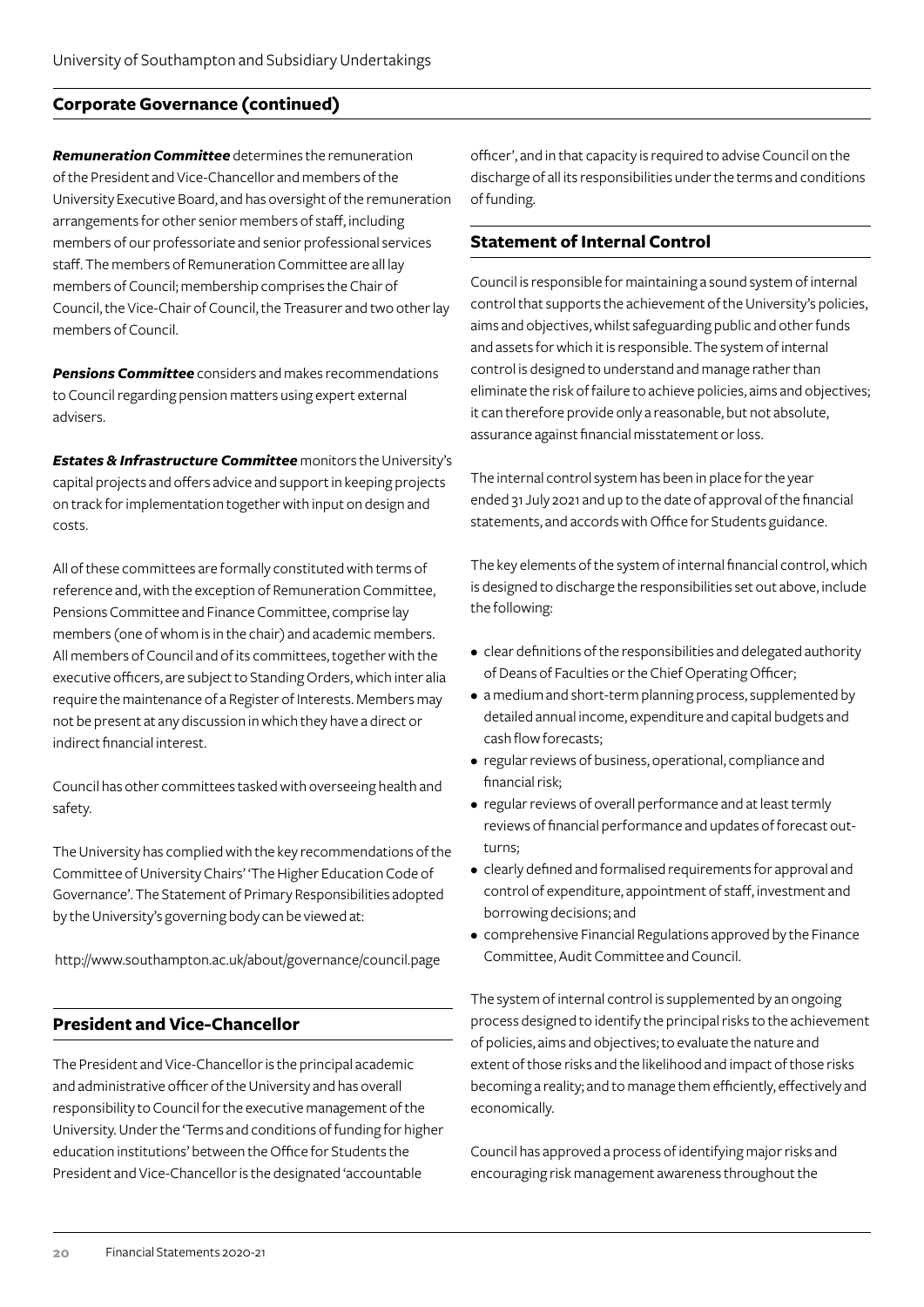University with formal risk management strategies, policies and reporting systems, which are regularly monitored by Audit Committee and Council. This includes a focus on primary strategic aims and Key Performance Indicators. Risk management and internal control are considered on a regular basis during the year and there is an adequate risk and control assessment system.

Risk management has also been incorporated fully into the corporate planning and decision-making processes of the University. Council reviews the University's strategic risk register and key performance indicators (KPI) on a regular basis and formally reviews retrospective KPI performance annually in July.

Council's review of the effectiveness of the system of internal control is informed by the work of the internal auditors and the executive managers within the institution who have responsibility for the development and maintenance of the internal control framework, and by comments made by the external auditors in their management letter and other reports.

The Audit Committee, on behalf of Council, has reviewed the effectiveness of the systems of internal control. Any such system can, however, only provide reasonable, but not absolute, assurance against financial misstatement or loss.

## **Role of Council in the Preparation of the Financial Statements**

Council is responsible for ensuring that proper accounting records are kept which disclose with reasonable accuracy at any time the financial position of the University and which enable it to ensure that the financial statements are prepared in accordance with the 'Statement of Recommended Practice (SORP): Accounting for Further and Higher Education' and other relevant accounting and financial reporting standards. In addition, within the 'Terms and conditions of funding for higher education institutions' between the Office for Students and the Council of the University, Council, through the President and Vice-Chancellor, is required to prepare financial statements for each financial year which give a true and fair view of the state of affairs of the University and of the surplus or deficit and cash flows for that year.

Council has, through its committees and officers, ensured that in the preparation of the financial statements:

• suitable accounting policies are selected and applied consistently;

- judgements and estimates are made that are reasonable and prudent; and
- applicable accounting and financial reporting standards have been followed, subject to any material departures disclosed and explained in the financial statements.

The Council is satisfied that the University has adequate resources to continue in operation for the foreseeable future: for this reason the going concern basis has been used in the preparation of the financial statements.

The Council has taken reasonable steps to:

- ensure that funds from all government sources, including Office for Students, UKRI, Department for Education and Education and Skills Funding Agency, are used only for the purposes for which they have been given and in accordance with the 'Terms and conditions of funding for higher education institutions' and any other conditions which may have been prescribed;
- ensure that there are appropriate financial and management controls in place to safeguard funds from all sources;
- safeguard the assets of the University and prevent and detect fraud; and
- secure the economical, efficient and effective management of the University's resources and expenditure.

Members of Council have had due regard to the guidance on public benefit published by the Charity Commission in exercising their powers or duties.

## **Members of the Council**

There are five classes of Council membership.

Class 1: Officers Class 2: Lay members appointed by the Council Class 3: Academic members of staff Class 4: Non-academic member of staff Class 5: Representatives of the Students' Union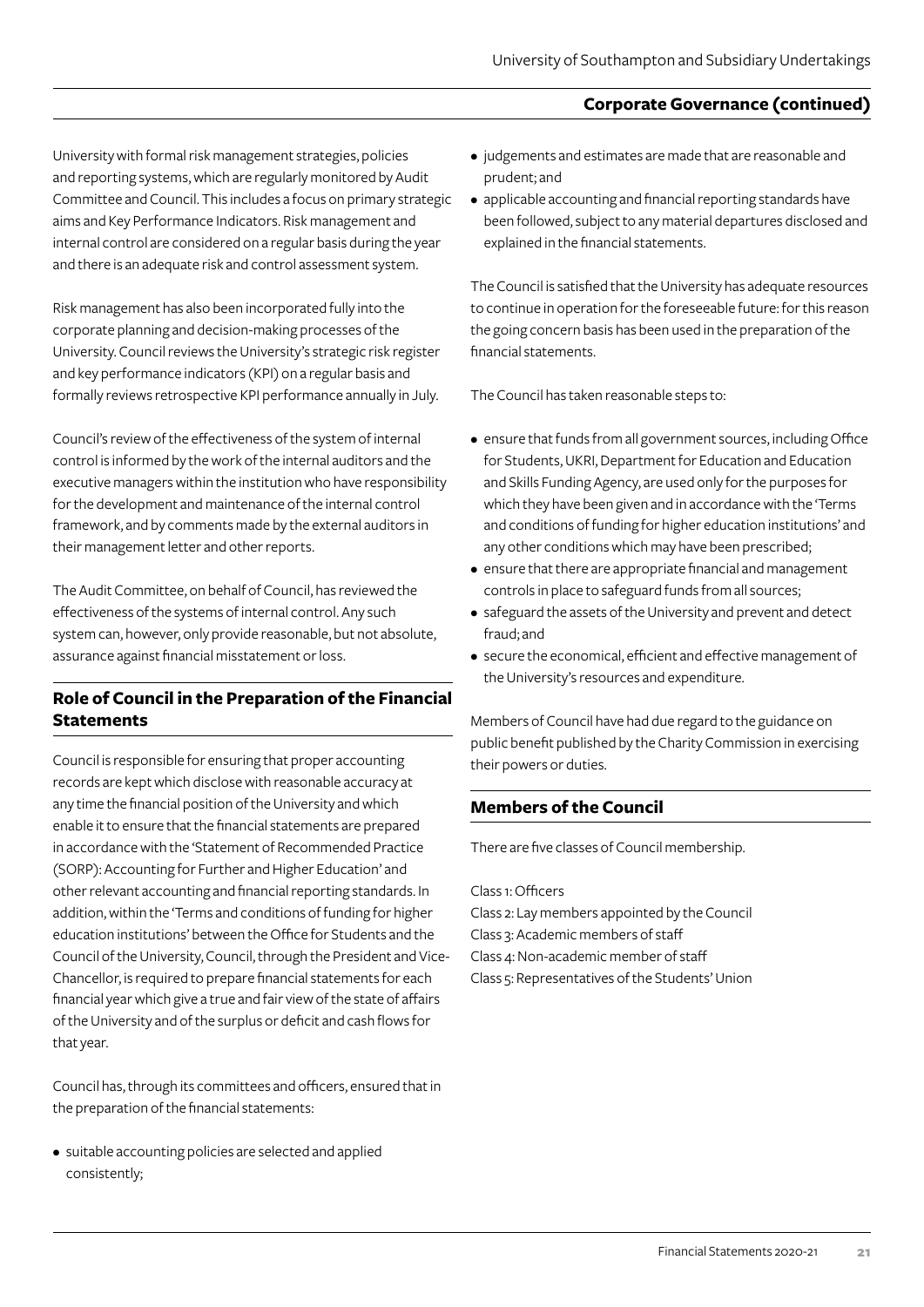Membership for the period 1 August 2020 – 24 November 2021

| <b>Name</b>           | <b>Type of</b><br><b>Membership</b>            | <b>Original</b><br>appointment in<br>this class<br>commenced | <b>Appointment</b><br>end or actual<br>leaving date if<br>before 24 Nov<br>2021 | <b>Attendance</b><br>Aug 2020-<br><b>Jul 2021</b> | <b>Membership of other</b><br><b>Committees of Council</b><br>(including joint<br>committees) |
|-----------------------|------------------------------------------------|--------------------------------------------------------------|---------------------------------------------------------------------------------|---------------------------------------------------|-----------------------------------------------------------------------------------------------|
| Mr PD Greenish<br>CBE | Class 1 Chair                                  | August 2018                                                  | <b>July 2024</b>                                                                | 8/8                                               | Nominations Committee<br>Remuneration Committee<br>Finance Committee                          |
| Dame J<br>Macgregor   | Class 1 Vice-Chair                             | August 2018                                                  | <b>July 2024</b>                                                                | 8/8                                               | Remuneration Committee<br>Nominations Committee<br>Pensions Committee                         |
| Dr D J Price CBE      | Class 1 Treasurer                              | August 2015                                                  | <b>July 2021</b>                                                                | 8/8                                               | Nominations Committee<br>Remuneration Committee<br>Finance Committee<br>Pensions Committee    |
| Mr S Young            | Class 1 Treasurer                              | August 2021                                                  | <b>July 2024</b>                                                                | O/O                                               | <b>Remuneration Committee</b><br><b>Finance Committee</b><br>Pensions Committee               |
| Professor ME<br>Smith | Class 1 President<br>and Vice-<br>Chancellor   | October 2019                                                 |                                                                                 | 8/8                                               | Nominations Committee<br>Finance Committee                                                    |
| Professor P<br>Wright | Class <sub>1</sub><br>Senior Vice<br>President | August 2021                                                  |                                                                                 | O/O                                               | Nominations Committee                                                                         |
| Professor A Neill     | Class 1 Vice<br>President                      | August 2020                                                  | <b>July 2021</b>                                                                | 8/8                                               | Nominations Committee                                                                         |
| <b>Ms F Barnes</b>    | Class <sub>2</sub>                             | November 2016                                                | <b>July 2022</b>                                                                | 7/8                                               | Finance Committee<br>Nominations Committee                                                    |
| Mr G Hobbs            | Class <sub>2</sub>                             | August 2016                                                  | July 2022                                                                       | $7/8$                                             | Audit Committee                                                                               |
| Mr P Hollins          | Class <sub>2</sub>                             | April 2016                                                   | March 2022                                                                      | 7/8                                               | <b>Remuneration Committee</b>                                                                 |
| Mr W Shannon          | Class <sub>2</sub>                             | <b>July 2015</b>                                             | <b>July 2022</b>                                                                | 8/8                                               | Finance Committee<br>Estates & Infrastructure<br>Committee                                    |
| Dr A Vincent          | Class <sub>2</sub>                             | August 2017                                                  | <b>July 2023</b>                                                                | 7/8                                               | Health & Safety Audit and<br>Assurance Committee<br>Remuneration Committee                    |
| Ms H Pawlby           | Class <sub>2</sub>                             | August 2017                                                  | <b>July 2023</b>                                                                | 8/8                                               | Estates & Infrastructure<br>Committee                                                         |
| Mr S Young            | Class <sub>2</sub>                             | <b>March 2019</b>                                            | <b>July 2021</b>                                                                | 8/8                                               | Finance Committee (from<br>September 2019)                                                    |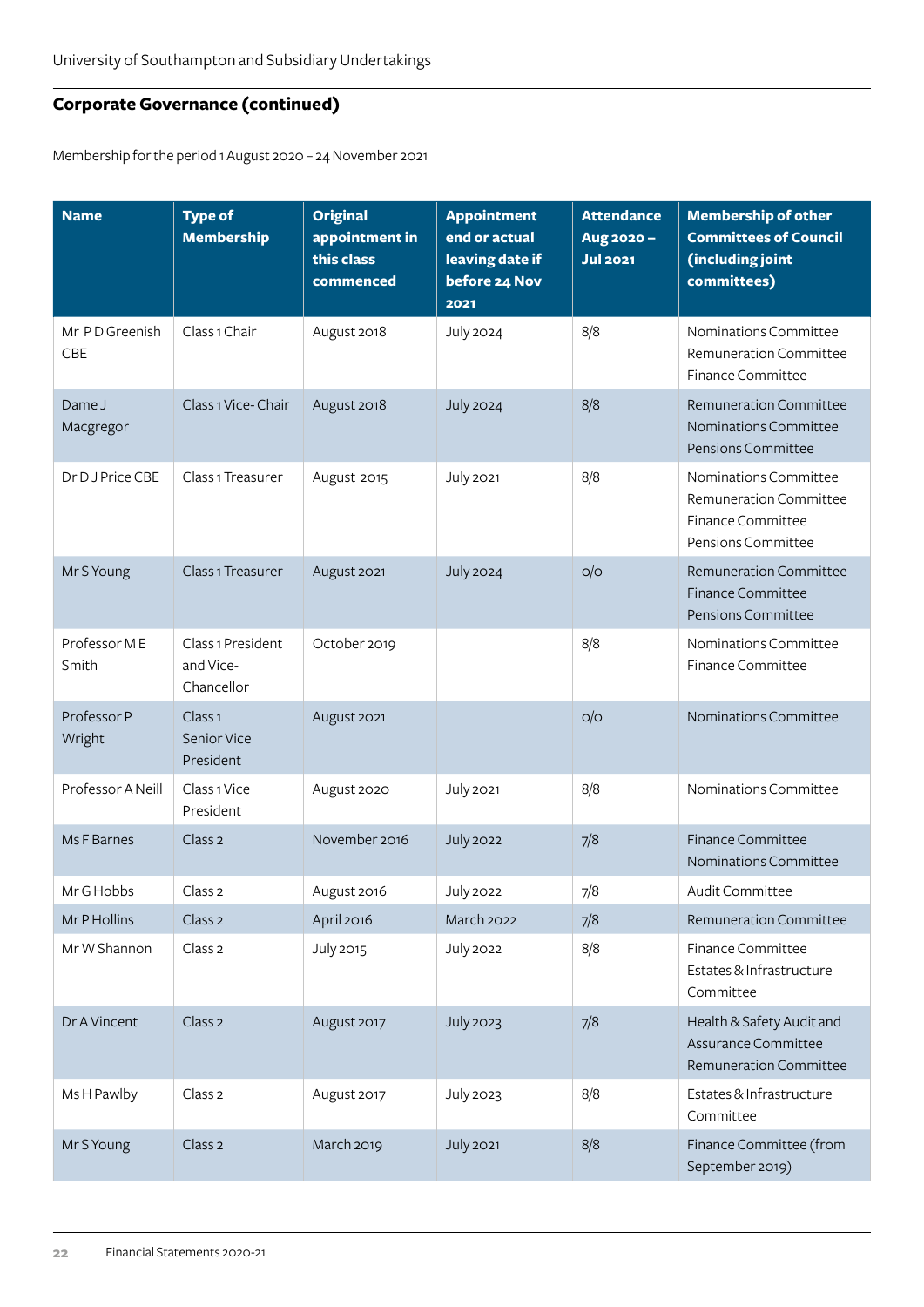| <b>Name</b>                 | <b>Type of</b><br><b>Membership</b> | <b>Original</b><br>appointment in<br>this class<br>commenced | <b>Appointment</b><br>end or actual<br>leaving date if<br>before 24 Nov<br>2021 | <b>Attendance</b><br>Aug 2020-<br><b>Jul 2021</b> | <b>Membership of other</b><br><b>Committees of Council</b><br>(including joint<br>committees) |
|-----------------------------|-------------------------------------|--------------------------------------------------------------|---------------------------------------------------------------------------------|---------------------------------------------------|-----------------------------------------------------------------------------------------------|
| Dame M Atkins               | Class <sub>2</sub>                  | March 2019                                                   | <b>July 2022</b>                                                                | 8/8                                               | Estates & Infrastructure<br>Committee                                                         |
| Baroness S<br>Verma         | Class <sub>2</sub>                  | August 2021                                                  | <b>July 2024</b>                                                                | O/O                                               |                                                                                               |
| Mr A Thakur                 | Class <sub>2</sub>                  | August 2021                                                  | <b>July 2024</b>                                                                | O/O                                               |                                                                                               |
| Professor J<br>Holloway     | Class <sub>3</sub>                  | August 2018                                                  | <b>July 2024</b>                                                                | 8/8                                               | Nominations Committee                                                                         |
| Dr V Cardo                  | Class <sub>3</sub>                  | October 2020                                                 | <b>July 2023</b>                                                                | 7/7                                               |                                                                                               |
| Professor P Reed            | Class <sub>3</sub>                  | March 2016                                                   | <b>July 2021</b>                                                                | 8/8                                               | Nominations Committee                                                                         |
| Professor m.c.<br>Schraefel | Class <sub>3</sub>                  | August 2021                                                  | <b>July 2024</b>                                                                | O/O                                               |                                                                                               |
| Mr R Cartwright             | Class <sub>3</sub>                  | August 2018                                                  | <b>July 2021</b>                                                                | 8/8                                               |                                                                                               |
| Dr K Vithana                | Class <sub>3</sub>                  | August 2021                                                  | <b>July 2024</b>                                                                | O/O                                               |                                                                                               |
| Mr A Whitmore               | Class 4                             | August 2020                                                  | <b>July 2023</b>                                                                | 8/8                                               | Estates & Infrastructure<br>Committee                                                         |
| Ms O Reed                   | Class <sub>5</sub>                  | <b>July 2020</b>                                             | June 2021                                                                       | 7/7                                               |                                                                                               |
| Mr B Dolbear                | Class <sub>5</sub>                  | <b>July 2021</b>                                             | <b>June 2022</b>                                                                | 1/1                                               |                                                                                               |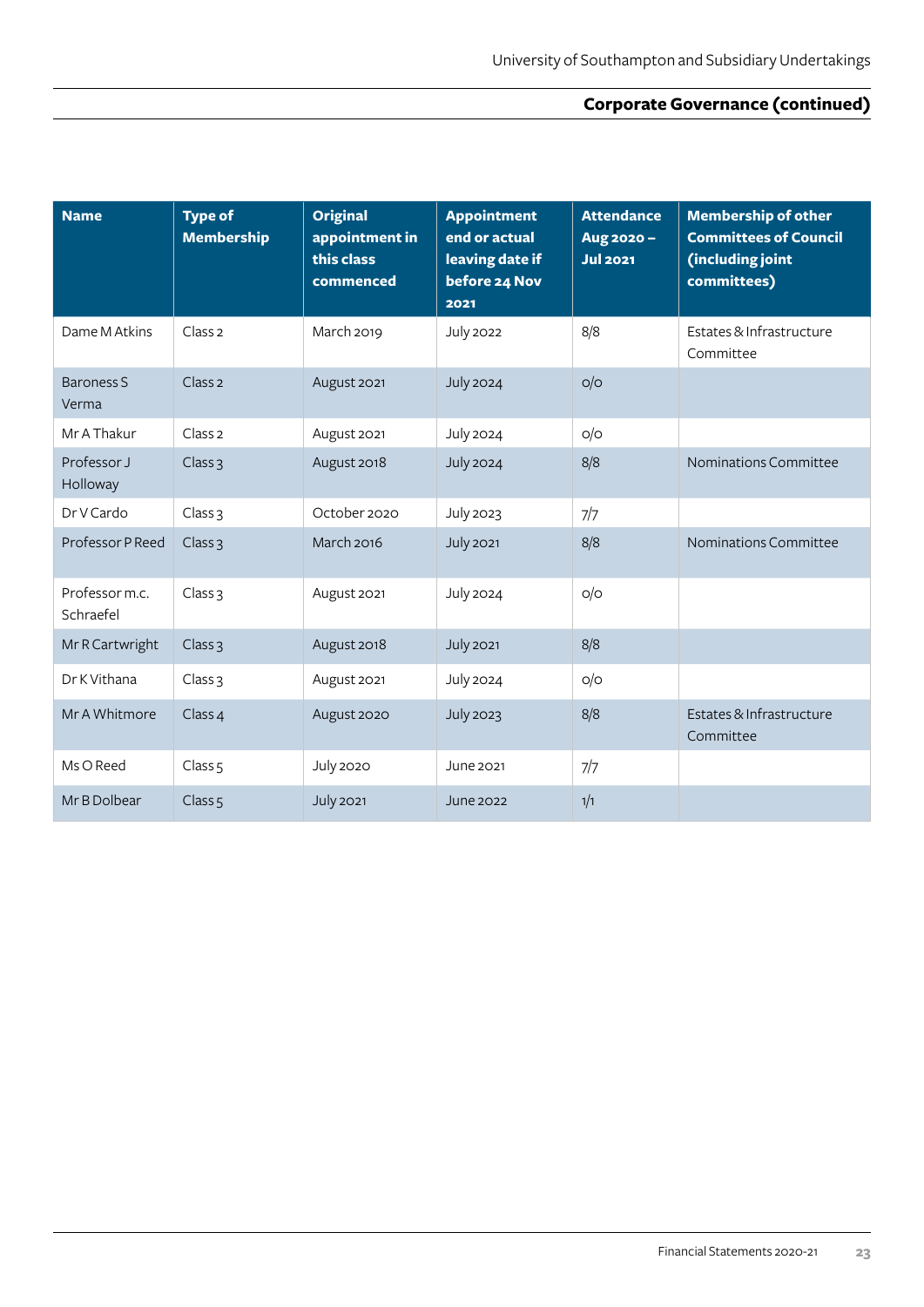#### **Opinion**

**In our opinion the financial statements of University of Southampton (the 'university') and its subsidiaries (the 'group'):**

- **• give a true and fair view of the state of the group's and university's affairs as at 31 July 2021 and of the group's and the university's income and expenditure, gains and losses and changes in reserves and cash flows for the year then ended; and**
- **• have been properly prepared in accordance with United Kingdom Generally Accepted Accounting Practice, including Financial Reporting Standard 102 "The Financial Reporting Standard applicable in the UK and Republic of Ireland" and the Statement of Recommended Practice: Accounting for Further and Higher Education.**

We have audited the financial statements which comprise:

- the consolidated and university statement of comprehensive income;
- the consolidated and university statement of financial position;
- the consolidated and university statement of changes in reserves;
- the consolidated statement of cash flows;
- the statement of principle accounting policies;
- the related notes 1 to 32; and
- Supplementary schedule for the US Department of Education, being required by reference to University of Southampton accepting students under the US Department of Education student financial assistance programs.

The financial reporting framework that has been applied in their preparation is applicable law and United Kingdom Accounting Standards, including Financial Reporting Standard 102 "The Financial Reporting Standard applicable in the UK and Republic of Ireland" (United Kingdom Generally Accepted Accounting Practice) and the Statement of Recommended Practice: Accounting for Further and Higher Education (2019).

## **Basis for opinion**

We conducted our audit in accordance with International Standards on Auditing (UK) (ISAs (UK)) and applicable law. Our responsibilities under those standards are further described in the auditor's responsibilities for the audit of the financial statements section of our report.

We are independent of the group and the university in accordance with the ethical requirements that are relevant to our audit of the financial statements in the UK, including the Financial Reporting Council's (the 'FRC's') Ethical Standard as applied to listed public interest entities, and we have fulfilled our other ethical responsibilities in accordance with these requirements. The non-audit services provided to the group and the university for the year are disclosed in note 10 to the financial statements. We confirm that we have not provided any non-audit services prohibited by the FRC's Ethical Standard to the group or the university.

We believe that the audit evidence we have obtained is sufficient and appropriate to provide a basis for our opinion.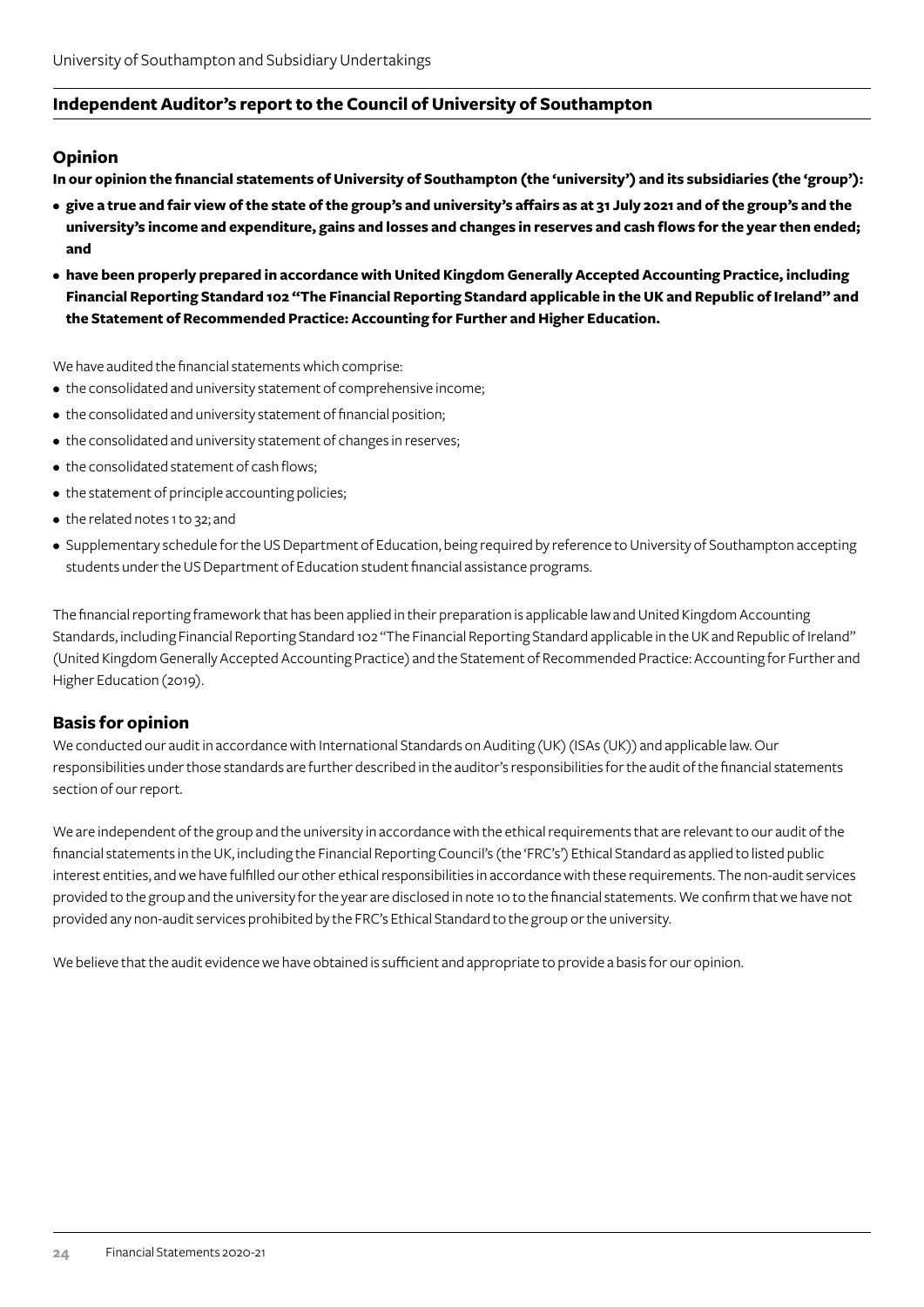| <b>Key audit matters</b>                      | The key audit matters that we identified in the current year were:<br>• Capitalisation of expenditure on land and buildings; and<br>• Valuation of the Universities Superannuation Scheme (USS) deficit. |
|-----------------------------------------------|----------------------------------------------------------------------------------------------------------------------------------------------------------------------------------------------------------|
|                                               | Within this report, key audit matters are identified as follows:                                                                                                                                         |
|                                               | Similar level of risk<br>(<>                                                                                                                                                                             |
| <b>Materiality</b>                            | The materiality that we used for the group financial statements was $£7.6$ m which was determined on the<br>basis of 1.4% of total income.                                                               |
| <b>Scoping</b>                                | Our full scope audit covered 99% of group income and 88% of group net assets.                                                                                                                            |
| <b>Significant changes in</b><br>our approach | There were no significant changes in our approach in the current year.                                                                                                                                   |

## **Summary of our audit approach**

#### **Conclusions relating to going concern**

In auditing the financial statements, we have concluded that the governing body's use of the going concern basis of accounting in the preparation of the financial statements is appropriate.

Our evaluation of the governing body's assessment of the group's and university's ability to continue to adopt the going concern basis of accounting included:

- Review and challenge of the forecast prepared by management by considering the historical accuracy of previous forecasts, and by assessing whether their assumptions are reasonable given the continued disruption of COVID-19 on the university's operations, including student numbers and occupancy of halls of residence;
- Consideration of the university's financial position, including the size and liquidity of its investment portfolio;
- Recalculation of forecast loan covenant compliance and the amount of headroom thereon;
- Performance of sensitivity analyses to understand whether there are realistic scenarios where the University would have insufficient liquidity to continue its operations; and
- Comparison of post year end performance to forecasts.

Based on the work we have performed, we have not identified any material uncertainties relating to events or conditions that, individually or collectively, may cast significant doubt on the group's and university's ability to continue as a going concern for a period of at least twelve months from when the financial statements are authorised for issue.

Our responsibilities and the responsibilities of the governing body with respect to going concern are described in the relevant sections of this report.

#### **Key audit matters**

Key audit matters are those matters that, in our professional judgement, were of most significance in our audit of the financial statements of the current period and include the most significant assessed risks of material misstatement (whether or not due to fraud) that we identified. These matters included those which had the greatest effect on: the overall audit strategy, the allocation of resources in the audit; and directing the efforts of the engagement team.

These matters were addressed in the context of our audit of the financial statements as a whole, and in forming our opinion thereon, and we do not provide a separate opinion on these matters.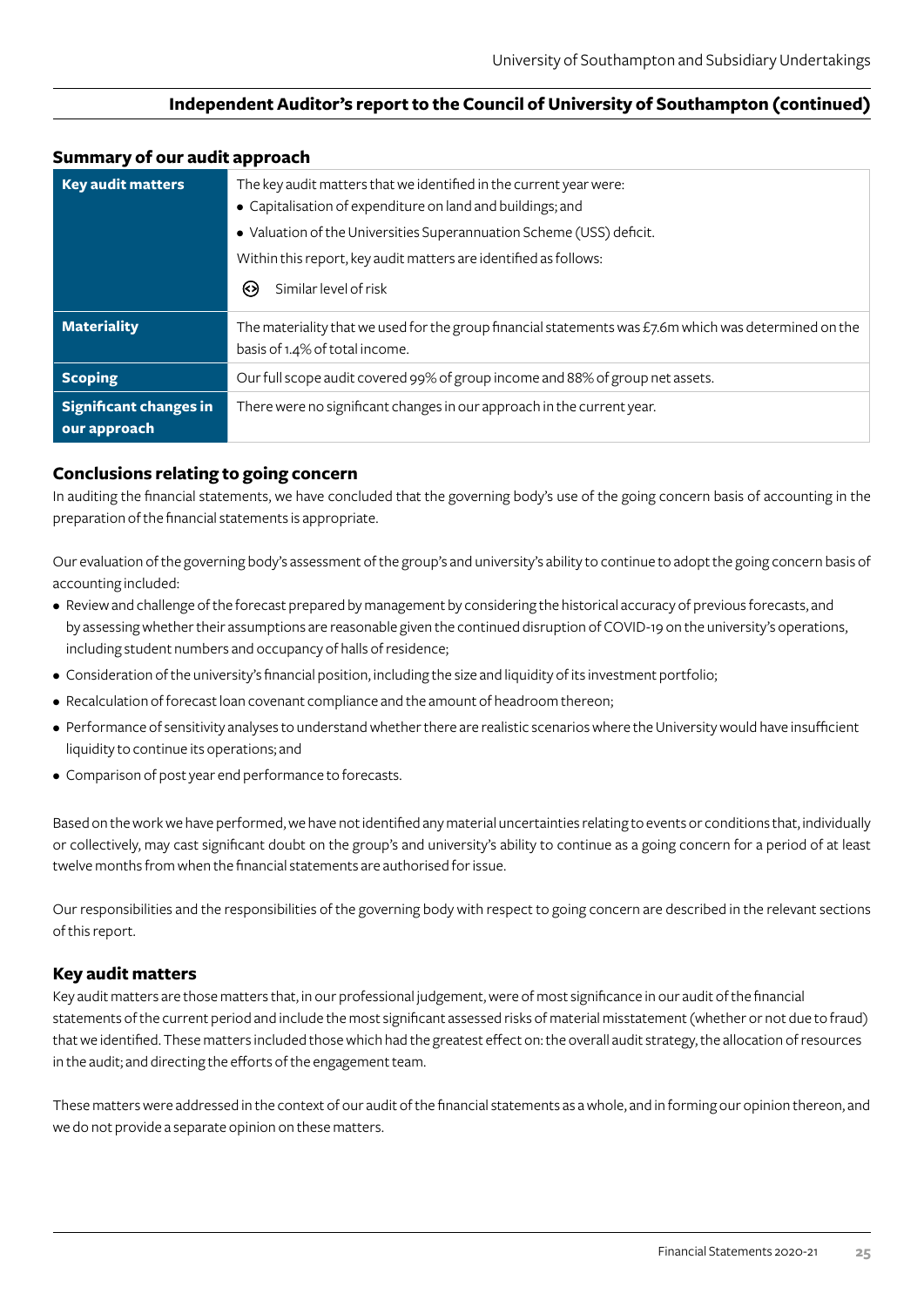| Capitalisation of expenditure $\odot$          |                                                                                                                                                                                                                                                                                                                                                                                                                                                                                                                                                                                                      |
|------------------------------------------------|------------------------------------------------------------------------------------------------------------------------------------------------------------------------------------------------------------------------------------------------------------------------------------------------------------------------------------------------------------------------------------------------------------------------------------------------------------------------------------------------------------------------------------------------------------------------------------------------------|
| Key audit matter<br>description                | The Group recognised a total of £32m (2020: £21m) of additions to land and buildings and assets in<br>course of construction in the year to 31 July 2021, as disclosed in note 14 to the financial statements.                                                                                                                                                                                                                                                                                                                                                                                       |
|                                                | There is a judgement as to whether the expenditure included in this amount correctly meets the<br>definitions of capital spend under FRS 102, as a large part of the capital expenditure relates to<br>refurbishment of existing assets where there is judgment regarding whether spend is enhancing the<br>value of the asset. Inappropriate accounting judgments could be utilised as a method to fraudulently<br>manipulate the financial statements by capitalising amounts which should be recognised as<br>expenditure.                                                                        |
|                                                | Details of the accounting policies applied are set out in note 1 to the financial statements. Capital<br>expenditure is discussed in the strategic report on page 6.                                                                                                                                                                                                                                                                                                                                                                                                                                 |
| How the scope of our<br>audit responded to the | • We obtained an understanding of the relevant controls over the classification of expenditure on<br>capital projects as capital or revenue in nature.                                                                                                                                                                                                                                                                                                                                                                                                                                               |
| key audit matter                               | • We assessed management's accounting policies in this area as to their compliance with FRS 102.                                                                                                                                                                                                                                                                                                                                                                                                                                                                                                     |
|                                                | • We tested the appropriateness of the accounting treatment of a sample of additions against the<br>standards set out in FRS 102.                                                                                                                                                                                                                                                                                                                                                                                                                                                                    |
|                                                | • We assessed whether a sample of the expenditure met the required definitions to be recognised as<br>capital.                                                                                                                                                                                                                                                                                                                                                                                                                                                                                       |
|                                                | . We have assessed whether there were any significant delays in construction, and how the costs of<br>these have been treated.                                                                                                                                                                                                                                                                                                                                                                                                                                                                       |
| <b>Key observations</b>                        | Based on the work performed we are satisfied that the capitalisation of expenditure is materially<br>correct.                                                                                                                                                                                                                                                                                                                                                                                                                                                                                        |
|                                                | Valuation of the Universities Superannuation Scheme (USS) deficit<br>$\odot$                                                                                                                                                                                                                                                                                                                                                                                                                                                                                                                         |
| <b>Key audit matter</b><br>description         | The USS provision has decreased in the year, from £79m in 2020 to £73m as at 31 July 2021. Though<br>this makes the provision less sensitive to changes in assumptions, there is a greater degree of<br>uncertainty associated to key assumptions, in particular the pay rise and headcount assumptions<br>due to the COVID-19 pandemic. The provision is calculated by the university in line with the guidance<br>and models provided by the British Universities Finance Directors' Group (BUFDG). In valuing the<br>provision, management have also used a discount rate of 0.89% (2020: 0.74%). |
|                                                | Details of the USS deficit provision can be found in note 29 to the financial statements. Details of the<br>sensitivity analysis prepared by management can be found in note 2 to the financial statements. The<br>valuation of the USS deficit is discussed in the strategic report on page 3, and is defined as a major<br>financial risk on page 9.                                                                                                                                                                                                                                               |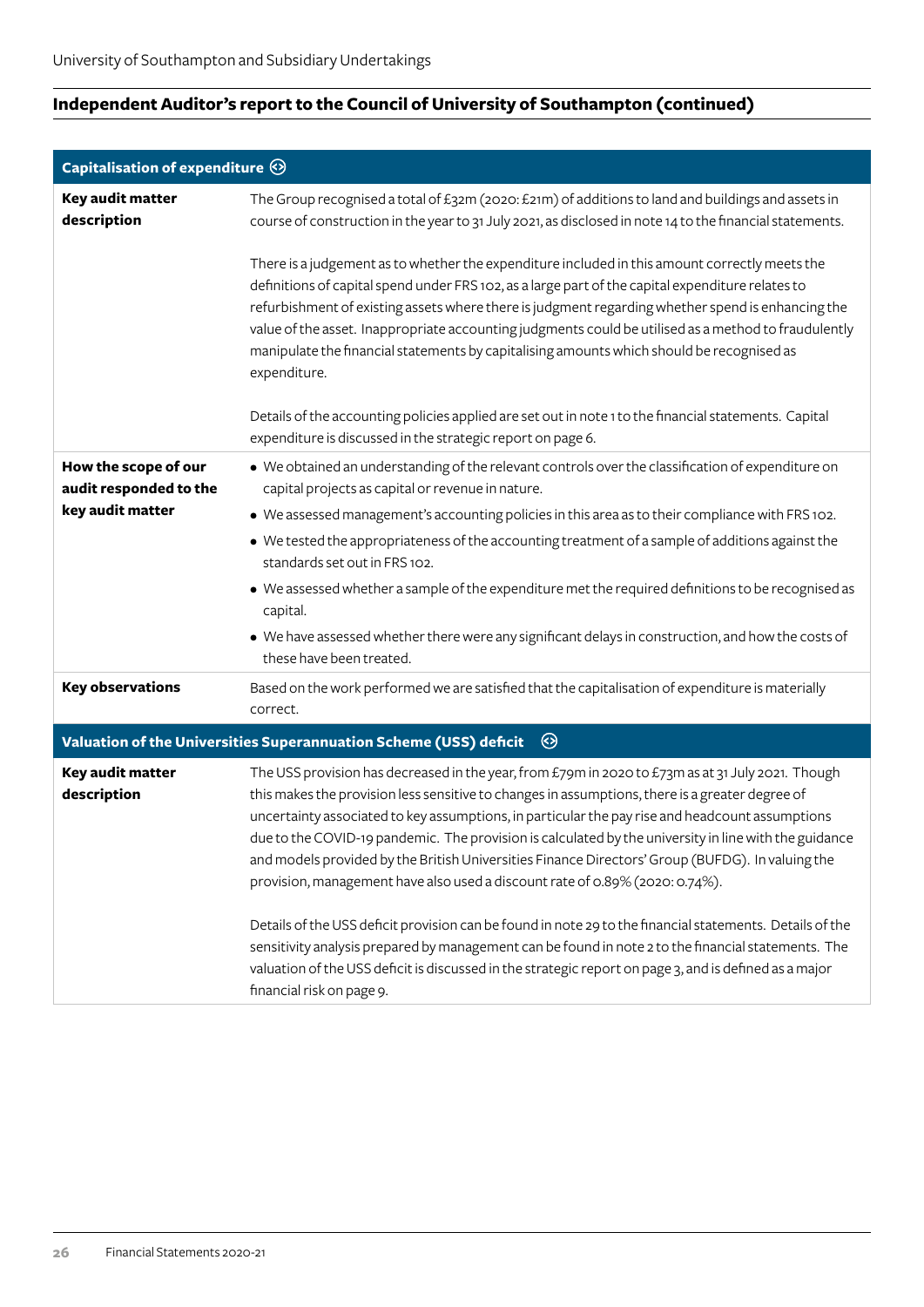| How the scope of our<br>audit responded to the | • We obtained an understanding of the relevant controls over the valuation of the USS defined<br>benefit obligation.                                                                                                                                                                                                                                                      |
|------------------------------------------------|---------------------------------------------------------------------------------------------------------------------------------------------------------------------------------------------------------------------------------------------------------------------------------------------------------------------------------------------------------------------------|
| key audit matter                               | • We have reviewed the methodology applied in valuing the liabilities recognised with reference to<br>the BUFDG guidance and models.                                                                                                                                                                                                                                      |
|                                                | • We have considered the consistency of the key assumptions year on year and challenged the<br>university specific assumptions determined by management by considering the consistency<br>with forecasts, the accuracy of previous assumptions, the potential impact of COVID-19 on the<br>assumptions, and benchmarking the university's assumptions against the sector. |
|                                                | . We have worked with internal actuarial specialists as part of our audit team to review the<br>assumptions used in the valuation, in particular the appropriateness of the discount rate.                                                                                                                                                                                |
|                                                | • We have reviewed management's sensitivity analysis, and have performed further analysis on the<br>sensitivity of the assumptions used by management.                                                                                                                                                                                                                    |
| <b>Key observations</b>                        | Based on the work performed we are satisfied that the valuation of the USS deficit is materially<br>correct.                                                                                                                                                                                                                                                              |

## **Our application of materiality**

#### *Materiality*

We define materiality as the magnitude of misstatement in the financial statements that makes it probable that the economic decisions of a reasonably knowledgeable person would be changed or influenced. We use materiality both in planning the scope of our audit work and in evaluating the results of our work.

Based on our professional judgement, we determined materiality for the financial statements as a whole as follows:

|                                               | <b>Group financial statements</b>                                                                                                                                                          | <b>University financial statements</b> |  |  |  |
|-----------------------------------------------|--------------------------------------------------------------------------------------------------------------------------------------------------------------------------------------------|----------------------------------------|--|--|--|
| <b>Materiality</b>                            | £7.6m (2020: £8.2m)                                                                                                                                                                        | £7.5m $(2020:£8.1m)$                   |  |  |  |
| <b>Basis for determining</b><br>materiality   | 1.4% of total income (2020: 1.4% of total income)                                                                                                                                          |                                        |  |  |  |
| <b>Rationale for the</b><br>benchmark applied | We use total income as the benchmark for determining materiality as this reflects the underlying<br>performance of the business and is a key metric for users of the financial statements. |                                        |  |  |  |

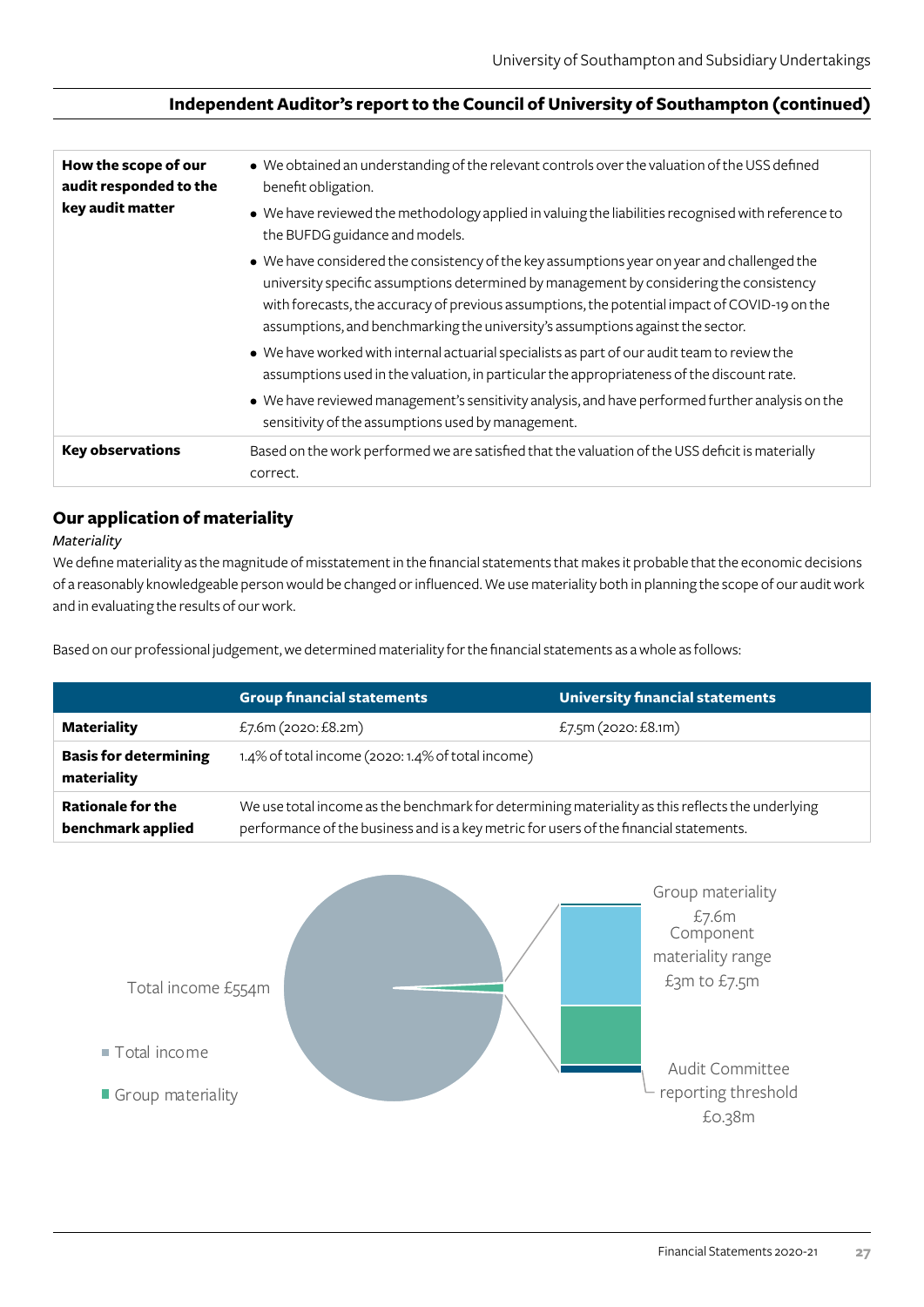#### *Performance materiality*

We set performance materiality at a level lower than materiality to reduce the probability that, in aggregate, uncorrected and undetected misstatements exceed the materiality for the financial statements as a whole

|                                                                             | <b>Group financial statements</b>                                                                                                                                                                                                                                                          | <b>University financial statements</b>    |  |  |  |
|-----------------------------------------------------------------------------|--------------------------------------------------------------------------------------------------------------------------------------------------------------------------------------------------------------------------------------------------------------------------------------------|-------------------------------------------|--|--|--|
| <b>Performance</b><br>materiality                                           | 65% (2020: 65%) of group materiality                                                                                                                                                                                                                                                       | 65% (2020: 65%) of university materiality |  |  |  |
| <b>Basis and rationale</b><br>for determining<br>performance<br>materiality | In determining performance materiality, we considered the following factors:<br>• the quality and maturity of the control environment;<br>• the potential impact of COVID-19 on the control environment;<br>• the low number of uncorrected misstatements identified in prior periods; and |                                           |  |  |  |
|                                                                             | • the level of turnover of management and key accounting personnel.                                                                                                                                                                                                                        |                                           |  |  |  |

#### *Error reporting threshold*

We agreed with the Audit Committee that we would report to the Committee all audit differences in excess of £379k (2020: £408k), as well as differences below that threshold that, in our view, warranted reporting on qualitative grounds. We also report to the Audit Committee on disclosure matters that we identified when assessing the overall presentation of the financial statements.

## **An overview of the scope of our audit**

Our audit was scoped by obtaining an understanding of the nature of the university and its subsidiaries, and assessing the risks of material misstatement at the group level. The university has eight subsidiary companies which form part of the consolidation, including subsidiaries based in Malaysia and Singapore. All subsidiaries are wholly owned by the university. All audit work on subsidiaries was performed directly by the group engagement team. The scope of our audit is summarised in the table below.

| <b>Component</b>                                    | <b>Component Materiality £m</b> | <b>Scope</b>                                                                                                      |
|-----------------------------------------------------|---------------------------------|-------------------------------------------------------------------------------------------------------------------|
| University of<br>Southampton                        | £7.5m (2020: £8.1m)             | Full scope audit.                                                                                                 |
| University of<br><b>Southampton Science</b><br>Park | f3m(2020; f3.2m)                | Audit of account balances, specifically the<br>investment properties and non-current liabilities<br>(borrowings). |
| <b>Other non-dormant</b><br>subsidiaries            | $n/a$ (2020: $n/a$ )            | Analytical procedures at group level.                                                                             |

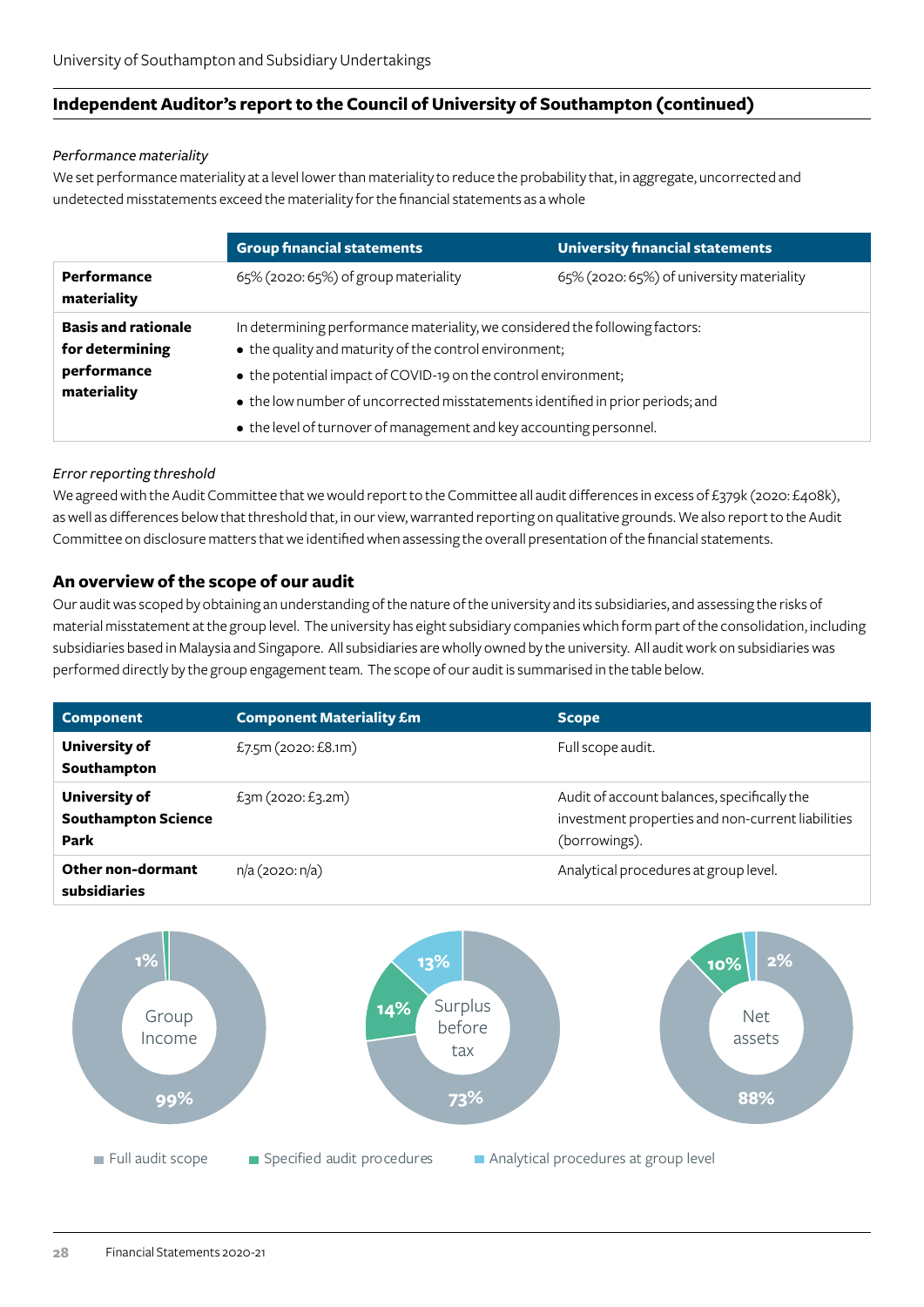#### **Other information**

The other information comprises the information included in the Strategic Report, Public Benefit Statement and Corporate Governance Statement, other than the financial statements and our auditor's report thereon. The governing body is responsible for the other information contained within the annual report.

Our opinion on the financial statements does not cover the other information and, except to the extent otherwise explicitly stated in our report, we do not express any form of assurance conclusion thereon.

Our responsibility is to read the other information and, in doing so, consider whether the other information is materially inconsistent with the financial statements or our knowledge obtained in the course of the audit, or otherwise appears to be materially misstated. If we identify such material inconsistencies or apparent material misstatements, we are required to determine whether this gives rise to a material misstatement in the financial statements. If, based on the work we have performed, we conclude that there is a material misstatement of this other information, we are required to report that fact.

#### **We have nothing to report in respect of these matters.**

#### **Responsibilities of the governing body**

As explained more fully in the governing body's responsibilities statement, the governing body is responsible for the preparation of the financial statements and for being satisfied that they give a true and fair view, and for such internal control as the governing body determines is necessary to enable the preparation of financial statements that are free from material misstatement, whether due to fraud or error.

In preparing the financial statements, the governing body is responsible for assessing the group's and the university's ability to continue as a going concern, disclosing as applicable, matters related to going concern and using the going concern basis of accounting unless the governing body either intends to liquidate the group or the university or to cease operations, or has no realistic alternative but to do so.

#### **Auditor's responsibilities for the audit of the financial statements**

Our objectives are to obtain reasonable assurance about whether the financial statements as a whole are free from material misstatement, whether due to fraud or error, and to issue an auditor's report that includes our opinion. Reasonable assurance is a high level of assurance, but is not a guarantee that an audit conducted in accordance with ISAs (UK) will always detect a material misstatement when it exists. Misstatements can arise from fraud or error and are considered material if, individually or in the aggregate, they could reasonably be expected to influence the economic decisions of users taken on the basis of these financial statements.

A further description of our responsibilities for the audit of the financial statements is located on the FRC's website at: www.frc.org.uk/ auditorsresponsibilities. This description forms part of our auditor's report.

#### **Extent to which the audit was considered capable of detecting irregularities, including fraud**

Irregularities, including fraud, are instances of non-compliance with laws and regulations. We design procedures in line with our responsibilities, outlined above, to detect material misstatements in respect of irregularities, including fraud. The extent to which our procedures are capable of detecting irregularities, including fraud is detailed below.

- the nature of the industry and sector, control environment and business performance including the design of the group's remuneration policies, key drivers for governing body remuneration, bonus levels and performance targets;
- results of our enquiries of management, internal audit and the audit committee about their own identification and assessment of the risks of irregularities;
- any matters we identified having obtained and reviewed the group's documentation of their policies and procedures relating to:
	- − identifying, evaluating and complying with laws and regulations and whether they were aware of any instances of non-compliance;
	- − detecting and responding to the risks of fraud and whether they have knowledge of any actual, suspected or alleged fraud;
	- − the internal controls established to mitigate risks of fraud or non-compliance with laws and regulations;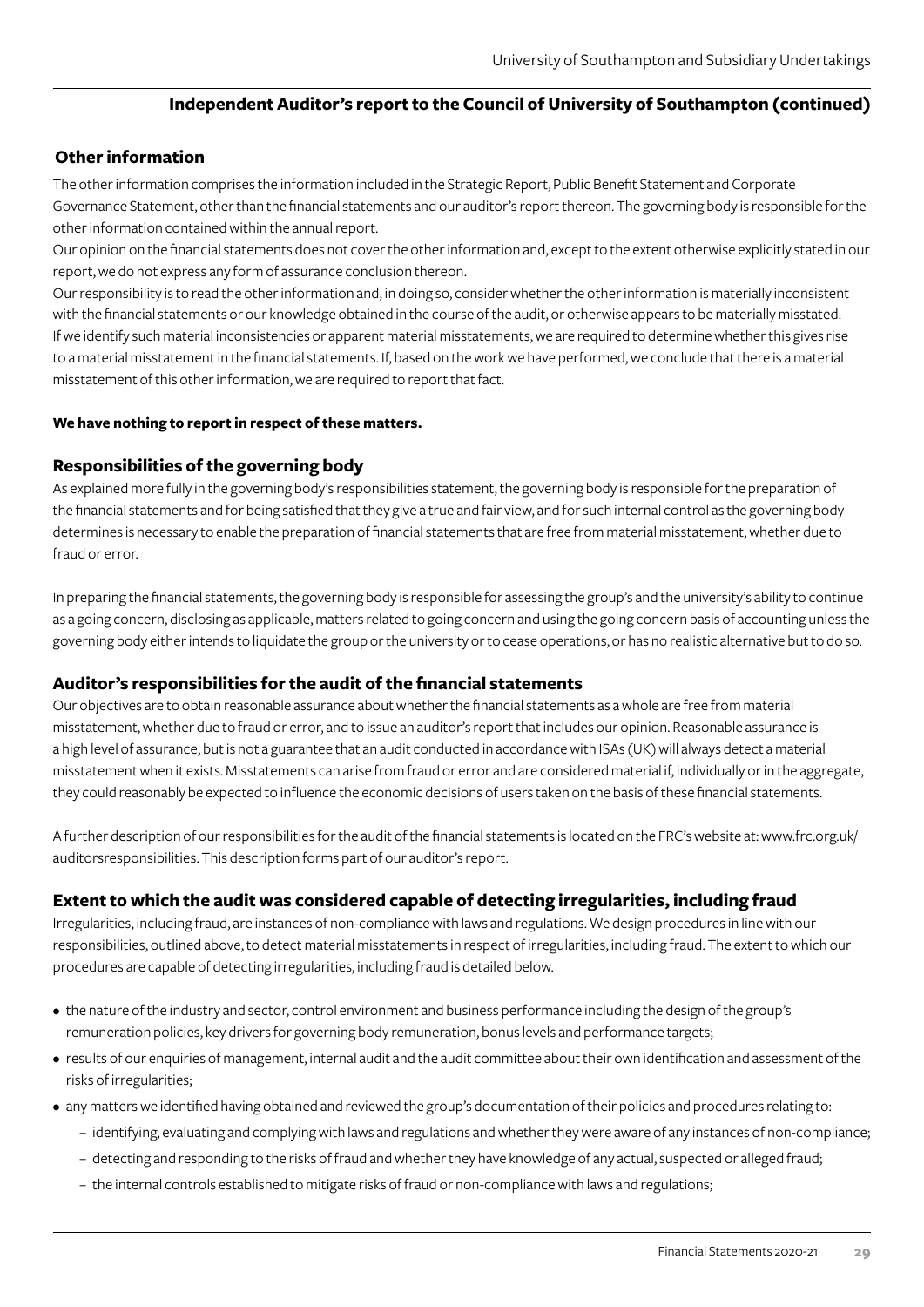• the matters discussed among the audit engagement team and relevant internal specialists, including real estate, pensions and IT specialists, regarding how and where fraud might occur in the financial statements and any potential indicators of fraud.

As a result of these procedures, we considered the opportunities and incentives that may exist within the organisation for fraud and identified the greatest potential for fraud in capitalisation of expenditure. In common with all audits under ISAs (UK), we are also required to perform specific procedures to respond to the risk of management override.

We also obtained an understanding of the legal and regulatory frameworks that the group operates in, focusing on provisions of those laws and regulations that had a direct effect on the determination of material amounts and disclosures in the financial statements. The key laws and regulations we considered in this context included the Office for Students "Regulatory Advice 9: Accounts Direction", the requirements of Title 34 CFR (code of financial regulations) 668.172, and the Higher Education Act.

In addition, we considered provisions of other laws and regulations that do not have a direct effect on the financial statements but compliance with which may be fundamental to the group's ability to operate or to avoid a material penalty.

#### *Audit response to risks identified*

As a result of performing the above, we identified capitalisation of expenditure as a key audit matter related to the potential risk of fraud. The key audit matters section of our report explains the matter in more detail and also describes the specific procedures we performed in response to that key audit matter.

In addition to the above, our procedures to respond to risks identified included the following:

- reviewing the financial statement disclosures and testing to supporting documentation to assess compliance with provisions of relevant laws and regulations described as having a direct effect on the financial statements;
- enquiring of management, the audit committee and in-house legal counsel concerning actual and potential litigation and claims;
- performing analytical procedures to identify any unusual or unexpected relationships that may indicate risks of material misstatement due to fraud;
- reading minutes of meetings of those charged with governance, reviewing internal audit reports and reviewing correspondence with the Office for Students; and
- in addressing the risk of fraud through management override of controls, testing the appropriateness of journal entries and other adjustments; assessing whether the judgements made in making accounting estimates are indicative of a potential bias; and evaluating the business rationale of any significant transactions that are unusual or outside the normal course of business.

We also communicated relevant identified laws and regulations and potential fraud risks to all engagement team members including internal specialists, and remained alert to any indications of fraud or non-compliance with laws and regulations throughout the audit.

## **Report on other legal and regulatory requirements**

## **Opinions on other matters prescribed by the Office for Students (OfS) "Regulatory Advice 9: Accounts Direction"**

In our opinion, in all material respects:

- funds from whatever source administered by the university for specific purposes have been applied to those purposes and managed in accordance with relevant legislation;
- funds provided by the OfS and UK Research and Innovation (including Research England), the Education and Skills Funding Agency and the Department for Education have been applied in accordance with the relevant terms and conditions; and
- the requirements of the OfS's accounts direction have been met..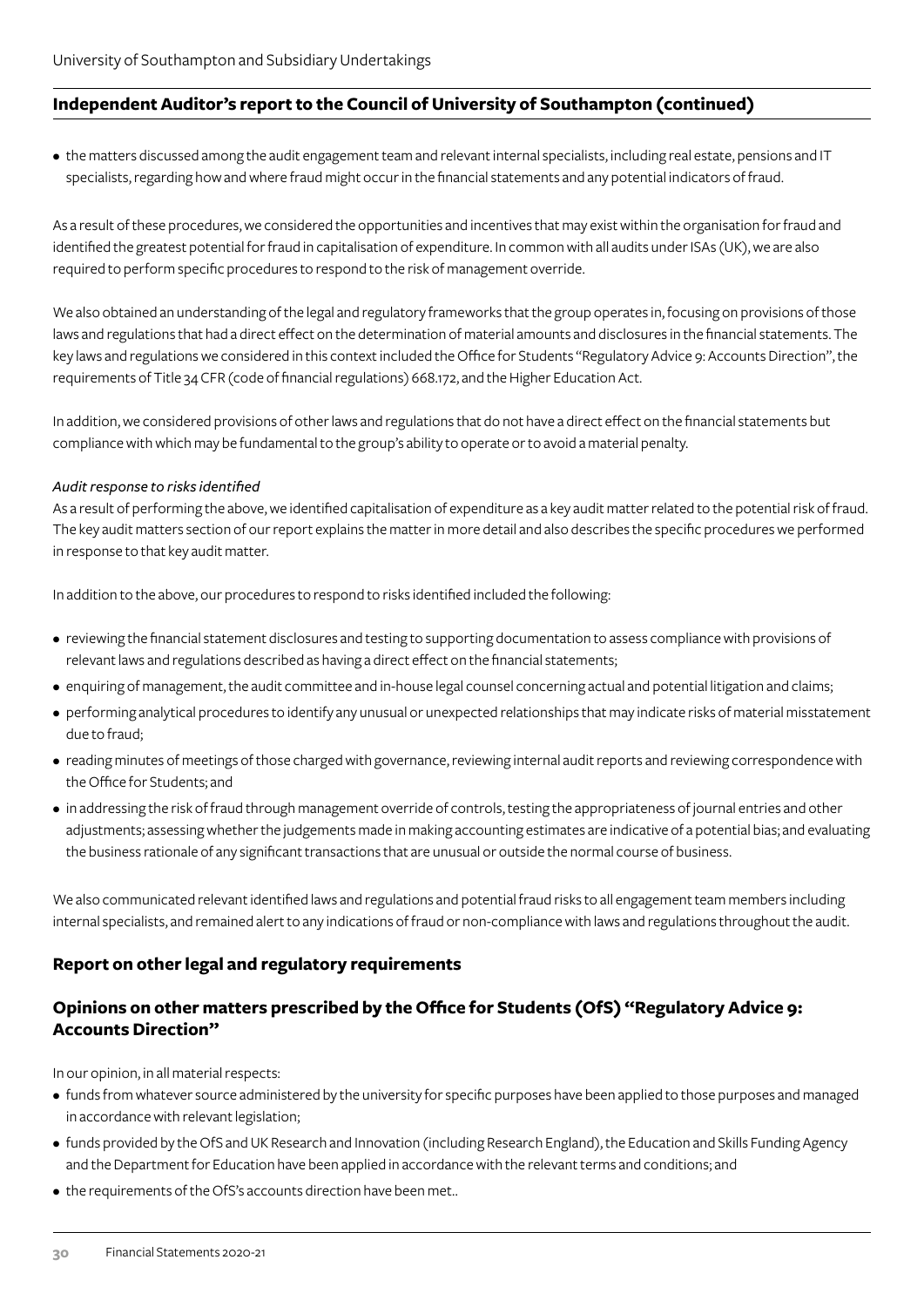#### **Matters on which we are required to report by exception**

*Matters required under the OfS Accounts Direction*

Under the OfS Regulatory Advice 9: Accounts Direction, we are required to report in respect of the following matters if, in our opinion:

- the provider's grant and fee income, as disclosed in the note 4b to the accounts, has been materially misstated; or
- the provider's expenditure on access and participation activities for the financial year, as disclosed in note 12b to the accounts, has been materially misstated.

#### **We have nothing to report in respect of these matters.**

#### **Other matters which we are required to address**

#### *Auditor tenure*

Following the recommendation of the audit committee, we were appointed by the governing body on 20 February 2018 to audit the financial statements for the year ending 31 July 2018 and subsequent financial periods. The period of total uninterrupted engagement including previous renewals and reappointments of the firm is 4 years, covering the years ending 31 July 2018 to 31 July 2021.

#### *Consistency of the audit report with the additional report to the audit committee*

Our audit opinion is consistent with the additional report to the audit committee we are required to provide in accordance with ISAs (UK).

#### **Use of our report**

This report is made solely to the governing body in accordance with the charter and statutes of the university and the Accounts Direction issued by the Office for Students dated 25 October 2019. Our audit work has been undertaken so that we might state to the governing body those matters we are required to state to it in an auditor's report and for no other purpose. To the fullest extent permitted by law, we do not accept or assume responsibility to anyone other than the board of governors as a body, for our audit work, for this report, or for the opinions we have formed.

C. Siviter

Claire Siviter FCA (Senior Statutory Auditor) For and on behalf of Deloitte LLP Statutory Auditor Reading, United Kingdom 10 December 2021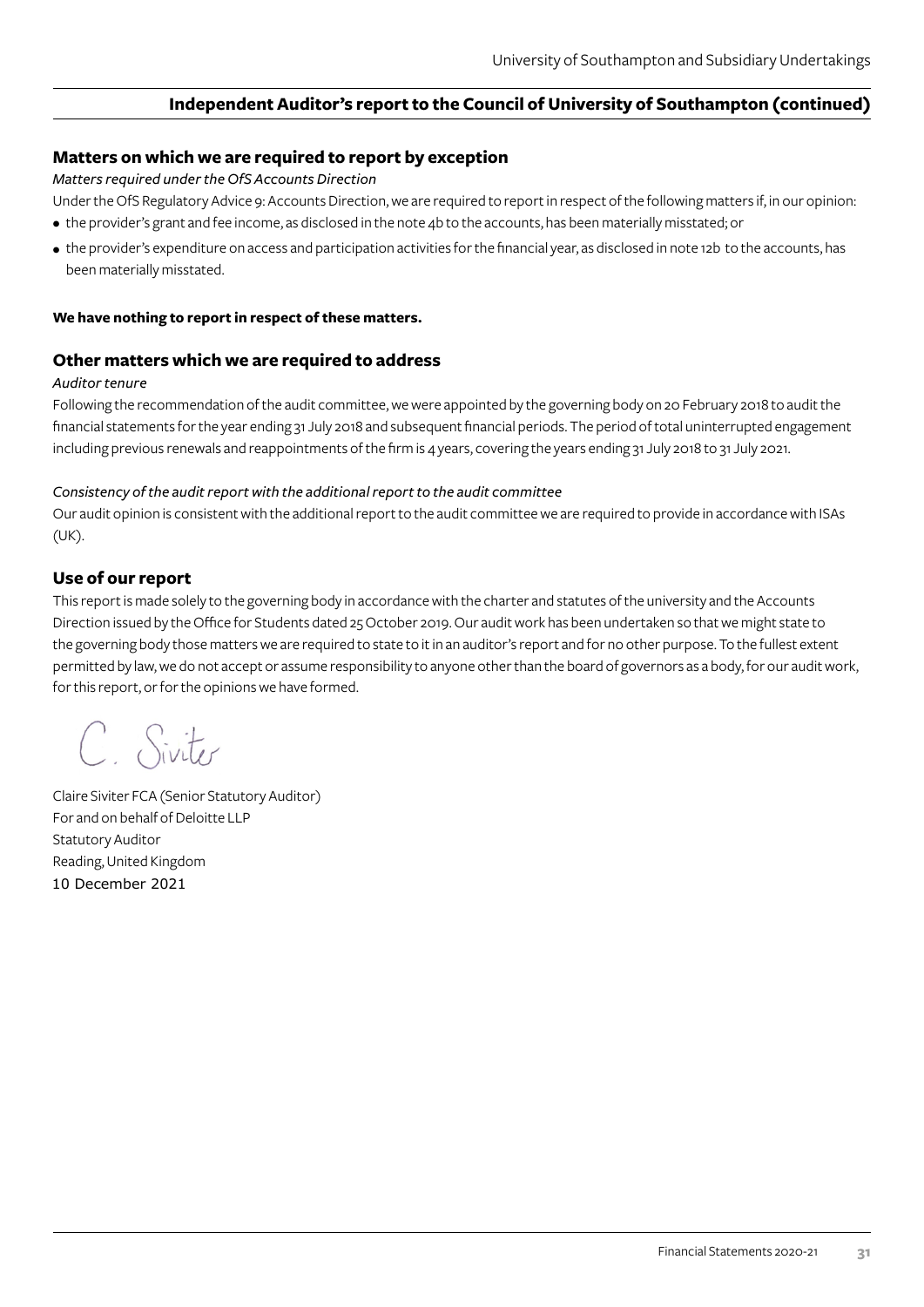## **Consolidated and University Statement of Comprehensive Income for the year ended 31 July 2021**

|                                                                                    |              |          | <b>Consolidated</b> | <b>University</b> |           |
|------------------------------------------------------------------------------------|--------------|----------|---------------------|-------------------|-----------|
|                                                                                    | <b>Notes</b> | 2021     | 2020                | 2021              | 2020      |
|                                                                                    |              | £000     | £000                | £000              | £000      |
| Income                                                                             |              |          |                     |                   |           |
| Tuition fees and education contracts                                               | 3            | 239,028  | 266,472             | 237,029           | 264,825   |
| Funding body grants                                                                | 4            | 84,153   | 78,491              | 84,153            | 78,491    |
| Research grants and contracts                                                      | 5            | 120,076  | 119,950             | 119,670           | 119,434   |
| Other income                                                                       | 6            | 101,703  | 106,929             | 97,757            | 103,942   |
| Investment income                                                                  | 7            | 6,140    | 7,758               | 6,121             | 7,996     |
| Donations and endowments                                                           | 8            | 2,977    | 3,744               | 2,977             | 3,744     |
| <b>Total income</b>                                                                |              | 554,077  | 583,344             | 547,707           | 578,432   |
| <b>Expenditure</b>                                                                 |              |          |                     |                   |           |
| Staff costs excluding movements in the USS<br>deficit funding accrual              | 9            | 329,112  | 322,396             | 326,807           | 320,355   |
| Decrease in the USS deficit funding accrual<br>accounted for within staffing costs | 9            | (6,779)  | (64, 450)           | (6,779)           | (64, 450) |
| Staff costs                                                                        | 9            | 322,333  | 257,946             | 320,028           | 255,905   |
| Other operating expenses                                                           | 10/12        | 176,627  | 177,194             | 175,555           | 175,728   |
| Depreciation and amortisation                                                      | 12           | 29,476   | 31,363              | 29,195            | 31,098    |
| Interest and other finance costs                                                   | 11           | 17,731   | 20,222              | 17,972            | 20,133    |
| <b>Total expenditure</b>                                                           |              | 546,167  | 486,725             | 542,750           | 482,864   |
| <b>Surplus before other gains/losses</b>                                           |              | 7,910    | 96,619              | 4,957             | 95,568    |
| Gain on investments                                                                |              | 10,782   | 10,473              | 7,816             | 1,790     |
| Gain/(loss) on disposal of fixed assets                                            |              | 558      | (1,035)             | 558               | (1,035)   |
| Loss on disposal of current asset investments                                      |              |          | (1,475)             |                   | (1,475)   |
| Share of operating deficit in associate                                            |              | 92       | (11)                |                   |           |
| <b>Surplus before tax</b>                                                          |              | 19,342   | 104,571             | 13,331            | 94,848    |
| Taxation                                                                           | 13           | (1, 164) | (1, 867)            |                   |           |
| Surplus for the year after tax                                                     |              | 18,178   | 102,704             | 13,331            | 94,848    |
| Surplus attributable to the University                                             |              | 18,066   | 101,429             | 13,331            | 94,848    |
| Surplus attributable to non-controlling interest                                   |              | 112      | 1,275               |                   |           |
|                                                                                    |              | 18,178   | 102,704             | 13,331            | 94,848    |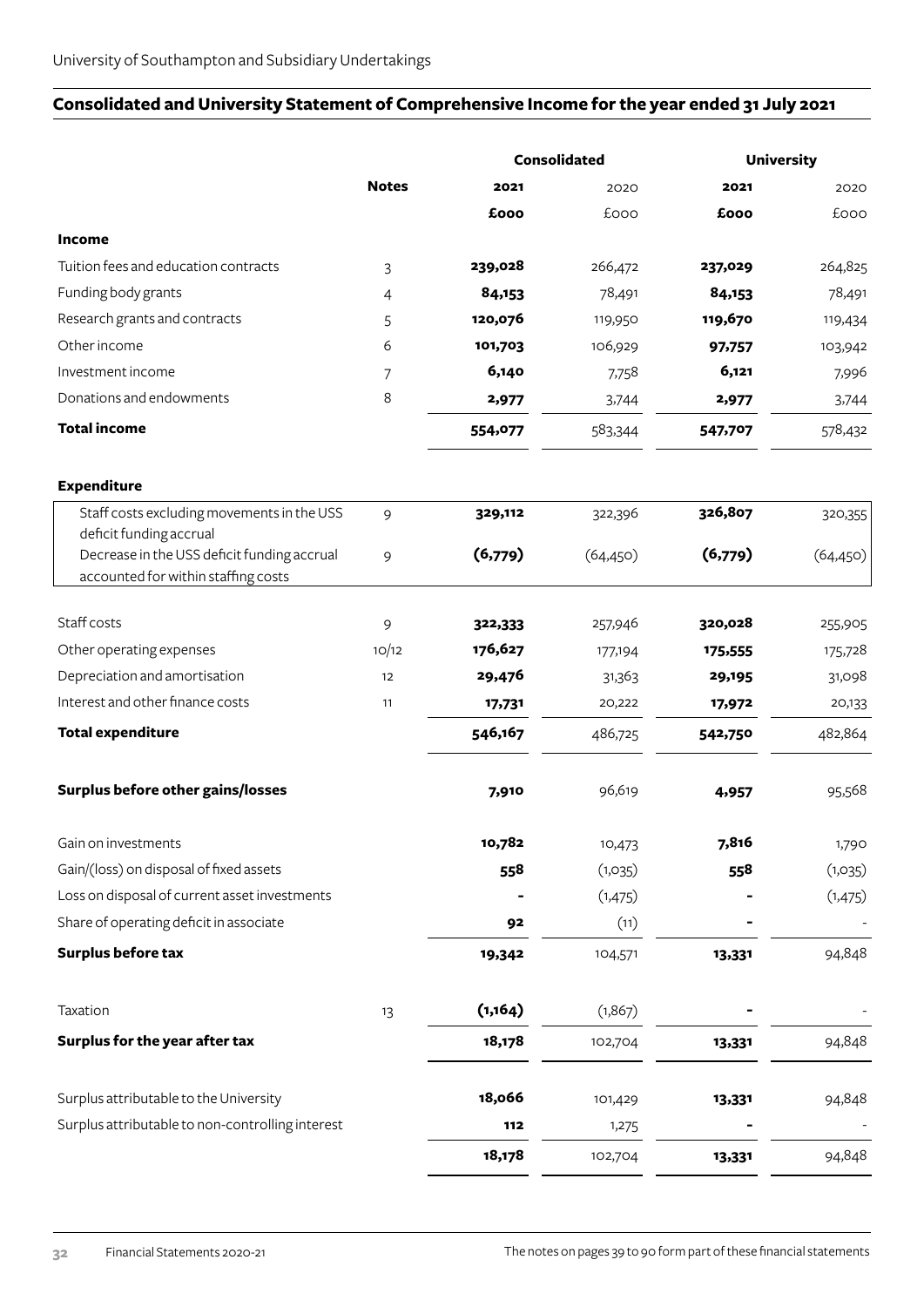## **Consolidated and University Statement of Comprehensive Income for the year ended 31 July 2021 (continued)**

|                                                               | <b>Notes</b> |        | <b>Consolidated</b> | <b>University</b> |          |
|---------------------------------------------------------------|--------------|--------|---------------------|-------------------|----------|
|                                                               |              | 2021   | 2020                | 2021              | 2020     |
|                                                               |              | £000   | £000                | £000              | £000     |
| Surplus for the year after tax                                |              | 18,178 | 102,704             | 13,331            | 94,848   |
| Other comprehensive income                                    |              |        |                     |                   |          |
| Actuarial gain/(loss) in respect of pension schemes           | 29           | 17,462 | (54,906)            | 17,462            | (54,906) |
| Total comprehensive income for the year                       |              | 35,640 | 47,798              | 30,793            | 39,942   |
| <b>Represented by:</b>                                        |              |        |                     |                   |          |
| Endowment comprehensive income/<br>(expenditure) for the year |              | 2,014  | (168)               | 2,014             | (168)    |
| Restricted comprehensive income/(expenditure)<br>for the year |              | (194)  | (139)               | (194)             | (139)    |
| Unrestricted comprehensive income for the year                |              | 33,708 | 46,717              | 28,973            | 40,249   |
| Non-controlling interest                                      |              | 112    | 1,388               |                   |          |
|                                                               |              | 35,640 | 47,798              | 30,793            | 39,942   |

All items of income and expenditure relate to continuing operations. There is no tax relating to other comprehensive income.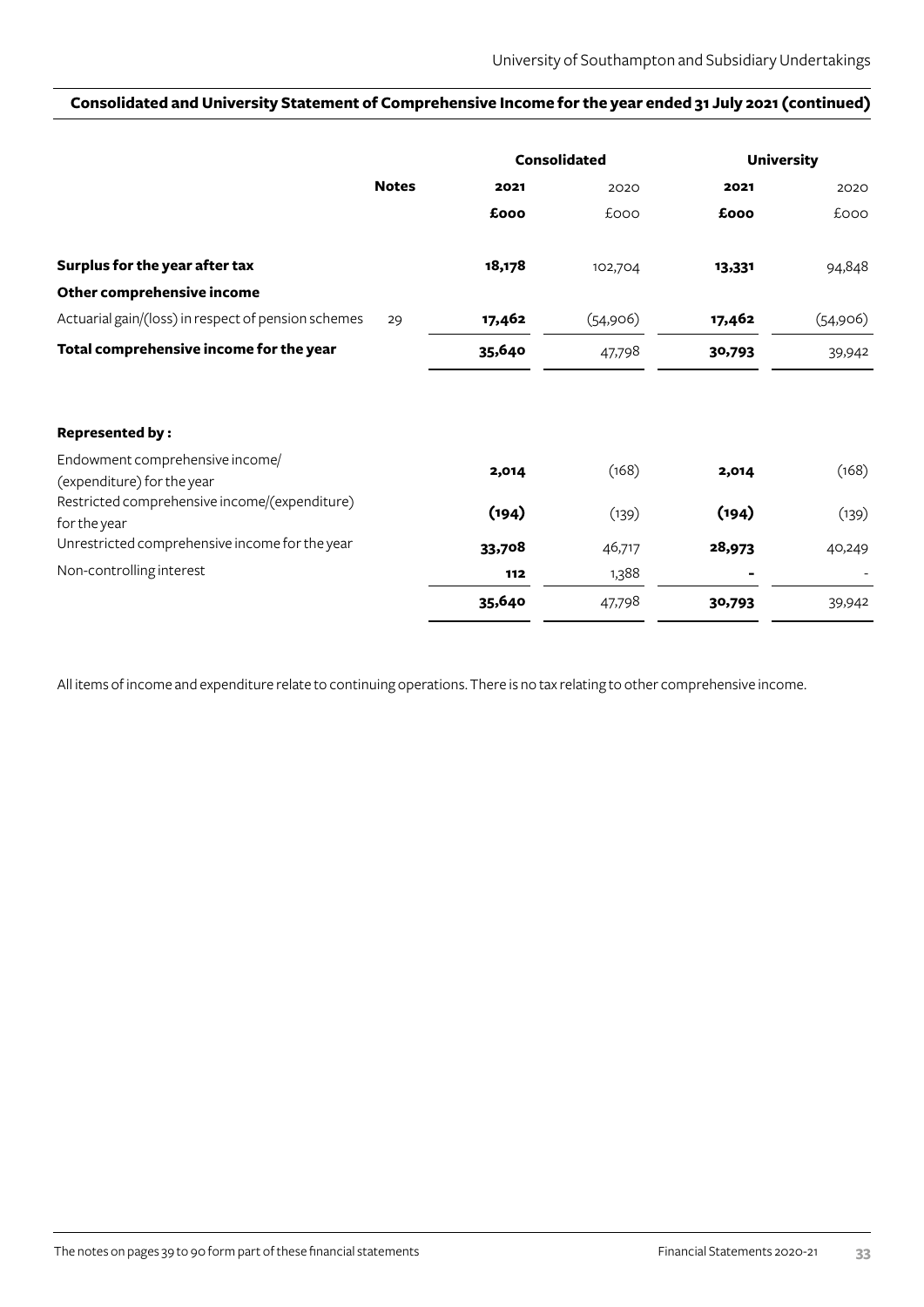## **Consolidated and University Statement of Financial Position as at 31 July 2021**

|                                                         | <b>Notes</b> | <b>Consolidated</b> |              | <b>University</b> |              |
|---------------------------------------------------------|--------------|---------------------|--------------|-------------------|--------------|
|                                                         |              | As at               | As at        | As at             | As at        |
|                                                         |              | 31 July 2021        | 31 July 2020 | 31 July 2021      | 31 July 2020 |
|                                                         |              | £000                | £000         | £000              | £000         |
| <b>Non-current assets</b>                               |              |                     |              |                   |              |
| <b>Fixed assets</b>                                     | 14           | 741,230             | 735,679      | 692,431           | 694,080      |
| Heritage assets                                         | 14           | 6,035               | 6,035        | 6,035             | 6,035        |
| Intangible assets                                       | 15           | 229                 | 44           | 229               | 44           |
| Investments                                             | 16           | 8,307               | 10,238       | 40,040            | 32,513       |
| Share of net assets of associate                        | 17           | 219                 | 127          |                   |              |
|                                                         |              | 756,020             | 752,123      | 738,735           | 732,672      |
| <b>Current assets</b>                                   |              |                     |              |                   |              |
| Stock                                                   |              | 935                 | 775          | 893               | 775          |
| Trade and other receivables                             | 18           | 70,912              | 69,837       | 69,197            | 68,191       |
| Investments                                             | 19           | 473,354             | 455,666      | 473,354           | 455,666      |
| Cash and cash equivalents                               |              | 109,741             | 65,392       | 93,009            | 56,574       |
|                                                         |              | 654,942             | 591,670      | 636,453           | 581,206      |
| Less: Creditors: amounts falling due within one year    | 20           | (193, 256)          | (146, 574)   | (188, 525)        | (143, 123)   |
| <b>Net current assets</b>                               |              | 461,686             | 445,096      | 447,928           | 438,083      |
| <b>Total assets less current liabilities</b>            |              | 1,217,706           | 1,197,219    | 1,186,663         | 1,170,755    |
| Creditors: amounts falling due after more than one year | 21           | (409, 087)          | (412,540)    | (405, 497)        | (407, 847)   |
| <b>Provisions</b>                                       |              |                     |              |                   |              |
| Pension provisions                                      | 22           | (269,729)           | (282, 264)   | (269,729)         | (282, 264)   |
| Other provisions                                        | 22           | (3,807)             | (2,972)      |                   |              |
| <b>Total net assets</b>                                 |              | 535,083             | 499,443      | 511,437           | 480,644      |
| Represented by:                                         |              |                     |              |                   |              |
| <b>Restricted Reserves</b>                              |              |                     |              |                   |              |
| Income and expenditure reserve - endowment reserve      | 23           | 14,887              | 12,873       | 14,887            | 12,873       |
| Income and expenditure reserve - restricted reserve     | 24           | 5,176               | 5,370        | 5,176             | 5,370        |
| <b>Unrestricted Reserves</b>                            |              |                     |              |                   |              |
| Income and expenditure reserve - unrestricted           |              | 515,020             | 481,200      | 491,374           | 462,401      |
| <b>Total reserves</b>                                   |              | 535,083             | 499,443      | 511,437           | 480,644      |

Of the consolidated reserves £1,500,000 (2020: £1,388,000) is attributable to non-controlling interests.

The financial statements were approved by the Council on 24th November 2021, and signed on its behalf by:

 $\sqrt{2}$  $E \gg 1$ ol/l

Professor Mark E Smith CBE Philip Greenish Sarah Pook

Denumber

Traw

President and Vice-Chancellor Chair of Council Executive Director, Finance and Planning

Financial Statements 2020-21 The notes on pages 39 to 90 form part of these financial statements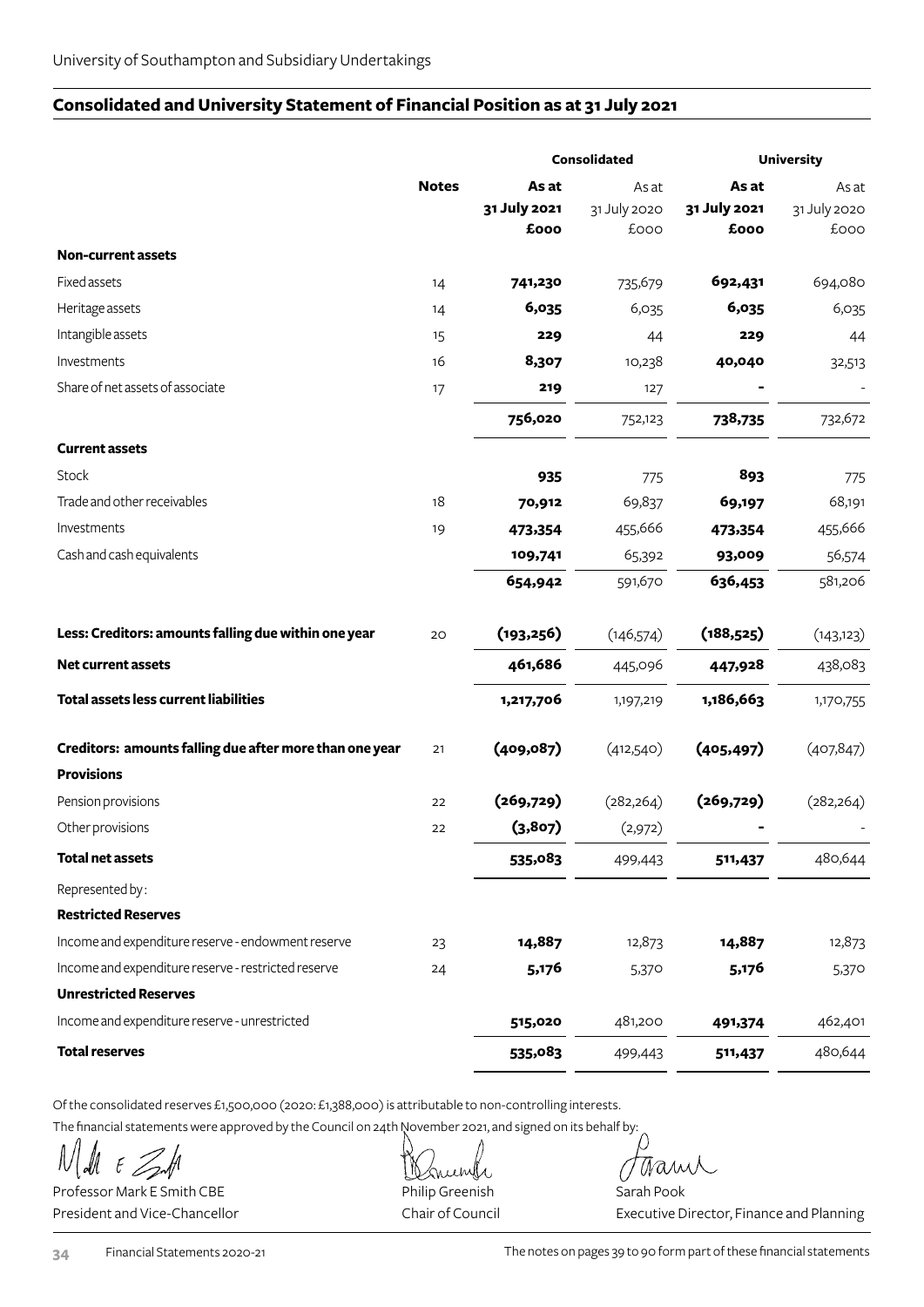## **Consolidated and University Statement of Changes in Reserves for the year ended 31 July 2021**

### **Consolidated**

|                                                                    |              |           |            | <b>Income and Expenditure Reserve</b> |              |                                 |                                      |
|--------------------------------------------------------------------|--------------|-----------|------------|---------------------------------------|--------------|---------------------------------|--------------------------------------|
|                                                                    | <b>Notes</b> |           |            |                                       | <b>Total</b> | Non-<br>Controlling<br>Interest | Attributable<br>to the<br>University |
|                                                                    |              | Endowment | Restricted | Unrestricted                          |              |                                 |                                      |
|                                                                    |              | £000      | £000       | £000                                  | £000         | £000                            | £000                                 |
| <b>Balance at 1 August 2019</b>                                    |              | 13,041    | 5,509      | 433,095                               | 451,645      | 113                             | 451,532                              |
| (Deficit)/surplus from the<br>Statement of Comprehensive<br>Income |              | (168)     | (139)      | 103,011                               | 102,704      | 1,275                           | 101,429                              |
| Other comprehensive<br>expenditure                                 | 29           |           |            | (54,906)                              | (54,906)     |                                 | (54,906)                             |
| <b>Total Comprehensive</b><br>(Expenditure)/income<br>for the year |              | (168)     | (139)      | 48,105                                | 47,798       | 1,275                           | 46,523                               |
| <b>Balance at 1 August 2020</b>                                    |              | 12,873    | 5,370      | 481,200                               | 499,443      | 1,388                           | 498,055                              |
| Surplus from the Statement of<br>Comprehensive Income              |              | 2,014     | (194)      | 16,358                                | 18,178       | 112                             | 18,066                               |
| Other comprehensive income                                         | 29           |           |            | 17,462                                | 17,462       |                                 | 17,462                               |
| <b>Total Comprehensive</b><br>Income for the year                  |              | 2,014     | (194)      | 33,820                                | 35,640       | 112                             | 35,528                               |
| Balance at 31 July 2021                                            |              | 14,887    | 5,176      | 515,020                               | 535,083      | 1,500                           | 533,583                              |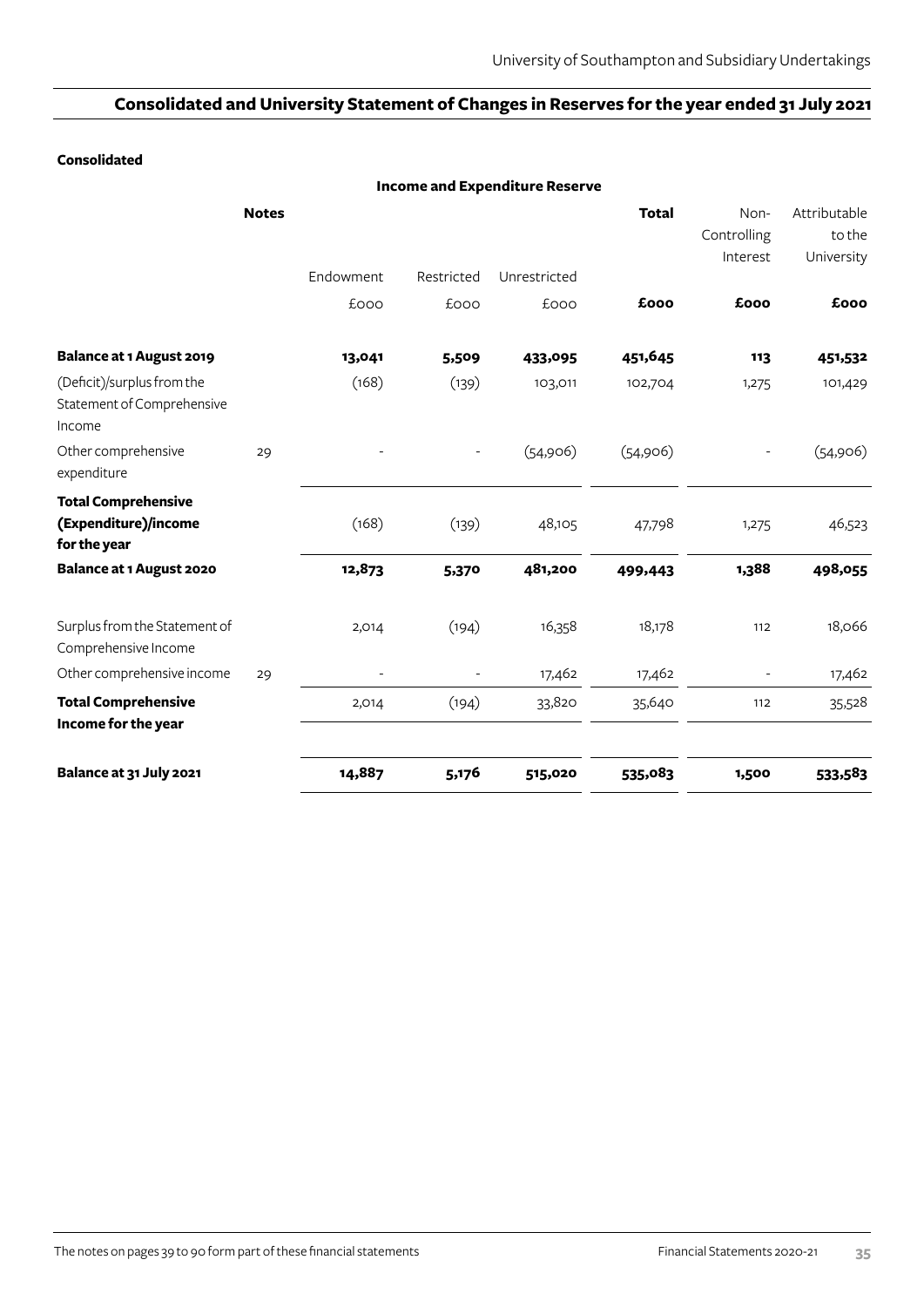## **Consolidated and University Statement of Changes in Reserves for the year ended 31 July 2021 (continued)**

### **University**

|                                                              |              |                          |                          | <b>Income and Expenditure Reserve</b> |              |
|--------------------------------------------------------------|--------------|--------------------------|--------------------------|---------------------------------------|--------------|
|                                                              | <b>Notes</b> |                          |                          |                                       | <b>Total</b> |
|                                                              |              | Endowment                | Restricted               | Unrestricted                          |              |
|                                                              |              | £000                     | £000                     | £000                                  | £000         |
| <b>Balance at 1 August 2019</b>                              |              | 13,041                   | 5,509                    | 422,152                               | 440,702      |
| (Deficit)/surplus from the Statement of Comprehensive Income |              | (168)                    | (139)                    | 95,155                                | 94,848       |
| Other comprehensive expenditure                              | 29           | $\overline{\phantom{a}}$ | $\overline{\phantom{a}}$ | (54,906)                              | (54,906)     |
| Total Comprehensive (Expenditure)/income for the year        |              | (168)                    | (139)                    | 40,249                                | 39,942       |
| <b>Balance at 1 August 2020</b>                              |              | 12,873                   | 5,370                    | 462,401                               | 480,644      |
| Surplus from the Statement of Comprehensive Income           |              | 2,014                    | (194)                    | 11,511                                | 13,331       |
| Other comprehensive income                                   | 29           | $\overline{\phantom{a}}$ |                          | 17,462                                | 17,462       |
| Total Comprehensive Income for the year                      |              | 2,014                    | (194)                    | 28,973                                | 30,793       |
| Balance at 31 July 2021                                      |              | 14,887                   | 5,176                    | 491,374                               | 511,437      |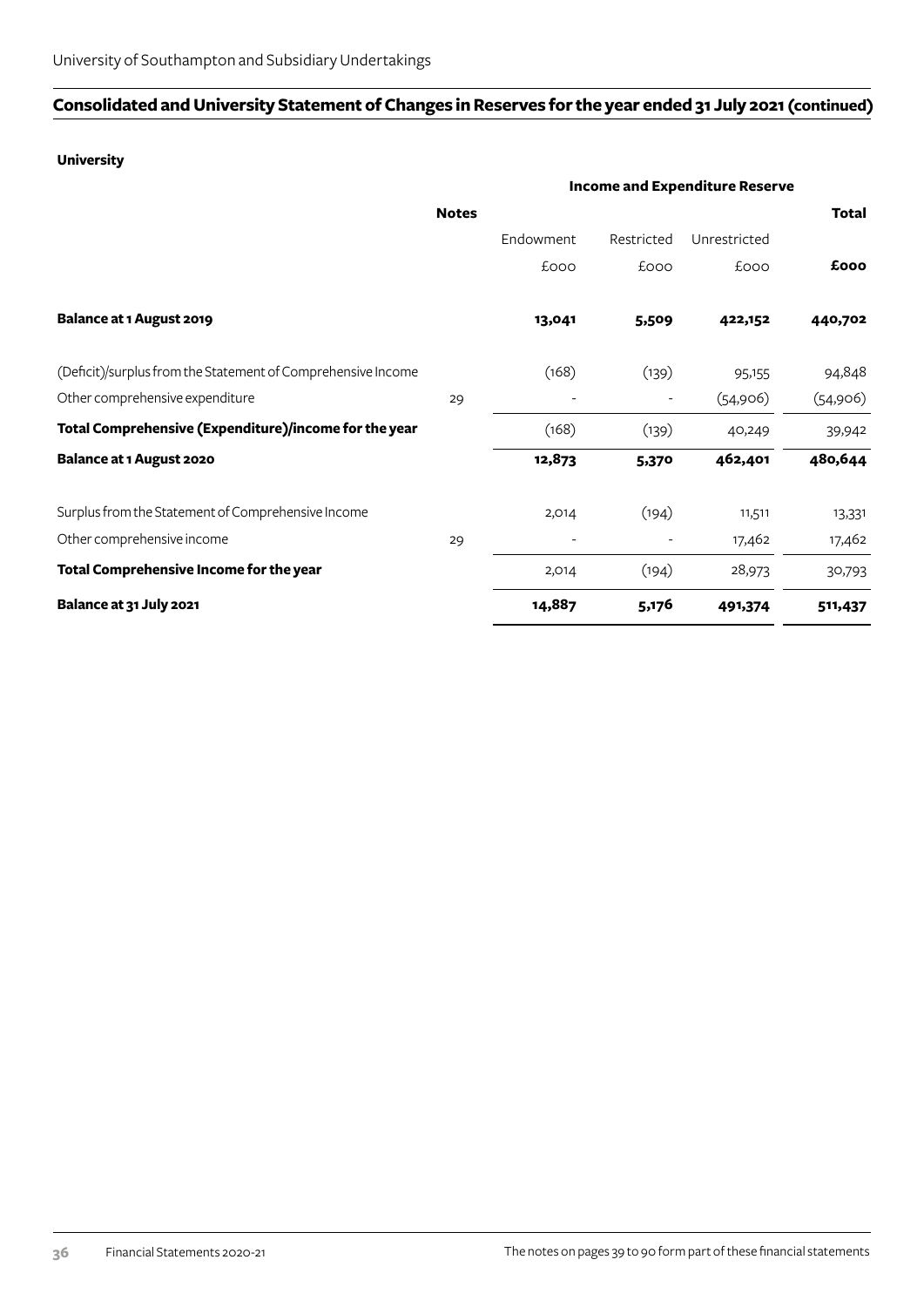## **Consolidated Statement of Cash Flows for the year ended 31 July 2021**

|                                                           | Year ended 31 July 2021 | Year ended 31 July 2020 |
|-----------------------------------------------------------|-------------------------|-------------------------|
|                                                           | £000                    | <b>EOOO</b>             |
| Cash flow from operating activities before tax            |                         |                         |
| Surplus before taxation                                   | 19,342                  | 104,571                 |
| Adjustment for non-cash items                             |                         |                         |
| Depreciation and amortisation                             | 29,476                  | 31,363                  |
| Gain on investments                                       | (10,782)                | (10, 473)               |
| Impairment of investments                                 | 187                     | 64                      |
| Increase in stock                                         | (160)                   |                         |
| Increase in trade and other receivables                   | (2,727)                 | (1,753)                 |
| Increase/(decrease) in creditors                          | 45,897                  | (16, 220)               |
| Increase/(decrease) in pension provision                  | 4,927                   | (51, 481)               |
| Increase in other provisions                              | 835                     | 1,924                   |
| Exchange rate loss/(gain) on loans                        | 295                     | (64)                    |
| Gain on revaluation of investment property                | (1,651)                 | (1, 154)                |
| Gain on financial instruments                             | (357)                   | (70)                    |
| Share of operating (surplus)/deficit in associate         | (92)                    | 11                      |
| Adjustment for investing or financing activities          |                         |                         |
| Investment income                                         | (6, 140)                | (7,758)                 |
| New endowments                                            | (36)                    | (4)                     |
| Capital grant income                                      | (7, 260)                | (1, 833)                |
| Interest payable                                          | 14,416                  | 14,362                  |
| Loss on the disposal/write down of fixed assets           | 1,582                   | 2,280                   |
| Net cash inflow from operating activities before taxation | 87,752                  | 63,765                  |
| <b>Taxation</b>                                           | (1, 164)                | (1, 867)                |
| Net Cash Inflow from operating activities after taxation  | 86,588                  | 61,898                  |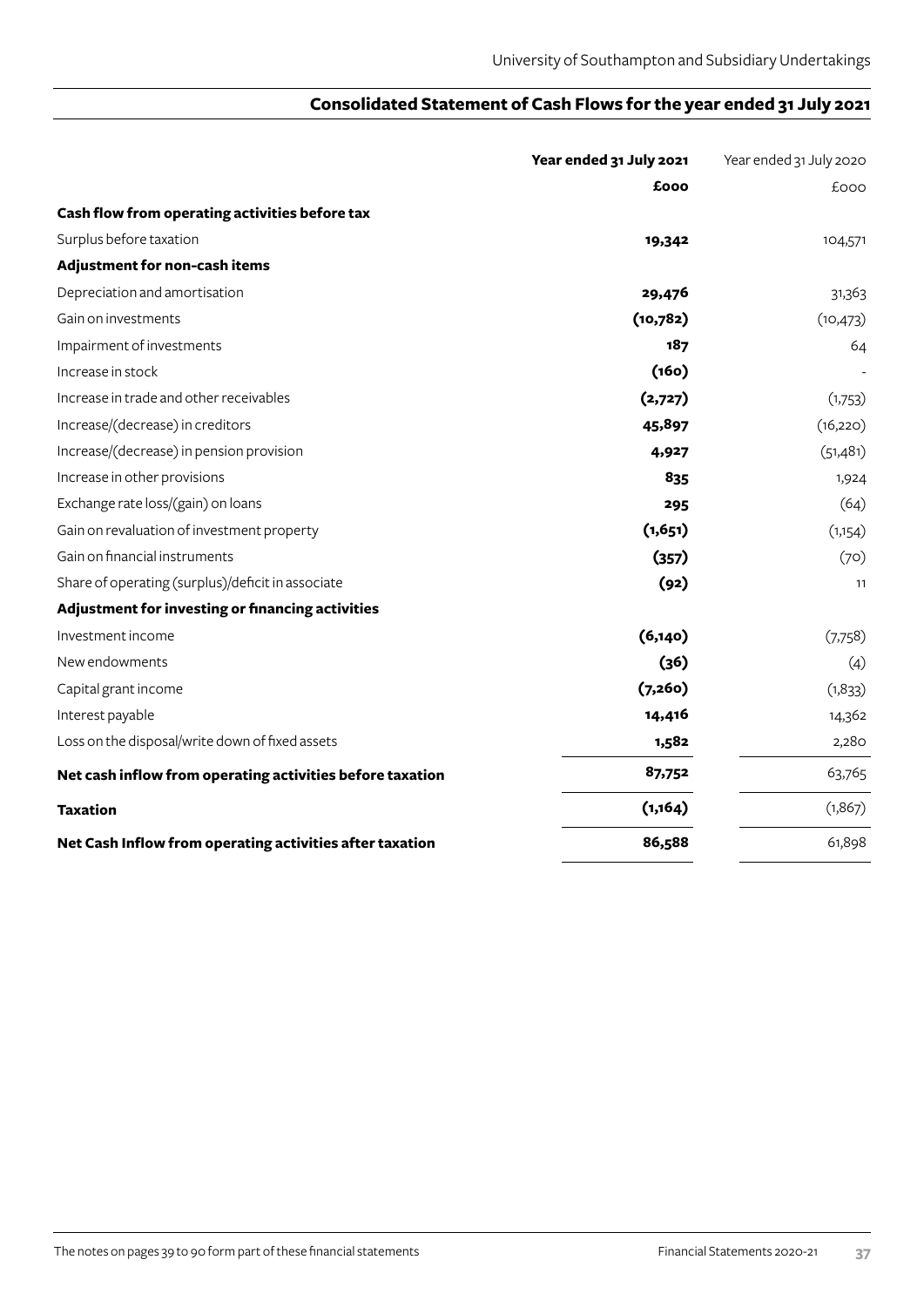## **Consolidated Statement of Cash Flows for the year ended 31 July 2021**

|                                                    | Year ended 31 July 2021 | Year ended 31 July 2020 |
|----------------------------------------------------|-------------------------|-------------------------|
|                                                    | £000                    | £000                    |
| <b>Cash flows from investing activities</b>        |                         |                         |
| Capital grants receipts                            | 8,531                   | 6,638                   |
| Payments made to acquire tangible assets           | (36, 443)               | (25,336)                |
| Payments made to acquire intangible assets         | (185)                   | (2)                     |
| Proceeds from disposal of tangible assets          | 1,110                   | 50                      |
| Proceeds from disposal of fixed asset investments  | 2,261                   |                         |
| Net investment in current investments              | (7, 423)                | (29, 918)               |
| Investment income                                  | 6,521                   | 7,591                   |
| Net cash outflow from investing activities         | (25, 628)               | (40, 977)               |
| <b>Cash flows from financing activities</b>        |                         |                         |
| Interest paid                                      | (14, 370)               | (14, 322)               |
| New endowments                                     | 36                      | 4                       |
| Repayment of amounts borrowed                      | (1,909)                 | (2,393)                 |
| Capital element of finance lease repayments        | (368)                   | (343)                   |
| Net cash outflow from financing activities         | (16, 611)               | (17,054)                |
| Increase in cash and cash equivalents in the year  | 44,349                  | 3,867                   |
| Cash and cash equivalents at beginning of the year | 65,392                  | 61,525                  |
| Cash and cash equivalents at end of the year       | 109,741                 | 65,392                  |
| Increase in cash and cash equivalents in the year  | 44,349                  | 3,867                   |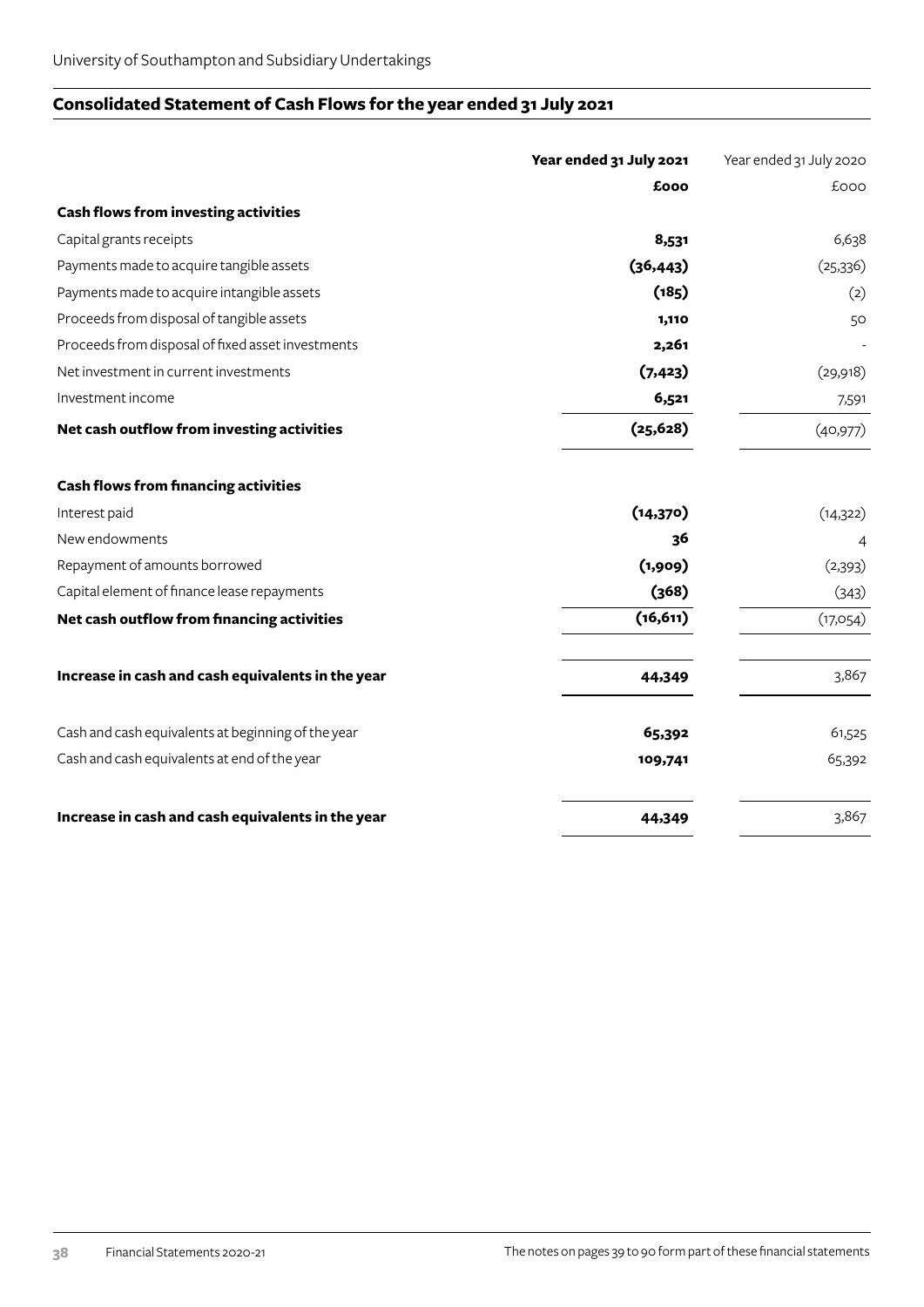## **1. Statement of principal accounting policies**

### **Going Concern**

The impact of the global COVID-19 pandemic on the University and its subsidiaries, along with downside scenario planning, has been reviewed by Council as part of the Budget Report in July 2021. The Council is satisfied that the University has adequate resources to continue in operation for the foreseeable future. The University's net debt, as set out in note 25, moved from £345.6 million net debt as at 31 July 2020 to £298.9 million as at 31 July 2021. However, the net debt does not take into account the investment portfolio held as part of University's treasury management strategy of £473.4 million. If this is taken into account, the overall position is adjusted net funds of £174.5 million, compared to £110.1 million at 31 July 2020. The University has sufficient liquidity for its continuing operations and therefore the going concern basis has been used in the preparation of the financial statements.

### **a. General**

The University of Southampton is a chartered corporation established by Royal Charter in 1952, and an exempt charity under the terms of the Charities Act 2011. Its principal place of business is University Road, Southampton, Hampshire, United Kingdom.

The University's activities, together with the factors likely to affect its future development, performance and position, are set out in the Strategic Report and Public Benefit Statement.

### **b. Basis of accounting**

These financial statements have been prepared in accordance with both the Statement of Recommended Practice (SORP): Accounting for Further and Higher Education 2019 and the applicable accounting standard Financial Reporting Standard 102 (FRS 102). The financial statements comply with the requirements of FRS 102.

The financial statements are prepared in accordance with the historical cost convention, modified to include certain items at fair value.

The University has taken the exemption under section 3.3 of the SORP (1.12(b) of FRS 102) to not produce a cash flow statement for the University in its separate financial statements. A group cash flow statement in provided on page 37.

The University is a public benefit entity and therefore has applied the relevant public benefit requirements of FRS 102.

### **c. Basis of consolidation**

The consolidated financial statements combine the financial statements of the University and its subsidiary undertakings for the financial year to 31 July.

Where the financial statements of subsidiary companies are denominated in foreign currency, income and expenditure are converted to sterling for consolidation on the basis of the average exchange rate for the accounting period and the Consolidated Statement of Financial Position is converted using the rate at the Consolidated Statement of Financial Position date. Any resulting exchange rate differences are recognised in the Statement of Comprehensive Income.

The consolidated Statement of Comprehensive Income includes the Group's share of the comprehensive income of associated undertakings and the Consolidated Statement of Financial Position includes the investment in associated undertakings at the Group's share of their underlying net tangible assets (the 'equity method'). Associated undertakings are those in which the Group has significant, but not dominant, influence over their commercial and financial policy decisions.

The consolidated financial statements do not include the income and expenditure of the University of Southampton Students' Union as it is a separate entity over which the University does not exert control or significant influence over policy decisions.

Operational decision making is based on the activities of the whole institution, and this, along with the fact that materially all of the University's income and expenditure relates to its principal activities and originates in the UK, means that there is only one operating segment, and there is no segmental reporting.

A 20% non-controlling interest exists in Southampton Asset Management Ltd, a subsidiary company. The value of the noncontrolling interest has been disclosed in the Consolidated Statement of Comprehensive Income, the Consolidated Statement of Financial Position and in the Consolidated Statement of Changes in Reserves.

### **d. Income recognition**

### *Grant funding*

Grant funding including funding council block grants, research grants from government sources and grants (including research grants) from non-government sources are recognised as income when the University is entitled to the income and performance related conditions specified in the agreement have been met. In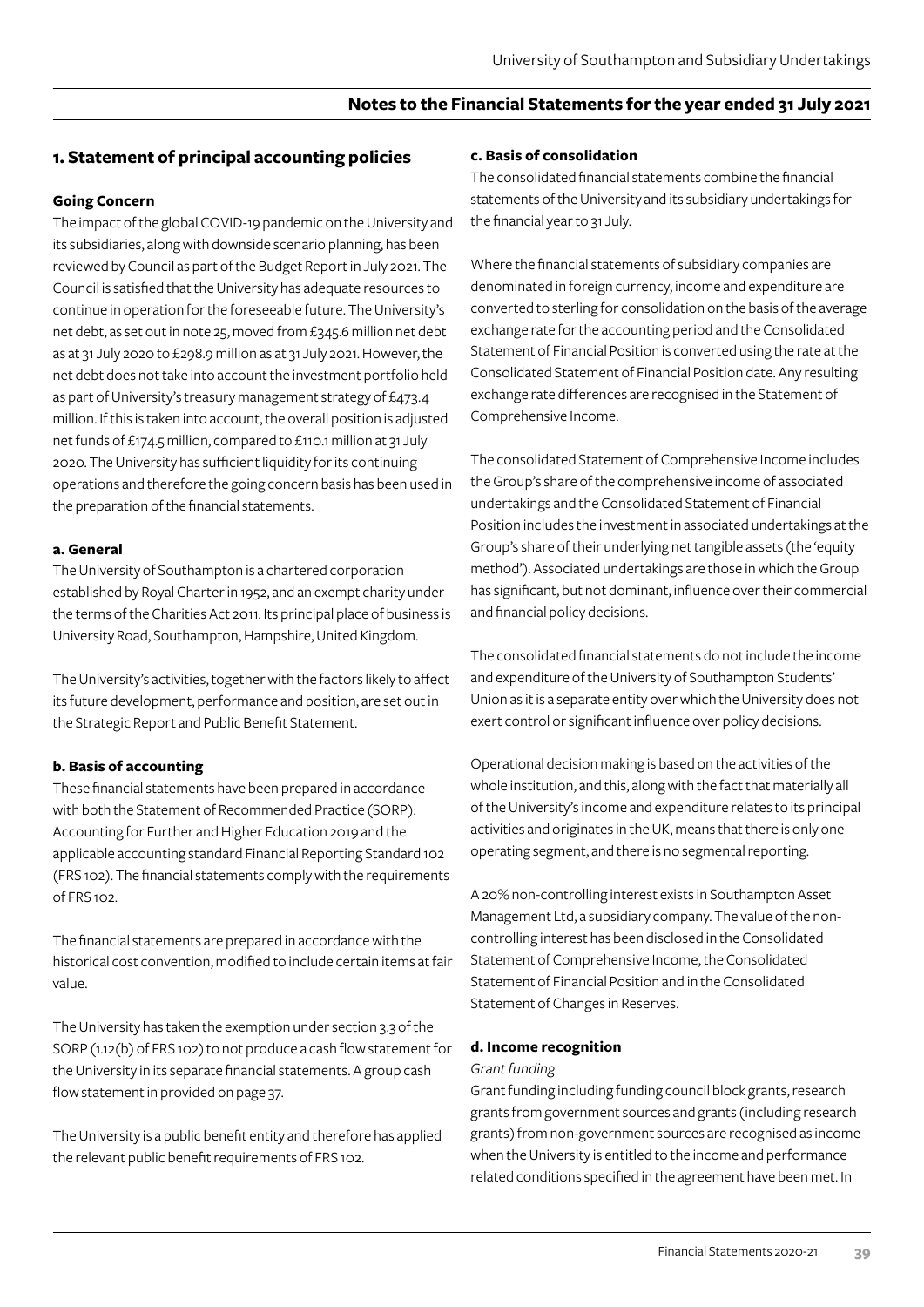the absence of any performance conditions income is recognised in full as soon as it becomes receivable.

Income received in advance of any performance related conditions being met is recognised as deferred income within creditors on the Statement of Financial Position and released to income as the conditions are met. Where grants are received in arrears income is recognised in line with the performance conditions which have been met.

### *Tuition fees*

Fee income is stated gross of any expenditure and credited to the Statement of Comprehensive Income over the period in which students are studying. Where the amount of the tuition fee is waived or reduced, income receivable is shown net of the discount. Bursaries and scholarships are accounted for gross as expenditure and not deducted from income.

### *Provision of goods or services*

Income from the sale of goods or services is credited to the Statement of Comprehensive Income when the goods or services are supplied or the terms of the contract have been satisfied. Where services are being rendered, but are not complete at the end of the period, income is recognised with reference to the stage of completion/degree of provision of the service, as determined on an appropriate basis for each contract.

### *Donations and endowments*

Donation income is accounted for under the Performance Model and can be split into the following types of donation:

- *• Donated income with performance conditions* Income is recognised within the Statement of Comprehensive Income when receivable (legal/contractual commitment) and performance conditions have been met.
- *• Donations with restrictions*

A donation is considered to have a restriction when the gift agreement contains "a requirement that limits or directs the purposes for which a resource may be used that does not meet the definition of a performance-related condition."

Income with restrictions, but no performance conditions, is recognised within the Statement of Comprehensive Income when the grant is receivable (legal/contractual commitment) and recorded within restricted reserves. As the funding is expended against the restriction it is transferred to unrestricted reserves by way of a reserves transfer.

### *• Donations without restrictions*

Income with neither restrictions nor performance conditions is recognised within the Statement of Comprehensive Income when the University is entitled to the income and recorded within unrestricted reserves.

Endowments are a class of donation where the donor requires the original gift to be invested, with the return to be spent against the donor's charitable aims. The donor can specify that the capital can be spent (expendable endowment) or maintained in perpetuity (permanent endowment). In addition, the donor can specify how the gift and any associated income should be spent (a restricted endowment) or give the funds for the general benefit of the University (unrestricted endowment).

An endowment gift is recognised in the Statement of Comprehensive Income when the University is entitled to the gift. Investment income and appreciation of endowments is recognised in the year in which it arises and is either restricted or unrestricted income according to the terms of the restriction applied to each individual endowment fund.

### *Capital grants*

Capital grants received for the purpose of purchasing or constructing specific assets are recognised as income when the University is entitled to the funds subject to any performance related conditions being met. Grants where the University has discretion over the assets being purchased or built are recognised in full as income when the University is entitled to the income.

### *Interest*

Interest is credited to the Statement of Comprehensive Income on a receivable basis.

### *Agency income*

Funds the University receives and disburses as paying agent on behalf of a funding body are excluded from the income and expenditure of the University where the University is exposed to minimal risk or enjoys minimal economic benefit related to the transaction.

### **e. Accounting for retirement benefits**

The three principal pension schemes for the University's staff are the Universities Superannuation Scheme (USS), the University of Southampton Pension and Assurance Scheme (PASNAS) and the University of Southampton Retirement Fund (USRF). The University also contributes to the National Health Service Pension Scheme (NHPS), Hampshire County Council (HCC), National Employment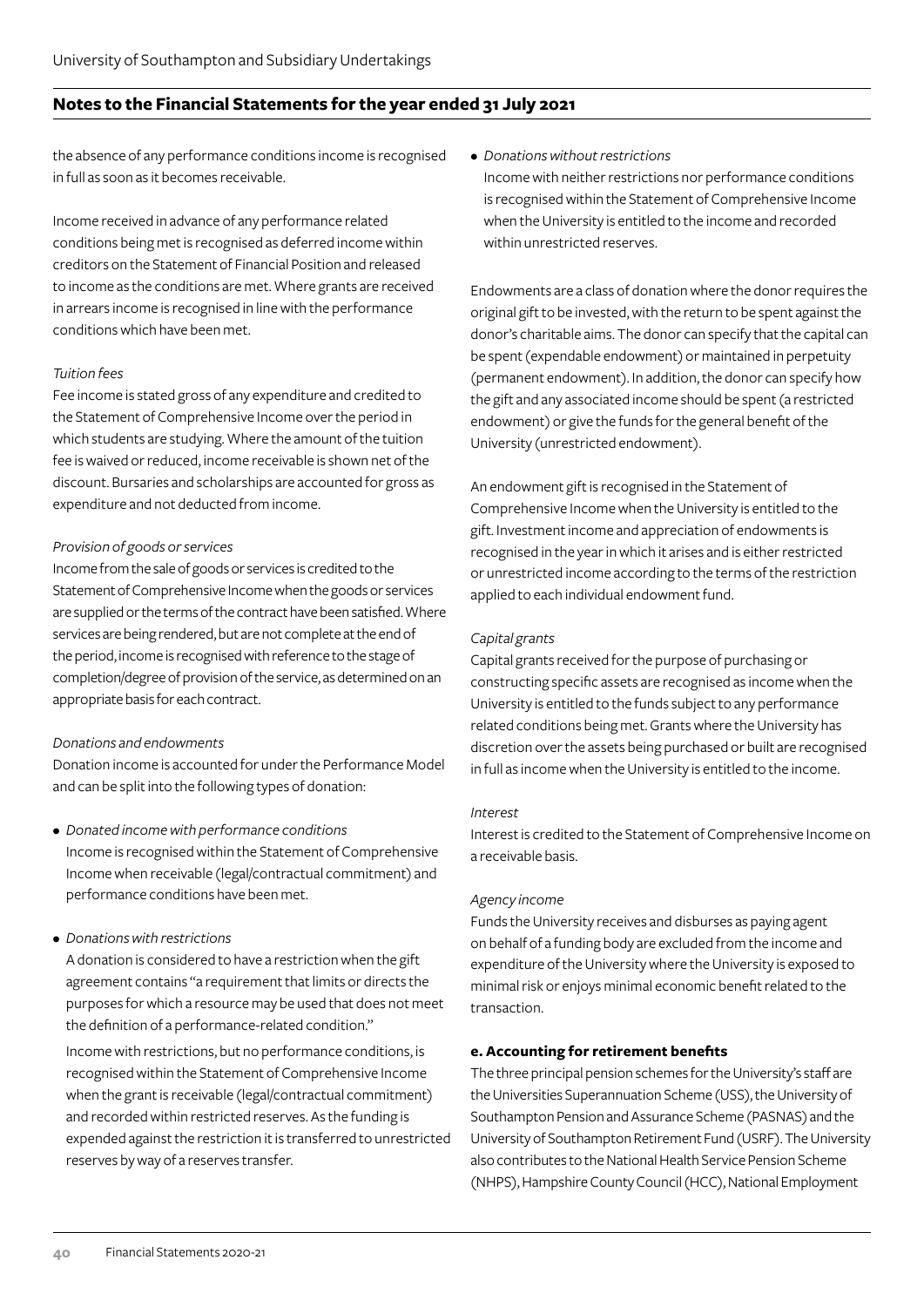Savings Trust (NEST) and schemes relating to subsidiary companies. A small number of staff remain in other schemes. The USS is a multi-employer scheme for which it is not possible to identify the assets and liabilities of each university due to the mutual nature of the scheme and therefore this scheme is accounted for as a defined contribution retirement benefit scheme. A liability is recorded within provisions for any contractual commitment to fund past deficits within the USS scheme.

PASNAS and HCC are defined-benefit schemes, the assets of which are held in trustee-administered funds which are valued every three years by professionally qualified independent actuaries. NHPS is externally funded and the University's share of the underlying assets and liabilities of the scheme cannot be identified, therefore this is accounted for as if it were a defined contribution scheme. USRF and NEST are defined contribution schemes

### *Defined benefit schemes*

Defined benefit schemes are post-employment benefit schemes other than defined contribution schemes. Under defined benefit schemes, the University's obligation is to provide the agreed benefits to current and former employees, and actuarial risk (that benefits will cost more or less than expected) and investment risk (that returns on assets set aside to fund the benefits will differ from expectations) are borne, in substance, by the University. The University recognises a liability for its obligations under defined benefit schemes net of scheme assets.

The net defined benefit liability is measured as the estimated amount of benefit that employees have earned in return for their service in the current and prior periods, discounted to determine its present value, less the fair value (at bid price) of plan assets. The calculation is performed by a qualified actuary using the projected unit credit method. Where the calculation results in a net asset, recognition of the asset is limited to the extent to which the University is able to recover the surplus either through reduced contributions in the future or through refunds from the scheme.

### *Defined contribution schemes*

A defined contribution scheme is a post-employment benefit scheme under which the University pays fixed contributions into a separate entity and has no legal or constructive obligation to pay further amounts. Obligations for contributions to defined contribution pension schemes are recognised as an expense in the Statement of Comprehensive Income in the year during which services are rendered by employees.

### **f. Employment benefits**

Short-term employment benefits such as salaries and compensated absences are recognised as an expense in the period in which the employees render service to the University. Any unused benefits which have accrued at each Statement of Financial Position date are recognised as a liability, with the expense being recognised as staff costs in the Statement of Comprehensive Income.

### **g. Leases**

#### *Finance leases*

Leases in which the University assumes substantially all the risks and rewards of ownership of the leased asset are classified as finance leases.

Leased assets acquired by way of a finance lease and the associated lease liability are stated at the lower of their fair value and the present value of the minimum lease payments at inception of the lease, less accumulated depreciation and impairment losses.

Lease payments are apportioned between the finance charge and the reduction of the outstanding liability. The finance charge is allocated to each period during the lease term so as to produce a constant periodic rate of interest on the remaining balance of the liability.

### *Operating leases*

Costs in respect of operating leases are charged to the Statement of Comprehensive Income on a straight-line basis over the lease term. Any lease premiums or incentives are spread evenly over the minimum lease term.

### **h. Foreign currency**

Transactions denominated in foreign currencies are recorded in the Statement of Comprehensive Income at the actual rate of exchange on conversion to sterling. Monetary assets and liabilities denominated in foreign currencies at the Statement of Financial Position date are translated into sterling at the foreign exchange rate prevailing at that date.

Foreign exchange differences arising on translation are recognised in the Statement of Comprehensive Income.

### **i. Fixed assets**

Fixed assets, other than investment properties, are stated at historical cost less accumulated depreciation and any accumulated impairment losses. Historical cost includes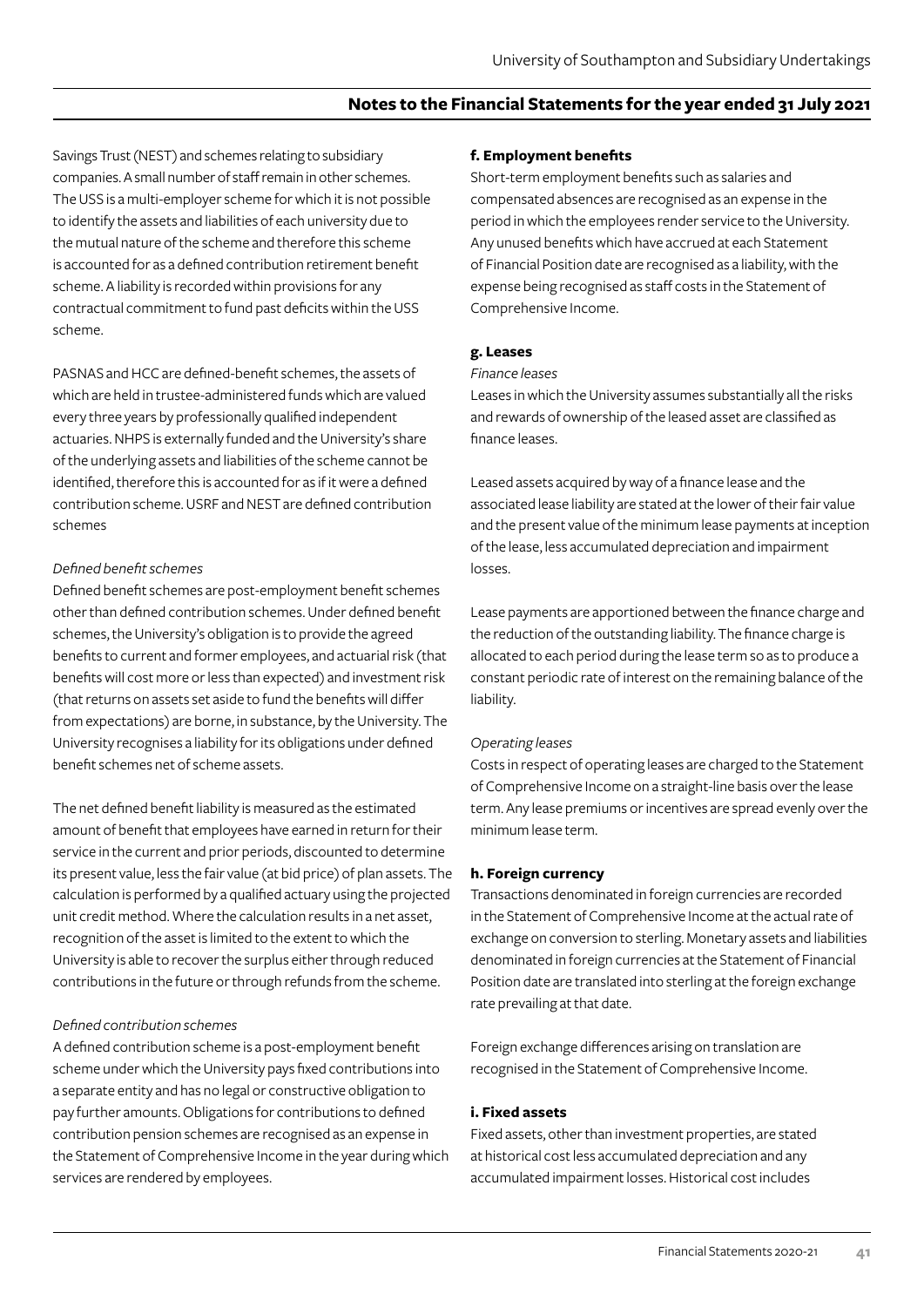expenditure that is directly attributable to bringing the asset to the location and condition necessary for it to be capable of operating in the manner intended by management.

Fixtures, fittings and equipment purchased by the University and costing less than £25,000 per individual items or group of related items is written off in the year of acquisition. All other items of fixtures, fittings and equipment is capitalised. The capitalisation thresholds for subsidiary undertakings are set at appropriate levels that do not exceed £25,000.

### *Depreciation*

Land is not depreciated. Depreciation on other assets is charged so as to allocate the cost of assets less their residual value over their estimated useful lives, using the straight-line method. The estimated useful lives range as follows:

| Freehold buildings:               | 50 years       |
|-----------------------------------|----------------|
| Leasehold land and buildings:     | 50 years       |
| Fixtures, fittings and equipment: | $3 - 10$ years |

Assets under the course of construction are accounted for at cost, based on the value of the architects' certificates and other direct costs incurred to 31 July. They are not depreciated until they are ready for use.

The assets' residual values, useful lives and depreciation methods are reviewed, and adjusted prospectively if appropriate, if there is an indication of a significant change since the last reporting date. Gains and losses on disposals are determined by comparing the proceeds with the carrying amount and are recognised within the statement of comprehensive income.

### *Impairment*

A review for potential indicators of impairment is carried out at each reporting date. If events or changes in circumstances indicate that the carrying amount of the property, plant and equipment may not be recoverable, a calculation of the impact is completed and arising impairment values charged against the asset and to the SOCIE.

### *Investment properties*

Investment property is carried at fair value determined annually by external valuers and derived from the current market rents and investment property yields for comparable real estate, adjusted if necessary for any difference in the nature, location or condition of the specific asset. No depreciation is provided. Changes in fair value are recognised in the statement of comprehensive income.

Within investment properties is capitalised lease premiums and associated costs which represent premiums paid by the Company in respect of land on long leases (99 years and over). These are included at historic cost and depreciated on a straight-line basis over the term of the lease. Any revaluation is held within Investment Leasehold and Freehold Property.

### **j. Heritage assets**

Artefacts held and conserved principally for their contribution to knowledge and culture, obtained since 1 August 2010, costing over £25,000, are normally capitalised and held at the lower of cost or net realisable value. Where assets are fully or substantially donated, they are capitalised and held at the lower of valuation at the time of acquisition or net realisable value.

Heritage assets are not depreciated as their long economic lives mean that any depreciation would be immaterial but they are regularly reviewed for impairment.

Income received to support the purchase of heritage assets is recognised when the University is entitled to the income.

The University holds a number of heritage assets obtained before 1 August 2010 that are not capitalised as the historical cost or valuation at the time of acquisition cannot be determined in a cost beneficial manner.

### **k. Intangible assets**

Intangible assets are stated at historical cost less accumulated amortisation and any accumulated impairment losses. Historical cost includes expenditure that is directly attributable to bringing the asset to the location and condition necessary for it to be capable of operating in the manner intended by management.

Intangible assets purchased by the University and costing less than £25,000 per individual items or group of related items is written off in the year of acquisition. All other items of fixtures, fittings and equipment is capitalised. The capitalisation thresholds for subsidiary undertakings are set at appropriate levels that do not exceed £25,000.

### *Amortisation*

Amortisation on intangible assets is charged so as to allocate the cost of assets less their residual value over their estimated useful lives, using the straight-line method. The University generally amortises intangible assets over three years on a straight line basis. Significant assets are amortised over a period equal to their expected useful economic life (up to a maximum period of 8 years).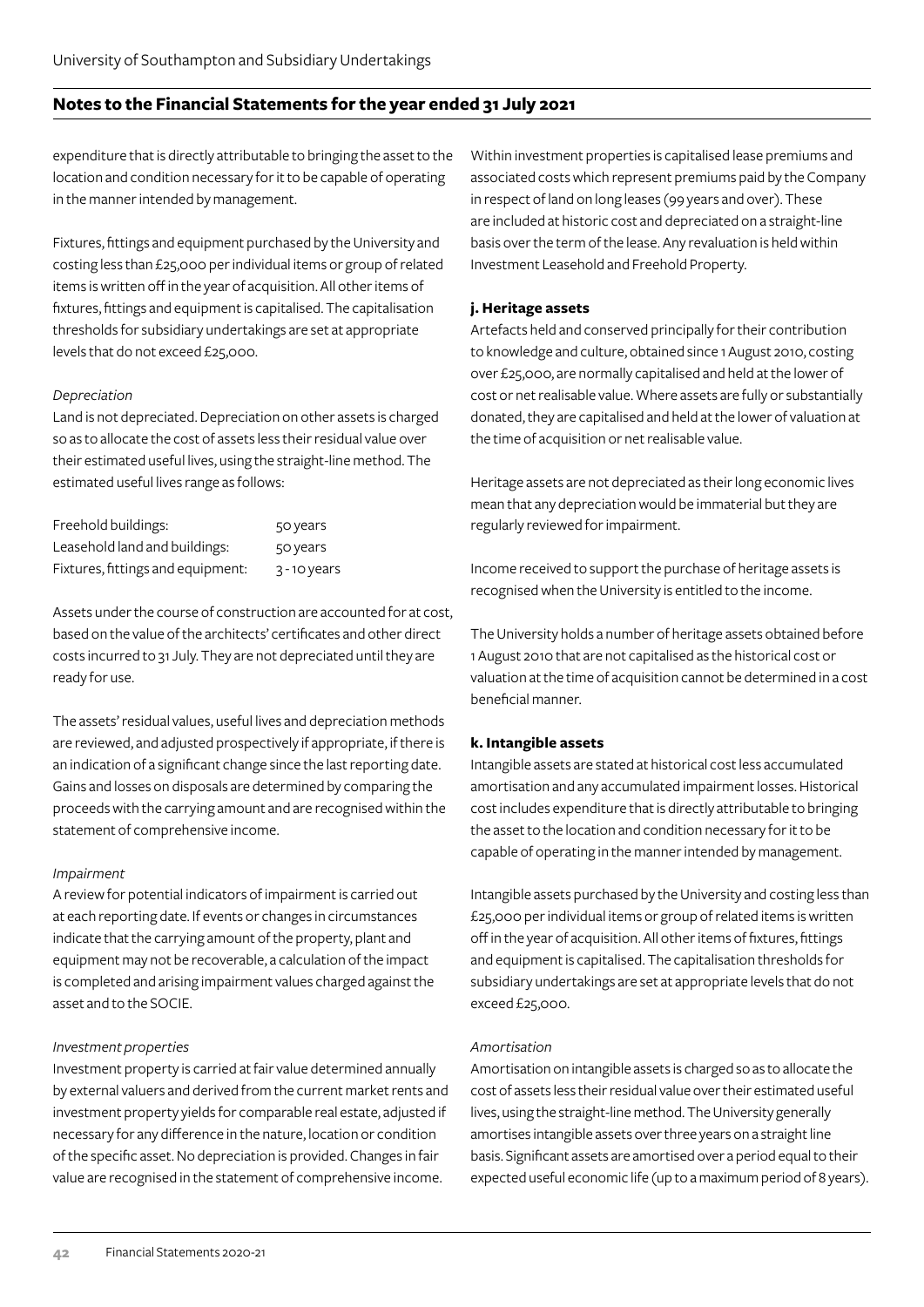Software in progress is accounted for at cost, based on the value of the direct costs incurred to 31 July. They are not depreciated until they are ready for use.

The assets' residual values, useful lives and depreciation methods are reviewed, and adjusted prospectively if appropriate, if there is an indication of a significant change since the last reporting date. Gains and losses on disposals are determined by comparing the proceeds with the carrying amount and are recognised within the statement of comprehensive income.

#### *Impairment*

A review for potential indicators of impairment is carried out at each reporting date. If events or changes in circumstances indicate that the carrying amount of the intangible assets may not be recoverable, a calculation of the impact is completed and arising impairment values charged against the asset and to the SOCIE.

### **l. Gifts in kind**

Gifts in kind are included as fixed assets and depreciated in accordance with the policy set out above. The value of the donation is included in the Statement of Comprehensive Income in the period in which it is received, using a reasonable estimate of the gross value or the amount actually realised.

### **m. Investment**

All investments are initially recognised at cost and subsequently measured at fair value at each reporting date, with movements recognised in the Statement of Comprehensive Income. For nontrading investments where fair value cannot be reliably measured, they will be measured at cost less impairment.

Investments in subsidiary undertakings and associates are accounted for at cost less accumulated impairment losses.

Investments in associated undertakings are accounted for using the equity method of accounting which reflects the University's share of the profit or loss, other comprehensive income and equity of the associate. In applying the equity method the University uses interim financial statements of the associate prepared to the 31 July.

All gains and losses on investment assets are recognised in the Statement of Comprehensive Income for that period.

### **n. Stock**

The stocks are centrally held items for cleaning, maintenance and

resale, and cochlear implants awaiting issue to patients. Stock is held at the lower of cost and net realisable value.

#### **o. Cash and cash equivalents**

Cash includes cash in hand, cash at bank, deposits repayable on demand and overdrafts. Deposits are repayable on demand if they are in practice available within 24 hours without penalty.

Cash equivalents are short-term, highly liquid investments that are readily convertible to known amounts of cash with insignificant risk of change in value. Deposit investments are deemed to be cash equivalents if they have a maturity of three months or less from the date of acquisition.

Cash and cash equivalents contain sums relating to endowment reserves which the University is restricted as to how they disburse.

### **p. Financial instruments**

As allowable under FRS 102 the University has adopted the option to apply the recognition, measurement and disclosure requirements of sections 11 and 12 of FRS 102. Financial assets and financial liabilities are recognised when the University becomes a party to the contractual provisions of the instrument.

All financial assets and liabilities are initially measured at transaction price (including transaction costs), except for those financial assets classified at fair value through the Statement of Comprehensive Income, which are initially measured at fair value (normally the transaction price excluding transaction costs), unless the arrangement constitutes a financing transaction. If an arrangement constitutes a finance transaction, the financial asset or financial liability is measured at the present value of the future payments discounted at a market rate of interest for a similar debt instrument.

### *Investments*

Investments in non-convertible preference shares and nonputtable ordinary or preference shares (where shares are publically traded or their fair value is reliably measurable) are measured at fair value through the Statement of Comprehensive Income. Where fair value cannot be measured reliably, investments are measured at cost less impairment. In the University's Statement of Financial Position, investments in subsidiaries are measured at cost less impairment.

### *Loans*

Loans which are basic financial instruments (as defined in paragraph 11.9 of FRS 102) are initially recorded at the transaction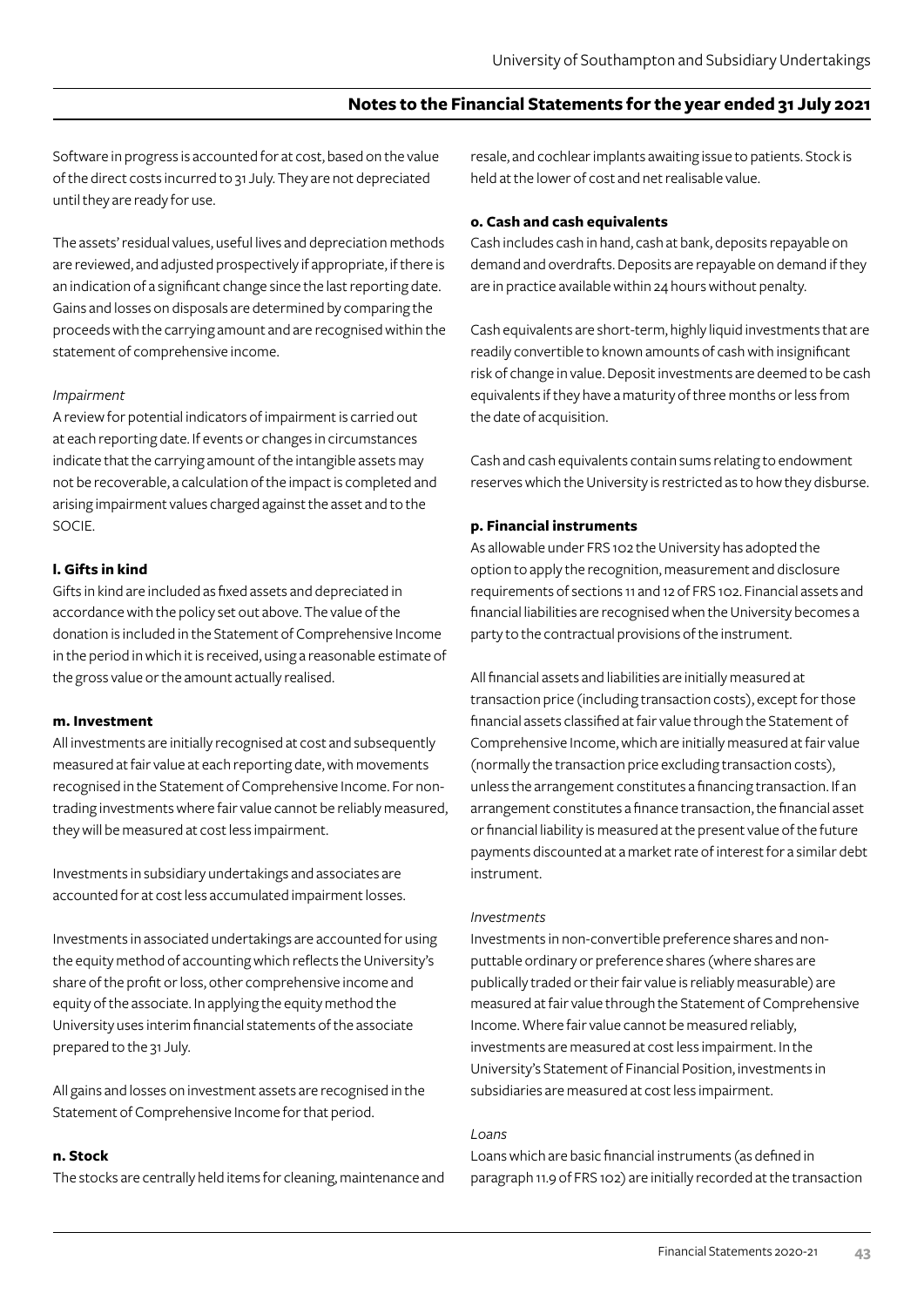price, net of transaction costs. Subsequently, they are measured at amortised cost using the effective interest rate method and are subject to an annual impairment review.

### *Public bonds*

Bonds are initially measured at the proceeds of issue less all transaction costs directly attributable to the issue. After initial recognition, the bonds are measured at amortised cost using the effective interest rate method. Under this method the discount at which the bonds were issued and the transaction costs are accounted for as an additional interest expense over the term of the bonds.

### *Derivatives*

Derivatives are initially recognised at fair value at the date a derivative contract is entered into and are then revalued annually with any gains or losses being reported in the Statement of Comprehensive Income. The fair values are calculated by the bank from proprietary models based upon well recognised financial principles, data sources believed to be reliable and reasonable estimates about relevant future market conditions.

#### *Short-term debtors and creditors*

Debtors and creditors with no stated interest rate and receivable or payable within one year are recorded at transaction price. Any losses arising from impairment are recognised in the Statement of Comprehensive Income in other operating expenses.

#### *Interest rate swaps*

Under FRS102 this is measured at fair value through the Statement of Comprehensive Income. This value has been calculated by the bank from propriety models.

A review for potential indicators of impairment is carried out at each reporting date. If events or changes in circumstances indicate that the carrying amount of the investment may not be recoverable, a calculation of the impact is completed and arising impairment values charged against the asset and to the SOCIE.

### **q. Provisions, contingent liabilities and contingent assets**

Provisions are recognised in the financial statements when:

(a) the University has a present obligation (legal or constructive) as a result of a past event;

(b) it is probable that a transfer of economic benefits will be required to settle the obligation; and

(c) a reliable estimate can be made of the amount of the obligation.

Contingent assets and liabilities are not recognised in the Statement of Financial Position but are disclosed in the notes.

### **r. Taxation**

The University is an exempt charity within the meaning of Part 3 of the Charities Act 2011. It is therefore a charity within the meaning of Para. 1 of Schedule 6 to the Finance Act 2010 and accordingly, the University is potentially exempt from taxation in respect of income or capital gains received within categories covered by sections 478-488 of the Corporation Tax Act 2010 (CTA 2010) or section 256 of the Taxation of Chargeable Gains Act 1992, to the extent that such income or gains are applied to exclusively charitable purposes.

The University receives no similar exemption in respect of Value Added Tax. Irrecoverable VAT on inputs is included in the costs of such inputs. Any irrecoverable VAT allocated to fixed assets is included in their cost.

The University's subsidiaries are liable to Corporation Tax in the same way as other commercial organisations however, the overall taxation liability of the group is minimised through using the Gift Aid scheme.

Deferred tax is provided in full on timing differences which result in an obligation at the Statement of Financial Position date to pay more tax, or a right to pay less tax, at a future date, at rates expected to apply when they crystallise based on current rates and law. Timing differences arise from the inclusion of items of income and expenditure in taxation computations in periods different from those in which they are included in financial statements. Deferred tax assets are recognised only if they are more likely than not to be recovered. Deferred tax assets and liabilities are not discounted.

### **s. Reserves**

Reserves are classified as restricted and unrestricted reserves. Restricted endowment reserves include balances which, through endowment to the University, are held as a permanently restricted fund which the University must hold in perpetuity. Other restricted reserves include balances where the donor has designated a specific purpose and therefore the University is restricted in the use of these funds.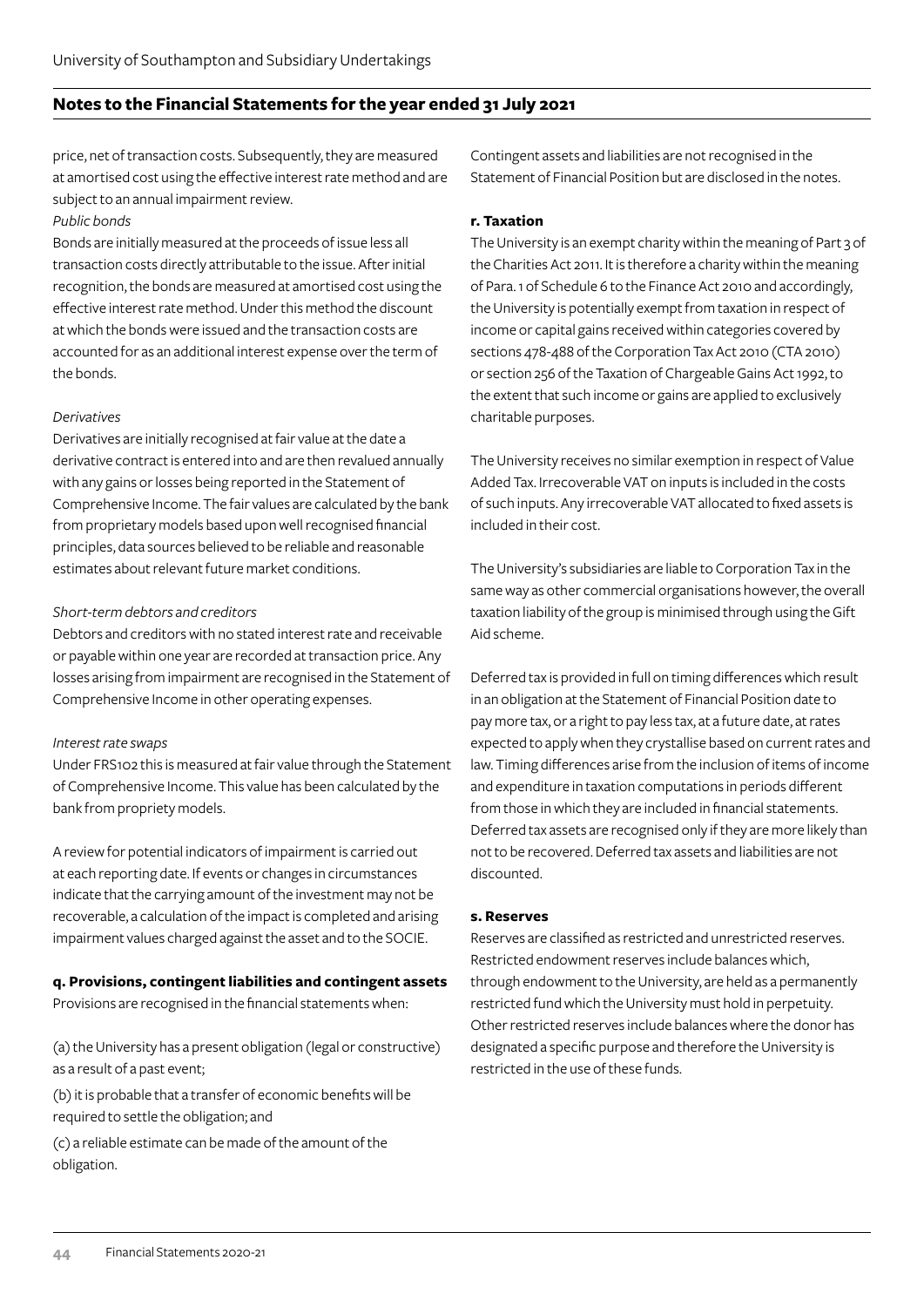## **2. Significant estimates and judgements**

In the process of applying its accounting policies, the University is required to make certain estimates, judgements and assumptions that management believe are reasonable based on the information available. These are reviewed on a regular basis by senior management.

The University's management has sought to adopt those accounting policies most appropriate to the circumstances for the purpose of presenting fairly the Group's financial position, financial performance and cash flows. In determining and applying those accounting policies, judgement is often required in respect of items where the choice of specific policy, accounting estimate or assumption could materially affect the reported results or net asset position of the University.

A number of material judgements and significant estimates have been used in the preparation of the financial statements which are detailed below.

### **USS pension provision**

The University has a contractual commitment to fund past deficits arising within the Universities Superannuation Scheme (USS), and under FRS 102 (Section 28) this obligation is recognised as a liability on the Statement of Financial Position and the resulting expense in the Statement of Comprehensive Income. The recovery plan in the 2018 actuarial valuation requires employers to contribute 2% deficit contribution until September 2021 and then 6% of salaries towards repairing the deficit over the period from October 2021 to March 2028. The provision in Comprehensive Income and Expenditure was calculated using a discount rate of 0.89% and an estimate of the changes in staffing levels and pay increases.

This resulted in a £62.2 million reduction of the provision to £78.8 million (2019: £141 million) as at 31 July 2020 and a further reduction to the provision of £6.2 m to £72.6m as at 31 July 2021. Details of the movements in the provision are included in note 22 to the accounts.

After the statement of financial position date, the 2020 actuarial valuation was completed with an effective date of 1 October 2021. This states that from the 1 October 2021 deficit contributions will increase from 2% to 6% as planned but will rise again from 1 April 2022 to 6.3% for the length of the recovery plan until 31 March 2038.

This would have an impact of increasing the provision as at 31 July 2021 of £72.6m by £151.2m to £223.8m.

If a Benefit Change Deed is not agreed by 28 February 2022, the total deficit contributions will change to 3% in October 2022, increasing by 3% every 6 months until October 2025 where deficit contributions will remain at 20% until 31 July 2032.

This would have an impact of increasing the provision as at 31 July 2021 of £72.6m by £273.8m to £346.4m.

This is considered to be a non-adjusting post balance sheet event and no adjustment has been made with respect to the 2020/21 provision within the financial statements as a result of the completion of the 2020 valuation.

### Judgement

#### *Discount Rate*

The discount rate used in the calculation of the provision is 0.89%. This has been determined by reference to average market yields at the reporting date on high quality corporate bonds (bond rating AA) whose term covers the remaining duration of the recovery plan.

The following sensitivity analysis outlines the potential impact on the existing carried forward liability of £72.6m of a change to the discount rate:

- A 0.5% increase in the discount rate would increase the credit to the Statement of Comprehensive Income by £1.4 million and reduce the 2020/21 provision by £1.4million to a total provision of £71.2 million.
- A 0.5% decrease in the discount rate would reduce the credit to the Statement of Comprehensive Income by £1.5 million and increase the 2020/21 provision by £1.5 million to a total provision of £74.1 million.

### Estimates

### *Staffing Levels and Pay Increases*

In addition to the discount rate and deficit recovery rate and period, the value of the USS pension provision is based on management's estimate of expected changes in staffing levels and pay increases. These are based on the University's business plans which have been reviewed and approved by the University's governing body.

Based on the inputs used to determine the current provision, the following sensitivity analysis outlines the potential impact on the existing carried forward liability of £72.6 million (assuming the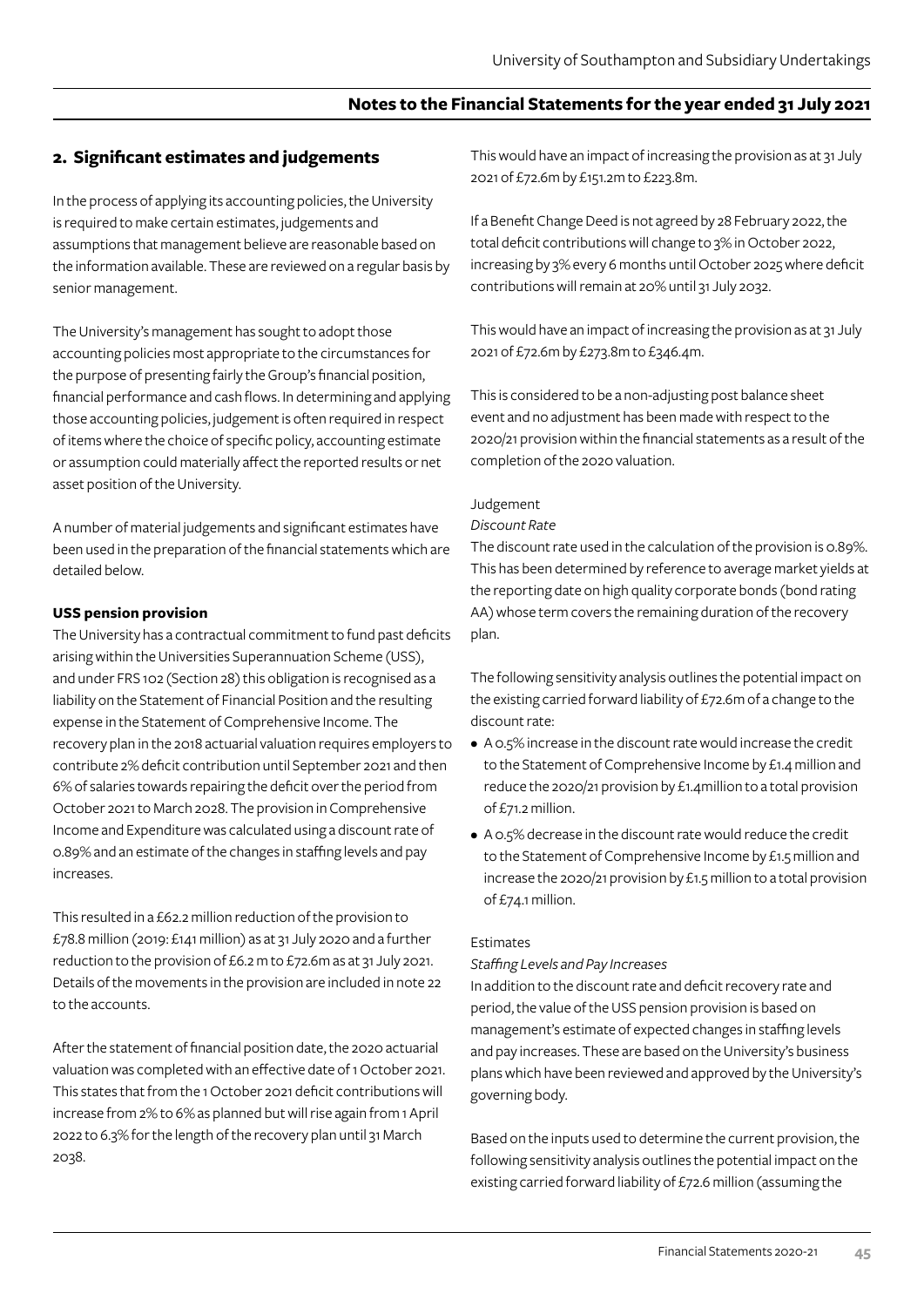same discount rate of 0.89% and deficit recovery period to 31 March 2028 and additional employer's deficit contributions of 2% to September 2021 and 6% from October 2021 to March 2028):

### Pay increases

- an increase of 1% per annum in the pay increase assumptions would reduce the credit to the Statement of Comprehensive Income by £2.9 million and increase the 2020/21 provision by £2.9 million to a total provision of £75.5 million.
- a decrease of 1% per annum in the pay increase assumptions would increase the credit to the Statement of Comprehensive Income by £2.8 million and reduce the 2020/21 provision by £2.8 million to a total provision of £69.8 million.

### Staffing levels

- an increase of 1% per annum in the staffing level assumptions would reduce the credit to the Statement of Comprehensive Income by £3.0 million and increase the 2020/21 provision by £3.0 million to a total of £75.6 million.
- a decrease of 1% per annum in the staffing level assumptions would increase the credit to the Statement of Comprehensive Income by £2.9 million and reduce the 2020/21 provision by £2.9 million to a total of £69.7 million.

## **Defined benefit scheme pension provision – PASNAS and HCC**

### Estimate

The University contributes to two defined benefit pension schemes for which a provision is recorded in the Statement of Financial Position; these are University of Southampton Pension and Assurance Scheme (PASNAS) and Hampshire County Council (HCC). The recognised pension deficit liability is based on the valuation provided by professionally qualified independent actuaries which is based on a number of assumptions. These include the future cash flows of the Schemes, a discount rate of 1.6% (which is based on average AA rated UK corporate bond rates that reflect the duration of our liability), a 3.0% increase in pensionable salaries going forward and proposed price inflation of 3.5% (which is based on the Retail Price Index). Further details on these assumptions can be found in note 29.

The net interest expense is based on the interest rates of AA rated corporate bonds and the deficit position.

Management review the assumptions made to derive the provisions recorded within the Statement of Financial Position to ensure that they are reasonable.

- an increase of 0.5% in the discount rate would increase the credit to the Statement of Comprehensive Income by £55 million and reduce the 2020/21 provision from £197 million to £142 million.
- a decrease of 0.5% in the discount rate would reduce the credit to the Statement of Comprehensive Income by £66 million and increase the 2020/21 provision from £197 million to £263 million.
- an increase of 0.5% per annum in the salary increase assumptions would reduce the credit to the Statement of Comprehensive Income by £22 million and increase the 2020/21 provision to a total provision of £219 million.
- a decrease of 0.5% per annum in the salary increase assumptions would increase the credit to the Statement of Comprehensive Income by £19 million and decrease the 2020/21 provision to a total provision of £178 million.

### **Revaluation model for investment property** Estimate

The University of Southampton Science Park is an investment property which is valued each year by an independent valuation specialist. The property is stated at fair value with changes in the fair value being recognised in the Statement of Comprehensive Income.

The valuer uses a valuation technique based on the net present value of contracted future rental streams. This valuation method requires assumptions to be made regarding the estimated yield from the property and the level of long-term occupancy rates. Management acknowledges that changes to these assumptions can derive a different valuation, but accept that the assumptions used are reasonable based on past performance and existing lease commitments.

The determined fair value of the investment property is most sensitive to the estimated yield. The equivalent yield deriving from the valuation was 6.11%. The following sensitivity analysis outlines the potential impact on the valuation of the leasehold property assets of £45.6 million:

The determined fair value of the investment property is most sensitive to the estimated yield. The equivalent yield deriving from the valuation was 8.13%. The following sensitivity analysis outlines the potential impact on the valuation of the leasehold property assets of £42.5 million:

- If the yield were to reduce by 0.25% (5.86%), the value of the Science Park would increase by £0.7 million to £46.3 million.
- If the yield were to increase by 0.25% (6.36%), the value of the Park would reduce by £3.0 million to £42.6 million.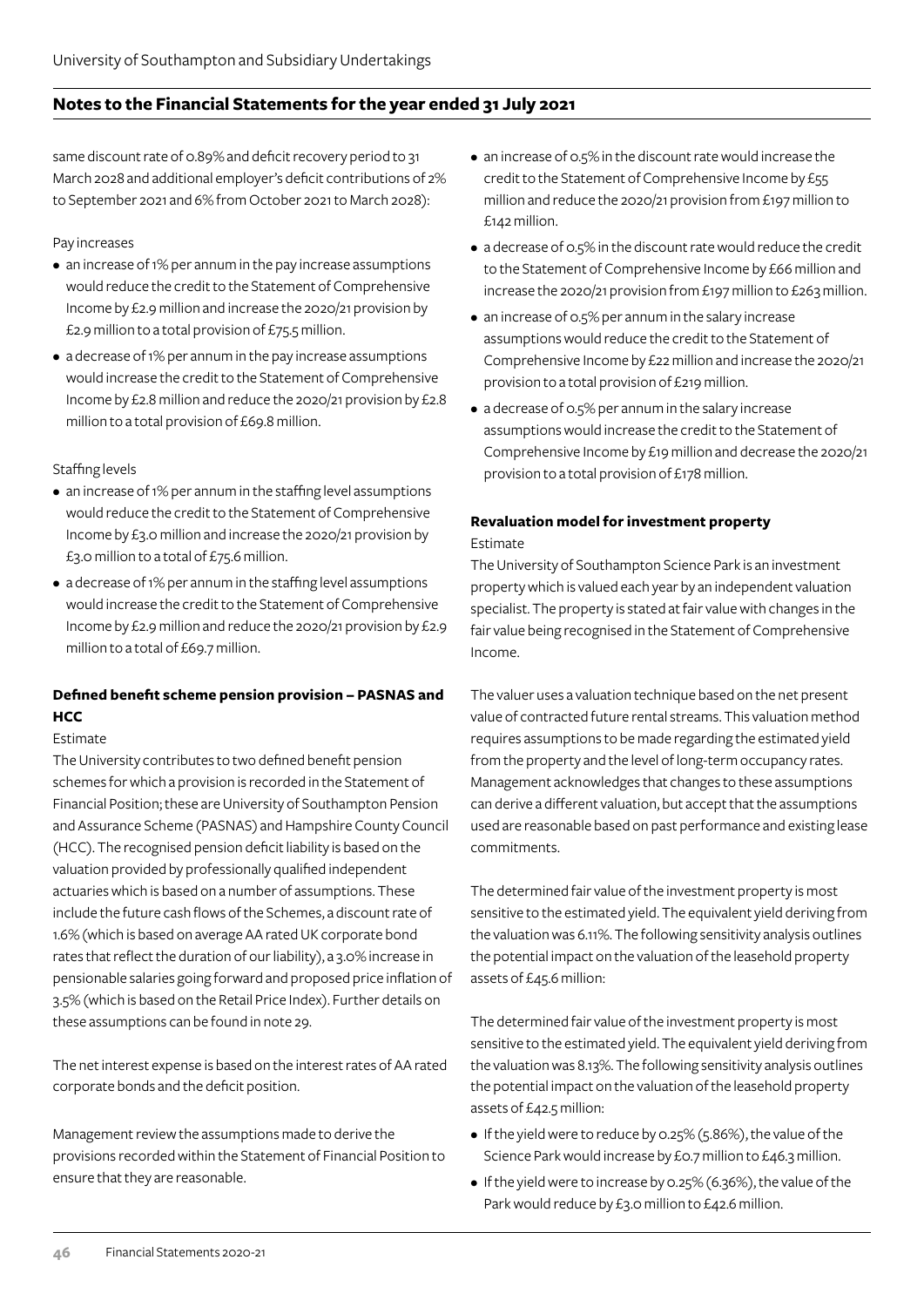### **3. Tuition fees and education contracts**

|                                  |         | <b>Consolidated</b> | <b>University</b> |             |
|----------------------------------|---------|---------------------|-------------------|-------------|
|                                  | 2021    | 2020                | 2021              | 2020        |
|                                  | £000    | £000                | £000              | <b>COOO</b> |
|                                  |         |                     |                   |             |
| Full-time home/EU students       | 125,020 | 124,595             | 125,020           | 124,595     |
| Full-time international students | 85,496  | 110,951             | 83,497            | 109,304     |
| Part-time home/EU students       | 2,459   | 2,971               | 2,459             | 2,971       |
| Part-time international students | 277     | 272                 | 277               | 272         |
| Research training support grants | 18,118  | 18,362              | 18,118            | 18,362      |
| Special and short course fees    | 7,658   | 9,321               | 7,658             | 9,321       |
|                                  | 239,028 | 266,472             | 237,029           | 264,825     |

Included in the above is £3,370,000 (2020: £4,197,000) of NHS Teaching Contract income in respect of full and part-time fees. Other income from health authorities is disclosed under note 6.

Fee income is stated net of waivers and discounts.

During the year the University has received £16.1m of income from international students starting in January 2021. The income has not been recognised in the Statement of Comprehensive Income and is recognised as deferred income within creditors on the Statement of Financial Position (see note 20).

## **4a. Funding body grants**

|                                              | <b>Consolidated</b> |                 |        | <b>University</b> |  |
|----------------------------------------------|---------------------|-----------------|--------|-------------------|--|
|                                              | 2021                | 2020            | 2021   | 2020              |  |
|                                              | £000                | £000            | £000   | £000              |  |
| <b>Recurrent grants:</b>                     |                     |                 |        |                   |  |
| Office for Students and Research England     | 70,407              | 70,792          | 70,407 | 70,792            |  |
| National College for Teaching and Leadership |                     | 10 <sup>°</sup> | ۰      | 10 <sup>°</sup>   |  |
| <b>Specific grants:</b>                      |                     |                 |        |                   |  |
| Office for Students and Research England     | 6,486               | 5,856           | 6,486  | 5,856             |  |
| <b>Capital grants</b>                        | 7,260               | 1,833           | 7,260  | 1,833             |  |
|                                              | 84,153              | 78,491          | 84,153 | 78,491            |  |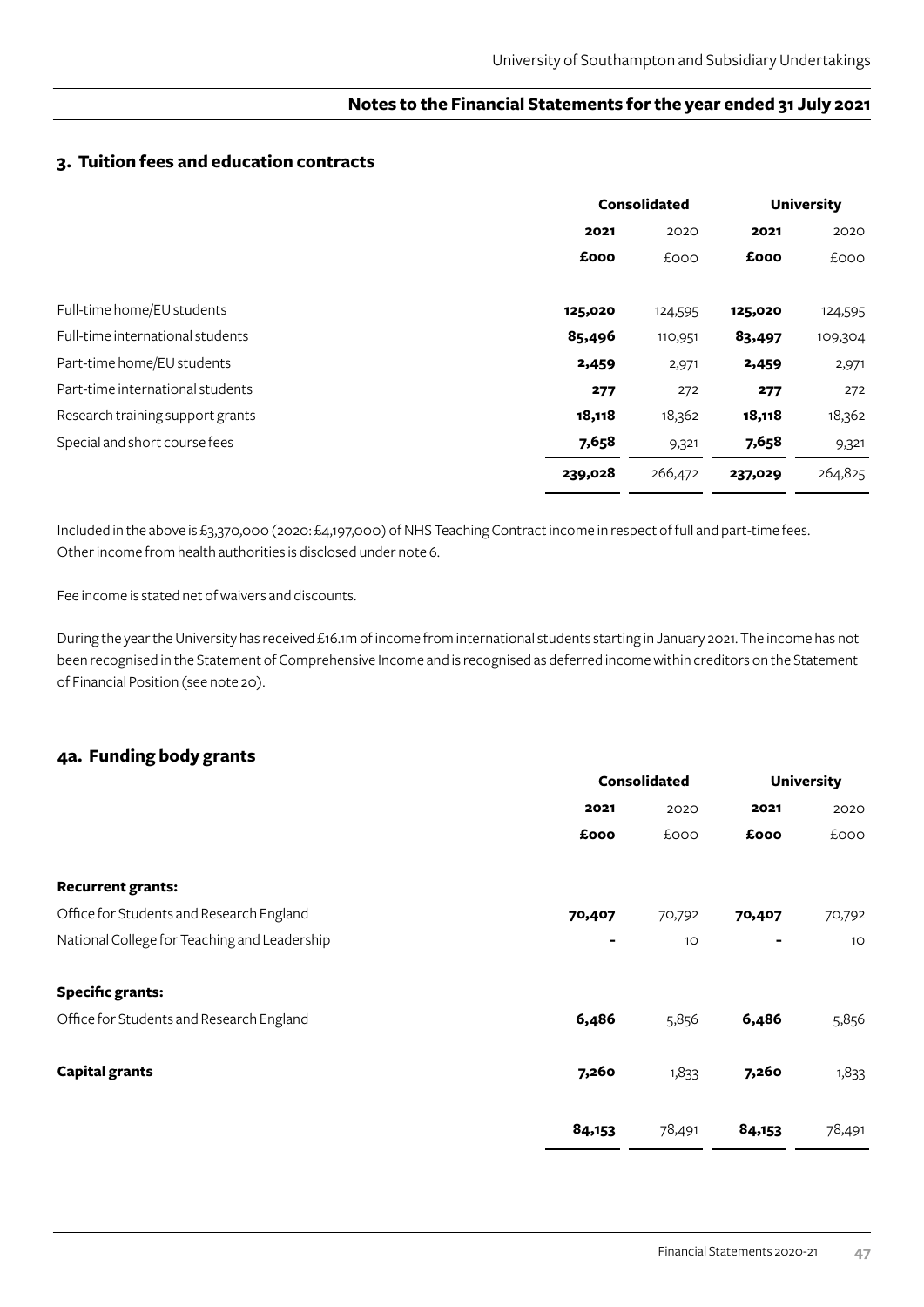In accordance with the Statement of Recommended Practice (SORP): Accounting for Further and Higher Education 2019 our finance polices (see page 39 - d. Grant Funding) state that income received in advance of any performance related conditions being met is recognised as deferred income within creditors on the Statement of Financial Position (see note 20) and released as income once the performance conditions are met. Specific Government Grant income of £607,000 (2020: £471,000) and Government Capital grants of £1,386,000 (2020: £4,804,000) have been received but have not been included in the Statement of Comprehensive Income as performance conditions had not been met as at 31st July.

## **4b. Details of grant and fee income**

The source of grant and fee income, included in notes 3 to 4 is as follows:

|                                                  |         | <b>Consolidated</b> |         | <b>University</b> |  |
|--------------------------------------------------|---------|---------------------|---------|-------------------|--|
|                                                  | 2021    | 2020                | 2021    | 2020              |  |
|                                                  | £000    | £000                | £000    | £000              |  |
| <b>Recurrent Grants</b>                          |         |                     |         |                   |  |
| Office for Students                              | 17,544  | 17,899              | 17,544  | 17,899            |  |
| Research England - QR                            | 50,028  | 50,798              | 50,028  | 50,798            |  |
| Research England - GCRF                          | 2,835   | 2,095               | 2,835   | 2,095             |  |
| National College for Teaching and Leadership     |         | 10                  |         | 10                |  |
| NHS Teaching Contract                            | 3,370   | 4,197               | 3,370   | 4,197             |  |
| <b>Specific Grants</b>                           |         |                     |         |                   |  |
| Higher Education Academic Subject Centres (NCOP) | 1,021   | 1,107               | 1,021   | 1,107             |  |
| Higher Education Innovation Fund                 | 4,259   | 4,051               | 4,259   | 4,051             |  |
| Capital grant                                    | 7,260   | 1,833               | 7,260   | 1,833             |  |
| Grant income from other bodies                   | 1,206   | 698                 | 1,206   | 698               |  |
| Fee income for taught awards                     | 200,038 | 225,135             | 198,039 | 223,488           |  |
| Fee income for research awards                   | 27,962  | 27,819              | 27,962  | 27,819            |  |
| Fee income from non-qualifying courses           | 7,658   | 9,321               | 7,658   | 9,321             |  |
| Total grant and fee income                       | 323,181 | 344,963             | 321,182 | 343,316           |  |

Fee income is stated net of waivers and discounts.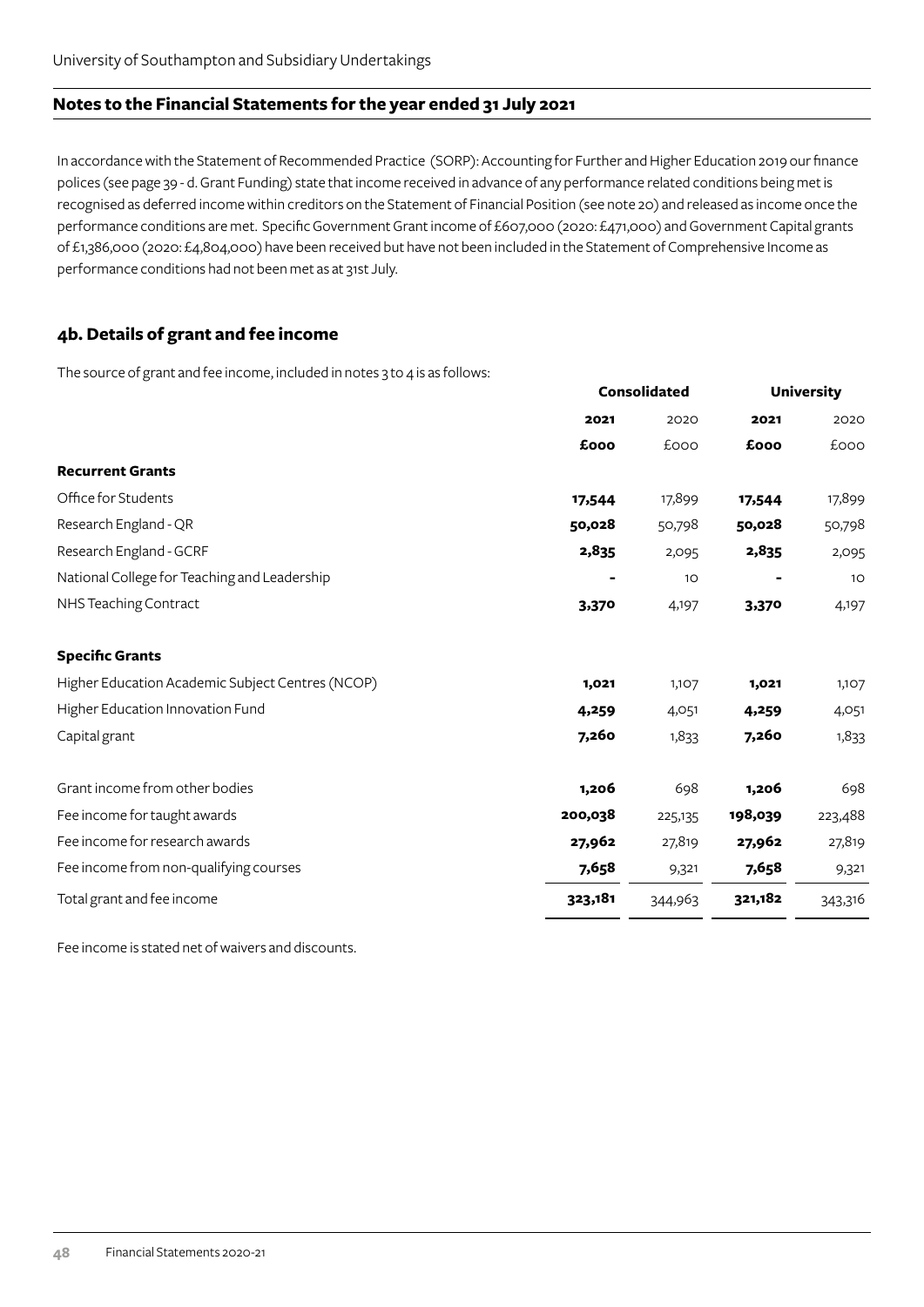### **5. Research grants and contracts**

|                                                               |         | <b>Consolidated</b> |         | <b>University</b> |  |
|---------------------------------------------------------------|---------|---------------------|---------|-------------------|--|
|                                                               | 2021    | 2020                | 2021    | 2020              |  |
|                                                               | £000    | £000                | £000    | <b>EOOO</b>       |  |
| Income:                                                       |         |                     |         |                   |  |
| UK Research councils                                          | 51,520  | 46,587              | 51,520  | 46,587            |  |
| UK based charities                                            | 14,341  | 16,123              | 14,323  | 16,123            |  |
| UK Central/Local Government, health authorities and hospitals | 22,686  | 21,361              | 22,675  | 21,353            |  |
| UK industry, commerce and public corporations                 | 6,293   | 7,396               | 5,999   | 7,017             |  |
| EU Government bodies                                          | 13,287  | 14,217              | 13,287  | 14,217            |  |
| EU other sources                                              | 2,888   | 3,505               | 2,876   | 3,475             |  |
| Other overseas sources                                        | 8,164   | 10,185              | 8,120   | 10,111            |  |
| Other sources                                                 | 897     | 576                 | 870     | 551               |  |
|                                                               | 120,076 | 119,950             | 119,670 | 119,434           |  |

In accordance with the Statement of Recommended Practice (SORP): Accounting for Further and Higher Education 2019 our finance polices (see page 39 - d. Grant Funding) state that income received in advance of any performance related conditions being met is recognised as deferred income within creditors on the Statement of Financial Position (see note 20) and released as income once the performance conditions are met. Research grant income of £66.4 million (2020: £60 million) has been received but has not been recognised in income as it had not been spent as at 31st July as required in the performance conditions. Of the total deferred income £12.5 million (2020: £28.3 million) relates to government funded research grants.

## **6. Other income**

|                                              |         | <b>Consolidated</b> |        | <b>University</b>        |  |
|----------------------------------------------|---------|---------------------|--------|--------------------------|--|
|                                              | 2021    | 2020                | 2021   | 2020                     |  |
|                                              | £000    | £000                | £000   | <b>COOO</b>              |  |
| Residences, catering and conferences         | 23,082  | 31,578              | 23,082 | 31,578                   |  |
| Consultancies, trading and services rendered | 39,941  | 39,575              | 37,535 | 38,711                   |  |
| Health authorities                           | 11,929  | 11,158              | 11,929 | 11,158                   |  |
| Capital grants                               | 115     |                     | 115    | $\overline{\phantom{a}}$ |  |
| Other income                                 | 26,636  | 24,618              | 25,096 | 22,495                   |  |
|                                              | 101,703 | 106,929             | 97,757 | 103,942                  |  |

Due to the temporary closure of the campuses during the COVID-19 lockdown measures in the UK from March 2020 students were not charged their full year accommodation fees where they did not return to their University halls of residence. Proportional membership refunds were also made for the closure of Sport and Recreation facilities and Unilink bus passes.

Other income includes £19,000 (2020: £800,000) from the Coronavirus Job Retention Scheme.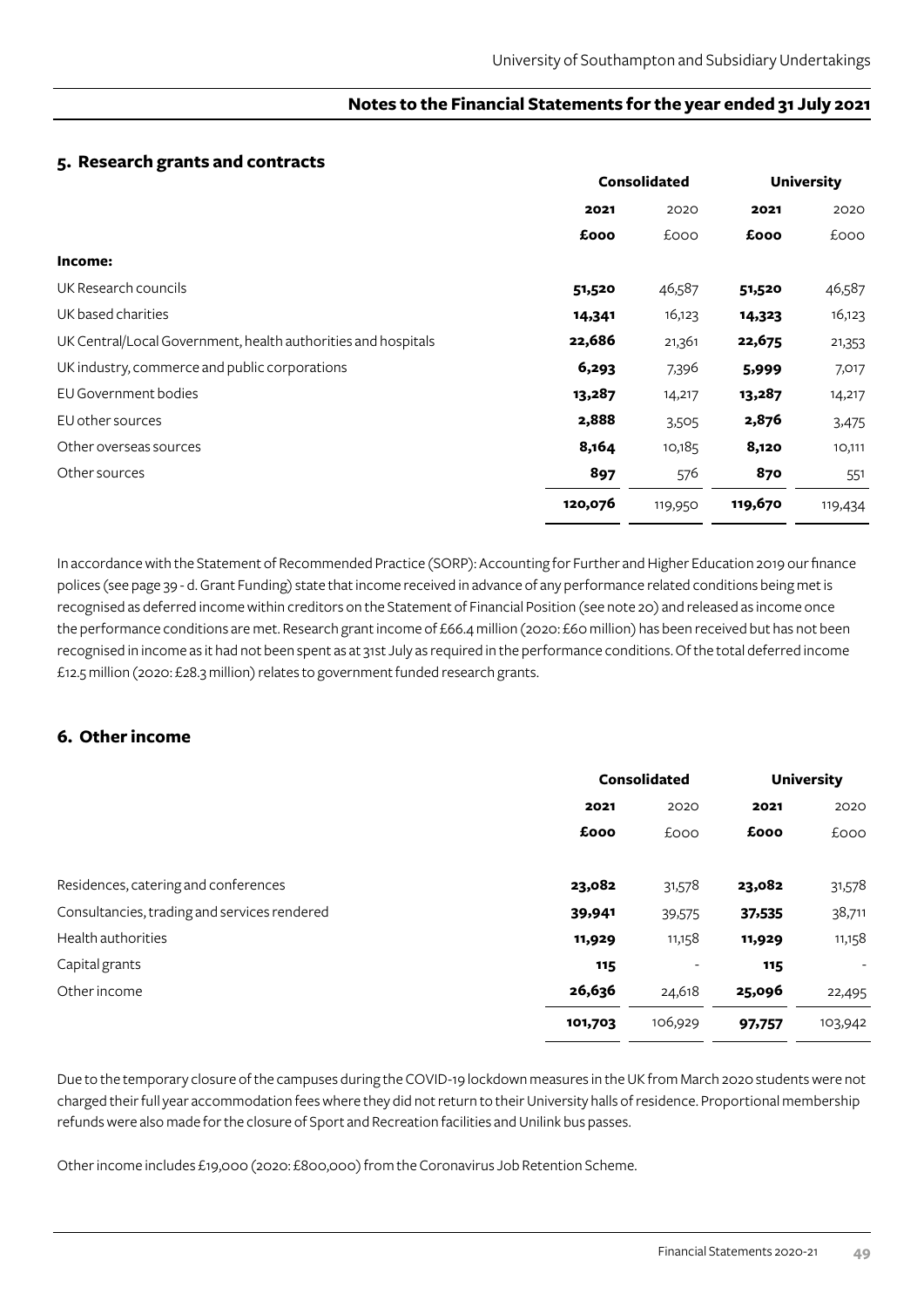### **7. Investment income**

|                                 |       | <b>Consolidated</b> |       | <b>University</b> |  |
|---------------------------------|-------|---------------------|-------|-------------------|--|
|                                 | 2021  | 2020                | 2021  | 2020              |  |
|                                 | £000  | £000                | £000  | £000              |  |
| Investment income on endowments | 192   | 218                 | 192   | 218               |  |
| Other investment income         | 5,948 | 7,540               | 5,929 | 7,778             |  |
|                                 | 6,140 | 7,758               | 6,121 | 7,996             |  |

## **8. Donations and endowments**

|                             |       | <b>Consolidated</b> |       | <b>University</b> |  |
|-----------------------------|-------|---------------------|-------|-------------------|--|
|                             | 2021  | 2020                | 2021  | 2020              |  |
|                             | £000  | £000                | £000  | <b>COOO</b>       |  |
| New endowments              | 36    | 4                   | 36    | $\overline{4}$    |  |
| Donations with restrictions | 2,279 | 2,919               | 2,279 | 2,919             |  |
| Unrestricted donations      | 662   | 821                 | 662   | 821               |  |
|                             | 2,977 | 3,744               | 2,977 | 3,744             |  |

## **9. Staff costs**

|                                                    | <b>Consolidated</b> |              |         | <b>University</b> |  |
|----------------------------------------------------|---------------------|--------------|---------|-------------------|--|
|                                                    | 2021                | 2020<br>2021 |         | 2020              |  |
|                                                    | £000                | £000         | £000    | <b>EOOO</b>       |  |
| <b>Staff costs:</b>                                |                     |              |         |                   |  |
| Salaries and wages                                 | 244,117             | 245,342      | 242,114 | 243,546           |  |
| Social Security costs                              | 24,771              | 24,151       | 24,545  | 24,068            |  |
| Pension costs excluding movements in USS provision | 51,958              | 51,830       | 51,889  | 51,668            |  |
| Severance and early retirement                     | 8,266               | 1,073        | 8,259   | 1,073             |  |
|                                                    | 329,112             | 322,396      | 326,807 | 320,355           |  |
| Decrease in USS pension provision                  | (6,779)             | (64, 450)    | (6,779) | (64, 450)         |  |
| Total cost including USS pension provision         | 322,333             | 257,946      | 320,028 | 255,905           |  |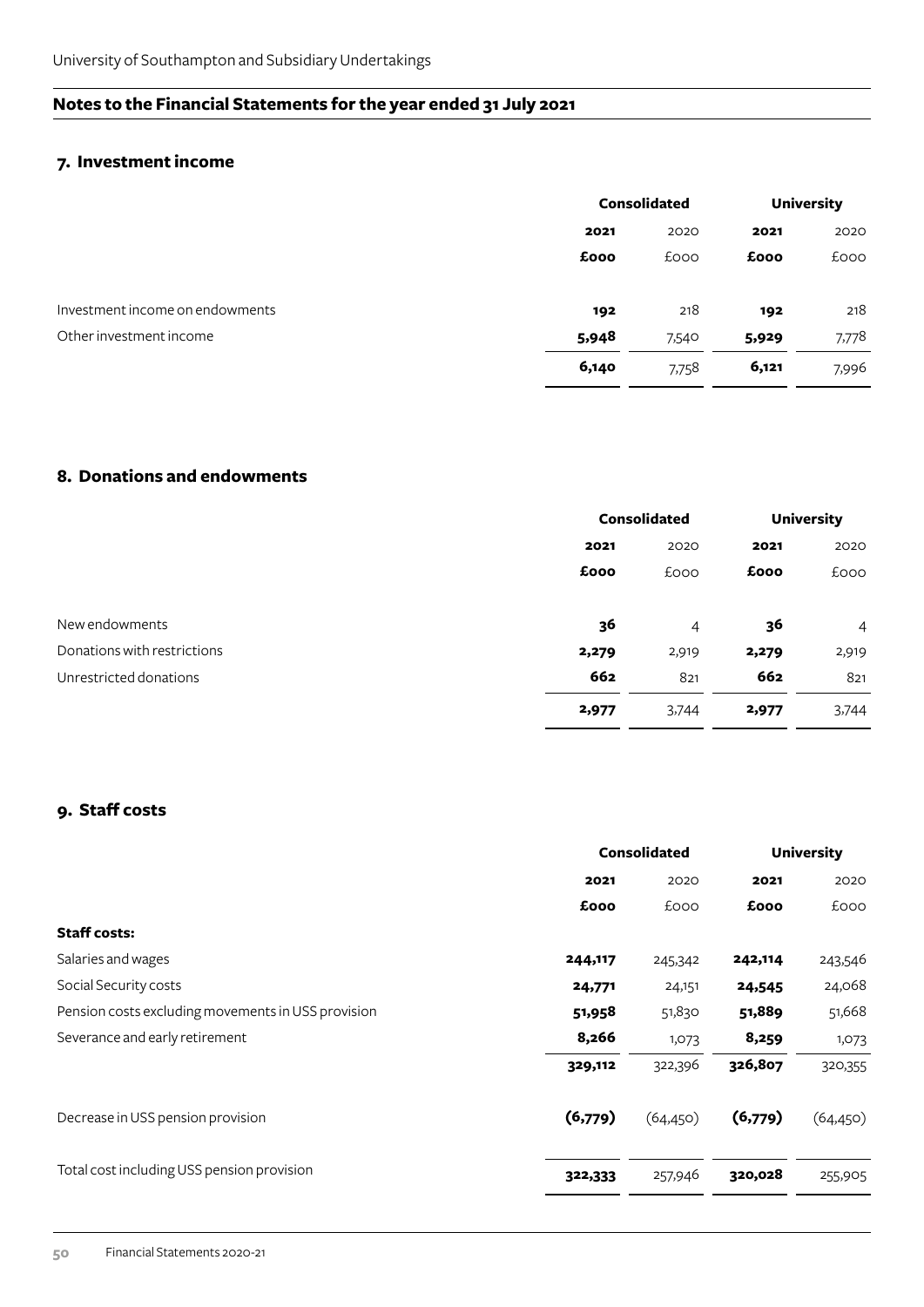## **9. Staff costs (continued)**

|                                                                                                                    | <b>Consolidated</b> |        | <b>University</b> |        |  |      |
|--------------------------------------------------------------------------------------------------------------------|---------------------|--------|-------------------|--------|--|------|
|                                                                                                                    | 2021<br>2020        |        | 2021              |        |  | 2020 |
|                                                                                                                    | <b>Number</b>       | Number | <b>Number</b>     | Number |  |      |
| Average staff numbers expressed as full-time equivalents by major<br>category inclusive of part-time appointments: |                     |        |                   |        |  |      |
| Education, research and enterprise                                                                                 | 2,584               | 2,637  | 2,556             | 2,615  |  |      |
| Management, specialist and administrative                                                                          | 2,114               | 2,164  | 2,079             | 2,130  |  |      |
| Technical and experimental                                                                                         | 344                 | 352    | 341               | 350    |  |      |
| Community and operational                                                                                          | 426                 | 441    | 420               | 434    |  |      |
|                                                                                                                    | 5,468               | 5,594  | 5,396             | 5,529  |  |      |

### **Emoluments of the President and Vice-Chancellor**

### **Professor Mark E Smith CBE from 1st October 2019**

|                                                              | 2021 | 2020           |
|--------------------------------------------------------------|------|----------------|
|                                                              | £000 | £000           |
|                                                              |      |                |
| Salary                                                       | 288  | 239            |
| Supplement in lieu of pension                                | 20   | 7              |
| Taxable benefits                                             | 1    | $\overline{4}$ |
| Non-taxable benefits                                         |      | 4              |
|                                                              | 309  | 254            |
| USS employer contributions                                   | 18   | 36             |
| USS Scheme deficit recovery charge (2.0%) - non-contributory | 4    | 1              |
|                                                              | 331  | 291            |

### **Professor Mark Spearing (interim Vice-Chancellor, start date 9th March 2020 until 30th September 2019)**

|                                 | 2021<br>£000 | 2020<br>£000 |
|---------------------------------|--------------|--------------|
| Salary                          | -            | 35           |
| Employers pension contributions | -            | 35<br>5      |
|                                 |              | 40           |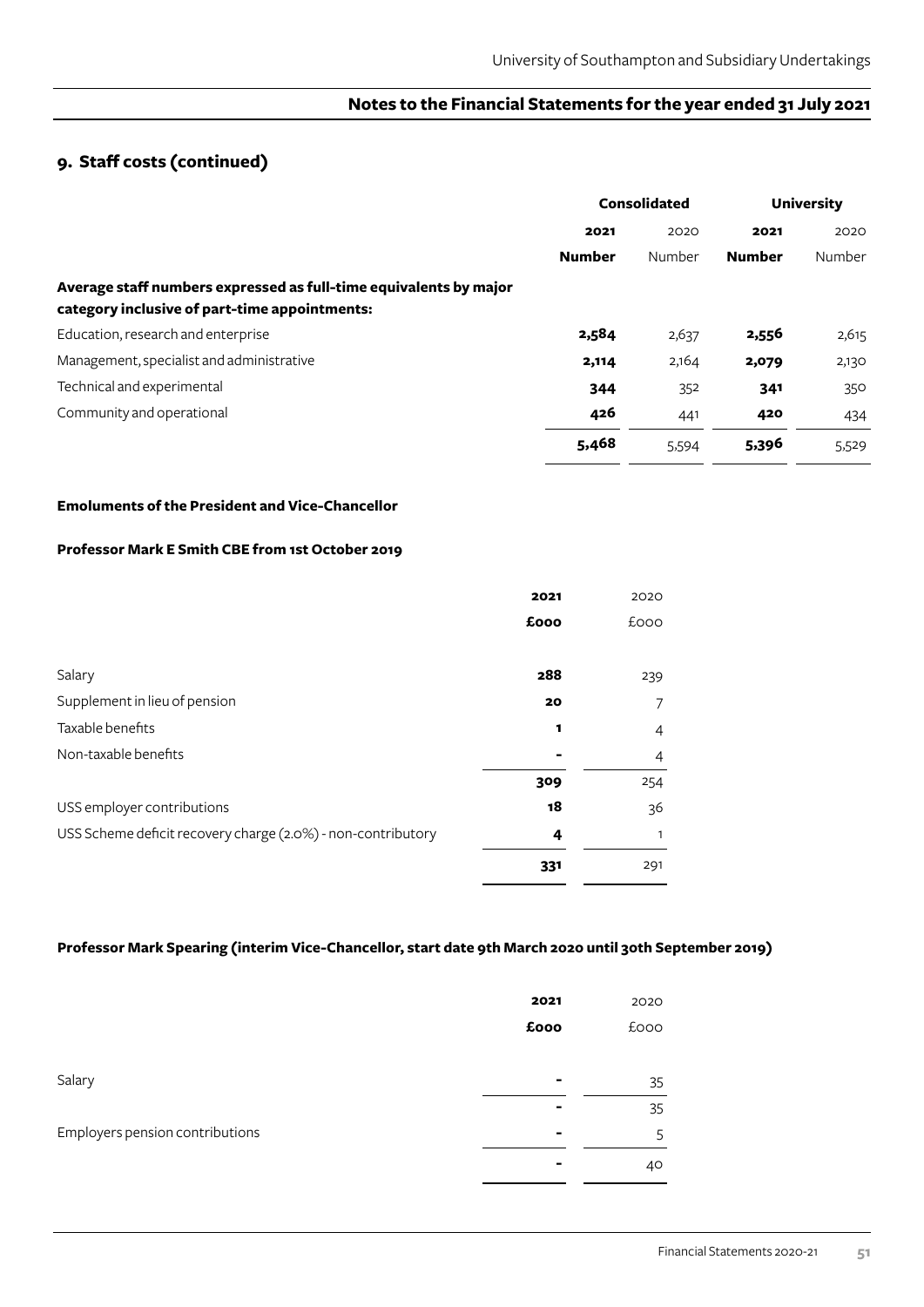## **9. Staff costs (continued)**

### **Salary**

At the date of this report Professor Mark Smith, who joined the University on 1st October 2019, was paid a full year equivalent salary of £287,000 and an additional one off bonus payment of £600 as paid to all members of staff (2020: £287,000). Until 31 March 2020 he was a full member of the Universities Superannuation Scheme (USS). From 1 April 2020 he elected to apply the USS Voluntary Salary Cap, limiting the accrual of pension benefits to part of his salary. From the same date, he began receiving a supplement in lieu of pension of £20,200, on a full year equivalent basis, in respect of the non-pensionable part of his salary. The University made the required employer pension contributions of £22,000 during the year, including the required deficit recovery charge from 1 April 2020.

Professor Mark Spearing was interim President and Vice-Chancellor alongside his substantive role as Vice-President Research and Enterprise between 9 March 2019 and 30 September 2019 following the retirement of Sir Christoper Snowden on 8 March 2019 and the start date of Professor Mark Smith on the 1 October 2019. For the period covered by this report (1 August 2019 to 30 September 2019) he was paid a full-year equivalent salary of £212,108 which included his underlying salary as Vice-President Research and Enterprise and an additional responsibility allowance to recognise his interim responsibilities as President and Vice-Chancellor.

### **Pay Ratios (including casual workers on a full year equivalent basis)**

|                               | 2021             |              |                  | 2020         |  |
|-------------------------------|------------------|--------------|------------------|--------------|--|
|                               |                  | <b>Total</b> |                  |              |  |
|                               | <b>Basic Pay</b> | Remuneration | <b>Basic Pay</b> | Remuneration |  |
| Professor Mark Smith          | 9.0              | 9.3          | 9.6              | 10.2         |  |
| Professor Mark Spearing       | n/a              | n/a          | 7.1              | 7.1          |  |
| Median salary (for reference) | £31,866          | £35,654      | £30,046          | £34,303      |  |

### **Pay Ratios (excluding casual workers on a full year equivalent basis)**

|                               |                  | 2021                         |                  | 2020                  |  |
|-------------------------------|------------------|------------------------------|------------------|-----------------------|--|
|                               | <b>Basic Pay</b> | <b>Total</b><br>Remuneration | <b>Basic Pay</b> | Total<br>Remuneration |  |
| Professor Mark E Smith        | 8.o              | 8.2                          | 8.1              | 8.3                   |  |
| Professor Mark Spearing       | n/a              | n/a                          | 6                | 5.8                   |  |
| Median salary (for reference) | £35,845          | £40,474                      | £35,513          | £42,084               |  |

### **Taxable benefits**

In common with other senior post holders, the University provided Professor Mark Smith with single membership of a healthcare scheme to help ensure his availability for work, at a cost of £925 for the period from 1 August 2020 to 31 July 2021.

For the better performance of his official duties, and as required by contract, Professor Mark Smith lived at the Vice-Chancellor's official residence in Southampton whilst serving as President and Vice-Chancellor. The residence is used regularly for University meetings and official functions. Due to the COVID-19 working restrictions Professor Mark E Smith temporarily vacated the official residence on 27 March 2020 and this arrangement continued for the remainder of the previous and current financial year. These living arrangements incurred a taxable benefit of £494 in 2021 (2020: £3,175) and a non-taxable benefit of £256 based on market rental prices (2020: £4,290).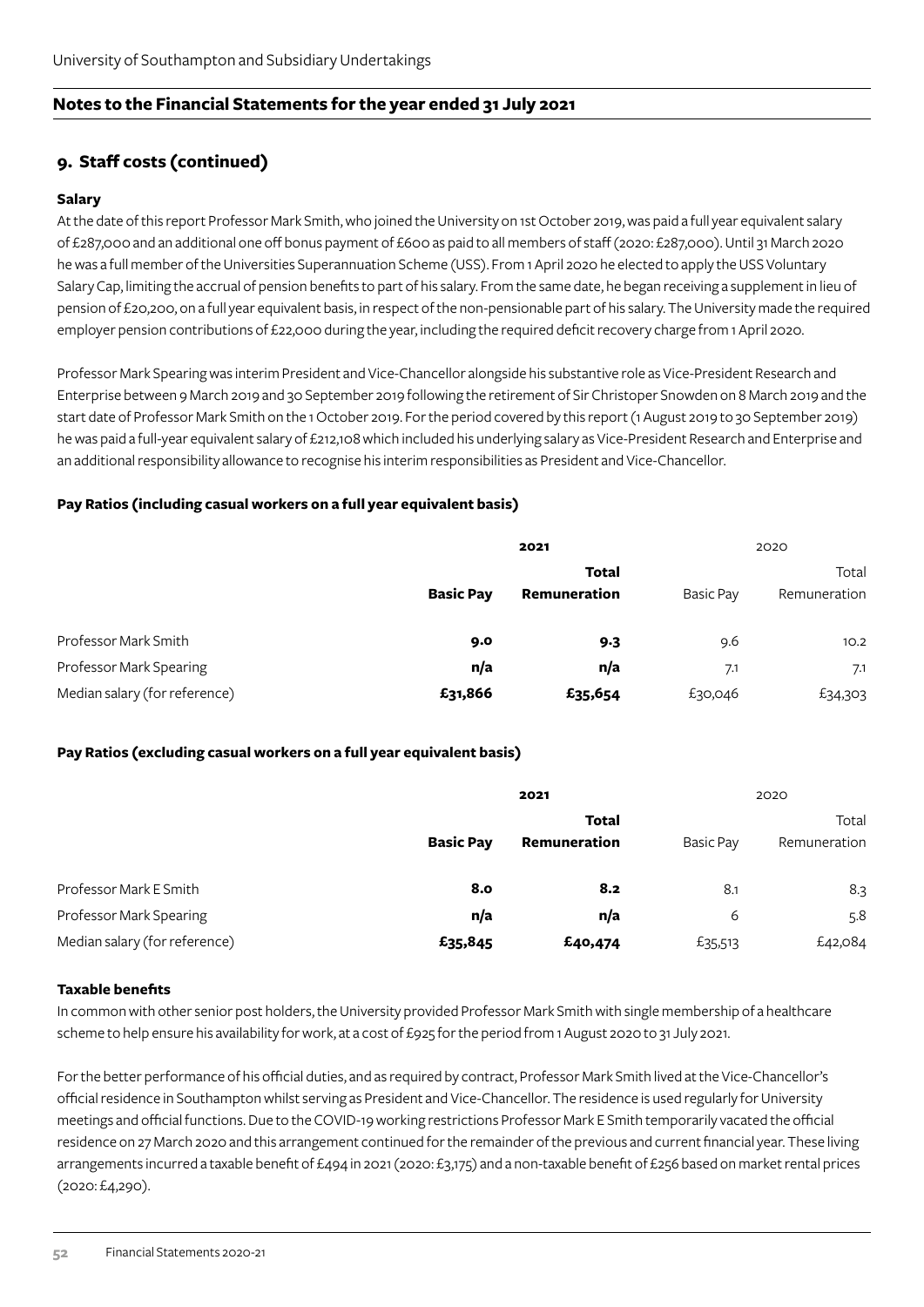# **9. Staff costs (continued)**

### **Higher Paid Staff**

Remuneration of higher paid staff based on basic salary is detailed below. Where a proportion of the salary is reimbursed by a third party, only the proportion paid by the University and its subsidiaries is included.

|                                    | 2021             |                      |                          | 2020          |
|------------------------------------|------------------|----------------------|--------------------------|---------------|
|                                    | <b>Headcount</b> | <b>All Staff FTE</b> | Headcount                | All Staff FTE |
| £100,000 - £104,999                | 45               | 30.7                 | 44                       | 30.5          |
| £105,000 - £109,999                | 18               | 11.1                 | 51                       | 28.5          |
| £110,000 - £114,999                | 37               | 19.8                 | 15                       | 10.6          |
| £115,000 - £119,999                | 8                | 5.5                  | 6                        | 6.0           |
| £120,000 - £124,999                | 5                | 3.8                  | $\mathbf{1}$             | 1.0           |
| £125,000 - £129,999                | 4                | 3.5                  | $\overline{7}$           | 5.5           |
| £130,000 - £134,999                | 4                | 4.0                  | $\overline{4}$           | 4.0           |
| £135,000 - £139,999                | 3                | 1,2                  | 3                        | 1.9           |
| £140,000 - £144,999                | 3                | 3.7                  | $\overline{2}$           | 1.8           |
| £145,000 - £149,999                | 1                | 1.0                  | $\mathbf{1}$             | 1.0           |
| £150,000 - £154,999                |                  |                      | $\overline{\phantom{a}}$ |               |
| £155,000 - £159,999                | 2                | 2.0                  | $\overline{2}$           | 2.0           |
| £160,000 - £164,999                |                  |                      |                          |               |
| £165,000 - £169,999                |                  |                      |                          |               |
| £170,000 - £174,999                |                  |                      |                          |               |
| £175,000 - £179,999                | 1                | 1.0                  |                          |               |
| £180,000 - £184,999                | 1                | 1.0                  | $\mathbf{1}$             | 0.6           |
| £185,000 - £189,999                |                  |                      | $\overline{2}$           | 1.3           |
| £190,000 - £194,999                | 1                | 0.3                  |                          |               |
| none between £195,000 and £284,999 |                  |                      |                          |               |
| £285,000 - £289,999                | 1                | 1.0                  | 1                        | 0.8           |
| Total                              | 134              | 89.4                 | 140                      | 95.5          |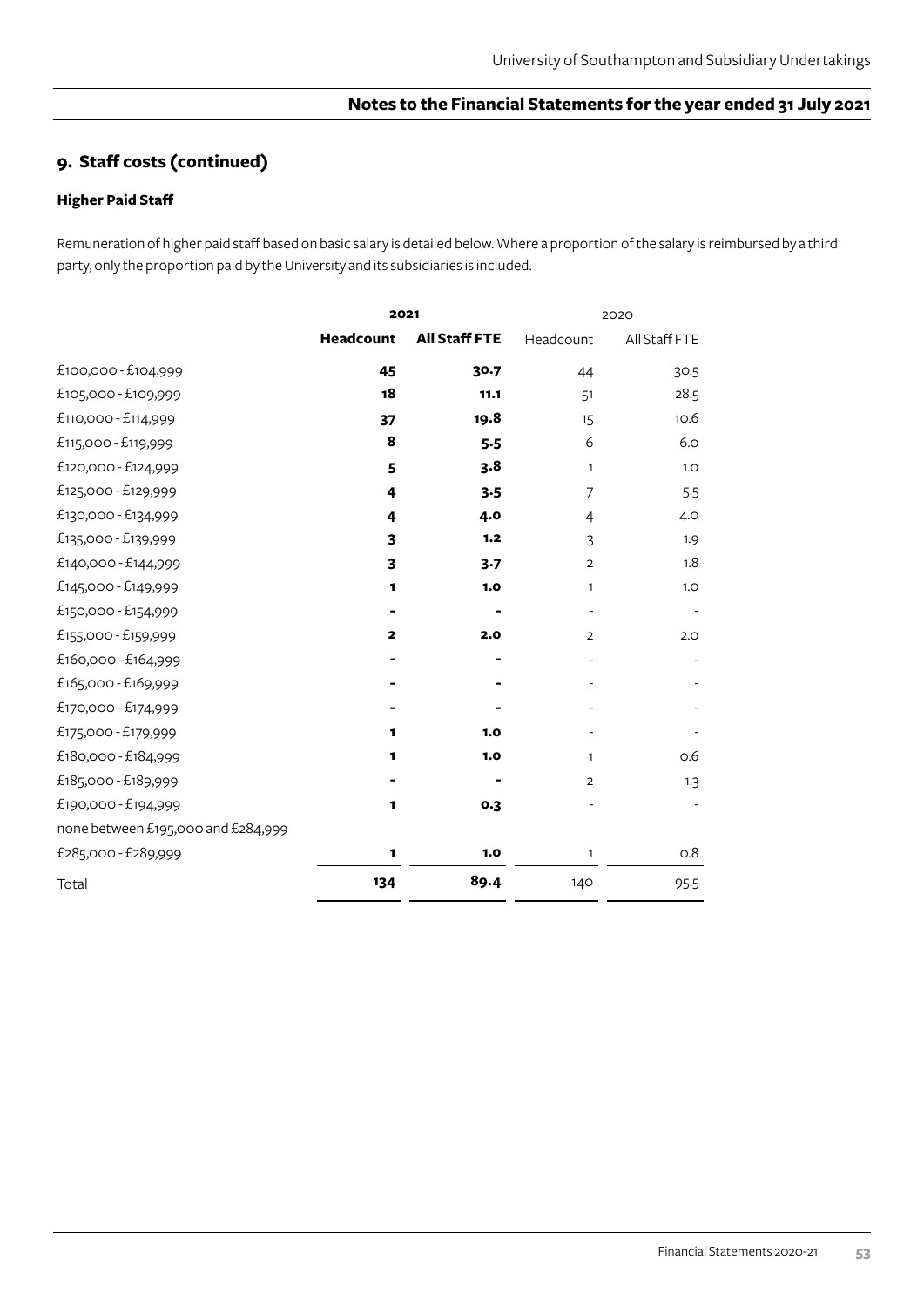## **9. Staff costs (continued)**

### **Compensation for loss of office**

Aggregate payments for voluntary severance for 282 (2020: 45) members of staff was £8,266,000 (2020: £1,073,000).

Aggregate payments for redundancy at the end of fixed term contracts and any associated payments for 139 (2020: 90) members of staff was £348,000 (2020: £218,000).

Salaries and wages, emoluments of the Vice-Chancellor and higher paid staff numbers are stated before salary sacrifice deductions.

### **Key management personnel**

Key management personnel are those persons having authority and responsibility for planning, directing and controlling the activities of the University. Staff costs includes compensation paid to key management personnel.

The key management personnel are represented as the University Executive Board (UEB). The costs comprise the salary and benefits for the 12.2 (2020: 11.4) full time equivalent members of UEB. The positions are:

President and Vice-Chancellor Chief Operating Officer Senior Vice-President Academic (New role in the current financial year) Vice-President Research and Enterprise Vice-President Education Executive Director of Finance and Planning Executive Director of Human Resources Executive Director of Student Experience (New member of the UEB in the current financial year) Deans of Faculties **2021** 2020

| Key management personnel compensation | 2,467 | 2,346 |
|---------------------------------------|-------|-------|

 **£000** £000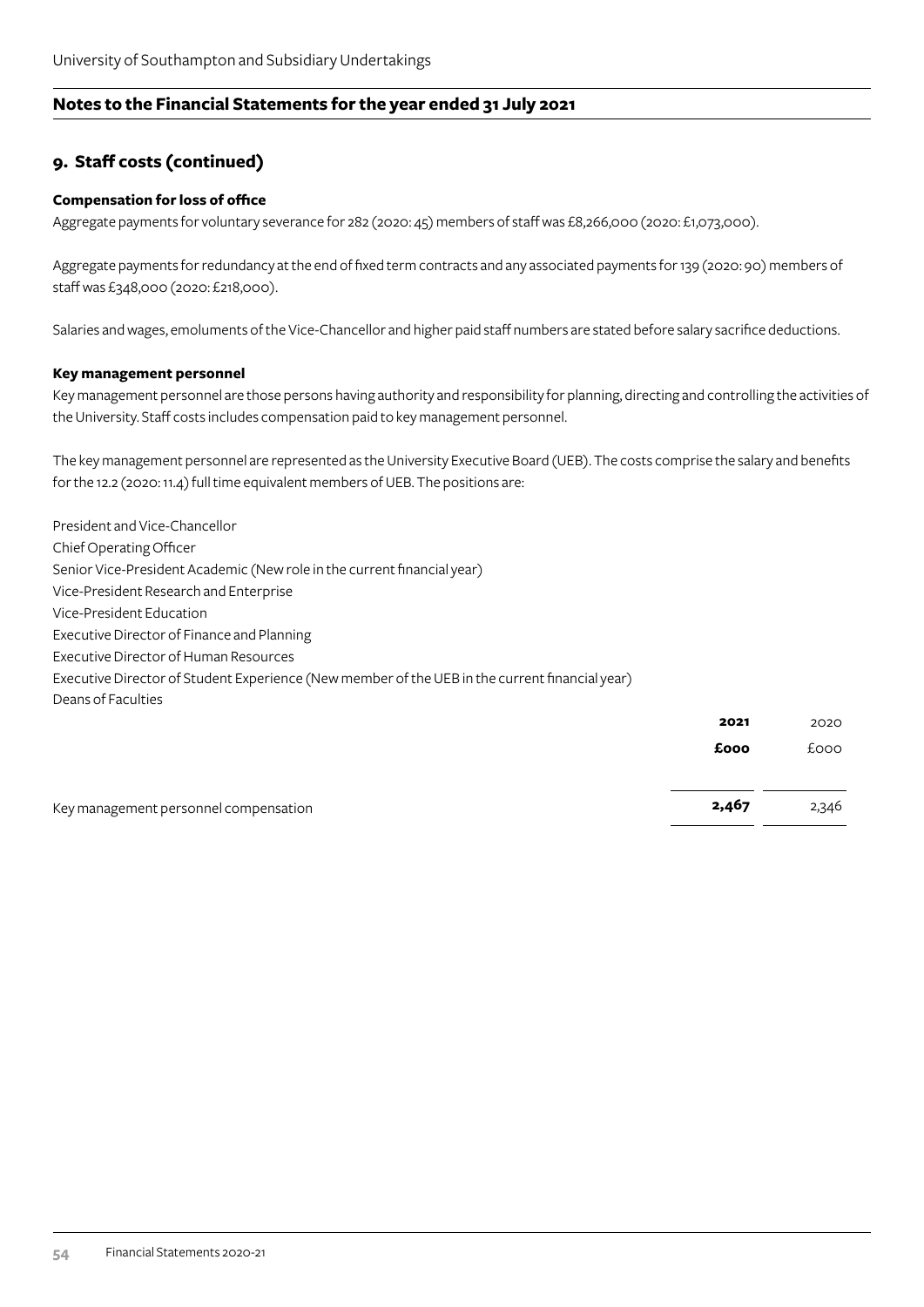### **10. Other operating expenses**

|                                                  | <b>Consolidated</b> |         | <b>University</b> |         |
|--------------------------------------------------|---------------------|---------|-------------------|---------|
|                                                  | 2021                | 2020    | 2021              | 2020    |
|                                                  | £000                | £000    | £000              | £000    |
| Non-capitalised equipment                        | 23,487              | 19,055  | 23,414            | 18,982  |
| Impairment of property value                     | 2,566               | 694     | 2,566             | 694     |
| Impairment of intercompany debtors               |                     |         | 796               |         |
| Consumables and laboratory expenditure           | 18,826              | 17,001  | 18,776            | 16,966  |
| Office expenses and professional fees            | 37,570              | 38,771  | 35,947            | 37,139  |
| <b>Travel costs</b>                              | 2,132               | 8,982   | 2,058             | 8,861   |
| Repairs, refurbishment and scheduled maintenance | 17,645              | 16,297  | 16,293            | 14,885  |
| Heat, light, water and power                     | 8,505               | 8,885   | 8,480             | 8,857   |
| Books and periodicals                            | 5,710               | 5,704   | 5,709             | 5,703   |
| Bursaries, fellowships, scholarships and prizes  | 25,426              | 26,408  | 25,415            | 26,399  |
| External agencies and staff secondments          | 12,444              | 10,338  | 12,346            | 10,256  |
| Rents, rates and hire of facilities              | 9,700               | 9,617   | 9,683             | 9,749   |
| Catering supplies                                | 403                 | 1,627   | 364               | 1,541   |
| Conference fees                                  | 443                 | 1,982   | 460               | 1,995   |
| Grant to Students' Union                         | 2,445               | 2,339   | 2,445             | 2,339   |
| Other expenses                                   | 9,325               | 9,494   | 10,803            | 11,362  |
|                                                  | 176,627             | 177,194 | 175,555           | 175,728 |

Lay members and non University staff officers of the Council did not receive payment, apart from the reimbursement of expenses, for fulfilling their role as members of the governing body.

Total expenses paid to two (2020: eight) lay members of Council were £2,770 (2020: £2,700), representing reimbursement of travel and other expenses incurred in attending Council and related meetings, and representing the University in the UK and overseas.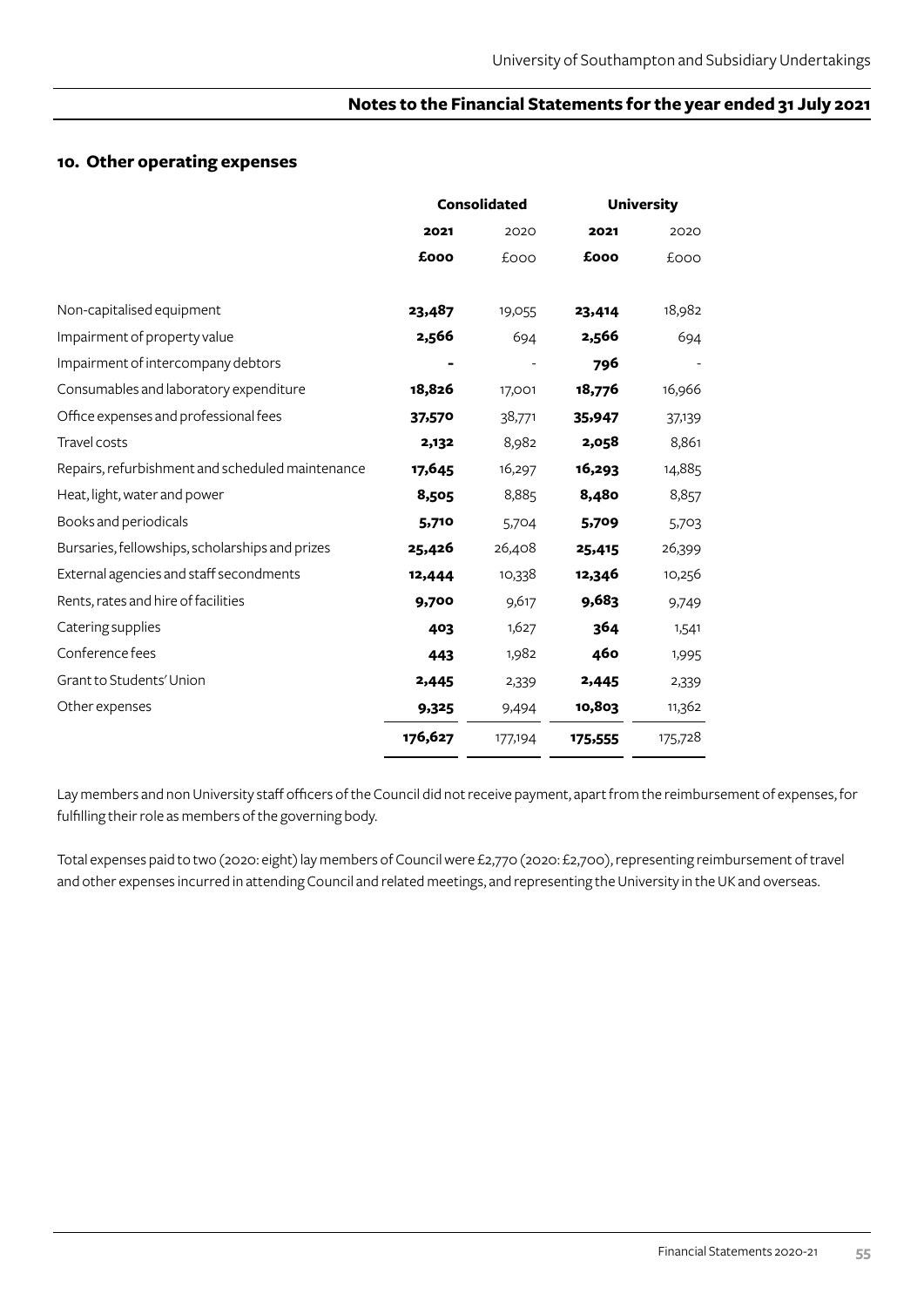## **10. Other operating expenses (continued)**

Other operating expenses include our external auditors remuneration:

|                                         | <b>Consolidated</b> |      | <b>University</b> |      |
|-----------------------------------------|---------------------|------|-------------------|------|
|                                         | 2021                | 2020 | 2021              | 2020 |
|                                         | £000                | £000 | £000              | £000 |
| Deloitte:                               |                     |      |                   |      |
| In respect of the annual external audit | 200                 | 160  | 156               | 117  |
| In respect of other services            | 114                 | 118  | 114               | 118  |

Other services includes £97,000 (2020: £113,000) for external auditing of research grants where it is a funder requirement. In addition, Deloitte completed the statutory audit of the University's pension scheme (PASNAS) at a cost of £12,000 (2020: £12,000) for the year ended 31 July 2021.

Other operating expenses include operating lease rentals as follows:

|                    | <b>Consolidated</b> |       | <b>University</b> |       |
|--------------------|---------------------|-------|-------------------|-------|
|                    | 2021                | 2020  | 2021              | 2020  |
|                    | £000                | £000  | £000              | £000  |
|                    |                     |       |                   |       |
| Land and buildings | 3,551               | 3,337 | 3,376             | 3,139 |
| Other              | 633                 | 663   | 633               | 663   |

### **11. Interest and other finance costs**

|                                                | <b>Consolidated</b> |        | <b>University</b> |        |
|------------------------------------------------|---------------------|--------|-------------------|--------|
|                                                | 2021                | 2020   | 2021              | 2020   |
|                                                | £000                | £000   | £000              | £000   |
|                                                |                     |        |                   |        |
| Loan interest                                  | 3,524               | 3,519  | 3,408             | 3,360  |
| Bond interest                                  | 6,792               | 6,792  | 6,792             | 6,792  |
| Finance lease interest                         | 4,100               | 4,051  | 4,100             | 4,051  |
| Exchange rate gain on currency loans           | (205)               | (64)   | (205)             | (64)   |
| Exchange rate loss on subsidiary               | 500                 | 892    | 500               | 892    |
| Increase in fair value of financial instrument | (357)               | (70)   |                   |        |
| Net charge on pension schemes                  | 3,377               | 5,102  | 3,377             | 5,102  |
|                                                | 17,731              | 20,222 | 17,972            | 20,133 |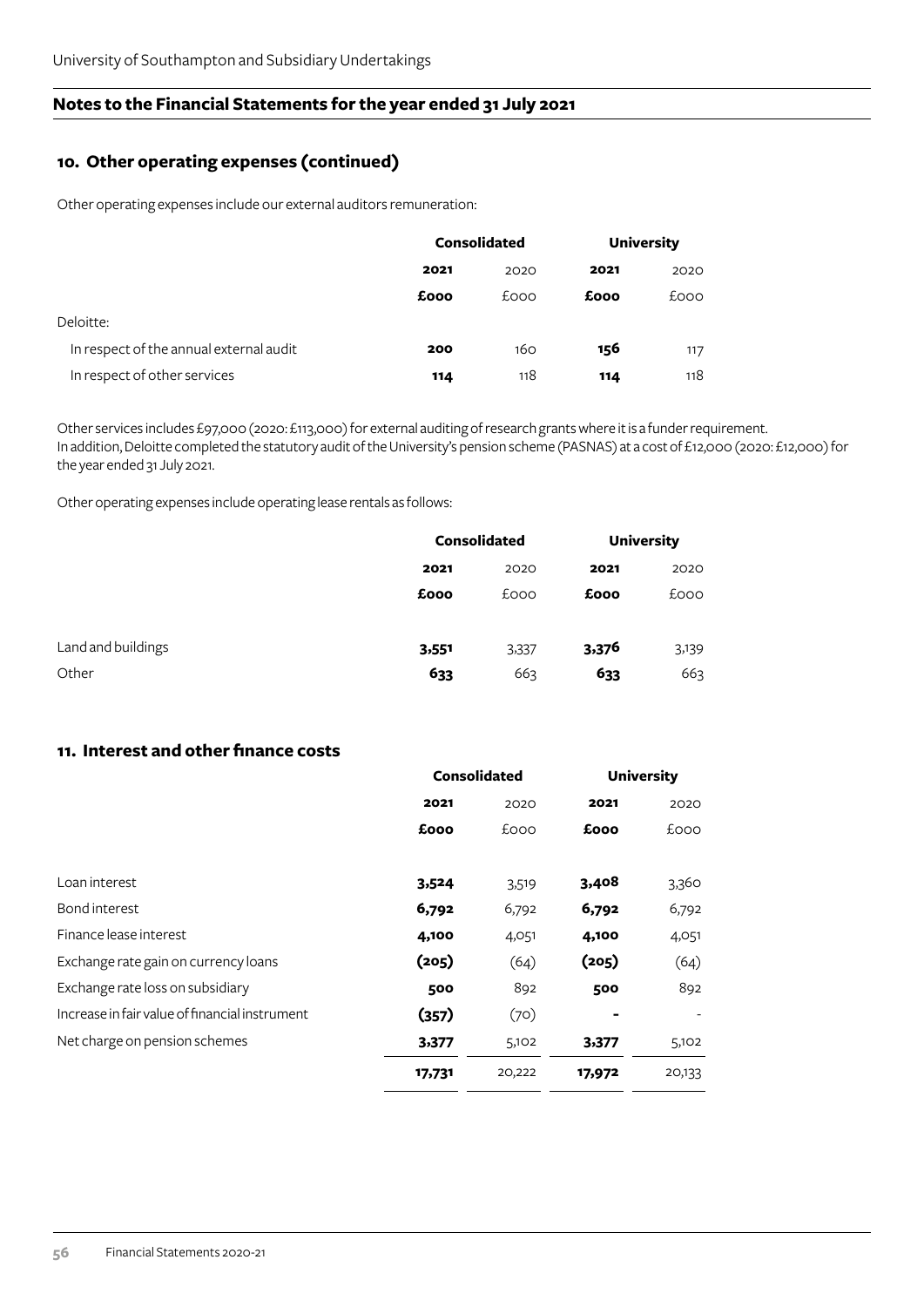# **12a. Analysis of expenditure by activity**

| <b>Consolidated</b>                                                  | costs   | Staff Depreciation<br>and<br>amortisation | Other<br>expenses | Interest and<br>operating other finance<br>costs | 2021<br>Total | 2020<br>Total |
|----------------------------------------------------------------------|---------|-------------------------------------------|-------------------|--------------------------------------------------|---------------|---------------|
|                                                                      | £000    | £000                                      | £000              | £000                                             | £000          | £000          |
| Academic departments                                                 | 163,573 | 2,882                                     | 19,905            | $\overline{\phantom{a}}$                         | 186,360       | 188,810       |
| Academic services                                                    | 20,941  | 2,592                                     | 21,499            |                                                  | 45,032        | 39,944        |
| Research grants and contracts                                        | 58,269  | 2,511                                     | 21,221            |                                                  | 82,001        | 84,603        |
| Residences, catering and conferences                                 | 6,093   | 4,386                                     | 16,445            | 2,805                                            | 29,729        | 28,087        |
| Premises                                                             | 10,591  | 16,409                                    | 28,538            |                                                  | 55,538        | 52,855        |
| Administration and central services                                  | 29,117  | 565                                       | 13,494            | (284)                                            | 42,892        | 40,740        |
| General educational expenditure                                      | 7,653   | $\mathbf{1}$                              | 39,609            |                                                  | 47,263        | 50,331        |
| Consultancies, trading and services rendered                         | 20,532  | 130                                       | 10,686            | 43                                               | 31,391        | 34,546        |
| <b>Other activities</b>                                              | 12,343  |                                           | 5,230             | 14,584                                           | 32,157        | 28,975        |
| Other Operating Expenditure Total Excluding USS<br>Pension Provision | 329,112 | 29,476                                    | 176,627           | 17,148                                           | 552,363       | 548,891       |
| (Decrease)/Increase in USS Pension Provision                         | (6,779) |                                           |                   | 583                                              | (6, 196)      | (62,166)      |
| Total Other Operating Expenditure including USS<br>Pension Provision | 322,333 | 29,476                                    | 176,627           | 17,731                                           | 546,167       | 486,725       |

| <b>University</b>                                                    |         | Staff Depreciation | Other    | Interest and            | 2021         | 2020     |
|----------------------------------------------------------------------|---------|--------------------|----------|-------------------------|--------------|----------|
|                                                                      | costs   | and                |          | operating other finance | <b>Total</b> | Total    |
|                                                                      |         | amortisation       | expenses | costs                   |              |          |
|                                                                      | £000    | £000               | £000     | £000                    | £000         | £000     |
| Academic departments                                                 | 162,732 | 2,850              | 19,851   |                         | 185,433      | 188,013  |
| Academic services                                                    | 20,880  | 2,592              | 21,333   |                         | 44,805       | 39,731   |
| Research grants and contracts                                        | 58,269  | 2,506              | 20,877   |                         | 81,652       | 84,140   |
| Residences, catering and conferences                                 | 6,093   | 4,386              | 16,445   | 2,805                   | 29,729       | 28,087   |
| Premises                                                             | 10,591  | 16,382             | 28,468   |                         | 55,441       | 53,101   |
| Administration and central services                                  | 28,496  | 459                | 13,120   |                         | 42,075       | 39,953   |
| General educational expenditure                                      | 7,447   |                    | 39,310   |                         | 46,758       | 49,619   |
| Consultancies, trading and services rendered                         | 19,956  | 19                 | 9,807    |                         | 29,782       | 32,364   |
| Other activities                                                     | 12,343  | -                  | 6,344    | 14,584                  | 33,271       | 30,022   |
| Other Operating Expenditure Total Excluding USS<br>Pension Provision | 326,807 | 29,195             | 175,555  | 17,389                  | 548,946      | 545,030  |
| (Decrease)/Increase in USS Pension Provision                         | (6,779) |                    |          | 583                     | (6, 196)     | (62,166) |
| Total Other Operating Expenditure including USS<br>Pension Provision | 320,028 | 29,195             | 175,555  | 17,972                  | 542,750      | 482,864  |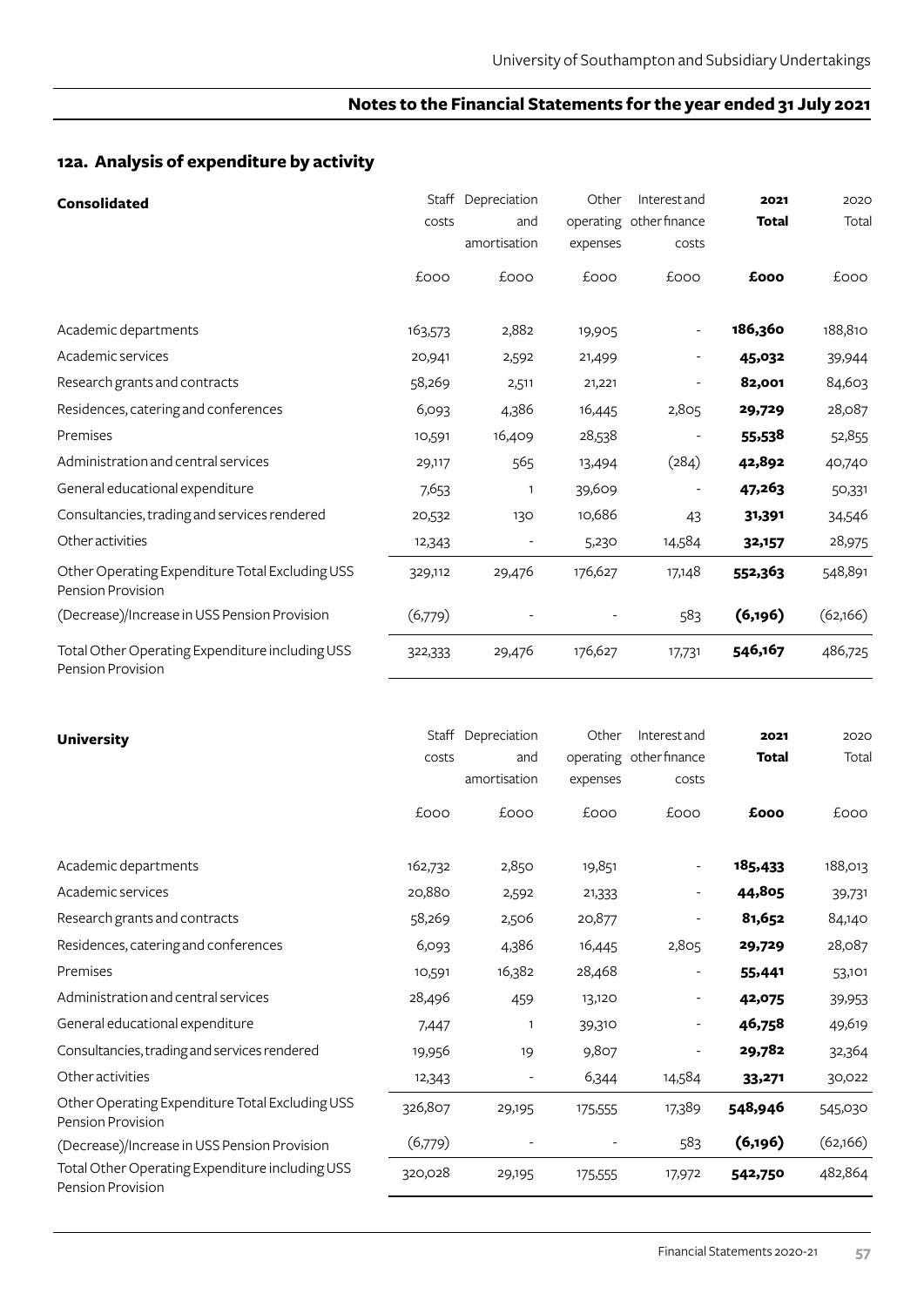## **12b. Access and Participation Expenditure**

|                                                                                 | 2021   | 2020        |
|---------------------------------------------------------------------------------|--------|-------------|
| <b>Consolidated and University</b>                                              | £000   | <b>EOOO</b> |
|                                                                                 |        |             |
| Access Investment                                                               | 1,691  | 1,589       |
| <b>Financial Support</b>                                                        | 7,756  | 8,376       |
| Disability Support (excluding expenditure included in the two categories above) | 460    | 471         |
| Research and Evaluation                                                         | 137    | 49          |
|                                                                                 | 10,044 | 10,485      |

These costs are included within note 12 and include salaries of £1,639,000 (2020: 1,424,000).

The published access and participation plan can be found at www.southampton.ac.uk/about/governance/access-agreement.page

### **13. Taxation**

|                         |       | <b>Consolidated</b>      | <b>University</b> |                          |
|-------------------------|-------|--------------------------|-------------------|--------------------------|
|                         | 2021  | 2020                     | 2021              | 2020                     |
|                         | £000  | £000                     | £000              | <b>COOO</b>              |
| Analysis of tax charge: |       |                          |                   |                          |
| UK Corporation Tax      | 266   | $\overline{\phantom{a}}$ | $\blacksquare$    | $\overline{\phantom{a}}$ |
| Deferred Tax            | 898   | 1,867                    | $\blacksquare$    | $\overline{\phantom{a}}$ |
|                         | 1,164 | 1,867                    |                   | $\overline{\phantom{a}}$ |

| Consolidated |                          | <b>University</b> |             |
|--------------|--------------------------|-------------------|-------------|
| 2021         | 2020                     | 2021              | 2020        |
| £000         | £000                     | £000              | <b>EOOO</b> |
|              |                          |                   |             |
| 266          | $\overline{\phantom{a}}$ |                   |             |
| 266          |                          | ۰                 |             |
|              |                          |                   |             |
| 898          | 1,867                    |                   |             |
| 898          | 1,867                    | Ξ.                |             |
| 1,164        | 1,867                    | ۰                 |             |
|              |                          |                   |             |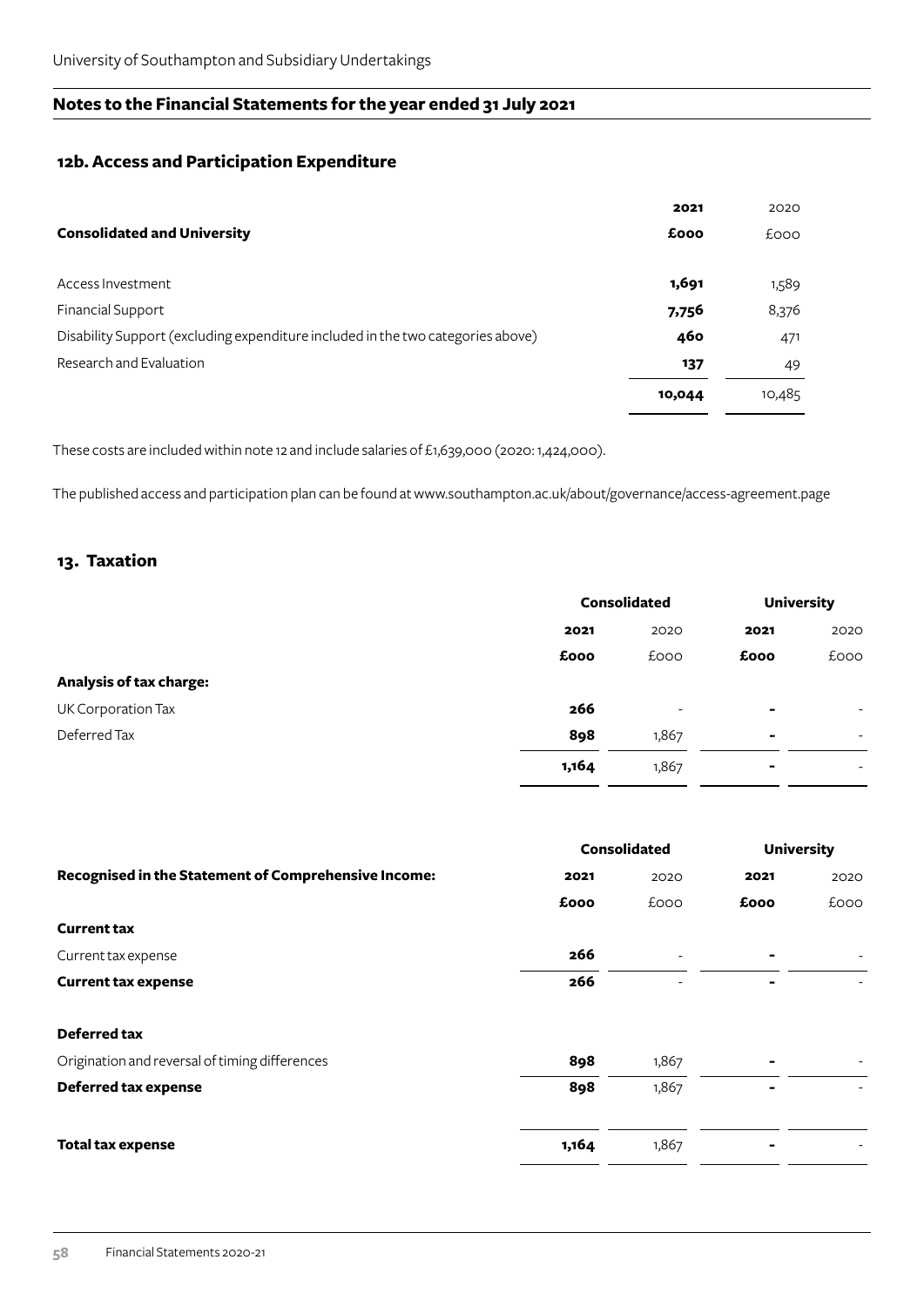## **14. Fixed assets**

### **Consolidated**

|                             | Freehold<br>land and<br>buildings | Leasehold<br>land and<br>buildings | Assets in<br>course of<br>construction | Investment<br>properties | Fixtures,<br>fittings and<br>equipment | Heritage<br>assets | Total      |
|-----------------------------|-----------------------------------|------------------------------------|----------------------------------------|--------------------------|----------------------------------------|--------------------|------------|
|                             | £000                              | £000                               | £000                                   | £000                     | £000                                   | £000               | £000       |
| <b>Cost or valuation</b>    |                                   |                                    |                                        |                          |                                        |                    |            |
| At 1 August 2020            | 731,923                           | 165,038                            | 14,907                                 | 38,243                   | 159,177                                | 6,035              | 1,115,323  |
| Additions at cost           | 1,978                             | 2,011                              | 28,456                                 | 58                       | 3,565                                  |                    | 36,068     |
| Transfers at cost           | 5,644                             |                                    | (11, 562)                              | 1,006                    | 4,912                                  |                    |            |
| Gain on revaluation         |                                   |                                    |                                        | 1,651                    |                                        |                    | 1,651      |
| Disposals at cost           | (217)                             |                                    |                                        |                          | (244)                                  |                    | (461)      |
| Impairments and write-downs | (486)                             | (2,080)                            |                                        |                          |                                        |                    | (2,566)    |
| At 31 July 2021             | 738,842                           | 164,969                            | 31,801                                 | 40,958                   | 167,410                                | 6,035              | 1,150,015  |
| <b>Depreciation</b>         |                                   |                                    |                                        |                          |                                        |                    |            |
| At 1 August 2020            | (167,718)                         | (68,050)                           |                                        | (216)                    | (137, 625)                             |                    | (373, 609) |
| Charge for year             | (17,102)                          | (3,354)                            |                                        | (15)                     | (9,005)                                | $\overline{a}$     | (29, 476)  |
| Eliminated on disposal      | 92                                |                                    |                                        |                          | 243                                    |                    | 335        |
| Impairments and write-downs |                                   |                                    |                                        |                          |                                        |                    |            |
| At 31 July 2021             | (184, 728)                        | (71, 404)                          |                                        | (231)                    | (146, 387)                             |                    | (402,750)  |
| Net book value              |                                   |                                    |                                        |                          |                                        |                    |            |
| At 31 July 2021             | 554,114                           | 93,565                             | 31,801                                 | 40,727                   | 21,023                                 | 6,035              | 747,265    |
| At 1 August 2020            | 564,205                           | 96,988                             | 14,907                                 | 38,027                   | 21,552                                 | 6,035              | 741,714    |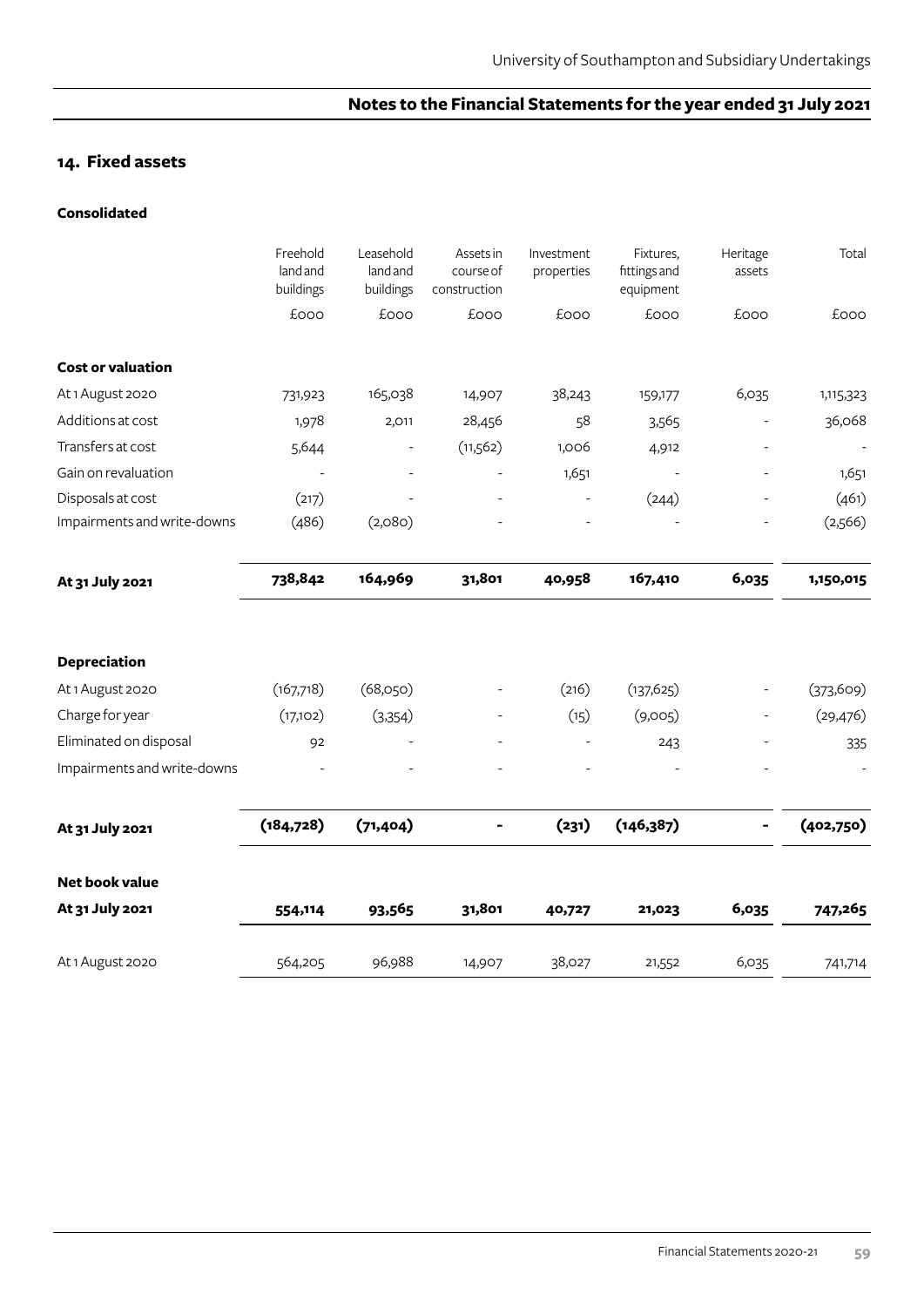## **14. Fixed assets (continued)**

### **University**

|                             | Freehold<br>land and<br>buildings | Leasehold<br>land and<br>buildings | Assets in<br>course of<br>construction | Fixtures,<br>fittings and<br>equipment | Heritage<br>assets | Total      |
|-----------------------------|-----------------------------------|------------------------------------|----------------------------------------|----------------------------------------|--------------------|------------|
|                             | £000                              | £000                               | <b>EOOO</b>                            | £000                                   | £000               | £000       |
| <b>Cost or valuation</b>    |                                   |                                    |                                        |                                        |                    |            |
| At 1 August 2020            | 731,923                           | 162,652                            | 13,963                                 | 156,853                                | 6,035              | 1,071,426  |
| Additions at cost           | 1,978                             | 2,011                              | 22,754                                 | 3,494                                  |                    | 30,237     |
| Transfers at cost           | 5,644                             |                                    | (10,556)                               | 4,912                                  |                    |            |
| Disposals at cost           | (217)                             |                                    |                                        | (158)                                  |                    | (375)      |
| Impairments and write-downs | (486)                             | (2,080)                            |                                        |                                        |                    | (2,566)    |
| At 31 July 2021             | 738,842                           | 162,583                            | 26,161                                 | 165,101                                | 6,035              | 1,098,722  |
| <b>Depreciation</b>         |                                   |                                    |                                        |                                        |                    |            |
| At 1 August 2020            | (167,718)                         | (67, 821)                          |                                        | (135,772)                              |                    | (371,311)  |
| Charge for year             | (17,102)                          | (3,308)                            |                                        | (8,785)                                |                    | (29, 195)  |
| Eliminated on disposal      | 92                                |                                    |                                        | 158                                    |                    | 250        |
| Impairments and write-downs |                                   |                                    |                                        |                                        |                    |            |
| At 31 July 2021             | (184, 728)                        | (71, 129)                          |                                        | (144, 399)                             |                    | (400, 256) |
| <b>Net book value</b>       |                                   |                                    |                                        |                                        |                    |            |
| At 31 July 2021             | 554,114                           | 91,454                             | 26,161                                 | 20,702                                 | 6,035              | 698,466    |
| At 1 August 2020            | 564,205                           | 94,831                             | 13,963                                 | 21,081                                 | 6,035              | 700,115    |

At 31 July 2021, freehold land and buildings included £93,604,000 (2020: £92,804,000) in respect of land, which is not depreciated.

The figures for completed leasehold land and buildings include an asset held under a finance lease which has been capitalised. This is held at a cost of £47,655,000 (2020: £49,000,000), with accumulated depreciation of £6,513,000 (2020: £5,717,000) and a net book value of £41,142,000 (2020: £43,283,000).

Included in the balances for leasehold land and buildings is expenditure of £27,900,000 (2020: £27,800,000) funded by Office for Students and Research England (previously HEFCE and its predecessors), in respect of clinical land and buildings in National Health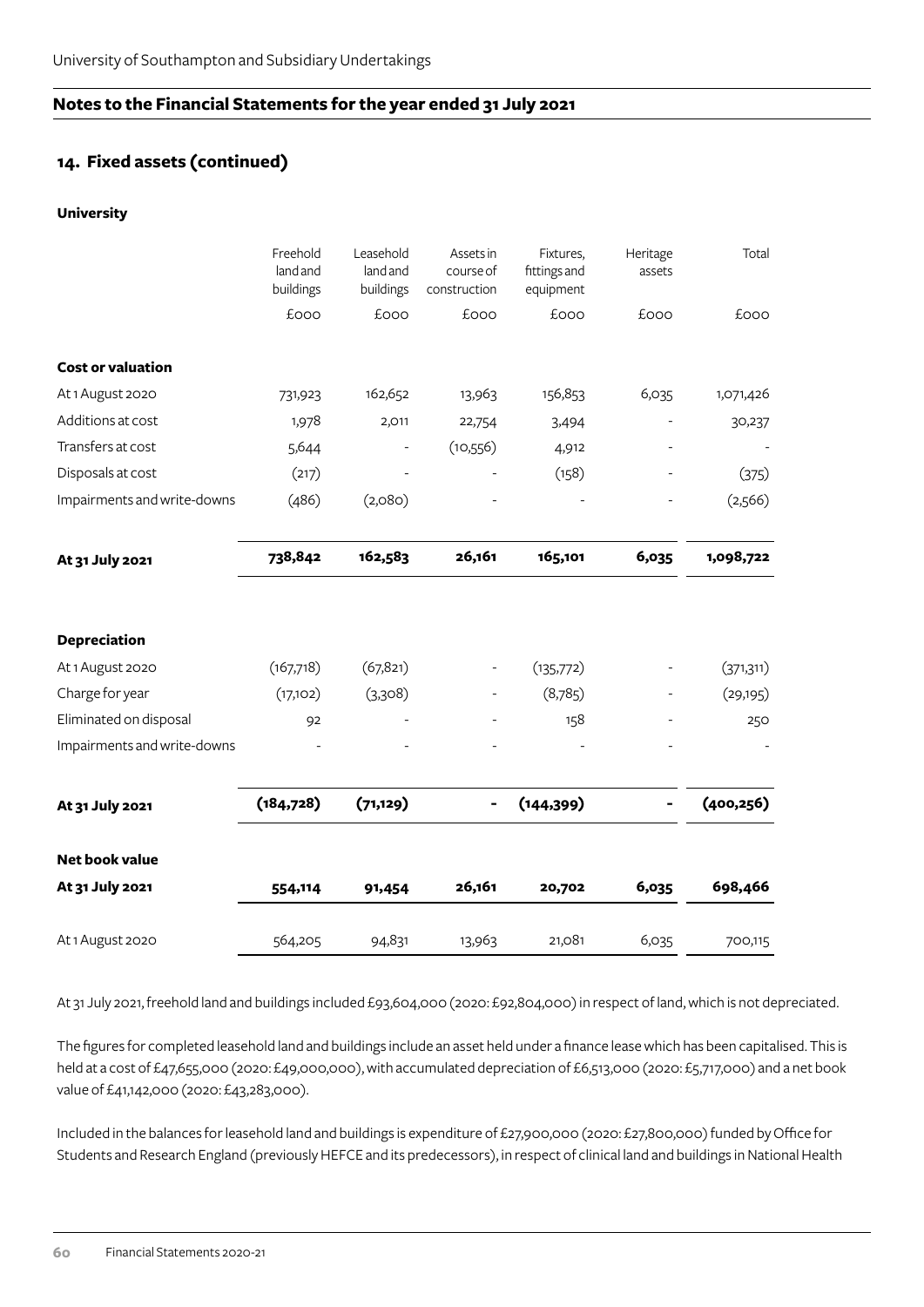## **14. Fixed assets (continued)**

Service ownership, and £14,600,000 for the National Oceanography Centre, Southampton, funded by HEFCE in respect of buildings constructed by the Natural Environment Research Council.

Impairments of £2,566,000 (2020: £1,194,000) have been recognised in the Statement of Comprehensive Income for the year within Other Operating Expenses. These comprise costs on assets requiring significant expenditure to restore them to an acceptable standard

The investment property, University of Southampton Science Park, has been valued as at 31 July 2021 by a RICS registered external valuer in accordance with the RICS valuation - Global Standards 2017. The investment leasehold and free hold property has been valued on the basis of net present value of the guaranteed future rental stream from existing leases.

The outbreak of COVID-19, declared by the World Health Organisation as a "Global Pandemic" on 11 March 2020, has and continues to impact many aspects of daily life and the global economy – with some real estate markets having experienced lower levels of transactional activity and liquidity. Travel, movement, and operational restrictions have been implemented by many countries. In some cases, "lockdowns" have been applied to varying degrees and to reflect further "waves" of COVID-19; although these may imply a new stage of the crisis, they are not unprecedented in the same way as the initial impact.

The pandemic and the measures taken to tackle COVID-19 continue to affect economies and real estate markets globally. Nevertheless, as at the valuation date property markets are mostly functioning again, with transaction volumes and other relevant evidence at levels where an adequate quantum of market evidence exists upon which to base opinions of value. Accordingly, and for the avoidance of doubt, our valuation is not reported as being subject to 'material valuation uncertainty' as defined by VPS 3 and VPGA 10 of the RICS Valuation – Global Standards.

For the avoidance of doubt this explanatory note has been included to ensure transparency and to provide further insight as to the market context under which the valuation opinion was prepared. In recognition of the potential for market conditions to move rapidly in response to changes in the control or future spread of COVID-19 we highlight the importance of the valuation date.

The net historical cost of investment property (including grants receivable in respect of assistance with construction of an Incubator Unit) at 31 July 2021 amounted to £33,179,833 (2020: £32,093,081), including interest capitalised of £445,032 (2020: £445,032). The investment property is held for use in operating leases.

In addition to the above expenditure on fixed assets a further £39,468,000 has been committed by the University and its subsidiary undertakings (note 27).

### **Heritage Assets**

The University holds and conserves a significant number of rare books and manuscripts within the Special Collections Division of the Hartley Library. This includes over 6 million items in approximately 2,500 collections that have been obtained by the University and its predecessors since the 1860s. The University also maintains a significant number of paintings, drawings, sculptures, silverware and life science specimens. Items and collections obtained before 1 August 2010 have not been capitalised as the cost or valuation at the time of acquisition cannot be economically determined.

In August 2011, the University completed the acquisition of the Broadlands Archives, a significant collection of manuscripts dating from the sixteenth century to the present. Comprising more than 4,500 boxes of documents, the Broadlands Archives include correspondence of the Victorian Foreign Secretary and Prime Minister Lord Palmerston and approximately 250,000 papers and 50,000 photographs of Earl Mountbatten of Burma, including the foundation archives for the states of India and Pakistan. The collection also includes the diaries of the 19th-century social reformer and philanthropist, the 7th Earl of Shaftesbury and material regarding the Temple and Ashley estates in Hampshire.

An open market valuation of the Broadlands Archives was obtained in September 2012 from Bernard Quaritch Ltd, specialists in the valuation and sale of archives and manuscript collections. The valuer considered the separate collections that comprise the Broadlands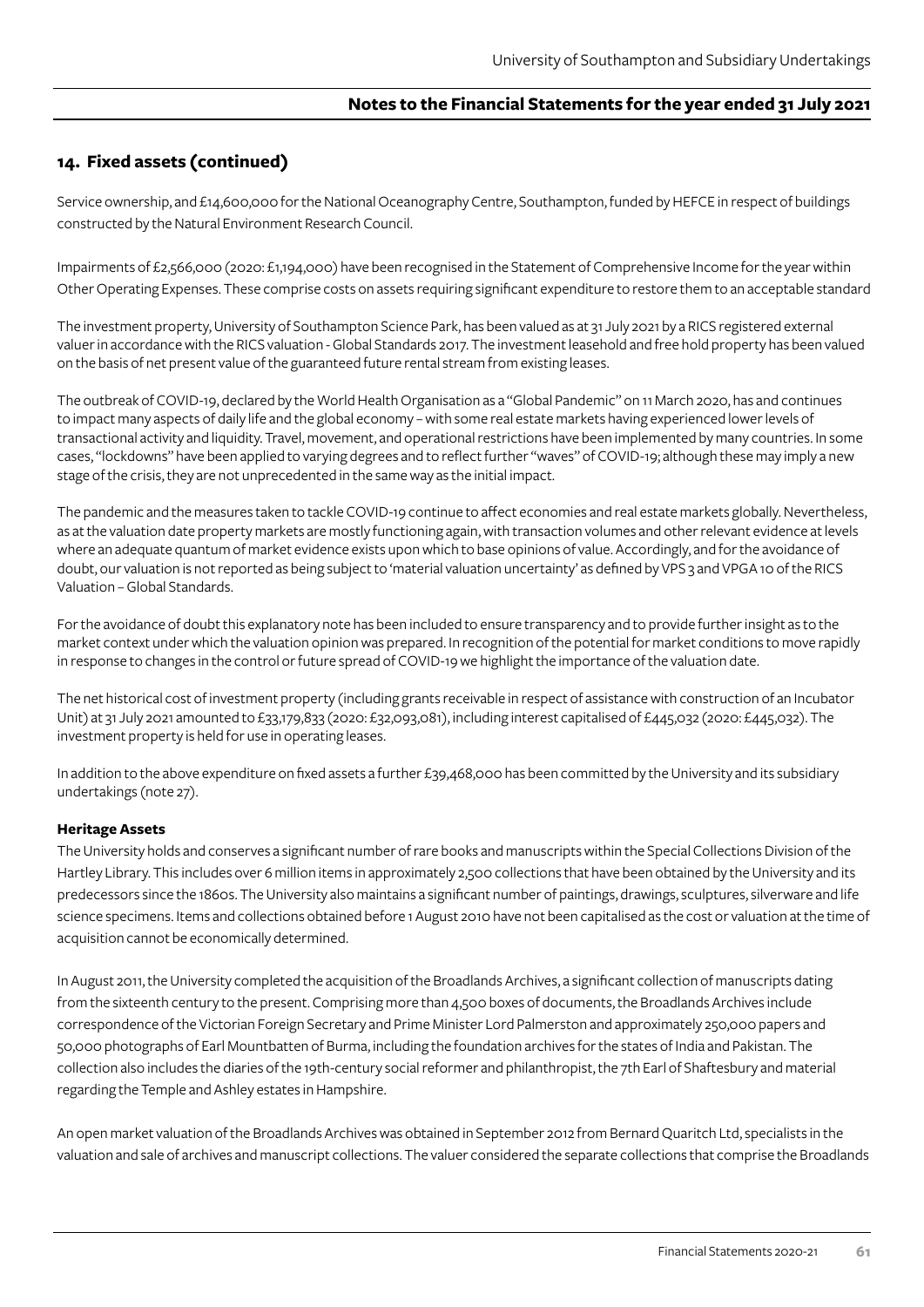## **14. Fixed assets (continued)**

Archives and took account of restrictions under the terms of associated grants and contracts in reaching an overall valuation of £6 million. The Archives have been capitalised at this value.

Further information regarding the Broadlands Archives and the other collections held within the Hartley Library, including access details, can be found on the Special Collections website at http://www.southampton.ac.uk/archives.

In 2017/18, the Honor Frost Archive (1940s to 2010) was donated to the University. The archive provides a comprehensive record of Honor Frost's archaeological work, together with series of correspondence, photographs and material relating to publications and research. The archive has been attributed a value of £35,000. There were no additions, disposals or revaluations of the heritage assets in 2020/21.

### **15. Intangible assets**

### **Consolidated and University**

|                          | Software  | Software in<br>progress  | Total     |
|--------------------------|-----------|--------------------------|-----------|
|                          | £000      | £000                     | £000      |
| <b>Cost or valuation</b> |           |                          |           |
| At 1 August 2020         | 15,894    | 44                       | 15,938    |
| Additions at cost        |           | 185                      | 185       |
| At 31 July 2021          | 15,894    | 229                      | 16,123    |
| <b>Amortisation</b>      |           |                          |           |
| At 1 August 2020         | (15, 894) | $\overline{\phantom{a}}$ | (15, 894) |
| Charge for year          |           |                          |           |
| At 31 July 2021          | (15, 894) | -                        | (15, 894) |
| Net book value           |           |                          |           |
| At 31 July 2021          |           | 229                      | 229       |
| At 1 August 2020         |           | 44                       | 44        |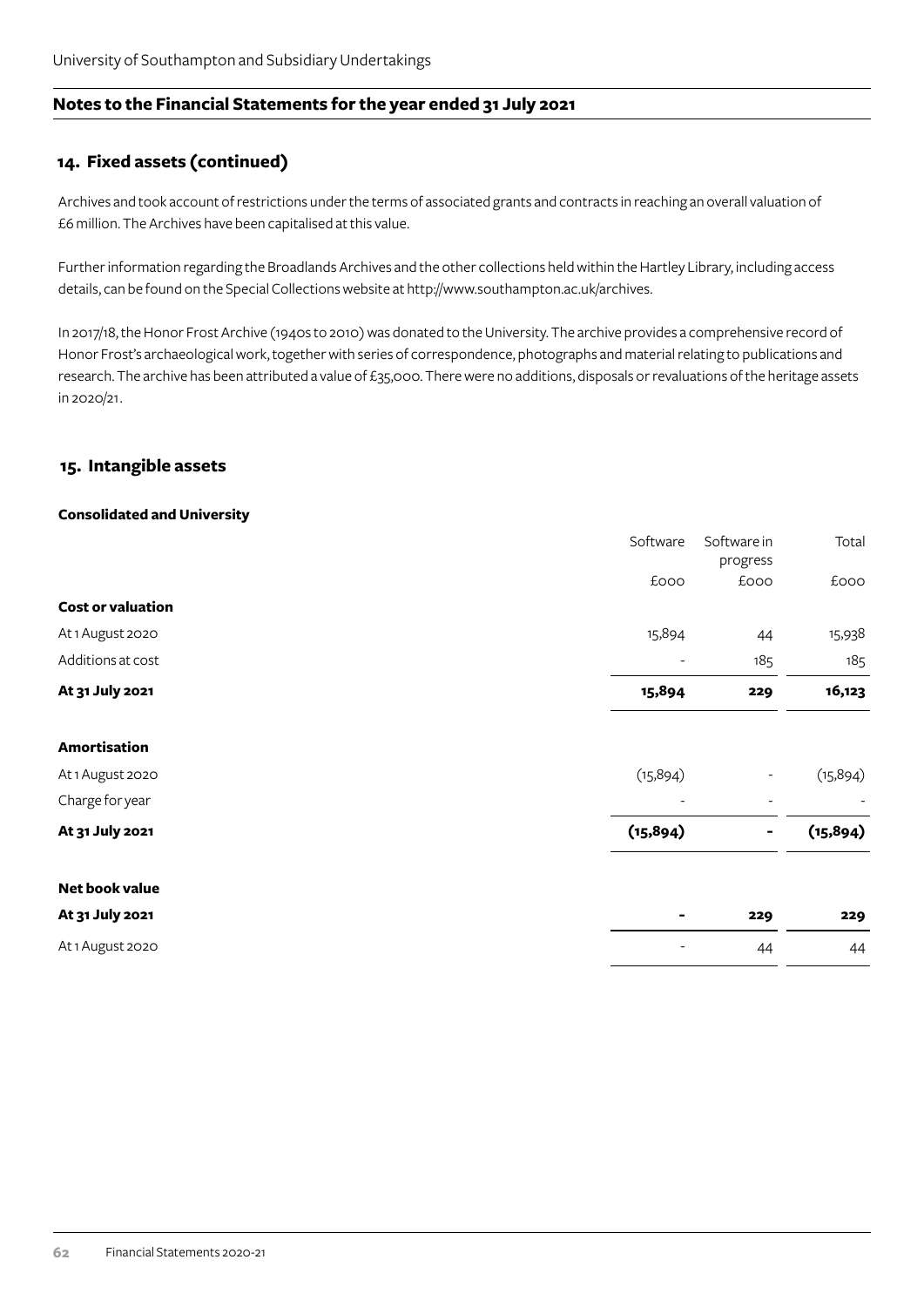### **16. Non-current investments**

**Consolidated**

|                   | Subsidiary<br>companies<br>£000 | Investments<br>held by<br>subsidiaries<br>£000 | Other<br>fixed asset<br>investments<br>£000 | Total<br>£000 |
|-------------------|---------------------------------|------------------------------------------------|---------------------------------------------|---------------|
| At 1 August 2020  | $\overline{\phantom{a}}$        | 8,920                                          | 1,318                                       | 10,238        |
| Disposals         | $\overline{\phantom{a}}$        | (2,448)                                        | $\overline{\phantom{0}}$                    | (2,448)       |
| Market value gain | $\overline{\phantom{a}}$        | 704                                            |                                             | 704           |
| Impairment        | $\overline{\phantom{a}}$        | $\overline{\phantom{a}}$                       | (187)                                       | (187)         |
| At 31 July 2021   | $\overline{\phantom{0}}$        | 7,176                                          | 1,131                                       | 8,307         |

#### **University**

| Additions<br>Impairment | 9,976<br>(2,262)        | $\overline{\phantom{a}}$<br>$\overline{\phantom{a}}$ | $\overline{\phantom{0}}$<br>(187)   | 9,976<br>(2,449) |
|-------------------------|-------------------------|------------------------------------------------------|-------------------------------------|------------------|
| At 1 August 2020        | 31,195                  | $\overline{\phantom{a}}$                             | 1,318                               | 32,513           |
|                         | £000                    | £000                                                 | <b>EOOO</b>                         | <b>EOOO</b>      |
|                         | Subsidiary<br>companies | Investments<br>held by<br>subsidiaries               | Other<br>fixed asset<br>investments | Total            |

The University is a limited liability partner in Wyvern Asset Management Ltd, which offers venture capital to spin-out companies originating at the Universities of Bristol and Southampton. This investment was revalued as at 31 July 2021 to £779,000 (2020: £966,000).

During the year, the University purchased shares in USMC Sdn Bhd (Malaysia) for £2,262k. The USMC Share Holding was fully impaired as at 31 July 2021.

During the year, the University made a further investment in The University of Southampton Science Park Limited of £7.7m, £6.7m of which relates to Future Towns Innovation Hub, of which £4.7m has been spent to date with the project still under construction at year end.

During the year, the University disposed of its investment in Southampton Innovations Limited which was dissolved on 20 July 2021. At the date of dissolution the investment had been fully impaired.

Additional information on shareholdings where the University or its subsidiaries exercise control or significant influence or where shares are listed and the University maintains a holding above 10%: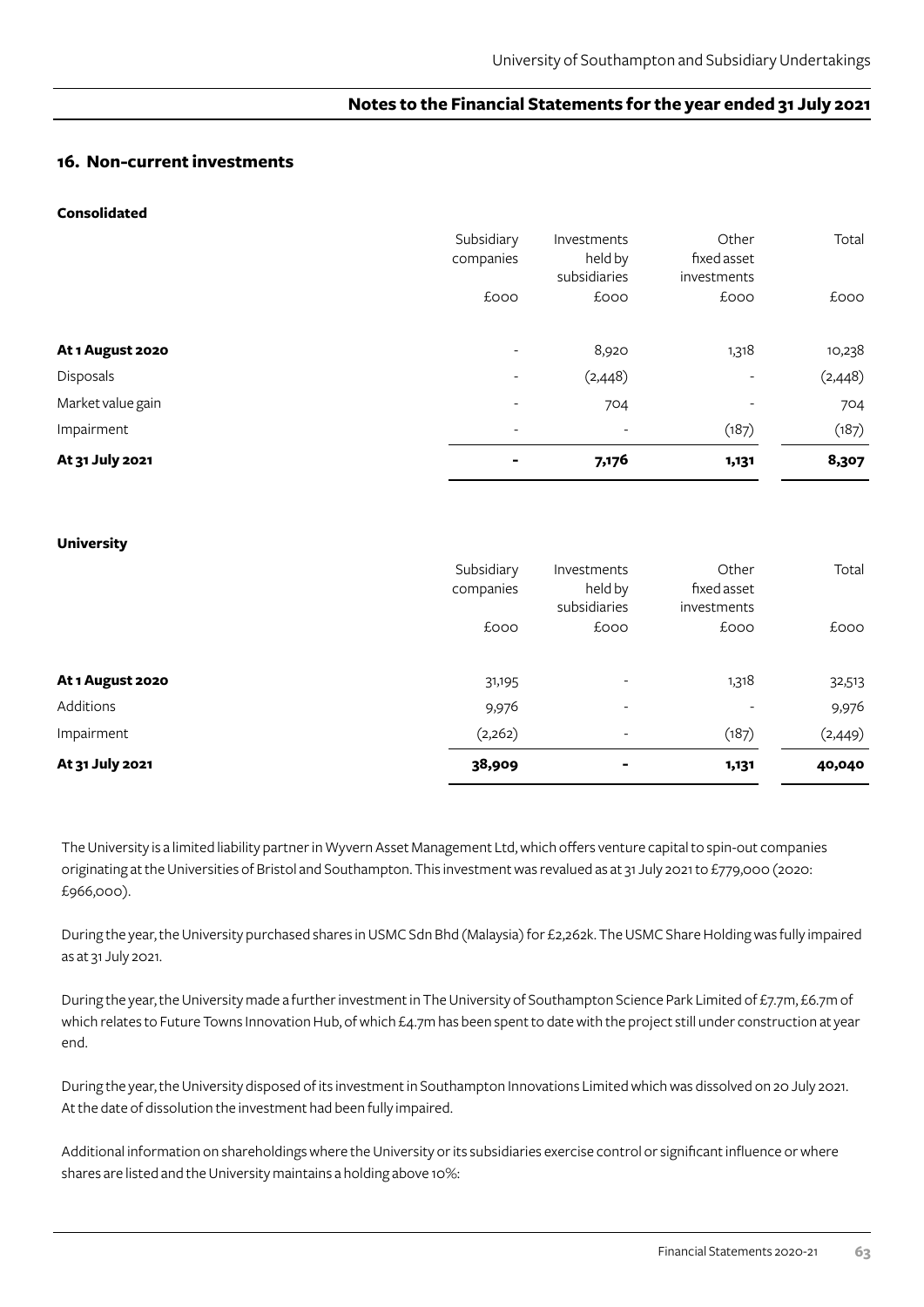| Subsidiaries held by the University                              | Percentage holding | Nature of activity      |
|------------------------------------------------------------------|--------------------|-------------------------|
| ECS Partners Limited (ECSP Limited)                              | 100.00             | Consultancy             |
| <b>IT Innovation Limited</b>                                     | 100.00             | <b>Dormant</b>          |
| <b>IT Innovation Centre Limited</b>                              | 100.00             | <b>Dormant</b>          |
| Southampton Asset Management Limited (SAM Limited)               | 80.00              | Investment company      |
| Southampton International Singapore Limited                      | 100.00             | <b>Dormant</b><br>∗     |
| USMC Sdn Bhd (Malaysia)                                          | 100.00             | Education               |
| University of Southampton Holdings Limited (USH Limited)         | 100.00             | Investment company      |
| The University of Southampton Science Park Limited (SSP Limited) | 100.00             | Science park management |
| University of Southampton Retirement Scheme Trustee Ltd          | 100.00             | <b>Dormant</b>          |

\* Company limited by guarantee, maximum liability Singapore Dollars S\$1,000

All of the above subsidiary companies and investment companies are domiciled in England and Wales, apart from USMC Sdn Bhd and Southampton International Singapore Limited, which are domiciled in Malaysia and Singapore respectively.

### **Subsidiaries held by USH Limited**

| Southampton Education Consulting (Beijing) Limited | 100.00 | Consultancy |
|----------------------------------------------------|--------|-------------|
| Z <sub>21</sub> Limited                            | 100.00 | Dormant     |
| Associate held by USH Limited                      |        |             |
| Clantect Limited                                   | 33.00  | Enterprise  |

All of the above subsidiary companies, associate and investment companies are domiciled in England and Wales, apart from Southampton Education Consulting (Beijing) Limited, which is domiciled in China.

## **17. Investment in associate**

### **Consolidated**

| 2021 | 2020 |
|------|------|
| £000 | £000 |
| 127  | 138  |
| 92   | (11) |
| 219  | 127  |
|      |      |

University of Southampton Holdings Limited owns 33% of Clantect Ltd. It has a financial year end of 31 October. The consolidated Financial Statements of the University reflect a carrying value of £219,000 (2020: £127,000) equal to 33% of the net assets at 31 July 2021.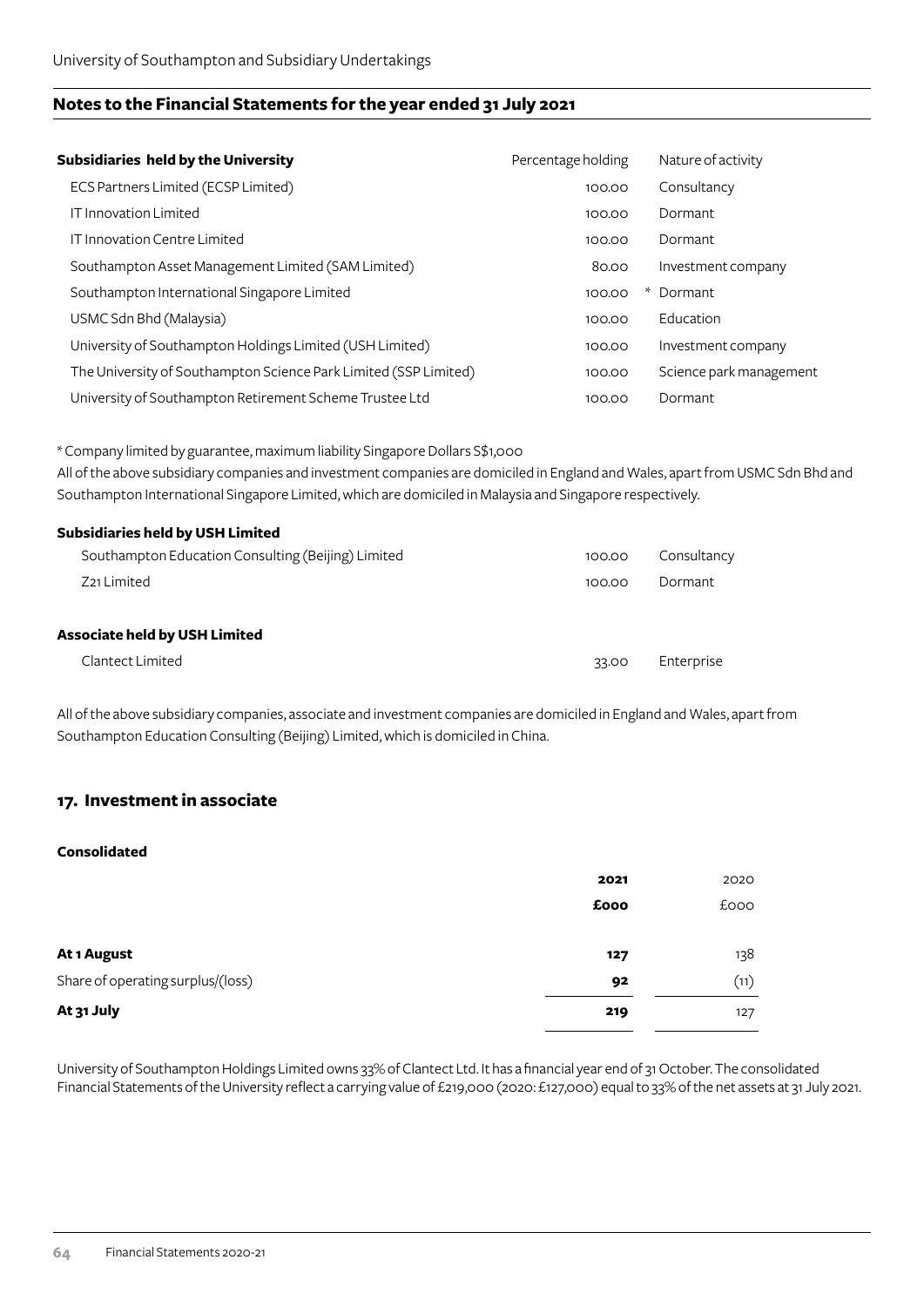## **18. Trade and other receivables**

|                                                  | <b>Consolidated</b> |        |        | <b>University</b> |
|--------------------------------------------------|---------------------|--------|--------|-------------------|
|                                                  | 2021                | 2020   | 2021   | 2020              |
|                                                  | £000                | £000   | £000   | £000              |
| Amounts falling due within one year:             |                     |        |        |                   |
| Grants from Office for Students/Research England | 19                  | 1,408  | 19     | 1,408             |
| Student debtors                                  | 2,437               | 1,057  | 2,437  | 1,057             |
| Research grants and contracts                    | 30,871              | 32,961 | 30,871 | 32,961            |
| Trade and other receivables                      | 24,005              | 21,770 | 22,047 | 19,813            |
| Amounts due from group undertakings              | $\blacksquare$      |        | 926    | 1,156             |
| Prepayments to group undertakings                |                     |        | 112    | 138               |
| Other prepayments                                | 11,439              | 10,459 | 10,755 | 9,561             |
|                                                  | 68,771              | 67,655 | 67,167 | 66,094            |
| Amounts falling due after more than one year:    |                     |        |        |                   |
| Prepayments                                      | 2,141               | 2,182  | 2,030  | 2,097             |
|                                                  | 70,912              | 69,837 | 69,197 | 68,191            |

30 day payment terms apply to amounts falling due within one year to group undertakings and to trade and other receivables.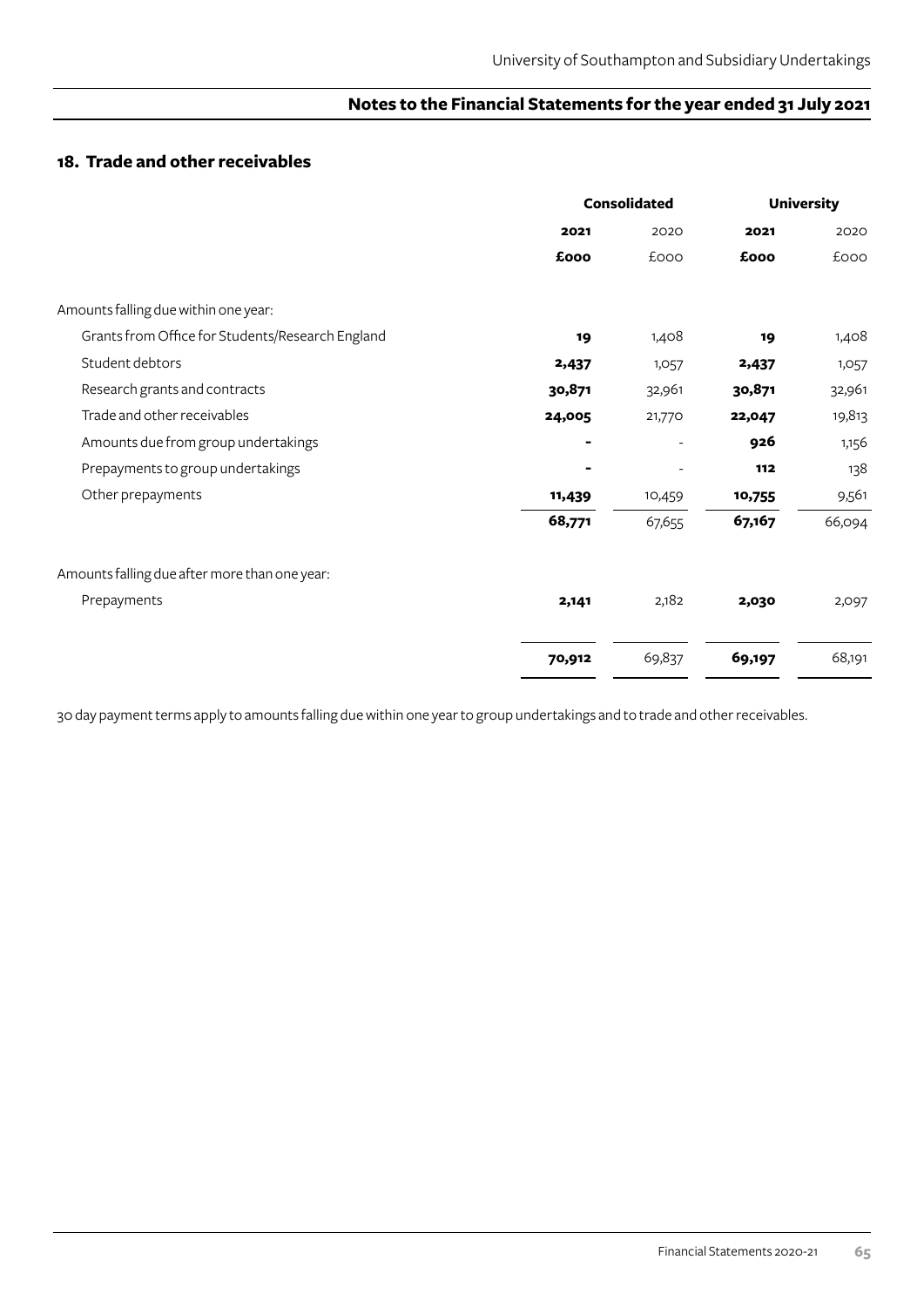## **19. Current investments**

|                                      | <b>Consolidated</b> |             | <b>University</b> |             |
|--------------------------------------|---------------------|-------------|-------------------|-------------|
|                                      | 2021                | 2020        | 2021              | 2020        |
|                                      | £000                | <b>EOOO</b> | £000              | <b>COOO</b> |
| Cash on deposit                      | 214,240             | 206,422     | 214,240           | 206,422     |
| Investment in shares (at fair value) | 259,114             | 249,244     | 259,114           | 249,244     |
|                                      | 473,354             | 455,666     | 473,354           | 455,666     |

## **20. Creditors: amounts falling due within one year**

|                                           | <b>Consolidated</b> |             | <b>University</b> |             |
|-------------------------------------------|---------------------|-------------|-------------------|-------------|
|                                           | 2021                | 2020        | 2021              | 2020        |
|                                           | £000                | <b>EOOO</b> | £000              | <b>COOO</b> |
| Bank loans                                | 2,211               | 1,790       | 1,196             | 1,305       |
| Obligations under finance leases          | 395                 | 367         | 395               | 367         |
| Research grant income received in advance | 66,388              | 60,037      | 66,388            | 60,037      |
| Social Security and other taxation        | 15,684              | 15,958      | 15,407            | 15,951      |
| Amounts owed to group undertakings        |                     |             | 170               | 252         |
| Trade and other creditors                 | 23,507              | 13,976      | 22,190            | 12,260      |
| Accruals and deferred income              | 85,071              | 54,446      | 82,779            | 52,951      |
|                                           | 193,256             | 146,574     | 188,525           | 143,123     |

30 day payment terms apply to group undertakings and to trade and other creditors.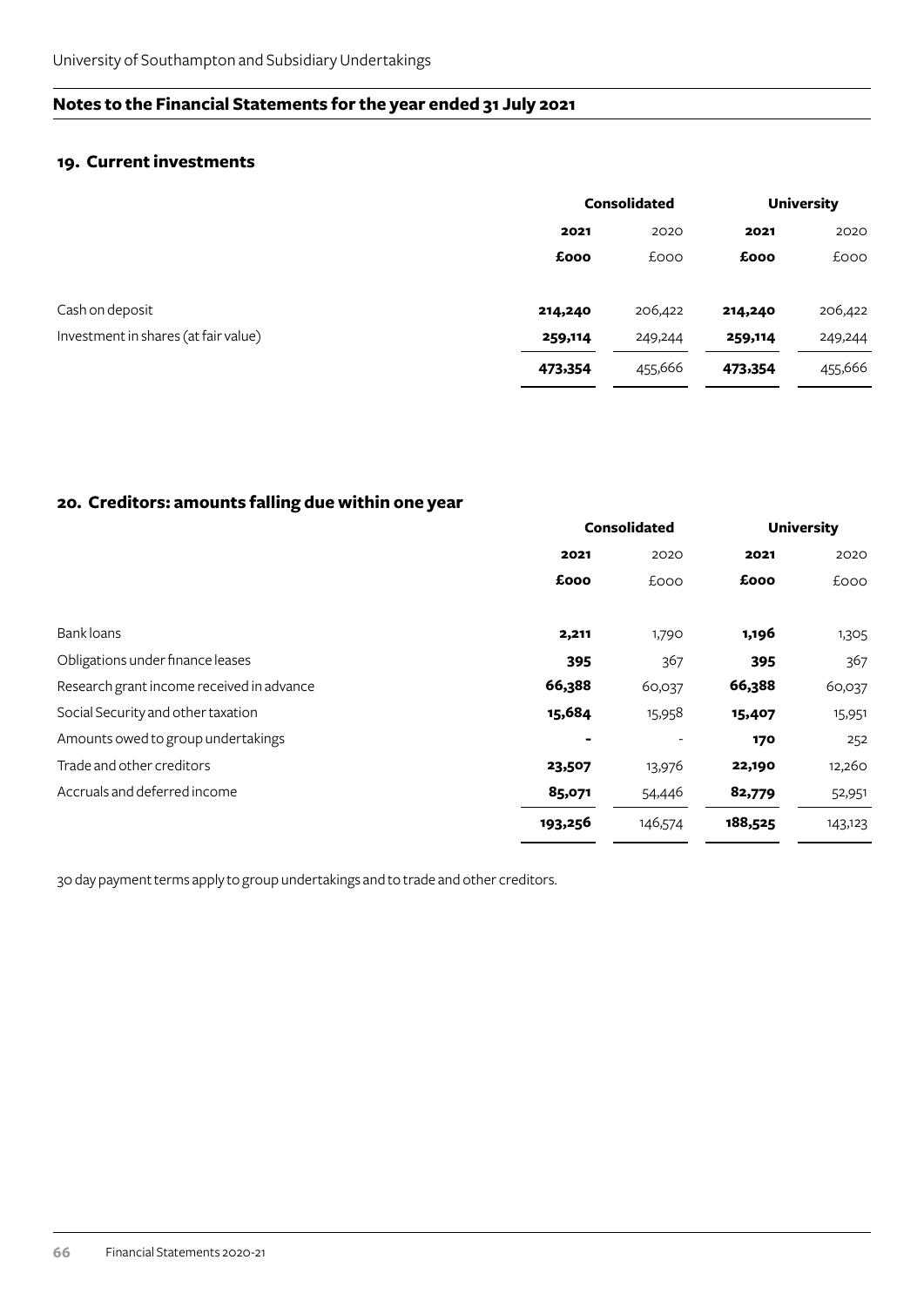## **21. Creditors: amounts falling due after more than one year**

|                                    | <b>Consolidated</b>      |                          |         | <b>University</b>        |
|------------------------------------|--------------------------|--------------------------|---------|--------------------------|
|                                    | 2021                     | 2020                     | 2021    | 2020                     |
|                                    | £000                     | £000                     | £000    | £000                     |
| Bank loans                         | 61,017                   | 63,409                   | 59,383  | 60,761                   |
| Public bond                        | 298,494                  | 298,452                  | 298,494 | 298,452                  |
| Obligations under finance leases   | 46,420                   | 46,816                   | 46,420  | 46,816                   |
| Accruals and deferred income       | 3,091                    | 3,725                    | 1,120   | 1,746                    |
| Amounts owed to group undertakings | $\overline{\phantom{0}}$ | $\overline{\phantom{a}}$ | 80      | 72                       |
| Derivatives                        | 65                       | 138                      | ۰       | $\overline{\phantom{a}}$ |
|                                    | 409,087                  | 412,540                  | 405,497 | 407,847                  |

### **Loans are repayable as follows:**

|                               | <b>Consolidated</b> |         |         | <b>University</b> |
|-------------------------------|---------------------|---------|---------|-------------------|
|                               | 2021                | 2020    | 2021    | 2020              |
|                               | £000                | £000    | £000    | <b>COOO</b>       |
| Bank loans:                   |                     |         |         |                   |
| Between one and two years     | 2,830               | 2,252   | 1,196   | 1,237             |
| Between two and five years    | 3,232               | 5,343   | 3,232   | 3,710             |
| Over five years               | 54,955              | 55,814  | 54,955  | 55,814            |
| Due after more than one year  | 61,017              | 63,409  | 59,383  | 60,761            |
| Due within one year (note 20) | 2,211               | 1,790   | 1,196   | 1,305             |
|                               | 63,228              | 65,199  | 60,579  | 62,066            |
| Public bond:                  |                     |         |         |                   |
| Over five years               | 298,494             | 298,452 | 298,494 | 298,452           |
|                               | 298,494             | 298,452 | 298,494 | 298,452           |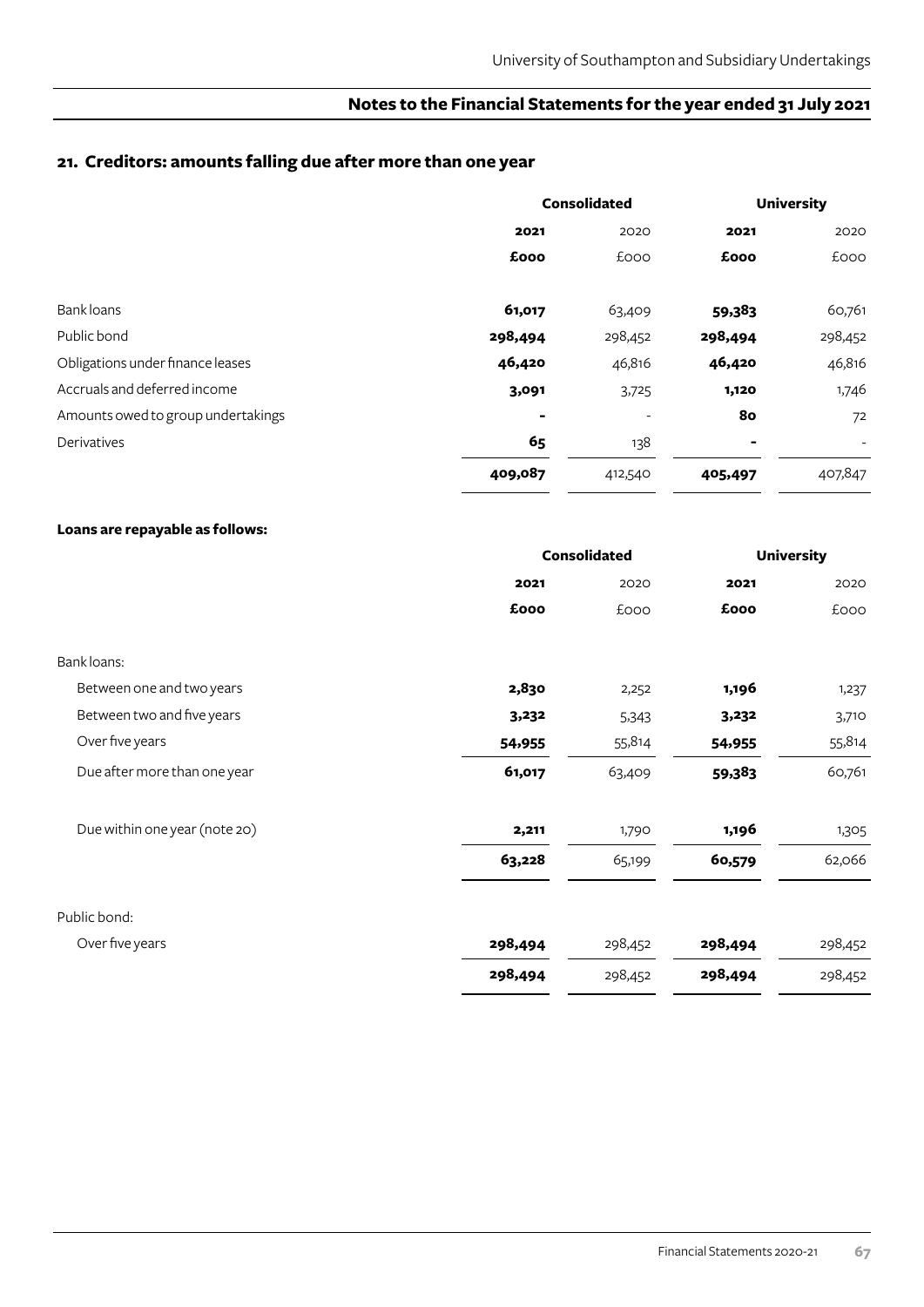## **21. Creditors: amounts falling due after more than one year (continued)**

Obligations under finance leases:

|                               | <b>Consolidated</b> |        |        | <b>University</b> |
|-------------------------------|---------------------|--------|--------|-------------------|
|                               | 2021                | 2020   | 2021   | 2020              |
|                               | £000                | £000   | £000   | <b>EOOO</b>       |
| Between one and two years     | 426                 | 396    | 426    | 396               |
| Between two and five years    | 1,486               | 1,379  | 1,486  | 1,379             |
| Over five years               | 44,508              | 45,041 | 44,508 | 45,041            |
| Due after more than one year  | 46,420              | 46,816 | 46,420 | 46,816            |
| Due within one year (note 20) | 395                 | 367    | 395    | 367               |
|                               | 46,815              | 47,183 | 46,815 | 47,183            |

In April 2017 an unsecured fixed rate public bond was issued for £300 million over a 40 year term with a coupon rate of 2.25%. The bond was issued at 99.76% of the principal amount. It is listed on the London Stock Exchange. There are no capital repayments to be made over the term, with full repayment due in 2057. Interest is payable every six months.

The bond transaction costs of £980,000 and the bond discount of £708,000 are being amortised over the life of the bond and charged to interest and other finance costs in the Statement of Comprehensive Income.

### **Additional information on bank loans:**

| Lender               | Date loan<br>obtained | Final<br>repayment<br>date | Interest<br>rate | <b>Balance</b><br>outstanding<br>2021<br>£000 | Balance<br>outstanding<br>2020<br>£000 |
|----------------------|-----------------------|----------------------------|------------------|-----------------------------------------------|----------------------------------------|
| University:          |                       |                            |                  |                                               |                                        |
| Barclays Bank        | 1999                  | 2020                       | fixed            |                                               | 68                                     |
| <b>Barclays Bank</b> | 2006                  | 2026                       | variable         | 3,208                                         | 4,144                                  |
| Barclays Bank        | 2006                  | 2036                       | fixed            | 7,371                                         | 7,854                                  |
| <b>Barclays Bank</b> | 2007                  | 2037                       | fixed            | 50,000                                        | 50,000                                 |
|                      |                       |                            |                  | 60,579                                        | 62,066                                 |
| Subsidiaries:        |                       |                            |                  |                                               |                                        |
| Santander            | 2015                  | 2023                       | fixed            | 2,649                                         | 3,133                                  |
|                      |                       |                            |                  | 63,228                                        | 65,199                                 |

The interest rates on the bank loan facilities are at fixed and variable rates. The fixed interest rates range from 5.57% to 5.95%, and the variable rate margin is 0.75% over Euribor.

Loans are secured against the general covenant of the University.

The subsidiary loan is secured by a fixed charge over the assets of the Company.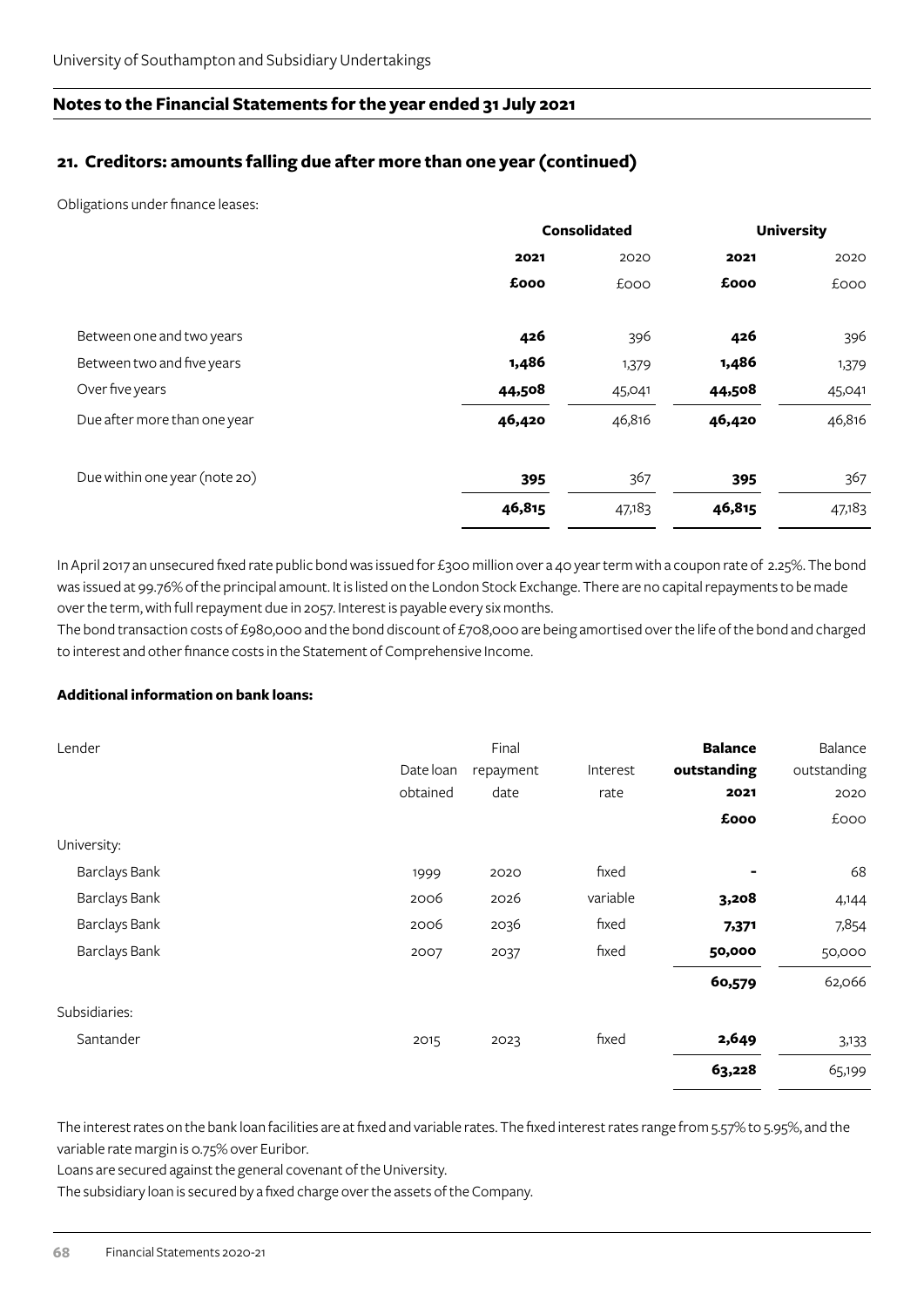## **22. Provisions**

### **Consolidated**

|                                               |                                                        |                                             | 315                      | 3,492        |                         |
|-----------------------------------------------|--------------------------------------------------------|---------------------------------------------|--------------------------|--------------|-------------------------|
| At 31 July 2021                               | 72,623                                                 | 197,106                                     |                          |              | 273,536                 |
| Additions in year                             |                                                        |                                             | 457                      | 898          | 1,355                   |
| Utilised in year                              |                                                        |                                             | (520)                    |              | (520)                   |
| <b>Actuarial loss</b>                         |                                                        | (17, 462)                                   |                          |              | (17, 462)               |
| Annual Net Service Cost                       |                                                        | 8,329                                       |                          |              | 8,329                   |
| Deficit contributions paid during<br>the year | (3,342)                                                |                                             |                          |              | (3,342)                 |
| Unwinding of the discount rate                | 583                                                    | 2,794                                       |                          |              | 3,377                   |
| Decrease due to change in<br>discount rate    | (3, 437)                                               |                                             | $\overline{\phantom{a}}$ |              | (3, 437)                |
| At 1 August 2020                              | 78,819                                                 | 203,445                                     | 378                      | 2,594        | 285,236                 |
|                                               | £000                                                   | £000                                        | <b>COOO</b>              | £000         | <b>EOOO</b>             |
|                                               | Obligation to<br>fund deficit on<br><b>USS Pension</b> | Defined benefit<br>obligations<br>(note 29) | Maintenance<br>Fund      | Deferred tax | <b>Total Provisions</b> |

### **University**

| At 31 July 2021                                 | 72,623             | 197,106         | 269,729                 |
|-------------------------------------------------|--------------------|-----------------|-------------------------|
| Actuarial loss                                  |                    | (17, 462)       | (17, 462)               |
| the year<br>Annual Net Service Cost             |                    | 8,329           | 8,329                   |
| Deficit contributions paid during               | (3,342)            |                 | (3,342)                 |
| discount rate<br>Unwinding of the discount rate | 583                | 2,794           | 3,377                   |
| Decrease due to change in                       | (3,437)            |                 | (3,437)                 |
| At 1 August 2020                                | 78,819             | 203,445         | 282,264                 |
|                                                 | £000               | £000            | £000                    |
|                                                 | <b>USS Pension</b> | (note 29)       | <b>Total Provisions</b> |
|                                                 | fund deficit on    | obligations     |                         |
|                                                 | Obligation to      | Defined benefit |                         |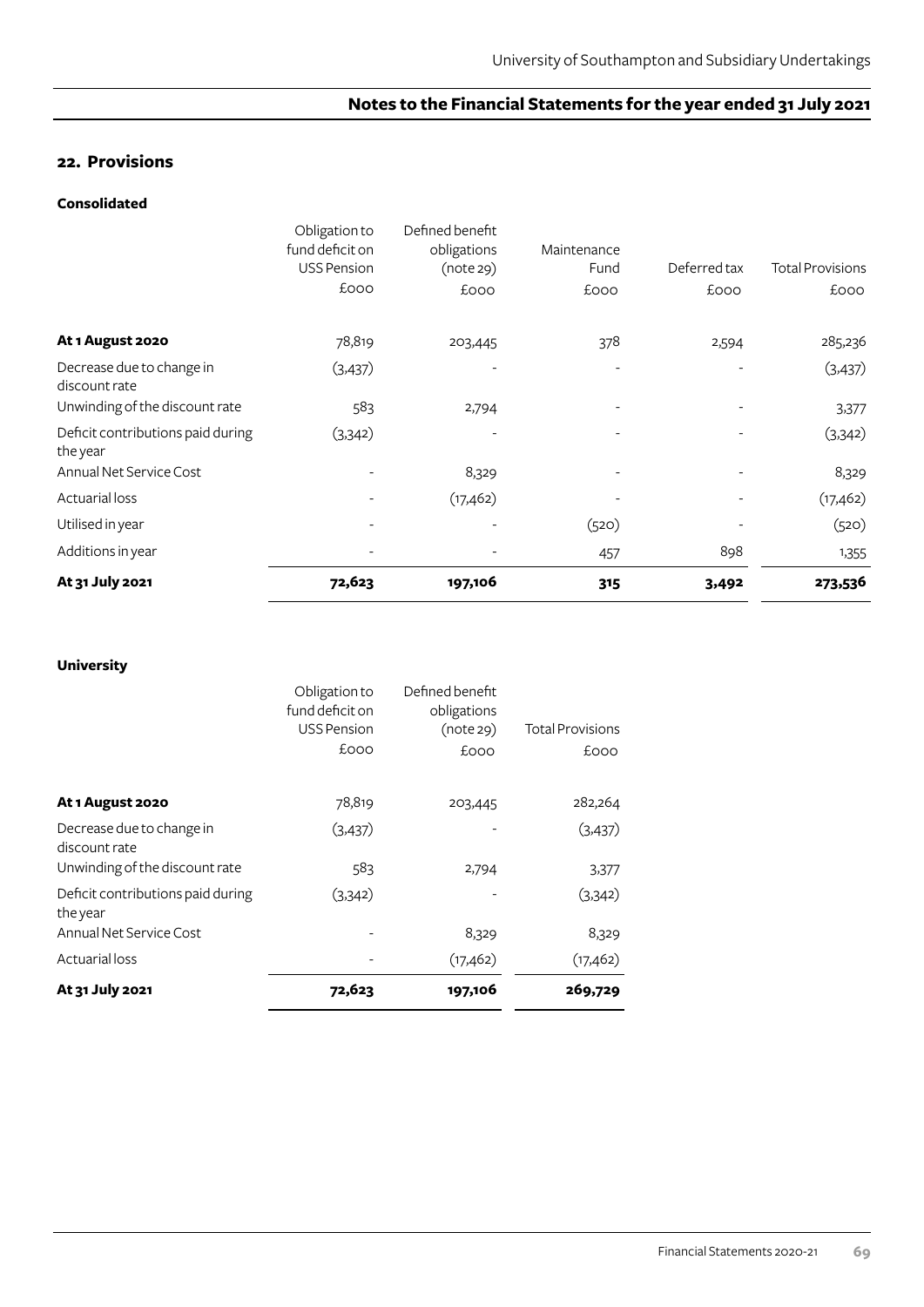## **22. Provisions (continued)**

### **Obligation to fund deficit on USS pension**

The obligation to fund the past deficit on the Universities Superannuation Scheme (USS) arises from the contractual obligation with the USS to fund deficit payments in accordance with the deficit recovery plan. In calculating this provision, management have estimated future staff levels within the USS scheme for the duration of the contractual obligation and salary inflation. Key assumptions are set out below and further information is provided in note 29.

As at 31 July 2021 the provision is £72.6 million a reduction of £6.2 million on 2019/20. The impact on the Statement of Comprehensive Income is to increase the 2020/21 surplus by £6.2 million.

After the statement of financial position date, the 2020 actuarial valuation was completed with an effective date of 1 October 2021. This states that from the 1 October 2021 deficit contributions will increase from 2% to 6% as planned but will rise again from 1 April 2022 to 6.3% for the length of the recovery plan until 31 March 2038. If a Benefit Change Deed is not agreed by 28 February 2022, the total deficit contributions will change to 3% in October 2022, increasing by 3% every 6 months until October 2025 where deficit contributions will remain at 20% until 31 July 2032. More detail is given in note 29.

### **Defined Benefit Obligations**

This relates to two defined benefit pension scheme deficits for PASNAS and HCC, to which the University pays contributions on behalf of some of its staff. This provision records the deficit that exists on PASNAS and HCC schemes as at 31 July 2021. The 2020/21 decrease in provision of £6.3 million is the aggregate of the PASNAS and HCC pension scheme obligations. See note 29 for further details.

### **Maintenance Fund**

The maintenance fund (into which payments are made from landlord and tenants) provides funding for future maintenance of buildings, roadways and other common areas at the University of Southampton Science Park, and includes payments from tenants who have since left the Science Park. The fund is held by the University of Southampton Science Park Limited. Provisions are only made when there is a legally binding commitment arising from a past event.

The provision receives additional contributions and is utilised on an ongoing basis as larger repairs are required to the investment properties.

### **Deferred Tax**

The provision for deferred tax relates to tax liabilities arising from the revaluation of the University of Southampton Science Park, the revaluation of a financial instrument, and the revaluation of investments held by subsidiary companies at fair value.

The requisite provision for deferred tax will be recognised when an investment property is sold.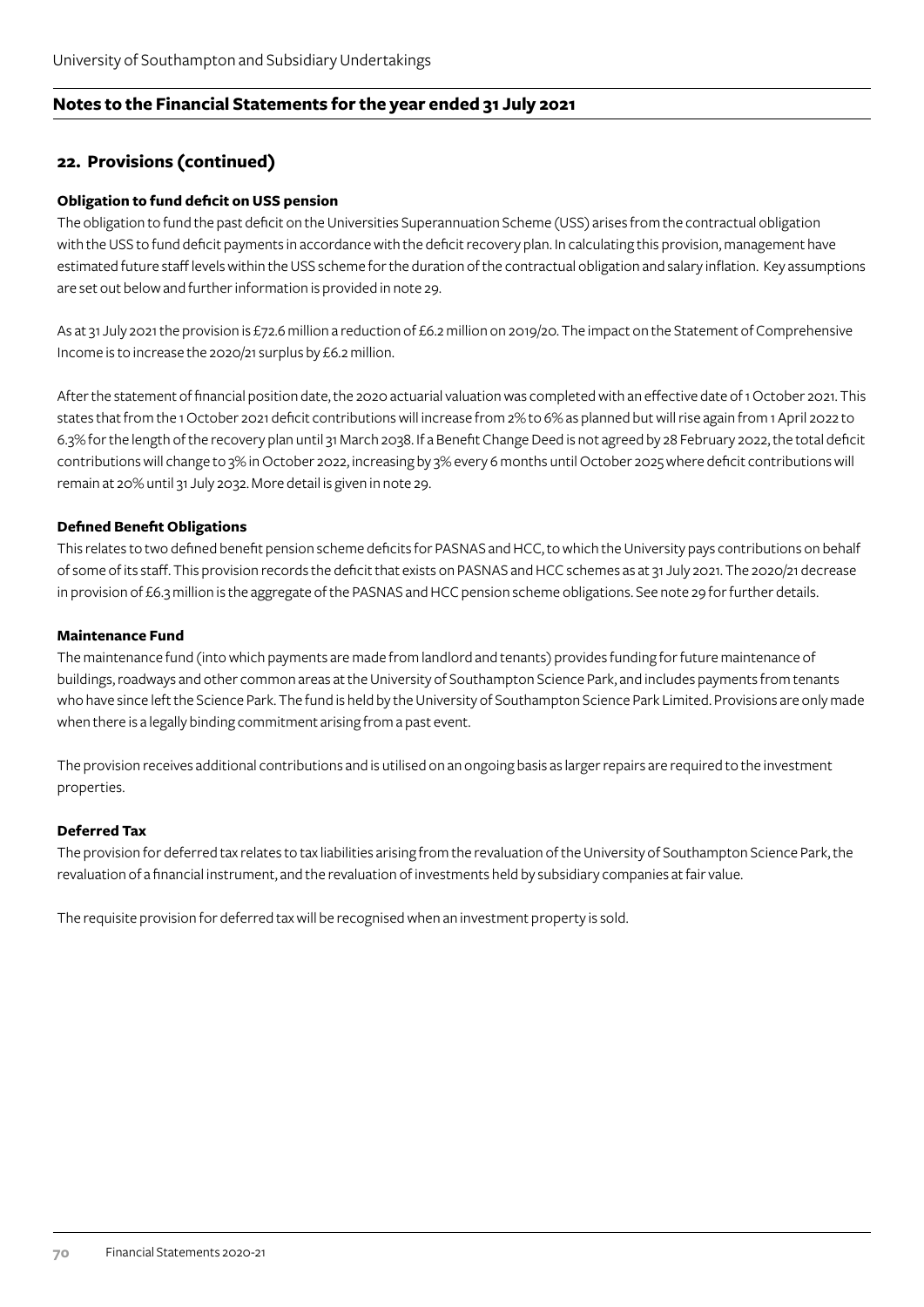## **23. Endowment reserves**

#### **Consolidated**

|                                           | Restricted | Unrestricted | Restricted | 2021         | 2020           |
|-------------------------------------------|------------|--------------|------------|--------------|----------------|
|                                           | Permanent  | Permanent    | Expendable | <b>Total</b> | Total          |
|                                           | £000       | £000         | £000       | £000         | £000           |
| At 1 August 2020                          |            |              |            |              |                |
| Capital                                   | 7,423      | 2,422        | 2,125      | 11,970       | 12,132         |
| Accumulated income                        | 764        |              | 139        | 903          | 909            |
|                                           | 8,187      | 2,422        | 2,264      | 12,873       | 13,041         |
| New endowments                            | 36         |              |            | 36           | $\overline{4}$ |
| Investment income                         | 117        | 40           | 35         | 192          | 217            |
| Expenditure                               | (83)       | (40)         | (45)       | (168)        | (225)          |
| Net investment income/(expenditure)       | 34         |              | (10)       | 24           | (8)            |
| Decrease in market value of investments   | 1,216      | 394          | 344        | 1,954        | (164)          |
| At 31 July 2021                           | 9,473      | 2,816        | 2,598      | 14,887       | 12,873         |
| <b>Represented by:</b>                    |            |              |            |              |                |
| Capital                                   | 8,678      | 2,816        | 2,460      | 13,954       | 11,970         |
| Accumulated income                        | 795        |              | 138        | 933          | 903            |
|                                           | 9,473      | 2,816        | 2,598      | 14,887       | 12,873         |
| Analysis by type of purpose:              |            |              |            |              |                |
| Chair/Lectureships                        | 3,884      |              |            | 3,884        | 3,368          |
| Scholarships and bursaries                | 2,258      |              | 733        | 2,991        | 2,572          |
| Research support                          |            |              | 1,287      | 1,287        | 1,111          |
| Prize funds                               | 564        |              | 168        | 732          | 607            |
| Welfare/Hardship                          | 730        |              | 43         | 773          | 675            |
| General                                   | 2,037      | 2,816        | 367        | 5,220        | 4,540          |
|                                           | 9,473      | 2,816        | 2,598      | 14,887       | 12,873         |
| <b>Analysis by asset:</b>                 |            |              |            |              |                |
| Current and non-current asset investments |            |              |            | 13,951       | 11,961         |
| Cash and cash equivalents                 |            |              |            | 936          | 912            |
|                                           |            |              |            | 14,887       | 12,873         |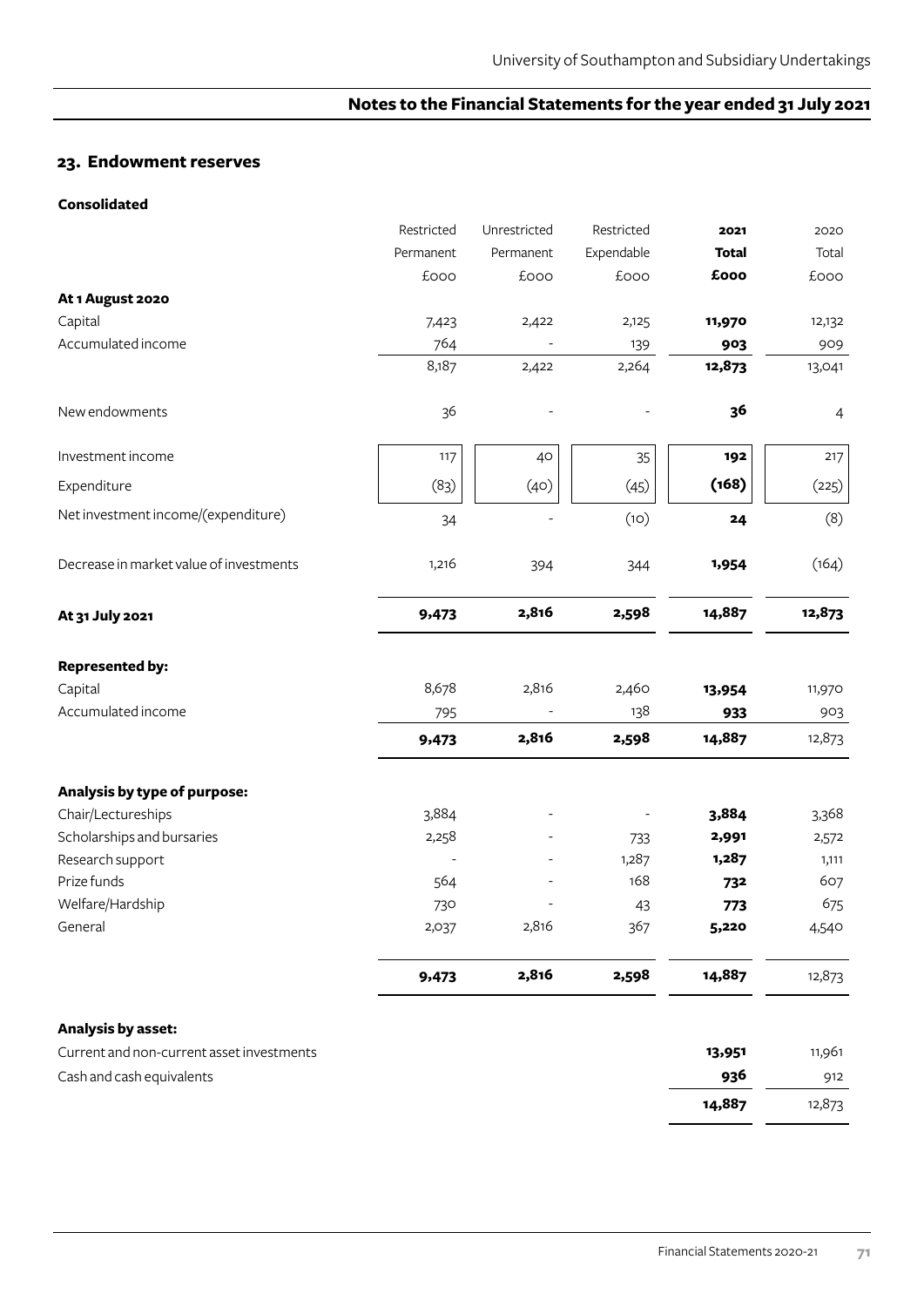### **24. Restricted Reserves**

Reserves with restrictions are as follows:

|                                                                  |                              | <b>Consolidated and University</b>         |                      |               |
|------------------------------------------------------------------|------------------------------|--------------------------------------------|----------------------|---------------|
|                                                                  | Unspent<br>Capital<br>Grants | Donations<br>/Other<br>Restricted<br>Funds | 2021<br><b>Total</b> | 2020<br>Total |
|                                                                  | £000                         | £000                                       | £000                 | <b>EOOO</b>   |
| <b>Balances at 1 August 2020</b>                                 | 738                          | 4,632                                      | 5,370                | 5,509         |
| New grants                                                       | 5,454                        |                                            | 5,454                | 1,833         |
| New donations/other restricted funds                             |                              | 5,763                                      | 5,763                | 6,848         |
| Capital grants utilised                                          | (5,934)                      |                                            | (5, 934)             | (3,371)       |
| Expenditure                                                      |                              | (5, 477)                                   | (5, 477)             | (5,449)       |
| Total restricted comprehensive income/(expenditure) for the year | (480)                        | 286                                        | (194)                | (139)         |
| Balances at 31 July 2021                                         | 258                          | 4,918                                      | 5,176                | 5,370         |

|                                                                  | <b>Consolidated and University</b> |             |
|------------------------------------------------------------------|------------------------------------|-------------|
|                                                                  | 2020<br>2021                       |             |
|                                                                  | <b>Total</b>                       | Total       |
|                                                                  | £000                               | <b>EOOO</b> |
| Analysis of donations/other restricted funds by type of purpose: |                                    |             |
| Research activities                                              | 3,087                              | 3,375       |
| Student support                                                  | 305                                | 260         |
| Scholarships and bursaries                                       | 50                                 | 70          |
| Outreach                                                         | 50                                 | 36          |
| Other                                                            | 1,684                              | 1,629       |
| Balances at 31 July 2021                                         | 5,176                              | 5,370       |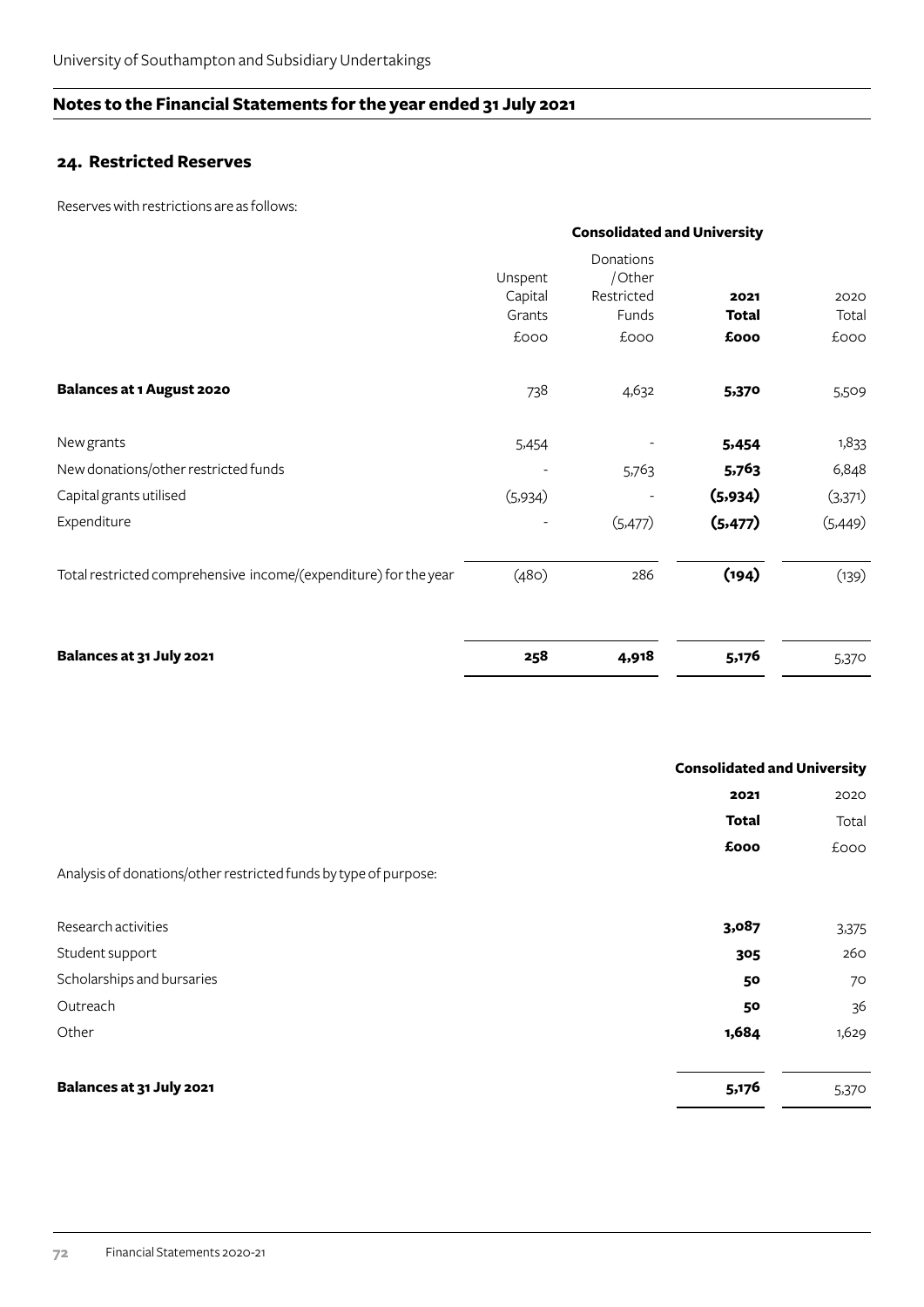# **25. Reconciliation of net debt**

| <b>Consolidated</b> | <b>University</b> |
|---------------------|-------------------|
| <b>EOOO</b>         | <b>EOOO</b>       |
| (345,580)           | (351, 127)        |
| 44,349              | 36,435            |
| 2,134               | 1,650             |
| 205                 | 205               |
| 73                  |                   |
| (42)                | (42)              |
| (298, 861)          | (312, 879)        |
| 46,719              | 38,248            |
|                     |                   |

| <b>Consolidated</b>        |                            | <b>University</b>          |                            |
|----------------------------|----------------------------|----------------------------|----------------------------|
| At 31 July<br>2021<br>£000 | At 31 July<br>2020<br>£000 | At 31 July<br>2021<br>£000 | At 31 July<br>2020<br>£000 |
| 109,741                    | 65,392                     | 93,009                     | 56,574                     |
| 109,741                    | 65,392                     | 93,009                     | 56,574                     |
|                            |                            |                            |                            |
| 1,196                      | 1,305                      | 1,196                      | 1,305                      |
| 1,015                      | 485                        |                            |                            |
| 395                        | 367                        | 395                        | 367                        |
| 2,606                      | 2,157                      | 1,591                      | 1,672                      |
|                            |                            |                            |                            |
| 46,420                     | 46,816                     | 46,420                     | 46,816                     |
| 59,383                     | 60,761                     | 59,383                     | 60,761                     |
| 1,634                      | 2,648                      |                            |                            |
| 298,494                    | 298,452                    | 298,494                    | 298,452                    |
| 65                         | 138                        |                            |                            |
| 405,996                    | 408,815                    | 404,297                    | 406,029                    |
| (298, 861)                 | (345,580)                  | (312, 879)                 | (351, 127)                 |
|                            |                            |                            |                            |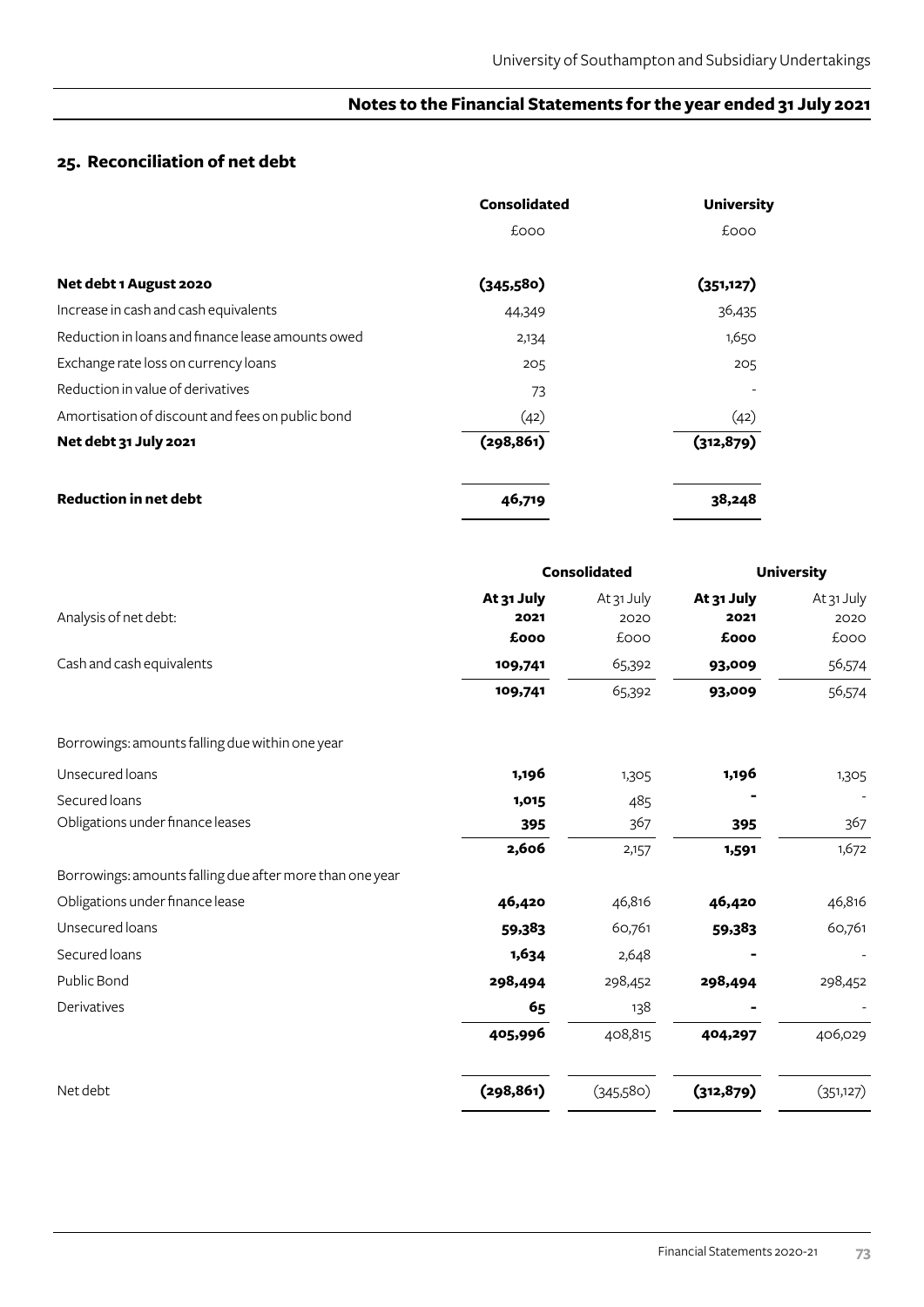#### **26. Related party transactions**

Due to the nature of the University's operations and the composition of the University Council, being drawn from commerce, industry and the public sector, it is inevitable that transactions will take place with organisations in which a member of Council may have an interest. All such transactions are conducted at arm's length and in accordance with the University's Financial Regulations, Standing Orders on contracts and normal procurement procedures.

A Register of Interests is maintained for members of the University Council and associated committees. Members may not be present at any discussion in which they have a direct or indirect financial interest.

Written declarations have been obtained from all members of Council, senior officers of the University and directors of fully owned subsidiary companies, either listing transactions during the year ended 31 July 2021 between the University and third parties in which they or close family members held a position of influence, or stating that there were no relevant transactions during the period.

The declarations have been reviewed by the Executive Director, Finance and Planning. There were a number of related party transactions during the year ended 31 July 2021 significant enough to warrant disclosure in the Financial Statements.

Professor Mark E. Smith, the University President and Vice-Chancellor, is also a council member of the Engineering and Physical Sciences Research Council (EPSRC). The University received from the EPSRC £37,100,000 in the year to 31 July 2021 for research and training grants. Of this, £3,300,000 was disbursed to other research collaborators and the University received £6,200,000 from other Universities hosting EPSRC funded research but where the University was a collaborator.

Peter Hollins, a lay member of Council, is also chair of the University Hospital Southampton NHS Foundation Trust Board. The University received £18,600,000 in the year to 31 July 2021, the main elements being £7,100,000 contribution to joint salaries, £6,400,000 for research grants and the balance for normal operational activity reimbursements.

Professor Jane Falkingham, is Dean of the Faculty of Social Sciences and a member of the University Executive Board (UEB). She is a Council Member for the Economic and Social Research Council (ESRC). The University received £8,400,000 research grant income and doctoral training grants from the ESRC in the year to 31 July 2021. Of this, £900,000 was disbursed to other research collaborators and the University received £500,000 from other Universities hosting ESRC funded research but where the University was a collaborator.

Professor Mandy Fader, Head of School for Health Sciences and a member of UEB, is also a Director of the Wessex Academic Health Science Network Limited. In the year to 31 July 2021 the University received £175,000 from the company mainly for the Centre for Implementation Science and also paid £64,000 to them as collaborators on a research grant and £13,000 for annual membership of the network.

Dame Judith MacGregor, a lay member of Council, is a Council Member of the Arts and Humanities Research Council (AHRC). In the year to 31 July 2021 the University received £2,000,000 grant income from the AHRC. Of this, £250,000 was disbursed to other research collaborators and the University received £250,000 from other Universities hosting AHRC funded research but where the University was a collaborator.

Olivia Reed and Ben Dolbear were members of Council (Class 5 membership) as representatives of the Students' Union. Ben Dolbear (Olivia Reed until June 2021) is President of the Students' Union which is a separate entity over which the University does not exercise control or significant influence over policy decisions. The Students' Union receives a grant from the University, an amount of £2,320,000 in the year to 31 July 2021 (2020: £2,210,000), which is calculated annually according to a methodology agreed between the University and the Students' Union. All other transactions between the two parties are conducted on a commercial basis.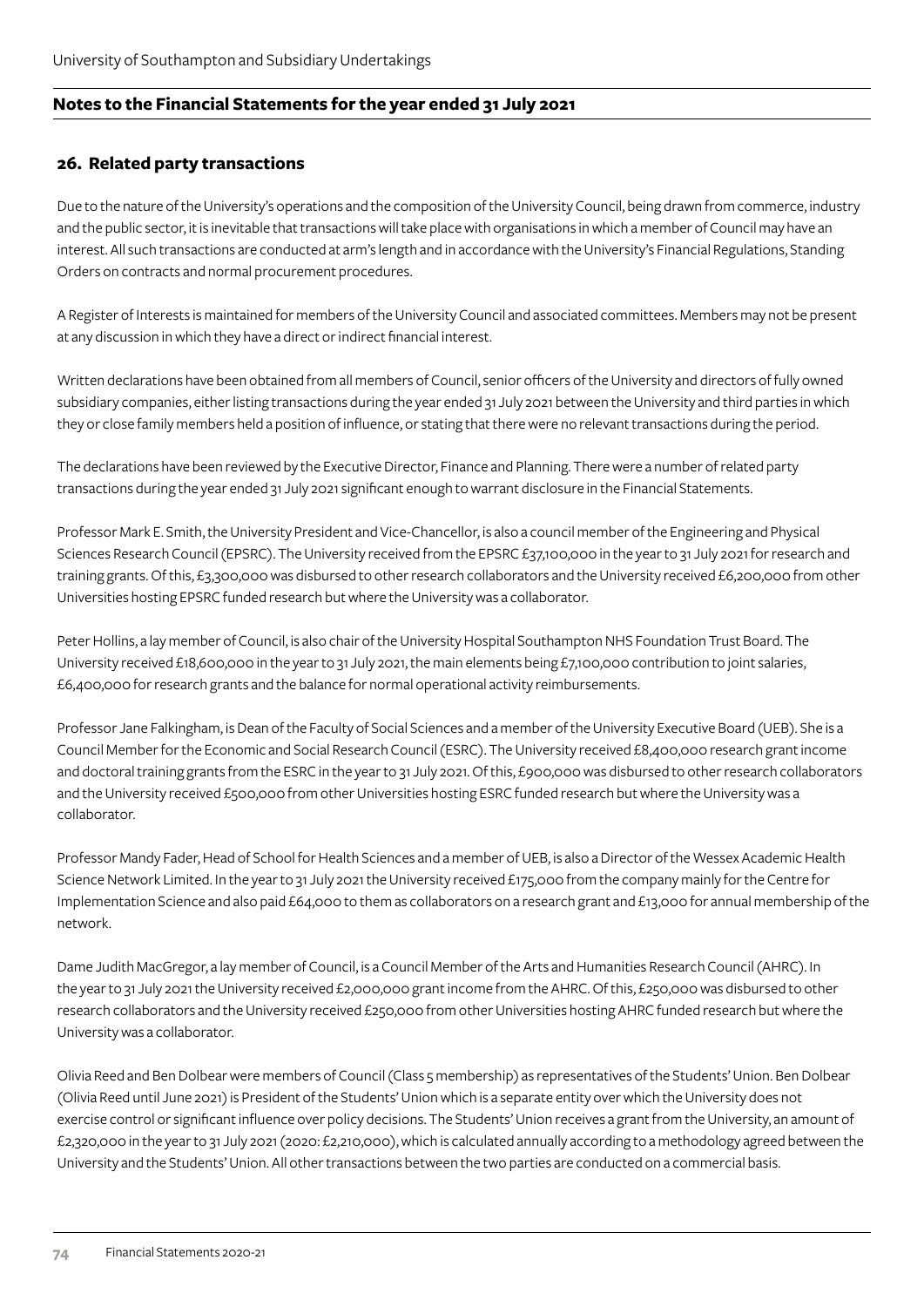#### **26. Related party transactions (continued)**

In July 2018 the University became a partner of the Alan Turing Institute, the national centre for data science. The University has agreed to make a grant of £3,600,000 to the Institute, of which a balance of £875,000 is held under creditors as at 31 July 2021. The University received £831,000 grant income from the Institute in the year to 31 July 2021.

In accordance with the exemptions contained within FRS 102 Financial Reporting Standard Section 33 (Related Party Disclosures) no disclosure has been made for transactions between the University and wholly owned group undertakings. Transactions between the University and spin-out companies in which minority shareholdings are held are not generally disclosed as the University does not control or exercise any significant influence over the financial and operating policies of the companies.

#### **27. Capital and other commitments**

Provision has not been made for the following capital and other commitments at 31 July 2021:

|                            |        | <b>Consolidated</b> |        | <b>University</b> |
|----------------------------|--------|---------------------|--------|-------------------|
|                            | 2021   | 2020                | 2021   | 2020              |
|                            | £000   | £000                | £000   | £000              |
| Commitments contracted for | 39,468 | 25,202              | 28,161 | 25,015            |
|                            | 39,468 | 25,202              | 28,161 | 25,015            |

#### **28. Lease obligations**

#### **Total rentals payable under operating leases**

At 31 July 2021 the University was committed to making the following payments under non-cancellable operating leases:

#### **Consolidated**

|                                    | Land and<br>buildings | Plant and<br>machinery   | 2021<br>Total | 2020<br>Total |
|------------------------------------|-----------------------|--------------------------|---------------|---------------|
|                                    | £000                  | £000                     | £000          | <b>EOOO</b>   |
| Future minimum lease payments due: |                       |                          |               |               |
| Not later than one year            | 2,750                 | 581                      | 3,331         | 3,882         |
| Between one and five years         | 8,580                 | $\overline{\phantom{a}}$ | 8,580         | 10,739        |
| Over five years                    | 15,219                | $\overline{\phantom{a}}$ | 15,219        | 13,590        |
|                                    | 26,549                | 581                      | 27,130        | 28,211        |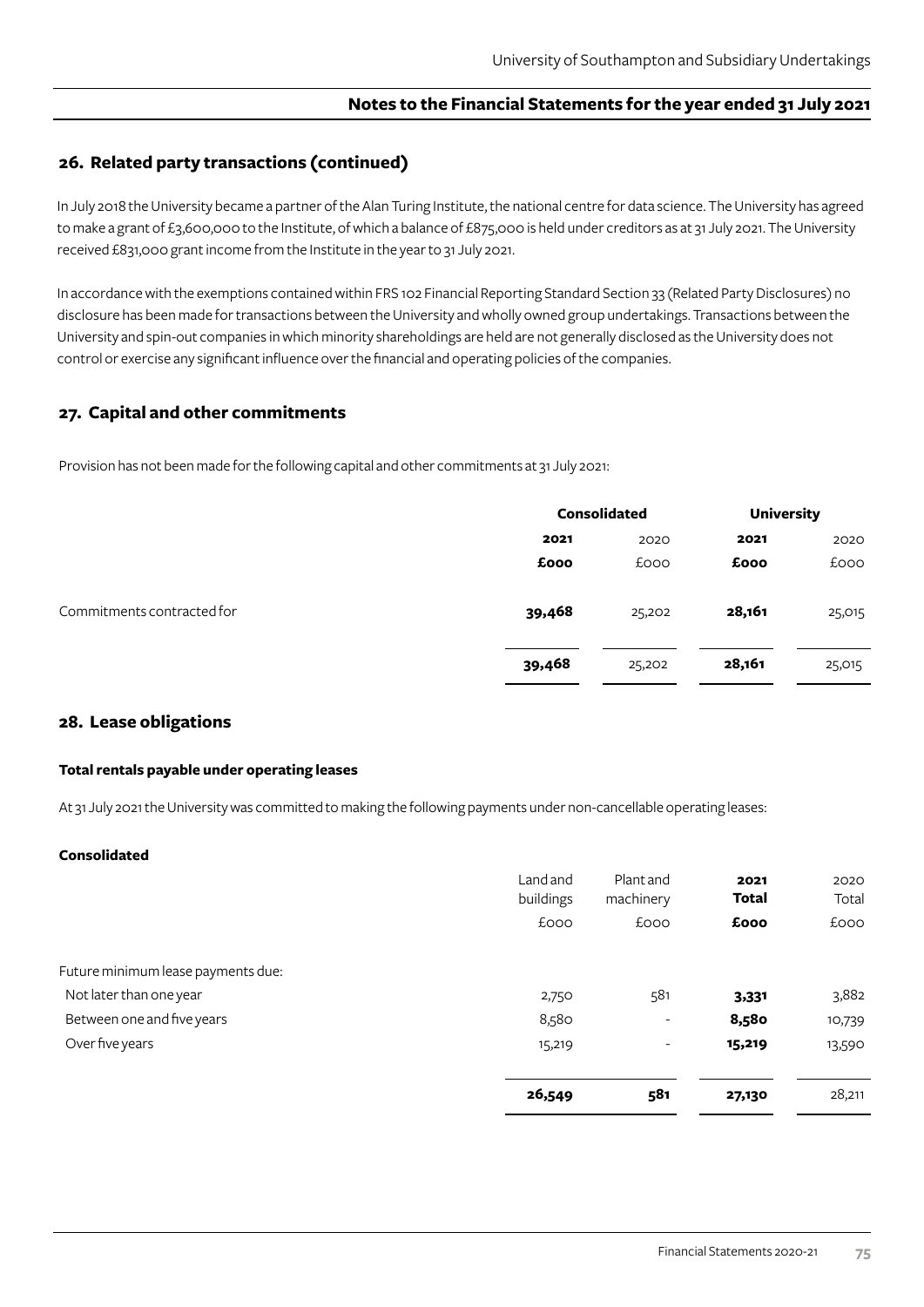## **28. Lease obligations (continued)**

#### **University**

|                                    | Land and<br>buildings | Plant and<br>machinery   | 2021<br><b>Total</b> | 2020<br>Total |
|------------------------------------|-----------------------|--------------------------|----------------------|---------------|
|                                    | £000                  | £000                     | £000                 | £000          |
| Future minimum lease payments due: |                       |                          |                      |               |
| Not later than one year            | 2,971                 | 581                      | 3,552                | 3,485         |
| Between one and five years         | 8,779                 | $\overline{\phantom{a}}$ | 8,779                | 9,871         |
| Over five years                    | 15,345                | $\overline{\phantom{a}}$ | 15,345               | 13,590        |
|                                    | 27,095                | 581                      | 27,676               | 26,946        |

Lease obligations have been calculated to show maximum obligations if lease was broken at the next tenant break option date.

#### **Total rentals receivable under operating leases**

At 31 July 2021 the principal future minimum lease payments receivable under non-cancellable leases are as follows:

#### **Land and buildings:**

|                            | <b>Consolidated</b> |        | <b>University</b> |        |
|----------------------------|---------------------|--------|-------------------|--------|
|                            | 2021                | 2020   | 2021              | 2020   |
|                            | £000                | £000   | £000              | £000   |
| Less than one year         | 6,416               | 6,582  | 3,972             | 4,061  |
| Between one and five years | 21,437              | 22,201 | 16,444            | 16,016 |
| More than five years       | 55,355              | 60,658 | 48,897            | 53,048 |
|                            | 83,208              | 89,441 | 69,313            | 73,125 |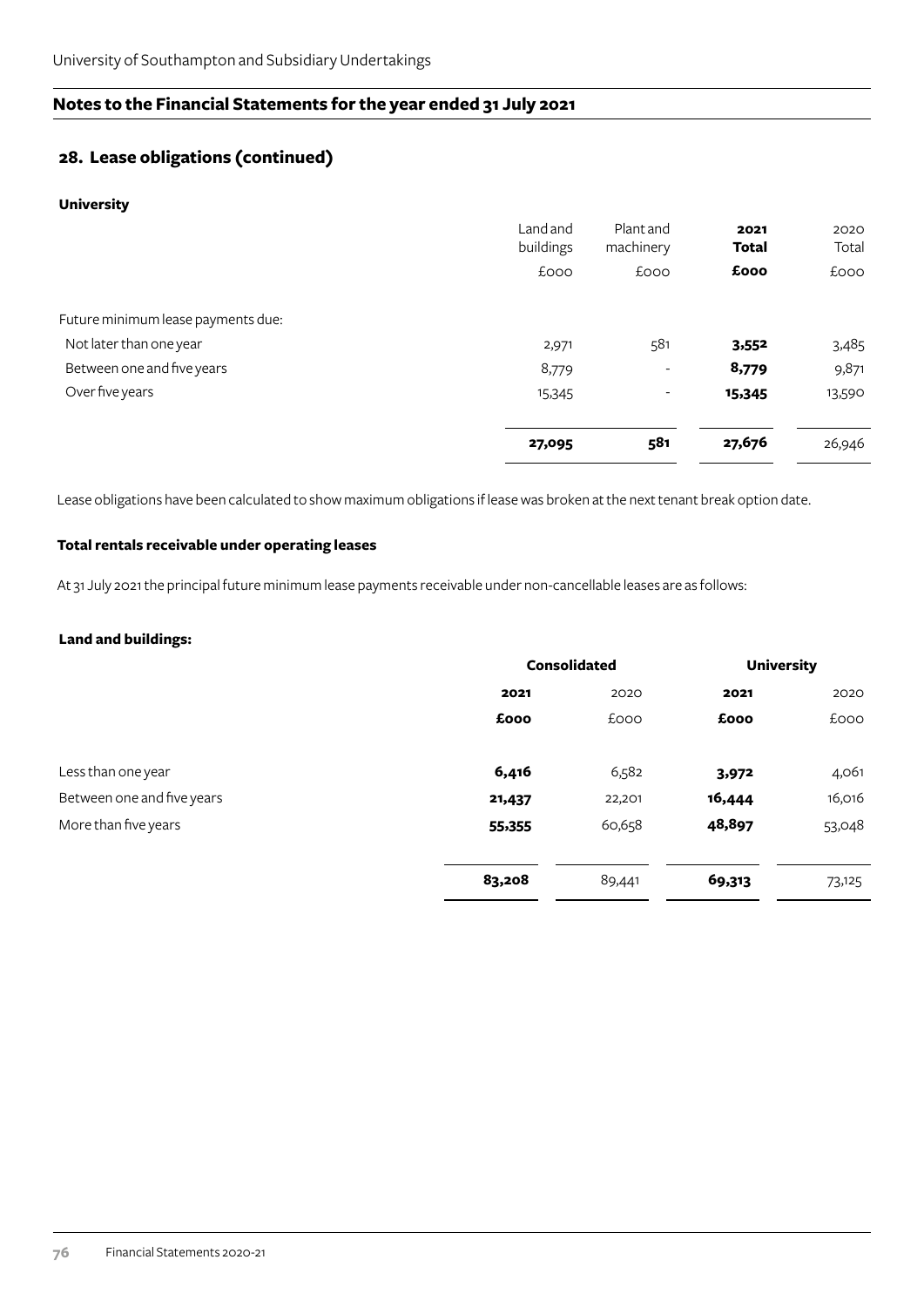#### **29. Pension Schemes**

The two principal pension schemes for the University's staff are the Universities Superannuation Scheme (USS) and the University of Southampton Pension and Assurance Scheme (PASNAS). The PASNAS scheme is a defined-benefit scheme. USS is a hybrid pension scheme, providing defined benefits (for all members), as well as defined contribution benefits. PASNAS closed to new members from 1 January 2019. The University of Southampton Retirement Fund (USRF), a defined contribution scheme, commenced from 1 January 2019 for new employees.

The University also contributes to the National Health Service Pension Scheme (NHPS), the Teachers' Pension Scheme (TPS), the Medical Research Council Pension Scheme (MRCPS), Hampshire County Council (HCC), National Employment Savings Trust (NEST) and schemes relating to subsidiary companies.

Employer pension contributions for USS and PASNAS within this note are shown on the basis of the scheme contribution rate before any additional contributions under a salary sacrifice scheme.

The total pension scheme costs incurred in 2020/21 and 2019/20 for the consolidated group are summarised as follows:

|                                     |                                  | 2020/21                                     |                   |                           | 2019/20                                     |                   |
|-------------------------------------|----------------------------------|---------------------------------------------|-------------------|---------------------------|---------------------------------------------|-------------------|
|                                     | <b>Employer</b><br>contributions | Pension<br>accounting<br>adjustment<br>$**$ | <b>Total Cost</b> | Employer<br>contributions | Pension<br>accounting<br>adjustment<br>$**$ | <b>Total Cost</b> |
|                                     | £000                             | £000                                        | £000              | £000                      | £000                                        | £000              |
| $USS*$                              | 35,245                           |                                             | 35,245            | 34,987                    |                                             | 34,987            |
| PASNAS*                             | 3,745                            | 8,337                                       | 12,082            | 4,432                     | 7,622                                       | 12,054            |
| PASNAS deficit contribution         | 1,379                            | -                                           | 1,379             | 1,637                     | $\overline{\phantom{a}}$                    | 1,637             |
| USRF from 1/1/19                    | 1,040                            |                                             | 1,040             | 749                       |                                             | 749               |
| USRF PASNAS deficit<br>contribution | 443                              |                                             | 443               | 318                       |                                             | 318               |
| <b>NHPS</b>                         | 1,445                            |                                             | 1,445             | 1,391                     |                                             | 1,391             |
| Other pension schemes               | 334                              | (10)                                        | 324               | 444                       | 250                                         | 694               |
| Total pension cost (note 9)         | 43,631                           | 8,327                                       | 51,958            | 43,958                    | 7,872                                       | 51,830            |

\* The figure for USS employer contributions excludes an amount of £110,000 (2020:£159,000) and the figure for PASNAS employer contributions excludes an amount of £71,000 (2020: £100,000) which are made on behalf of a third party at no cost to the University.

\*\* The pension accounting adjustment for PASNAS is the net current service cost as part of the movement in the actuarial valuation as at 31 July. The pension accounting adjustment on Other pension schemes is the balance after independent valuation of the HCC pension scheme.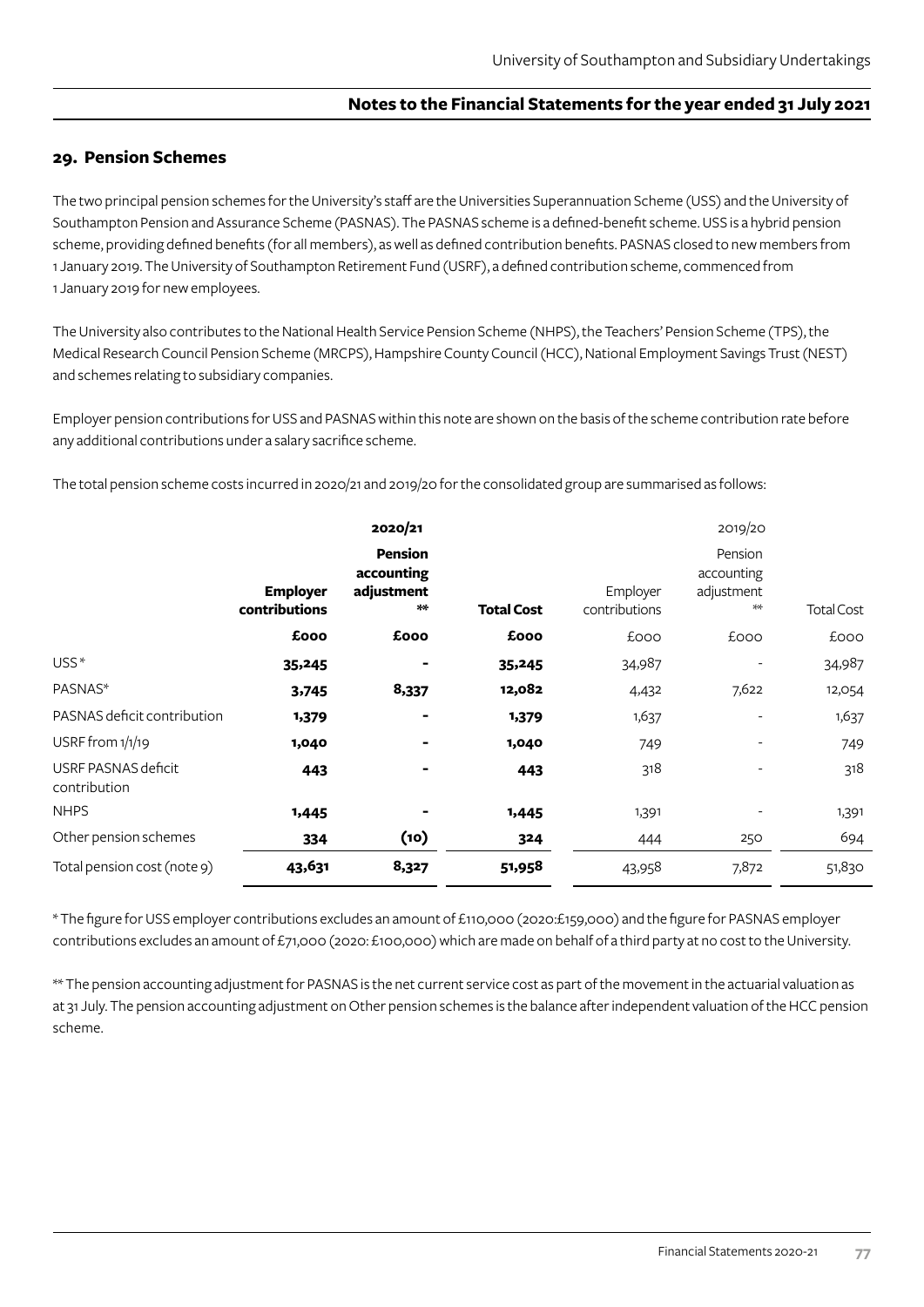## **29. Pension Schemes (continued)**

Table of Employer Contribution Rates 2020/21 and 2019/20:

|                            | 20/21 | 19/20                                                          |
|----------------------------|-------|----------------------------------------------------------------|
|                            | Rate% | Rate%                                                          |
| <b>USS</b>                 | 21.10 | 19.50 to Sept 19                                               |
| PASNAS*                    | 13.85 | 21.10 from Oct 19<br>12.15 to Dec 2019,<br>13.85 from Jan 2020 |
| USRF*                      | 10.00 | 10.00                                                          |
| <b>TPS</b>                 | 16.48 | 16.48                                                          |
| <b>NHPS</b>                | 16.18 | 16.18                                                          |
| <b>MRCPS</b>               | 15.90 | 15.90                                                          |
| HCC (two separate schemes) | 31.70 | 31.70                                                          |
|                            | 38.40 | 36.90 to Mar 20                                                |
|                            |       | 38.40 from Apr 20                                              |
| <b>NEST</b>                | 3.00  | 3.00                                                           |

\* Within the PASNAS and USRF schemes is an additional employers' contribution to contribute to the PASNAS deficit. Since January 2020 the total contribution from these has been capped at £160,000 per month

Employer contributions in 2021/22 are expected to be:

|                                     | Rate% | £000   |
|-------------------------------------|-------|--------|
| <b>USS</b>                          | 21.40 | 37,038 |
| <b>PASNAS</b>                       | 13.85 | 2,793  |
| <b>PASNAS Deficit Contributions</b> | 5.10  | 1,028  |
| <b>USRF</b>                         | 10.00 | 931    |
| USRF PASNAS Deficit Contributions   | 5.10  | 475    |
| <b>TPS</b>                          | 16.48 | 8      |
| <b>NHPS</b>                         | 16.18 | 1,648  |
| <b>MRCPS</b>                        | 15.9  | 49     |
| <b>HCC</b>                          | 38.4  | 42     |
| <b>NEST</b>                         | 3.00  | 144    |
| Total                               |       | 44,156 |

The University has fully adopted the disclosure rules of FRS 102 Section 28 'Employee Benefits'. The notes that follow show the detailed valuations required by the standard. However, pension fund liabilities can be valued in a number of other ways, and the University will continue to support the schemes based on the principles of on-going operations, as advised by the scheme trustees and actuaries.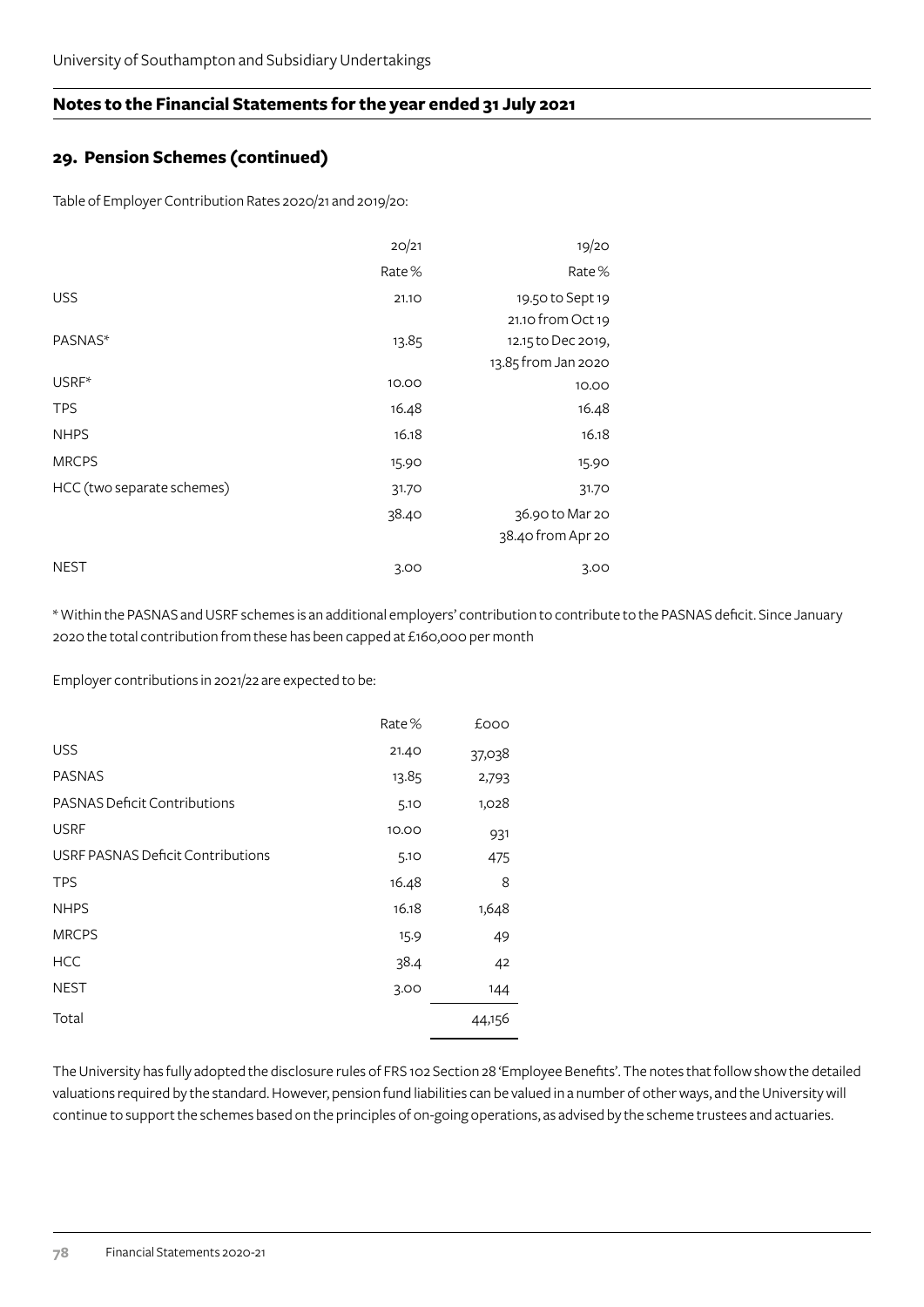### **29. Pension Schemes (continued)**

The actuaries' recommendations for contributions to USS, PASNAS and HCC are based on triennial valuations of the schemes' liabilities. In the intervening years, the actuaries review the progress of the schemes. The latest valuations of the schemes' assets and liabilities for which results are available are:

|                            | <b>USS</b>         | <b>PASNAS</b>   | <b>HCC</b>      |
|----------------------------|--------------------|-----------------|-----------------|
| Date of valuation          | 31 March 2018      | 31 July 2018    | 31 March 2019   |
| Market valuation of assets | £63,700 million    | £225 million    | £7,182 million  |
| Past service liabilities   | £67,300 million    | £263 $m$ illion | £7,260 million  |
| Deficit of assets          | $(E3,600)$ million | $(E38)$ million | $(E78)$ million |

The USS and HCC valuations reflect the total assets and liabilities of the schemes, not just the element attributable to the University.

#### **USS**

#### **Significant accounting policies**

The University participates in Universities Superannuation Scheme. The assets of the scheme are held in a separate trusteeadministered fund. Because of the mutual nature of the scheme, the assets are not attributed to individual institutions and a schemewide contribution rate is set. The University is therefore exposed to actuarial risks associated with other institutions' employees and is unable to identify its share of the underlying assets and liabilities of the scheme on a consistent and reasonable basis. As required by Section 28 of FRS 102 "Employee benefits", the University therefore accounts for the scheme as if it were a defined contribution scheme. As a result, the amount charged to the Consolidated Statement of Comprehensive Income represents the contributions payable to the scheme. Since the University has entered into an agreement (the Recovery Plan) that determines how each employer within the scheme will fund the overall deficit, the University recognises a liability for the contributions payable that arise from the agreement (to the extent that they relate to the deficit) with related expenses being recognised through the Consolidated Statement of Comprehensive Income.

#### **Critical accounting judgements**

FRS 102 makes the distinction between a group plan and a multi-employer scheme. A group plan consists of a collection of entities under common control typically with a sponsoring employer. A multi-employer scheme is a scheme for entities not under common control and represents (typically) an industry-wide scheme such as Universities Superannuation Scheme. The accounting for a multi-employer scheme where the employer has entered into an agreement with the scheme that determines how the employer will fund a deficit results in the recognition of a liability for the contributions payable that arise from the agreement (to the extent that they relate to the deficit) and the resulting expense in profit or loss in accordance with section 28 of FRS 102. The directors are satisfied that Universities Superannuation Scheme meets the definition of a multi-employer scheme and has therefore recognised the discounted fair value of the contractual contributions under the recovery plan in existence at the date of approving these financial statements.

The total charged to the Consolidated Statement of Comprehensive Income and Expenditure for the employers contributions excluding the FRS 102 deficit provision was £35.2 million (2020: £35.0 million).

Deficit recovery contributions due within one year for the University are £3.3 million (2020: £2.8 million).

The latest available complete actuarial valuation of the Retirement Income Builder section of the Scheme is at 31 March 2018 ("the valuation date"), which was carried out using the projected unit method.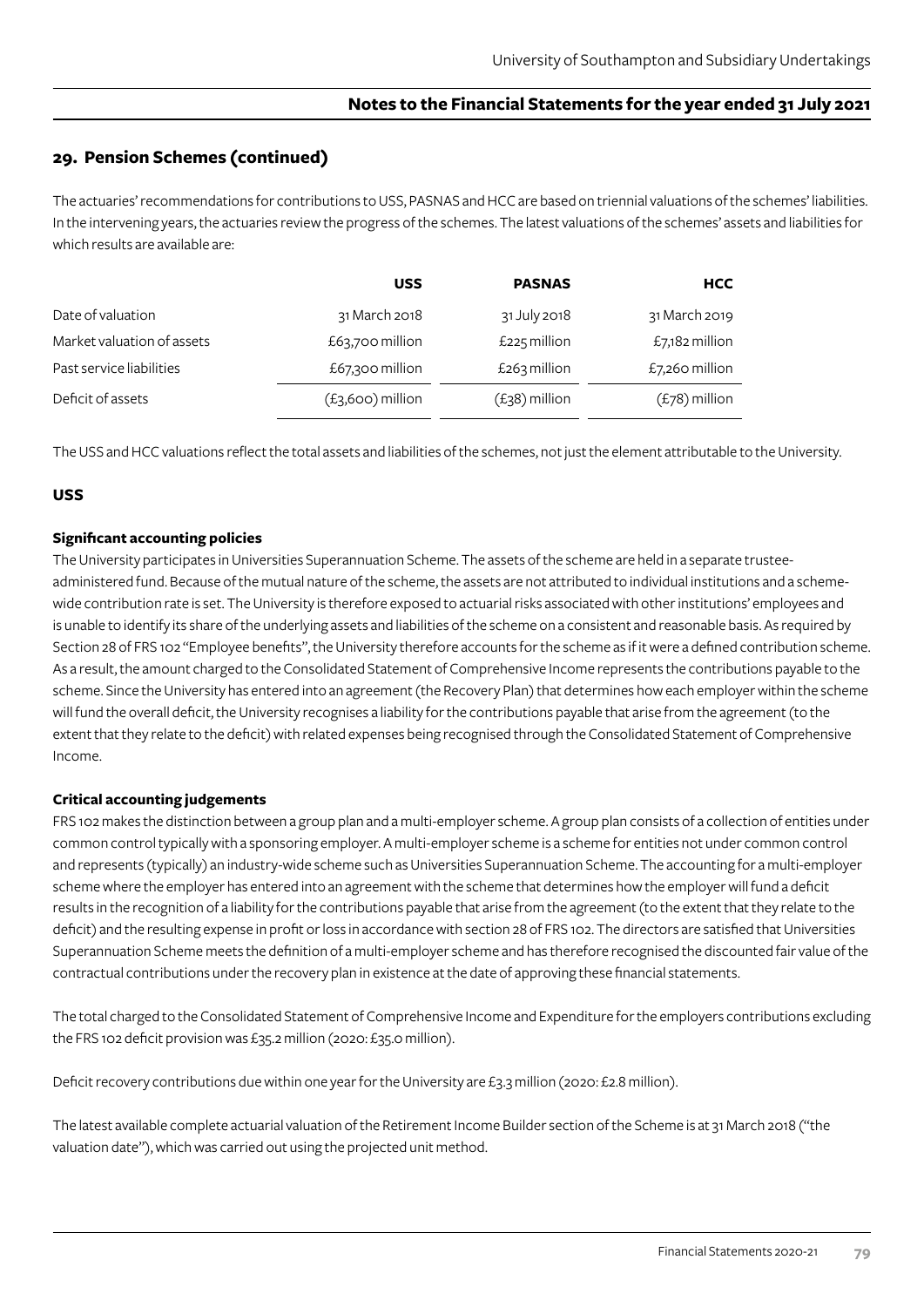## **29. Pension Schemes (continued)**

Since the University cannot identify its share of Retirement Income Builder section of the scheme assets and liabilities, the following disclosures reflect those relevant for the section as a whole.

The 2018 valuation was the fifth valuation for USS under the scheme-specific funding regime introduced by the Pensions Act 2004, which requires schemes to adopt a statutory funding objective, which is to have sufficient and appropriate assets to cover their technical provisions. At the valuation date, the value of the assets of the scheme was £63.7 billion and the value of the scheme's technical provisions was £67.3 billion indicating a shortfall of £3.6 billion and a funding ratio of 95%.

The key financial assumptions used in the 2018 valuation are described below. More detail is set out in the Statement of Funding Principles.

| Discount rate (forward rates) | Years 1-10: $\text{CPI}$ + 0.14% reducing linearly to $\text{CPI}$ – 0.73%            |
|-------------------------------|---------------------------------------------------------------------------------------|
|                               | Years 11-20: CPI + 2.52% reducing linearly to CPI + 1.55 by year 21                   |
|                               | Years $21 + CPI + 1.55\%$                                                             |
| Pension increase (CPI)        | Term dependent rates in line with the difference between the Fixed Interest and Index |
|                               | Linked yield curves, less 1.3% p.a.                                                   |

The main demographic assumption used relates to the mortality assumptions. These assumptions are based on analysis of the scheme's experience carried out as part of the 2018 actuarial valuation. The mortality assumptions used in these figures are as follows:

|                                  | 2018 valuation                                                                      |
|----------------------------------|-------------------------------------------------------------------------------------|
| Mortality base table             |                                                                                     |
|                                  | Pre-retirement:                                                                     |
|                                  | 71% of AMCoo (duration o) for males and 112% of AFCoo (duration o) for females.     |
|                                  | Post-retirement:                                                                    |
|                                  | 97.6% of SAPS S1NMA "light" for males and 102.7% of RFV oo for females.             |
| Future improvements to mortality | CMI_2017 with a smoothing parameter of 8.5 and a long-term improvement rate of 1.8% |
|                                  | pa for males and 1.6% pa for females.                                               |

The current life expectancies on retirement age 65 are:

|                                   | 2018 valuation 2017 valuation |      |
|-----------------------------------|-------------------------------|------|
| Males currently aged 65 (years)   | 24.4                          | 24.6 |
| Females currently aged 65 (years) | 25.9                          | 26.1 |
| Males currently aged 45 (years)   | 26.3                          | 26.6 |
| Females currently aged 45 (years) | 27.7                          | 27.9 |

A new deficit recovery plan was put in place as part of the 2018 valuation, which requires payment of 2% of salaries over the period 1 October 2019 to 30 September 2021 at which point the rate will increase to 6% until 31 March 2028. The 2021 deficit recovery liability reflects this plan. The liability figures have been produced using the following assumptions:

|                                          | 2021     | 2020  |
|------------------------------------------|----------|-------|
| Discount rate                            | $0.89\%$ | 0.74% |
| Average annual pensionable salary growth | 3.76%    | 3.84% |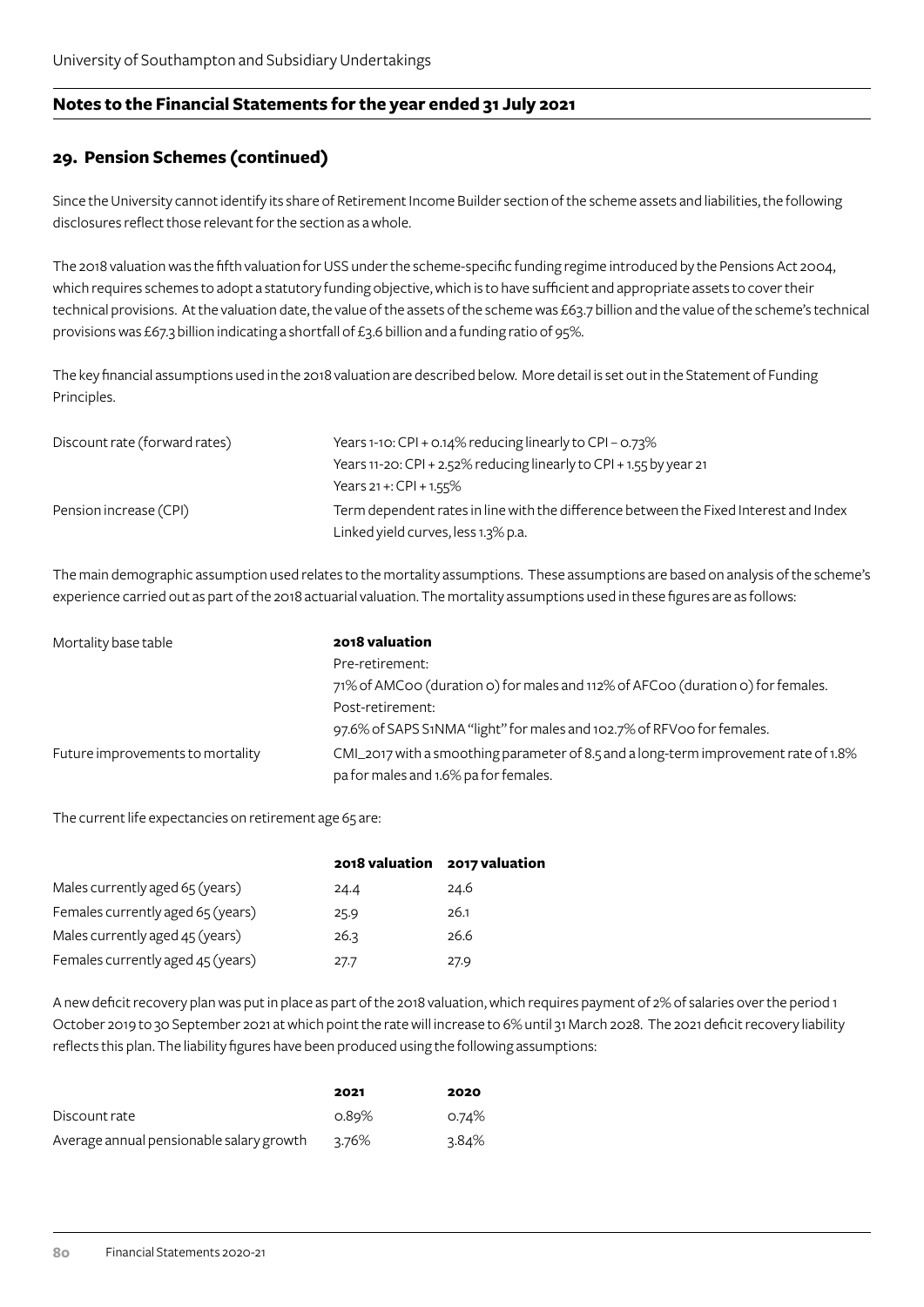#### **29. Pension Schemes (continued)**

The recovery plan in the 2018 actuarial valuation requires employers to contribute 2% deficit contribution until September 2021 and then 6% of salaries towards repairing the deficit over the period from October 2021 to March 2028. The provision in Comprehensive Income and Expenditure was calculated using a discount rate of 0.89% and an estimate of the changes in staffing levels and pay increases.

This resulted in a £62 million reduction of the provision to £79 million (2020: £141 million) as at 31 July 2020 and a further reduction of the provision to £72.6m as at 31 July 2021. Details of this provision are included in note 22 to the accounts.

After the statement of financial position date, the 2020 actuarial valuation was completed with an effective date of 1 October 2021. This states that from the 1 October 2021 deficit contributions will increase from 2% to 6% as planned but will rise again from 1 April 2022 to 6.3% for the length of the recovery plan until 31 March 2038.

This would have an impact of increasing the provision as at 31 July 2021 of £72.6m by £151.2m to £223.8m.

If a Benefit Change Deed is not agreed by 28 February 2022, the total deficit contributions will change to 3% in October 2022, increasing by 3% every 6 months until October 2025 where deficit contributions will remain at 20% until 31 July 2032.

This would have an impact of increasing the provision as at 31 July 2021 of £72.6m by £273.8m to £346.4m.

This is considered to be a non-adjusting post balance sheet event and no adjustment has been made with respect to the 2020/21 provision within the financial statements as a result of the completion of the 2020 valuation.

As at 31 March 2020, USS had 204,753 active members and the University had 3,703 active members participating in the scheme at 31 July 2021.

The total employer contributions for the year were £35,245,000 (2020: £34,987,000) which includes £2,929,000 (2020: £3,018,000) of contributions outstanding at the Institutional Statement of Financial Position date, payable in August 2021.

#### **USRF**

The University of Southampton Retirement Fund (USRF) was opened on 1 January 2019 to new members after PASNAS was closed to new members from that date. The scheme is operated by Royal London Mutual Insurance Society Limited as a defined contribution scheme. The costs charged to the income and expenditure account represent the contributions payable to the scheme for the year. An additional employers' contribution of 5.1% is also paid to PASNAS towards the pension deficit.

The number of members of the scheme employed by the University as at 31 July 2021 was 473.

The total employer contributions for the year were £1,483,000 (2020: £1,067,000) which includes £142,000 (2020: £107,000) of contributions outstanding at the Institutional Statement of Financial Position date, payable in August 2021.

#### **NHPS/TPS/MRCPS**

The NHPS, TPS and MRCPS schemes are externally funded. Each institutions' share of the underlying assets and liabilities of these schemes cannot be identified and therefore contributions to these schemes are accounted for as if they were defined contribution schemes. As a result the costs charged to the income and expenditure account represent the contributions payable to the schemes for the year.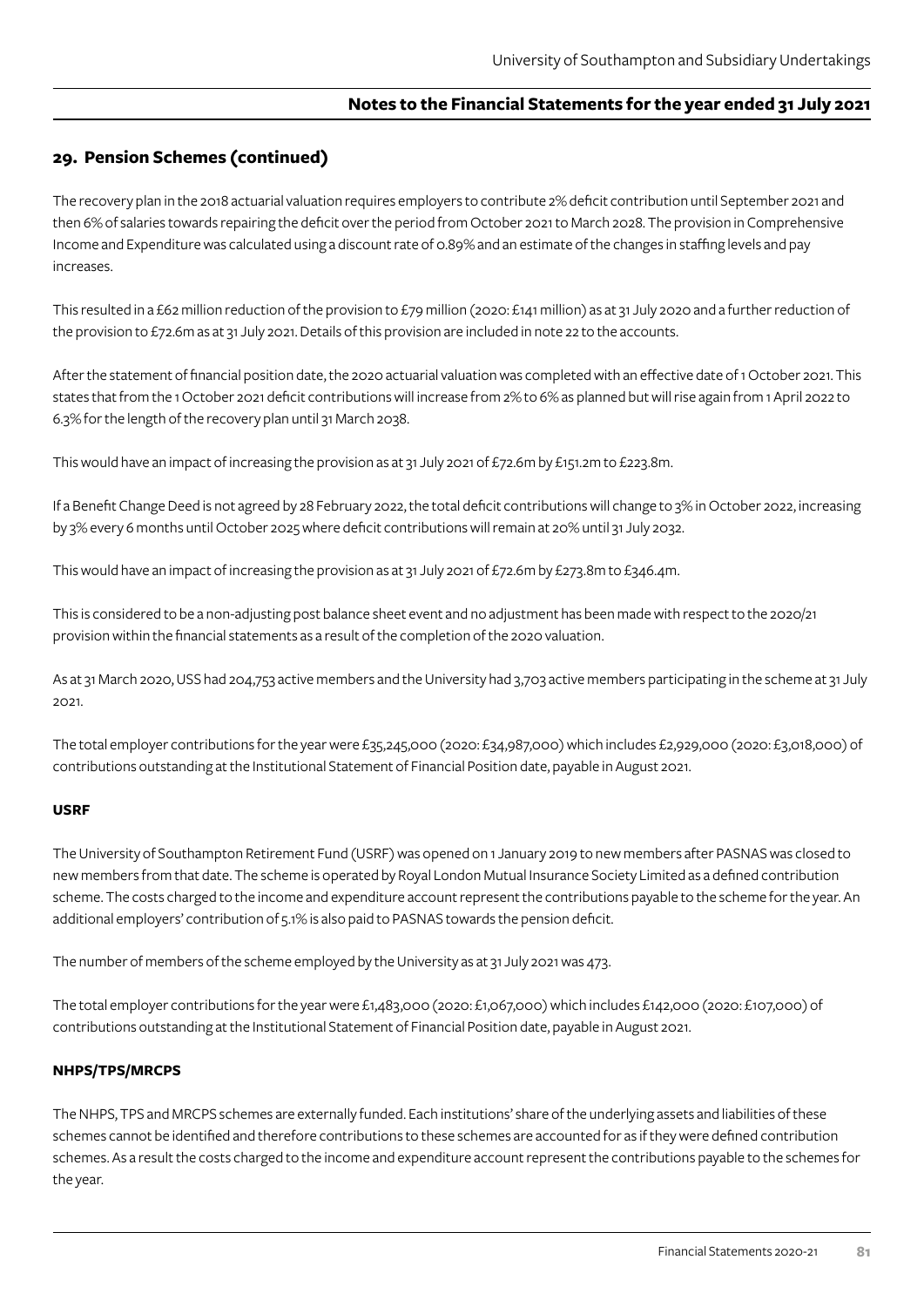### **29. Pension Schemes (continued)**

The number of members of these schemes employed by the University as at 31 July 2021 was TPS 1; NHPS 118 and MRCPS 8.

The total pension costs due for the University and contributions outstanding at the Institutional Statement of Financial Position date were:

|              | <b>Pension cost</b> |       | <b>Outstanding at 31 July</b> |                |
|--------------|---------------------|-------|-------------------------------|----------------|
|              | 2021                | 2020  | 2021                          | 2020           |
|              | £000                | £000  | £000                          | <b>EOOO</b>    |
| <b>NHPS</b>  | 1,445               | 1,391 | 137                           | 115            |
| <b>TPS</b>   | 15                  | 28    | 1                             | $\overline{2}$ |
| <b>MRCPS</b> | 64                  | 79    | 4                             |                |

#### **NEST**

From April 2013, the University introduced the NEST scheme to comply with the Pensions Act 2008. This gives all University workers access to a qualifying pension scheme.

The total pension cost for the year was £123,000 (2020: £133,000) which includes £12,000 (2020: £8,000) of contributions outstanding at the Institutional Statement of Financial Position date of 31 July 2021, payable in August 2021.

The number of members of this scheme as at 31 July 2021 was 236.

#### **PASNAS**

The University operates a final salary defined benefit scheme for non-academic staff (PASNAS). The scheme is funded by contributions made in accordance with the recommendations of the scheme's actuaries. Following a consultation process, in May 2018 Council ratified a decision to close the scheme to new members as at 31 December 2018. All new eligible staff will be enrolled into a new defined contribution arrangement from 1 January 2019 (USRF).

The number of members of the scheme employed by the University as at 31 July 2021 was 1250.

The total employer contributions for the year were £5,124,000 (2020: £6,069,000) which includes £310,000 (2020: £510,000) of contributions outstanding at the Institutional Statement of Financial Position date of 31 July 2021, payable in August 2021.

The last formal triennial actuarial valuation of the scheme was performed as at 31 July 2018 and indicated that the scheme's assets represented 85% of the technical provisions corresponding to a deficit of £38,508,000. An estimate has been made for Guaranteed Minimum Pension (GMP) Equalisation and for the McCloud\* judgement in the current valuation.

\*McCloud judgement relates to the transitional protection offered to some members of public sector final salary schemes when the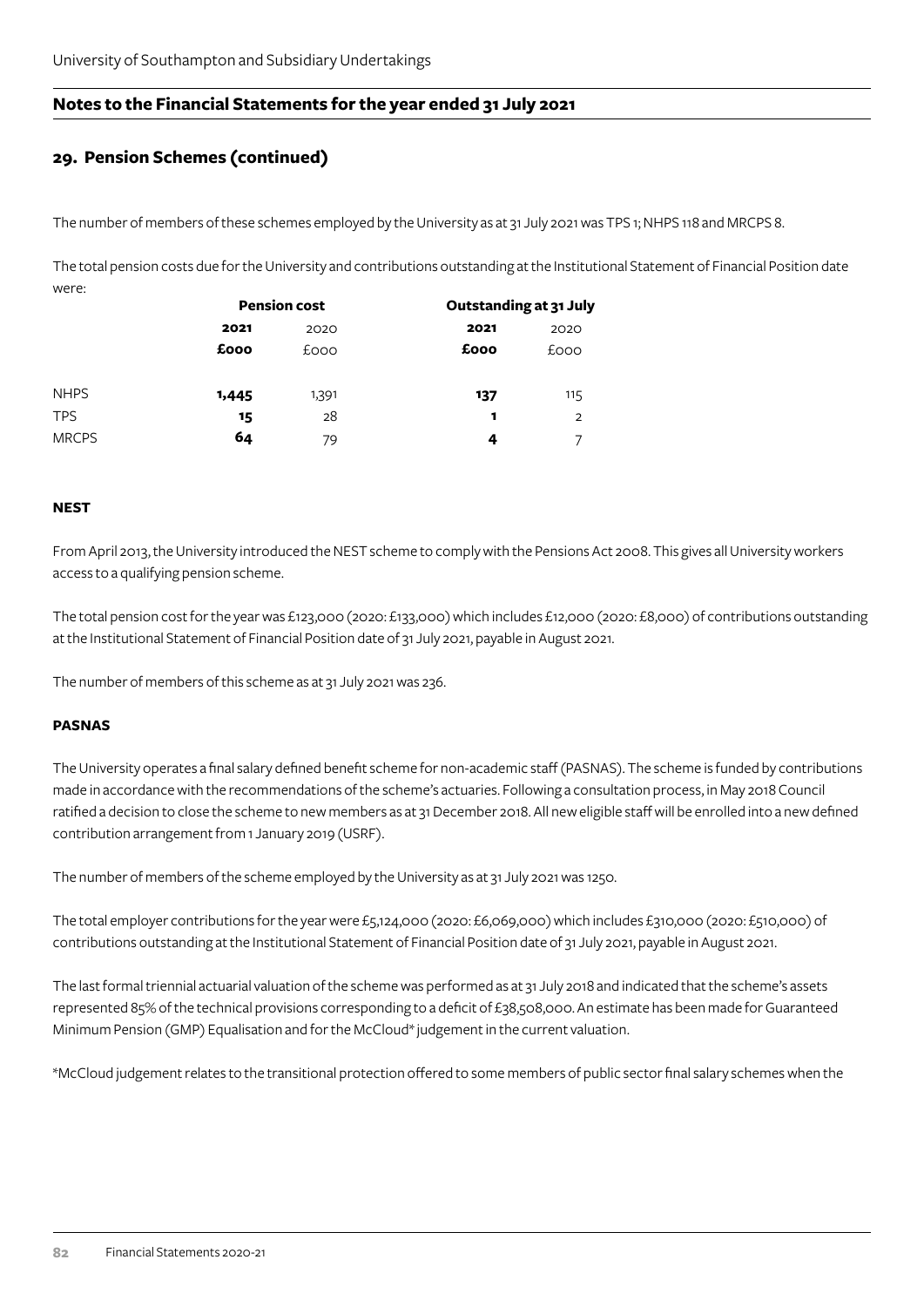### **29. Pension Schemes (continued)**

schemes were reformed. The transitional protection allowed those members who were within 10 years of normal pension age to remain in their final salary scheme instead of being moved to the new career average arrangement with its higher pension age. As some members would be better off in the new scheme rather than the old the McCloud judgement requires that there is no reduction in benefits accrued or are receiving if already retired.

The principal actuarial assumptions used to calculate scheme liabilities under FRS 102 are:

|                                                       | 31 July 2021 | 31 July 2020 |
|-------------------------------------------------------|--------------|--------------|
| Increase in salaries                                  | $3.00\%$ pa  | $3.00\%$ pa  |
| Increase in pensions - pre 1 Oct 2010 (CPI)           | 3.10% pa     | $2.30\%$ pa  |
| Increase in pensions - post 1 Oct 2010 (CPI max 2.5%) | 2.20% pa     | $1.80\%$ pa  |
| Discount rate                                         | $1.60\%$ pa  | 1.40% pa     |
| Inflation (RPI)                                       | 3.50% pa     | $3.10\%$ pa  |
| Inflation (CPI)                                       | 3.10% pa     | 2.30% pa     |

The changes in the above financial assumptions – the increase in the discount rate and pensions offset by an increase in inflation - have had a positive impact on the overall scheme deficit of £6.3 million.

The most significant non-financial assumption is the assumed level of longevity. The table below shows the life expectancy assumptions used in the accounting assessments based on the life expectancy of male and female members at age 65.

|        | Retiring | Retiring in |
|--------|----------|-------------|
|        | today    | 20 years    |
| Male   | 22.7     | 24.1        |
| Female | 25.O     | 26.4        |

The asset allocation of the scheme's assets calculated at fair value is:

|                            | <b>Value</b><br>31 July 2021 | Value<br>31 July 2020 | Value<br>31 July 2019 |
|----------------------------|------------------------------|-----------------------|-----------------------|
|                            | £000                         | £000                  | £000                  |
|                            |                              |                       |                       |
| Gilts                      | 73,644                       | 39,346                | 36,792                |
| Multi Asset Credit         | $\blacksquare$               | 35,643                | 34,340                |
| Equities                   | 130,294                      | 83,848                | 95,661                |
| Target return funds & cash | 39,654                       | 51,361                | 56,415                |
| Property                   | 39,654                       | 34,916                | 22,075                |
| Total                      | 283,246                      | 245,114               | 245,283               |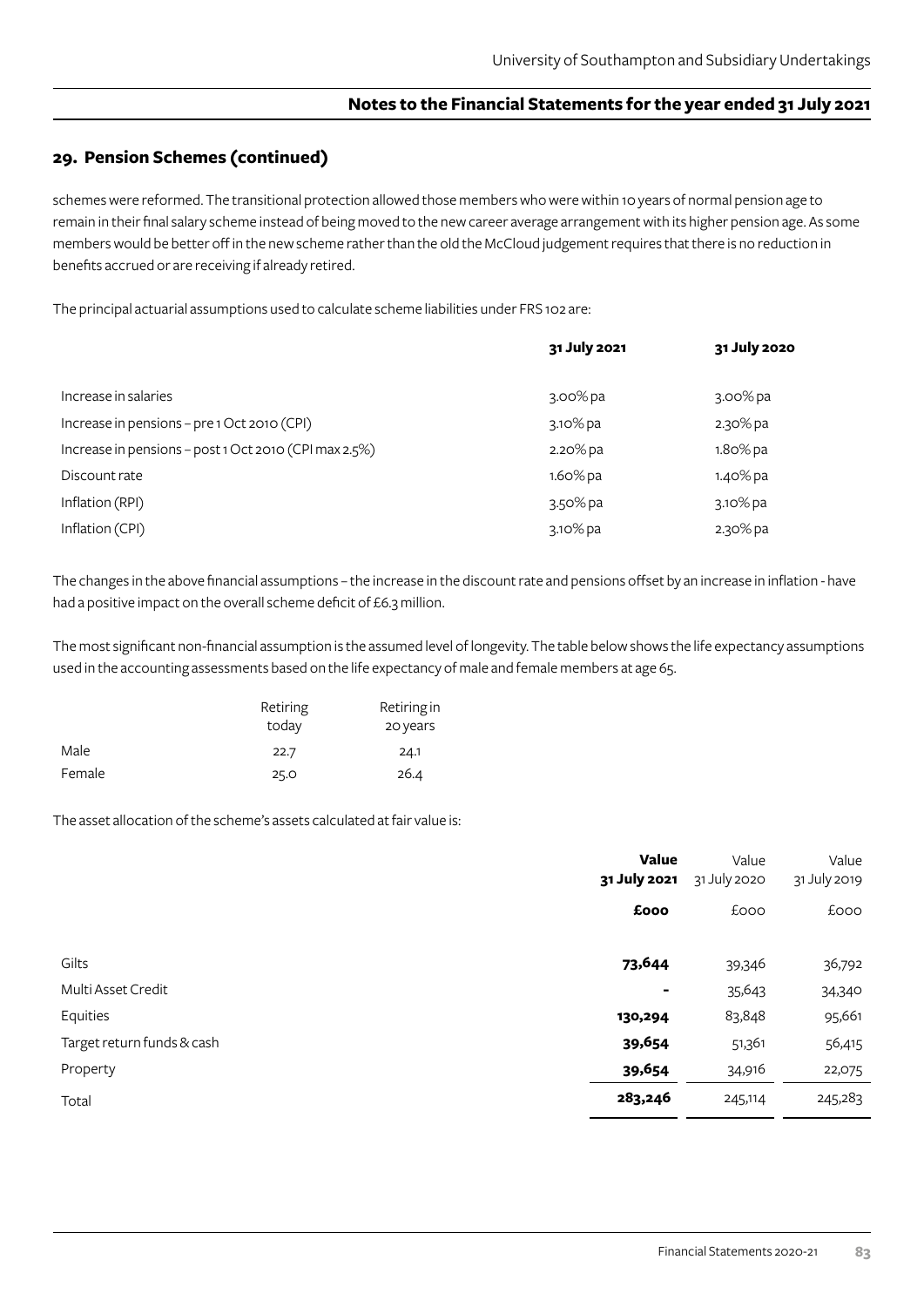# **29. Pension Schemes (continued)**

|                                                                                            | 2021       | 2020       |
|--------------------------------------------------------------------------------------------|------------|------------|
|                                                                                            | £000       | £000       |
| Analysis of the amount shown in the Institution Statement of Financial Position            |            |            |
| Scheme assets                                                                              | 283,246    | 245,114    |
| Scheme liabilities                                                                         | (480,352)  | (448, 481) |
| Deficit in the scheme - net pension liability recorded within pension provisions (note 22) | (197, 106) | (203,367)  |
| Analysis of the amount charged to staff costs within operating surplus                     |            |            |
| Current service cost                                                                       | (16, 021)  | (14, 725)  |
| Past service cost                                                                          | (75)       |            |
| Total operating charge                                                                     | (16,096)   | (14, 725)  |
| Analysis of the amount charged to interest payable within operating surplus                |            |            |
| Expected return on scheme assets                                                           | 3,415      | 5,137      |
| Interest cost                                                                              | (6, 209)   | (7,958)    |
| Net finance cost                                                                           | (2,794)    | (2,821)    |
| Analysis of other comprehensive income                                                     |            |            |
| Gains/(losses) on assets                                                                   | 37,041     | (3,998)    |
| Experience gains on liabilities                                                            | 2,370      | 2,893      |
| Losses from changes to financial assumptions                                               | (22,018)   | (53,965)   |
| Charge to other comprehensive income                                                       | 17,393     | (55,070)   |
| Movement in deficit during the year                                                        |            |            |
| Deficit in scheme at beginning of the year                                                 | (203, 367) | (137, 854) |
| Movement in the year:                                                                      |            |            |
| Current service cost                                                                       | (13, 462)  | (13,791)   |
| Contributions                                                                              | 5,124      | 6,169      |
| Net finance cost                                                                           | (2,794)    | (2,821)    |
| Gain/(loss) recognised in other comprehensive income                                       | 17,393     | (55,070)   |
| Deficit in scheme at end of year                                                           | (197, 106) | (203, 367) |
| Analysis of movement in fair value of fund assets                                          |            |            |
| Assets at beginning of year                                                                | 245,114    | 245,283    |
| Employer contributions                                                                     | 5,124      | 6,169      |
| Employee contributions                                                                     | 4,349      | 2,530      |
| Benefits paid (net of expenses)                                                            | (10, 247)  | (8,603)    |
| Administration costs                                                                       | (1,550)    | (1,404)    |
| Interest on assets                                                                         | 3,415      | 5,137      |
| Return/(loss) on scheme assets                                                             | 37,041     | (3,998)    |
| Assets at end of year                                                                      | 283,246    | 245,114    |
|                                                                                            |            |            |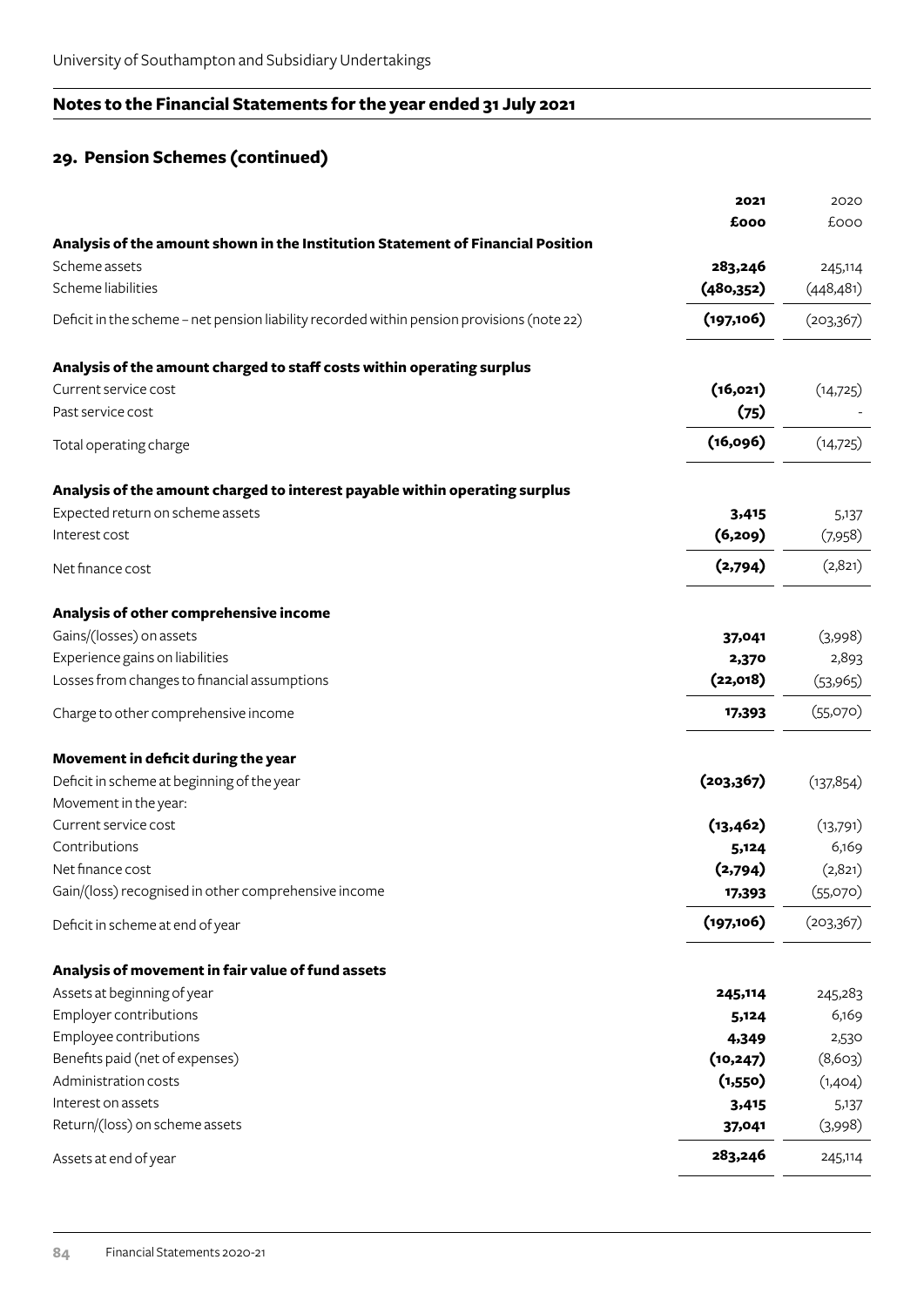#### **29. Pension Schemes (continued)**

|                                                                               | 2021       | 2020        |
|-------------------------------------------------------------------------------|------------|-------------|
|                                                                               | £000       | <b>EOOO</b> |
| Analysis of movement in present value of liabilities                          |            |             |
| Liabilities at beginning of year                                              | (448, 481) | (383, 137)  |
| Current service cost                                                          | (13, 462)  | (13,791)    |
| Past service cost                                                             |            |             |
| Interest on scheme liabilities                                                | (6, 209)   | (7,958)     |
| Employee contributions                                                        | (4,349)    | (2,530)     |
| Benefits paid                                                                 | 11,797     | 10,007      |
| Actuarial experience gain on liabilities                                      | 2,370      | 2,893       |
| Changes in assumptions underlying the present value of the scheme liabilities | (22,018)   | (53,965)    |
| Liabilities at end of year                                                    | (480,352)  | (448, 481)  |

|                                                         | 2021   | 2020      | 2019   |
|---------------------------------------------------------|--------|-----------|--------|
| History of experience gains and losses                  |        |           |        |
| Experience gains on assets in excess of interest (£000) | 37,041 | (3,998)   | 14,604 |
| Percentage of scheme assets                             | 13.1%  | $(1.6\%)$ | 6.0%   |
| Experience gains/(losses) on liabilities (£000)         | 2,370  | 2,893     | 5,780  |
| Percentage of scheme liabilities                        | 0.1%   | $0.1\%$   | 1.5%   |

#### **HCC**

HCC has been able to apportion a percentage of its funds assets and liabilities relating to the University and therefore the scheme has been treated as a defined benefit scheme in the accounts.

The principal actuarial assumptions used to calculate scheme liabilities under FRS 102 are:

|                      | 31 July 2021 | 31 July 2020 |
|----------------------|--------------|--------------|
| Increase in salaries | $3.6\%$ pa   | $3.3\%$ pa   |
| Increase in pensions | $2.6\%$ pa   | $2.3\%$ pa   |
| Discount rate        | 1.7% pa      | 1.4% pa      |
| <b>CPI</b> inflation | 2.6% pa      | $2.3\%$ pa   |

The current mortality assumptions include sufficient allowance for future improvements in mortality rates and are further adjusted to reflect the actual mortality experience of the Fund. The assumed life expectations in years on retirement at age 65 are:

|        | Retiring<br>today | Retiring in<br>20 years |
|--------|-------------------|-------------------------|
| Male   | 23.1              | 24.8                    |
| Female | 25.5              | 27.3                    |

The number of active members of this scheme employed by the University as at 31 July 2021 was 2.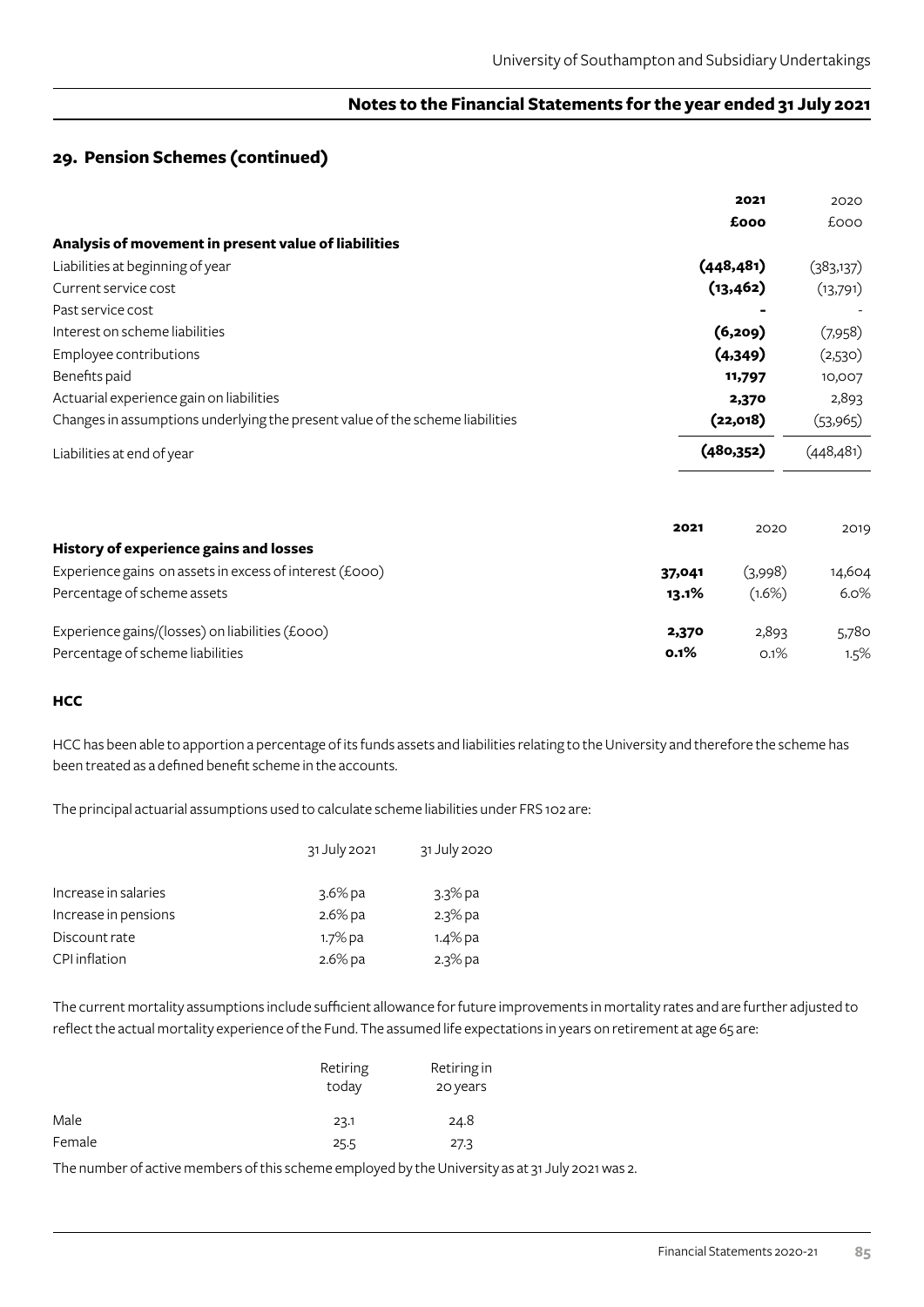# **29. Pension Schemes (continued)**

The asset allocation of the scheme's assets calculated at fair value is

|                  | Value 31         | Value 31         | Value 31  |
|------------------|------------------|------------------|-----------|
|                  | <b>July 2021</b> | <b>July 2020</b> | July 2019 |
|                  | £000             | <b>EOOO</b>      | £000      |
| Equities         | 2,713            | 2,208            | 5,322     |
| Government bonds | 801              | 835              | 1,821     |
| Property         | 291              | 245              | 636       |
| Cash             | 47               | 64               | 168       |
| Other            | 834              | 662              | 893       |
| Total            | 4,686            | 4,014            | 8,840     |

|                                                                                                          | 2021    | 2020        |
|----------------------------------------------------------------------------------------------------------|---------|-------------|
|                                                                                                          | £000    | <b>EOOO</b> |
| Analysis of the amount shown in the Institution Statement of Financial Position                          |         |             |
| Scheme assets                                                                                            | 4,686   | 4,014       |
| Scheme liabilities                                                                                       | (4,055) | (4,092)     |
| Adjustment in respect of FRS 102 section 28.22                                                           | (631)   |             |
| Nil/(Deficit) balance in the scheme - net pension liability recorded within pension provisions (note 22) |         | (78)        |
| Analysis of the amount charged to staff costs within operating surplus                                   |         |             |
| Current service cost                                                                                     | (50)    | (51)        |
| Past service cost                                                                                        |         |             |
| Settlement costs                                                                                         |         | (607)       |
| Total operating charge                                                                                   | (50)    | (658)       |
| Analysis of the amount charged to interest payable within operating surplus                              |         |             |
| Expected return on scheme assets                                                                         | 56      | 163         |
| Interest on scheme liabilities                                                                           | (57)    | (139)       |
| Net finance (credit)/cost                                                                                | (1)     | 24          |
| Analysis of other comprehensive income                                                                   |         |             |
| Gain/(loss) on assets                                                                                    | 653     | (779)       |
| Gain/(loss) on liabilities                                                                               | 47      | (227)       |
| Adjustment in respect of FRS 102 Section 28.22                                                           | (631)   | 1,170       |
| Total amount recognised in other comprehensive income                                                    | 69      | 164         |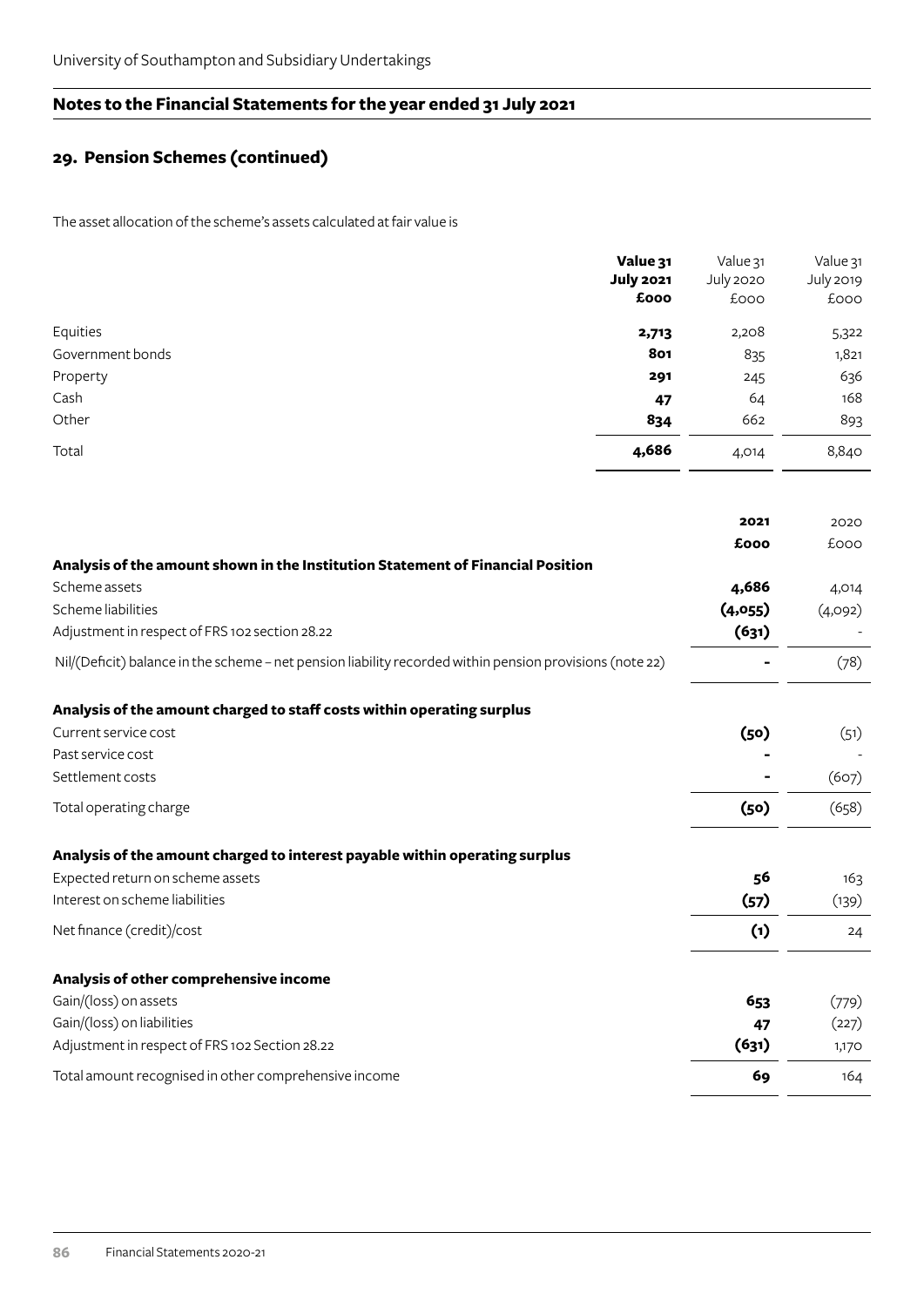#### **29. Pension Schemes (continued)**

|                                                      | 2021    | 2020    |
|------------------------------------------------------|---------|---------|
|                                                      | £000    | £000    |
| Movement in deficit during the year                  |         |         |
| Deficit in scheme at beginning of the year           | (78)    |         |
| Movement in the year:                                |         |         |
| Current service cost                                 | (50)    | (51)    |
| Settlement cost                                      |         | (607)   |
| Employer contributions                               | 60      | 413     |
| Net finance (credit)/cost                            | (1)     | 3       |
| Gain recognised in other comprehensive income        | 69      | 164     |
| Deficit in scheme at end of year                     |         | (78)    |
| Analysis of movement in fair value of fund assets    |         |         |
| Assets at beginning of year                          | 4,014   | 8,840   |
| Employer contributions                               | 60      | 413     |
| Employee contributions                               | 9       | 9       |
| Benefits paid                                        | (106)   | (267)   |
| Interest on assets                                   | 56      | 163     |
| Return/(loss) on scheme assets                       | 653     | (800)   |
| Settlements                                          |         | (4,344) |
| Assets at end of year                                | 4,686   | 4,014   |
| Analysis of movement in present value of liabilities |         |         |
| Liabilities at beginning of year                     | (4,092) | (7,670) |
| Current service cost                                 | (50)    | (51)    |
| Settlement costs                                     |         | 3,737   |
| Interest on scheme liabilities                       | (57)    | (139)   |
| Employee contributions                               | (9)     | (9)     |
| Benefits paid                                        | 106     | 267     |
| Actuarial experience gain/(loss) on liabilities      | 47      | (227)   |
| Liabilities at end of year                           | (4,055) | (4,092) |

Based on the present values of the fund assets and fund liabilities at the reporting date, the scheme had a surplus of £631,000 at 31 July 2021. In line with the guidance provided by section 28.22 of FRS 102, this surplus has not been recognised.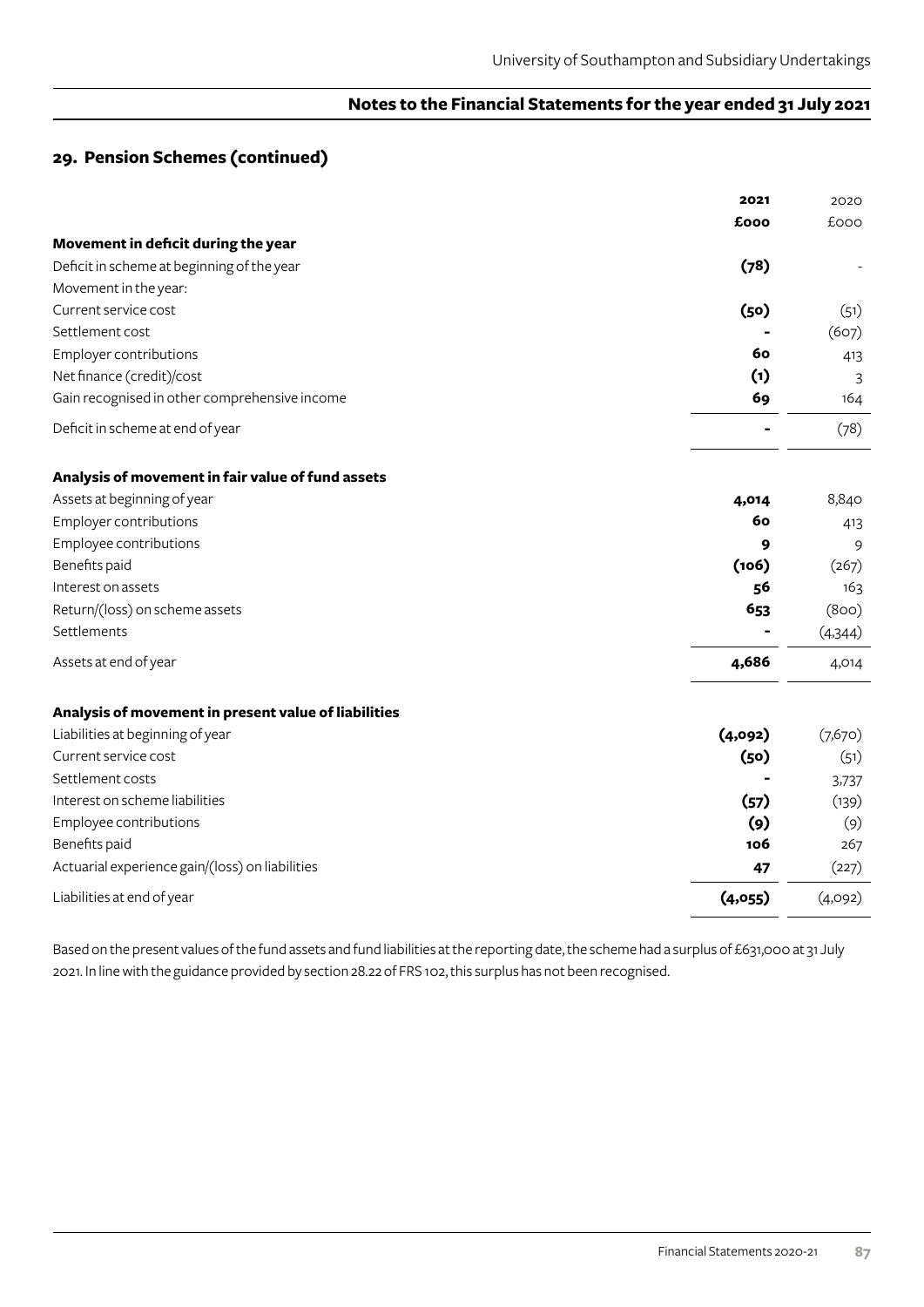#### **30. Financial Instruments**

The University's Treasury function monitors and manages the financial assets and liabilities relating to our operations and the financial risks that arise from these instruments. The identified risks - credit risk, liquidity risk and interest rate risk - are actively managed to limit the potential impact of any adverse events on our financial sustainability.

The carrying value of the Consolidated and University financial assets and liabilities are summarised by category below:

|                                                                         |           |         | <b>Consolidated</b> | <b>University</b> |         |
|-------------------------------------------------------------------------|-----------|---------|---------------------|-------------------|---------|
|                                                                         |           | 2021    | 2020                | 2021              | 2020    |
|                                                                         | Note      | £000    | £000                | £000              | £000    |
| <b>Financial assets:</b>                                                |           |         |                     |                   |         |
| Measured at fair value through the Statement of<br>Comprehensive Income |           |         |                     |                   |         |
| Investments in unit trusts                                              | 23        | 13,951  | 11,961              | 13,951            | 11,961  |
| Other investments                                                       | 19 and 23 | 245,163 | 237,283             | 245,163           | 237,283 |
| Investment in ordinary shares                                           | 16        | 7,176   | 8,920               | $\blacksquare$    |         |
| Equity instruments measured at cost less impairment                     |           |         |                     |                   |         |
| Non-current asset investments                                           | 16        | 1,131   | 1,318               | 1,131             | 1,318   |
| Measured at undiscounted amount receivable                              |           |         |                     |                   |         |
| Trade and other receivables                                             | 18        | 26,461  | 24,235              | 25,541            | 23,572  |
|                                                                         |           | 293,882 | 283,717             | 285,786           | 274,134 |
|                                                                         |           |         |                     |                   |         |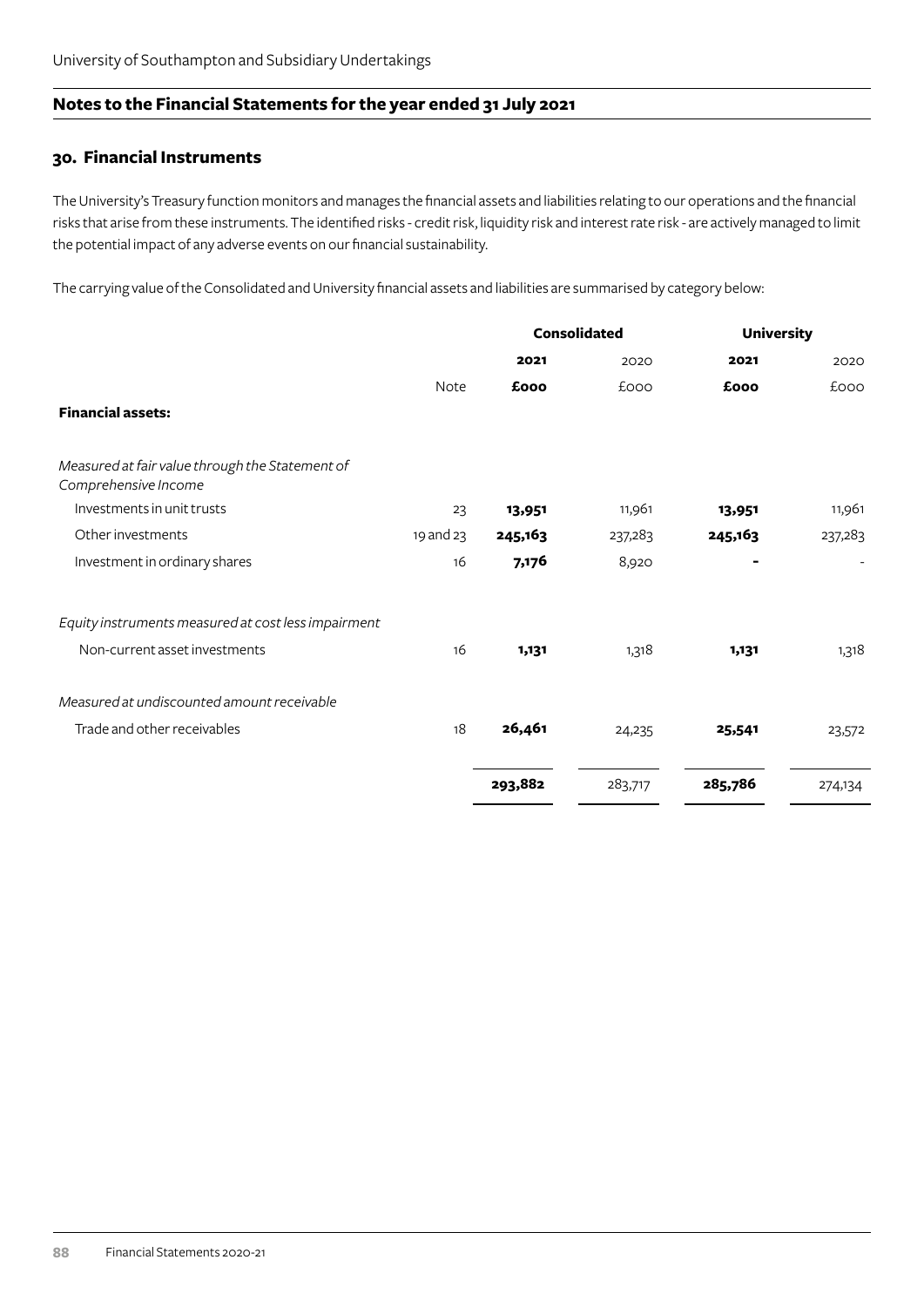## **30. Financial Instruments (continued)**

#### **Financial liabilities:**

|                                                                         |      | <b>Consolidated</b> |         |         |         | <b>University</b> |  |
|-------------------------------------------------------------------------|------|---------------------|---------|---------|---------|-------------------|--|
|                                                                         |      | 2021                | 2020    | 2021    | 2020    |                   |  |
|                                                                         | Note | £000                | £000    | £000    | £000    |                   |  |
| Measured at fair value through the Statement of<br>Comprehensive Income |      |                     |         |         |         |                   |  |
| Derivative financial liabilities                                        | 21   | 65                  | 138     |         |         |                   |  |
| Measured at amortised cost                                              |      |                     |         |         |         |                   |  |
| Loans payable                                                           | 21   | 408,537             | 410,834 | 405,888 | 407,701 |                   |  |
| Measured at undiscounted amount payable                                 |      |                     |         |         |         |                   |  |
| Trade and other creditors and amounts owed to group<br>undertakings     | 20   | 23,507              | 13,976  | 22,360  | 12,512  |                   |  |
|                                                                         |      | 432,109             | 424,948 | 428,248 | 420,213 |                   |  |

The Consolidated and University's income, expenses, gains and losses in respect of financial instruments are summarised below:

|                                                                                             |      | <b>Consolidated</b><br><b>University</b> |          |           |             |  |  |
|---------------------------------------------------------------------------------------------|------|------------------------------------------|----------|-----------|-------------|--|--|
|                                                                                             |      | 2021                                     | 2020     | 2021      | 2020        |  |  |
|                                                                                             | Note | £000                                     | £000     | £000      | <b>EOOO</b> |  |  |
| Interest income and (expense)                                                               |      |                                          |          |           |             |  |  |
| Total income for financial assets at amortised cost                                         | 7    | 6,140                                    | 7,758    | 6,121     | 7,996       |  |  |
| Total interest expense for financial liabilities at<br>amortised cost                       | 11   | (14, 416)                                | (14,362) | (14, 300) | (14, 203)   |  |  |
|                                                                                             |      | (8,276)                                  | (6, 604) | (8, 179)  | (6,207)     |  |  |
| Fair value gains and (losses)                                                               |      |                                          |          |           |             |  |  |
| On financial assets measured at fair value through the<br>Statement of Comprehensive Income |      | 10,782                                   | 10,473   | 7,816     | 1,790       |  |  |
| On derivative financial liabilities                                                         | 11   | 357                                      | 70       |           |             |  |  |
|                                                                                             |      | 11,139                                   | 10,543   | 7,816     | 1,790       |  |  |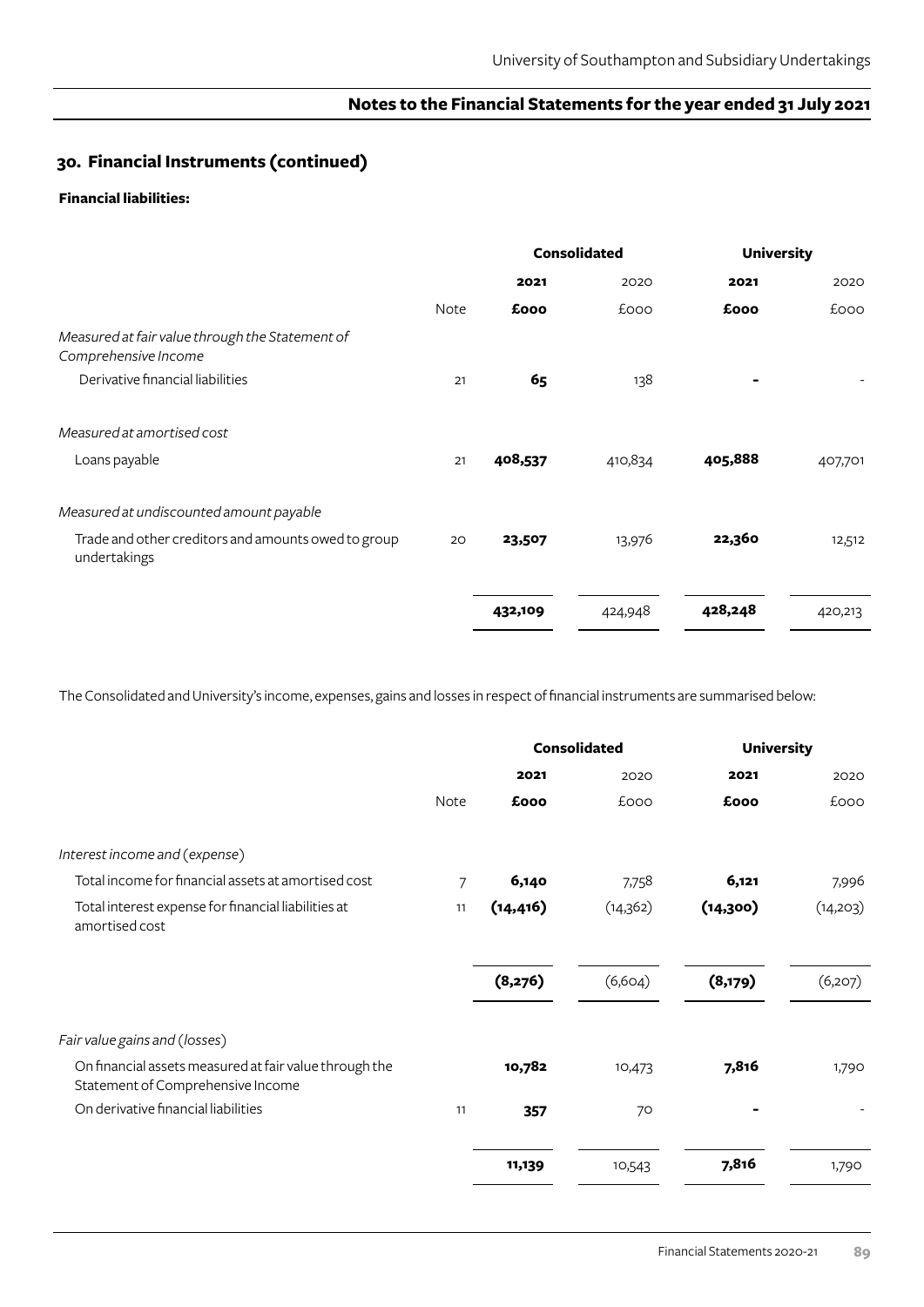## **31. National College for Teaching and Leadership (NCTL) bursaries**

|                            |                     | <b>Consolidated and University</b> |                      |                            |                    |  |
|----------------------------|---------------------|------------------------------------|----------------------|----------------------------|--------------------|--|
|                            | At 1 August<br>2020 | Income<br>received                 | <b>Disbursements</b> | Returned to<br><b>NCTL</b> | At 31 July<br>2021 |  |
|                            | £000                | <b>£000</b>                        | <b>EOOO</b>          | <b>EOOO</b>                | £000               |  |
| Student training bursaries | 102                 | 2,707                              | (2,570)              | (117)                      | 122                |  |
|                            | 102                 | 2,707                              | (2,570)              | (117)                      | 122                |  |

The receipts and disbursements above are excluded from the Statement of Comprehensive Income as the funds are administered by the University on an agency basis on behalf of the NCTL.

#### **32. Subsequent Event**

After the statement of financial position date, the 2020 actuarial valuation was completed with an effective date of 1 October 2021. This states that from the 1 October 2021 deficit contributions will increase from 2% to 6% as planned but will rise again from 1 April 2022 to 6.3% for the length of the recovery plan until 31 March 2038.

This would have an impact of increasing the provision as at 31 July 2021 of £72.6m by £151.2m to £223.8m.

If a Benefit Change Deed is not agreed by 28 February 2022, the total deficit contributions will change to 3% in October 2022, increasing by 3% every 6 months until October 2025 where deficit contributions will remain at 20% until 31 July 2032.

This would have an impact of increasing the provision as at 31 July 2021 of £72.6m by £273.8m to £346.4m.

This is considered to be a non-adjusting post balance sheet event and no adjustment has been made with respect to the 2020/21 provision within the financial statements as a result of the completion of the 2020 valuation.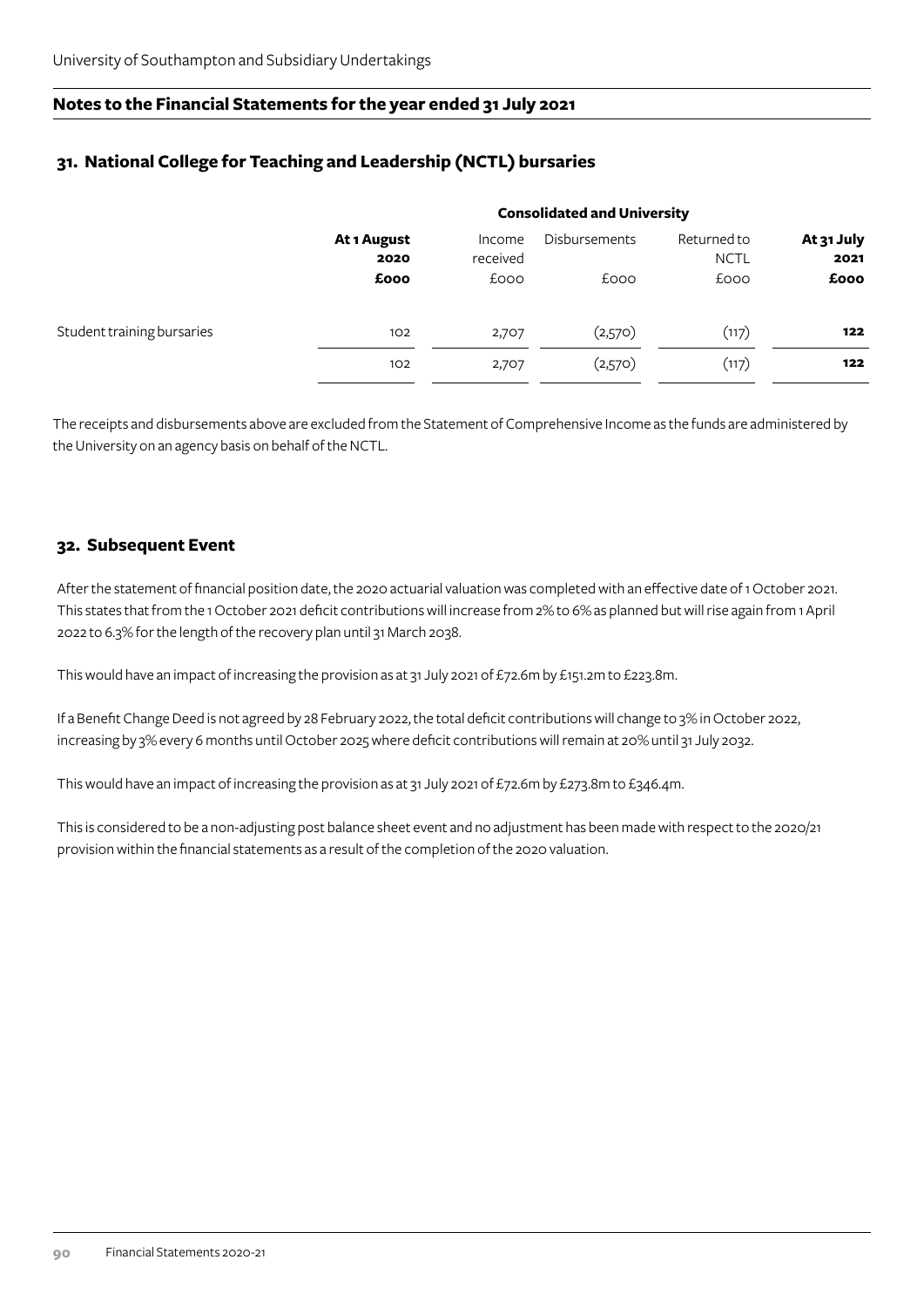#### **S1 Supplementary schedule for the U.S. Department of Education**

As instructed by the Federal Student Aid - An Office of the U.S. Department of Education, the University's audited financial statements must include a supplementary schedule.

As required under 34 CFR §668.172 and Section 2 of Appendix A or B to Subpart L of Part 668, a proprietary, private non-profit, or foreign school must include a Financial Responsibility Supplemental Schedule (Supplemental Schedule) as part of any audited financial statements submissions to the Department on or after July 1, 2020.

The supplementary schedule is required to use nomenclature from United States Generally Accepted Accounting Practice (US GAAP). However, the recognition and measurement basis throughout this note is consistent with FRS102 and the Higher Education SORP. We have included the UK GAAP naming conventions (as included in the financial statements and notes) in the second column of the below table.

|                          | <b>Primary Reserve Ratio</b>                                                                                                   |                                                                           | 2021      | 2020       |
|--------------------------|--------------------------------------------------------------------------------------------------------------------------------|---------------------------------------------------------------------------|-----------|------------|
|                          |                                                                                                                                |                                                                           | £000      | £000       |
| Page                     | Line item/related disclosures                                                                                                  | <b>Expendable Net Assets</b>                                              |           |            |
| 34                       | Consolidated Statement of Financial Position -<br>Income and expenditure reserve - unrestricted                                | Net assets without donor restrictions                                     | 515,020   | 481,200    |
| 34                       | Consolidated Statement of Financial Position -<br>Income and expenditure reserve - endowment<br>reserve and restricted reserve | Net assets with donor restrictions                                        | 20,063    | 18,243     |
| 71                       | Note 23 of the Financial Statements - Endowment<br>reserves - Restricted Permanent                                             | Net assets with donor restrictions:<br>restricted in perpetuity           | (9, 473)  | (8,187)    |
|                          | Not Applicable                                                                                                                 | Annuities with donor restrictions                                         |           |            |
| 71                       | Note 23 of the Financial Statements - Endowment<br>reserves - Restricted Expendable                                            | Term endowments with donor<br>restrictions                                | (2,598)   | (2,264)    |
| $\overline{\phantom{a}}$ | Not Applicable                                                                                                                 | Life income funds with donor<br>restrictions                              |           |            |
| 62                       | Note 15 of the Financial Statements - Intangible<br>assets - Software in progress                                              | Intangible assets - Other intangible<br>assets                            | (229)     | (44)       |
|                          | Not Applicable                                                                                                                 | Intangible assets - Goodwill                                              |           |            |
| 59                       | Note 14 of the Financial Statements - Fixed assets<br>(excluding Leasehold, land and buildings)                                | Property, Plant and equipment, net<br>(includes Construction in progress) | (653,700) | (644, 726) |
| 59                       | Note 14 of the Financial Statements - Fixed assets -<br>Leasehold, land and buildings                                          | Lease right-of-use of asset pre-<br>implementation                        | (91, 554) | (96,988)   |
| 34                       | Consolidated Statement of Financial Position -<br>Pension provisions                                                           | Post-employment and pension liabilities                                   | 269,729   | 282,264    |
| 66,67                    | Notes 20 and 21 of the Financial Statements -<br>Creditors: Bank loans, Public bond                                            | Long-term debt - for long term<br>purposes pre-implementation             | 361,722   | 363,651    |
|                          | Not Applicable                                                                                                                 | Long-term debt - for long term<br>purposes post-implementation            |           |            |
| 66,67                    | Notes 20 and 21 of the Financial Statements -<br>Creditors: Obligations under finance leases                                   | Lease right-of-use of asset liability<br>pre-implementation"              | 46,815    | 47,183     |
|                          | Not Applicable                                                                                                                 | Unsecured related party receivable                                        |           |            |
|                          |                                                                                                                                |                                                                           | 455,795   | 440,332    |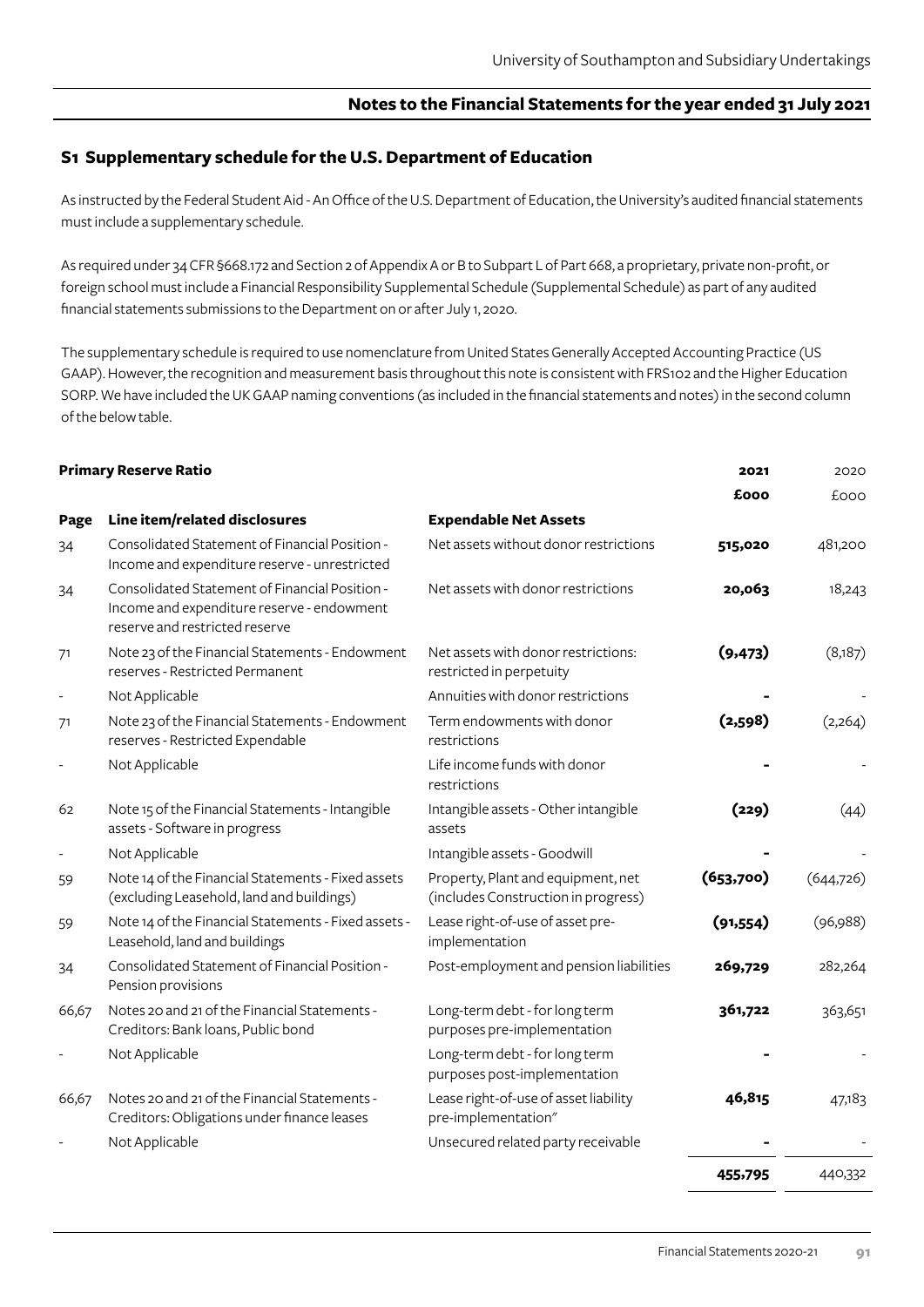## **S1 Supplementary schedule for the U.S. Department of Education (continued)**

|                     |                                                                                                                                                        |                                                          | 2021    | 2020        |
|---------------------|--------------------------------------------------------------------------------------------------------------------------------------------------------|----------------------------------------------------------|---------|-------------|
|                     |                                                                                                                                                        |                                                          | £000    | <b>EOOO</b> |
| Page                | Line item/related disclosures                                                                                                                          | <b>Total Expenses and Losses:</b>                        |         |             |
| 32                  | Consolidated Statement of Comprehensive<br>Income - Staff costs excluding movements in the<br>USS deficit funding accrual                              | Total expenses without donor<br>restrictions             | 329,112 | 322,396     |
| 32                  | Consolidated Statement of Comprehensive<br>Income - Depreciation and amortisation, other<br>operating expenses and Interest and other finance<br>costs | Total expenses without donor<br>restrictions             | 223,834 | 228,779     |
| 33                  | Consolidated Statement of Comprehensive<br>Income - Actuarial loss in respect of pension<br>schemes                                                    | Other components of net periodic<br>pension costs        |         | 54,906      |
| 32                  | Consolidated Statement of Comprehensive<br>Income - Loss on disposal of fixed assets                                                                   | Sale of fixed assets, losses                             |         | 1,035       |
| 32                  | Consolidated Statement of Comprehensive<br>Income - Share of operating deficit in associate                                                            | Other non-operating losses                               |         | 11          |
| 32                  | Consolidated Statement of Comprehensive<br>Income - Loss on disposal of current asset<br>investments                                                   | Other non-operating losses                               |         | 1,475       |
|                     | Not Applicable                                                                                                                                         | Pension-related changes other than net<br>periodic costs |         |             |
|                     |                                                                                                                                                        |                                                          | 552,946 | 608,602     |
| <b>Equity Ratio</b> |                                                                                                                                                        |                                                          | 2021    | 2020        |
|                     |                                                                                                                                                        |                                                          | £000    | £000        |

| Page                     | Line item/related disclosures                                                                                                  | <b>Modified Net Assets</b>                     |         |         |
|--------------------------|--------------------------------------------------------------------------------------------------------------------------------|------------------------------------------------|---------|---------|
| 34                       | Consolidated Statement of Financial Position -<br>Income and expenditure reserve - unrestricted                                | Net assets without donor restrictions          | 515,020 | 481,200 |
| 34                       | Consolidated Statement of Financial Position -<br>Income and expenditure reserve - endowment<br>reserve and restricted reserve | Net assets with donor restrictions             | 20,063  | 18,243  |
| 62                       | Note 15 of the Financial Statements - Intangible<br>assets - Software in progress                                              | Intangible assets - Other intangible<br>assets | (229)   | (44)    |
|                          | Not Applicable                                                                                                                 | Intangible assets - Goodwill                   |         |         |
| $\overline{\phantom{a}}$ | Not Applicable                                                                                                                 | Unsecured related party receivable             |         |         |
|                          |                                                                                                                                |                                                | 534,854 | 499,399 |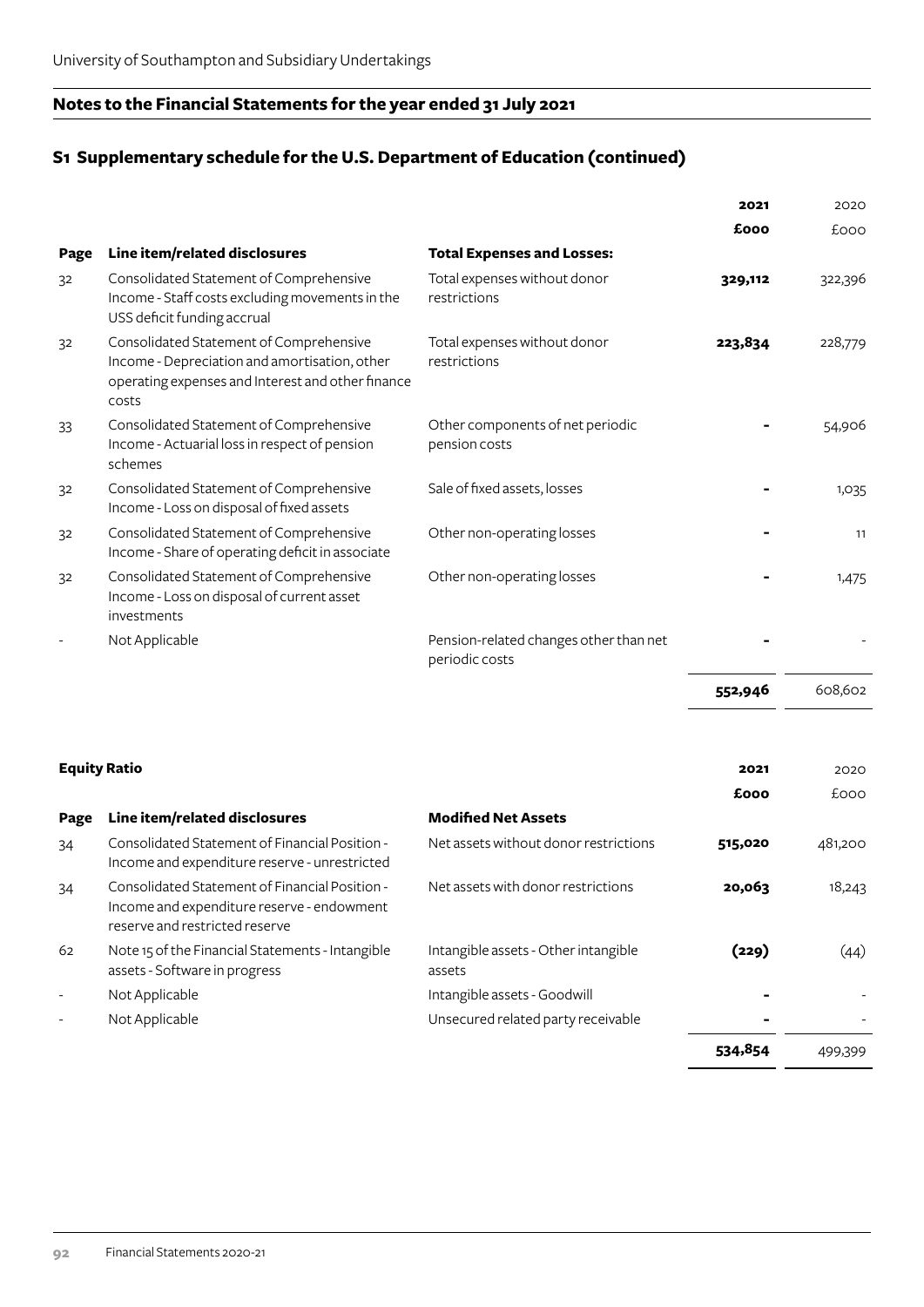# **S1 Supplementary schedule for the U.S. Department of Education (continued)**

|      |                                                                                                                                    |                                                                  | 2021      | 2020      |
|------|------------------------------------------------------------------------------------------------------------------------------------|------------------------------------------------------------------|-----------|-----------|
|      |                                                                                                                                    |                                                                  | £000      | £000      |
| Page | Line item/related disclosures                                                                                                      | <b>Modified Assets</b>                                           |           |           |
| 34   | Consolidated Statement of Financial Position -<br>Non-current assets, Current assets                                               | <b>Total Assets</b>                                              | 1,410,962 | 1,343,793 |
| 59   | Note 14 of the Financial Statements - Fixed assets -<br>Leasehold, land and buildings                                              | Lease right-of-use of asset pre-<br>implementation               | (91, 554) | (96,988)  |
| 62   | Note 15 of the Financial Statements - Intangible<br>assets - Software in progress                                                  | Intangible assets - Other intangible<br>assets                   | (229)     | (44)      |
|      | Not Applicable                                                                                                                     | Intangible assets - Goodwill                                     |           |           |
|      | Not Applicable                                                                                                                     | Unsecured related party receivable                               |           |           |
|      |                                                                                                                                    |                                                                  | 1,319,179 | 1,246,761 |
|      |                                                                                                                                    |                                                                  |           |           |
|      | <b>Net Income Ratio</b>                                                                                                            |                                                                  | 2021      | 2020      |
|      |                                                                                                                                    |                                                                  | £000      | £000      |
| Page | Line item/related disclosures                                                                                                      | <b>Change in Net Assets Without</b><br><b>Donor Restrictions</b> |           |           |
| 33   | Consolidated Statement of Comprehensive<br>Income - Unrestricted comprehensive income for<br>the year and non-controlling interest | Change in Net Assets Without Donor<br>Restrictions               | 33,820    | 48,105    |
|      |                                                                                                                                    |                                                                  | 33,820    | 48,105    |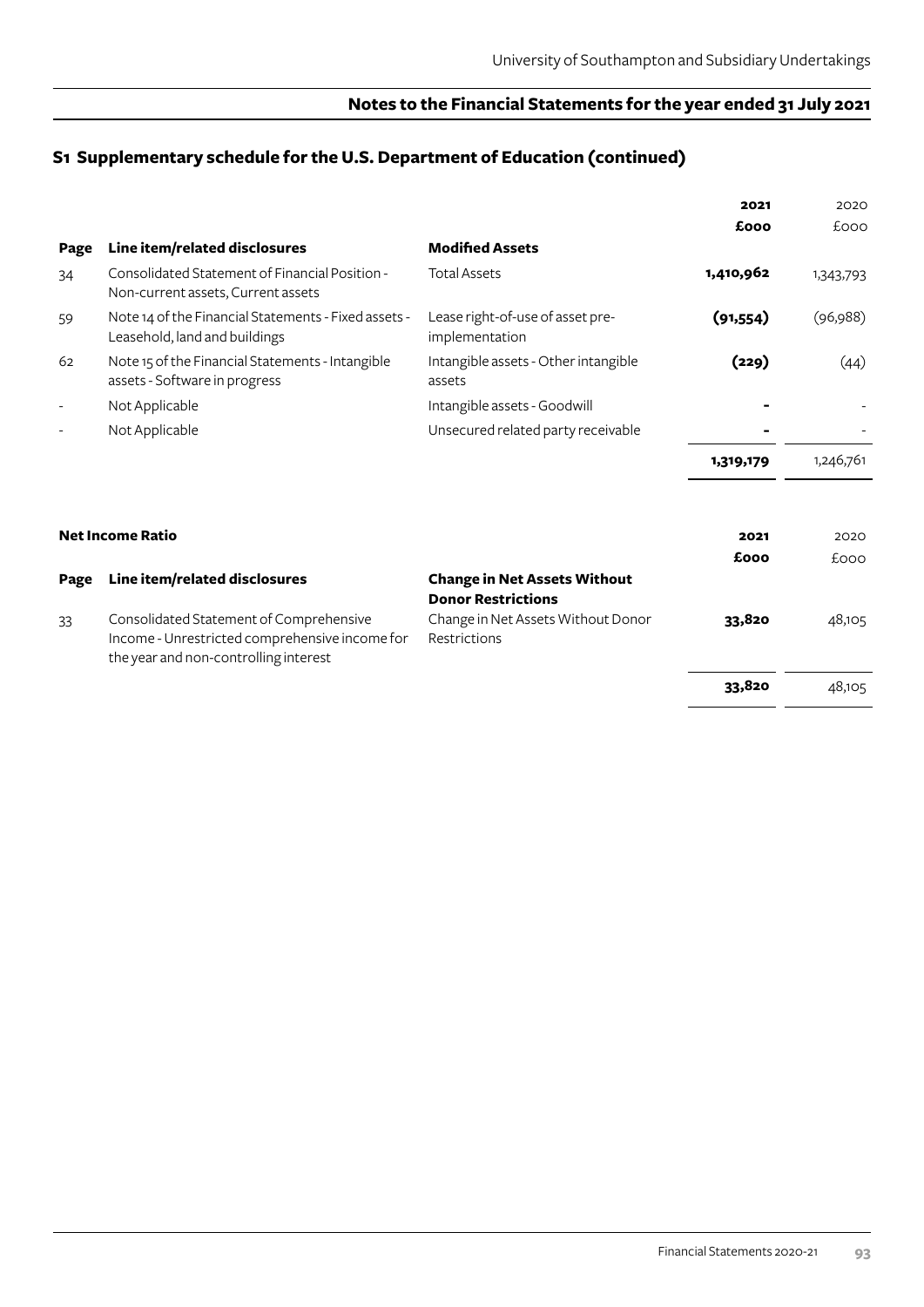# **S1 Supplementary schedule for the U.S. Department of Education (continued)**

|      |                                                                                                                                                                                     |                                                                                                          | 2021     | 2020    |
|------|-------------------------------------------------------------------------------------------------------------------------------------------------------------------------------------|----------------------------------------------------------------------------------------------------------|----------|---------|
|      |                                                                                                                                                                                     |                                                                                                          | £000     | £000    |
| Page | Line item/related disclosures                                                                                                                                                       | <b>Total Revenue without Donor</b><br><b>Restrictions and Gains without</b><br><b>Donor Restrictions</b> |          |         |
| 32   | Consolidated Statement of Comprehensive<br>Income - Total income                                                                                                                    | Total Operating Revenue and Other<br>Additions                                                           | 554,077  | 583,344 |
| 32   | Consolidated Statement of Comprehensive<br>Income - Gain on investments                                                                                                             | Investments, net of annual spending,<br>gain                                                             | 10,782   | 10,473  |
| 33   | Consolidated Statement of Comprehensive<br>Income - Actuarial gain in respect of pension<br>schemes                                                                                 | Other components of net periodic<br>pension costs                                                        | 17,462   |         |
| 32   | Consolidated Statement of Comprehensive<br>Income - Share of operating surplus in associate                                                                                         | Other non-operating gains                                                                                | 92       |         |
| 32   | Consolidated Statement of Comprehensive<br>Income - Gain on disposal of fixed assets                                                                                                | Sale of fixed assets, gains                                                                              | 558      |         |
|      | Less restricted (income)/expenditure                                                                                                                                                | Less restricted (income)/<br>expenditure                                                                 |          |         |
| 33   | Consolidated Statement of Comprehensive<br>Income - Endowment comprehensive (income)/<br>expenditure for the year and restricted<br>comprehensive (income)/expenditure for the year | Change in Net Assets With Donor<br>Restrictions                                                          | (1, 820) | 307     |
|      |                                                                                                                                                                                     |                                                                                                          | 581,151  | 594,124 |